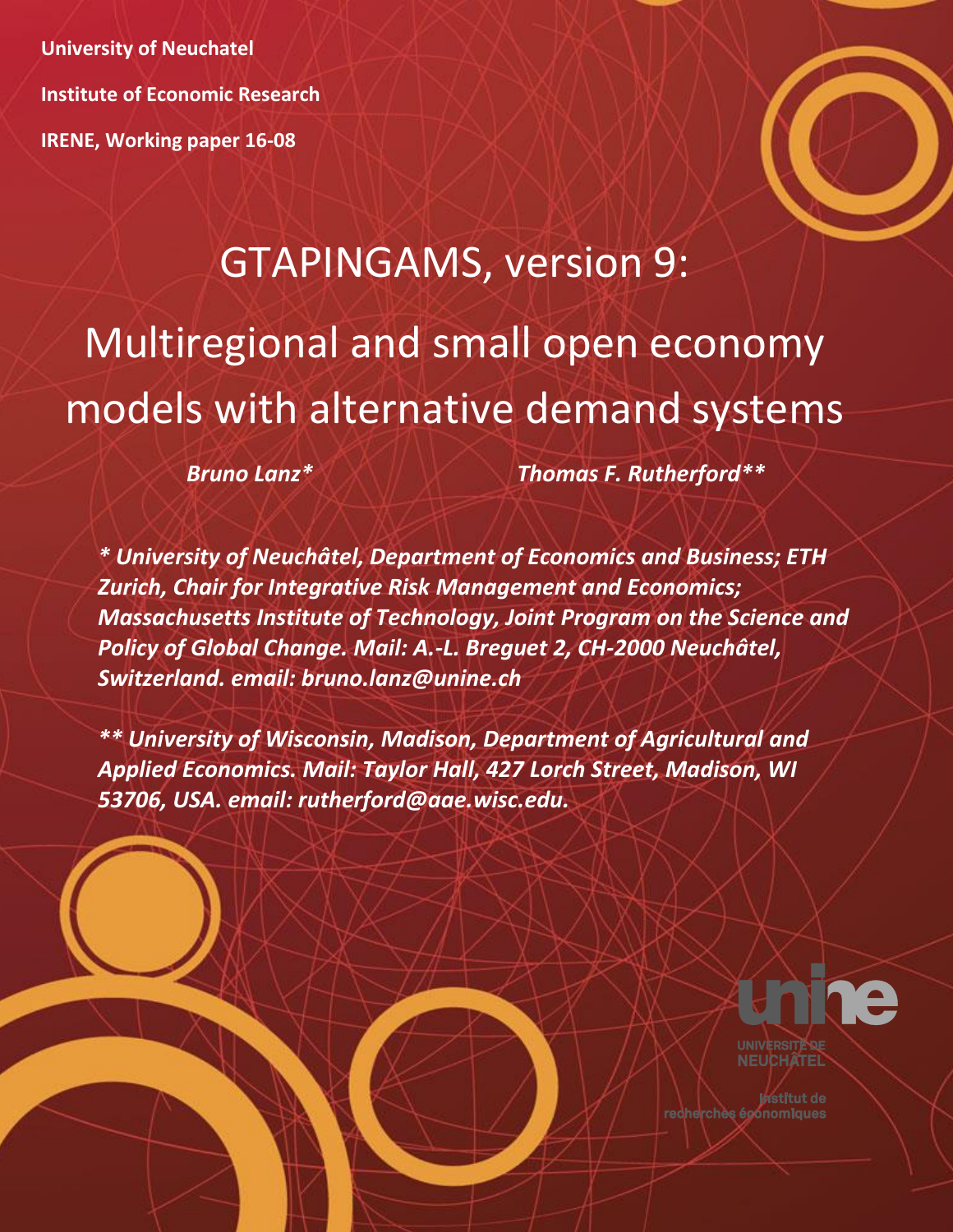# <span id="page-1-0"></span>GTAPINGAMS, version 9: Multiregional and small open economy models with alternative demand systems\*

Bruno Lanz<sup>†</sup> Thomas F. Rutherford<sup>‡</sup>

This version: November, 2016

#### **Abstract**

This paper describes the implementation in GAMS of an economic equilibrium model based on the GTAP version 9 dataset. We call this model and the ancillary programming tools GTAPINGAMS, version 9. Relative to previous installments of GTAPINGAMS, an innovation in this model is that it can easily switch between global multiregional (GMR) and small open economy (SOE) closures. We also include the possibility to evaluate results for alternatives representations of final demand, based on Cobb-Douglas preferences, linear expenditure system or the constant difference in elasticities function. In this paper we outline the model structure, document the associated equilibrium conditions and describe computer programs which calibrate the model to the desired regional and sectoral aggregation from the GTAP9 dataset. We perform a few calculations which illustrate how alternative structural assumptions influence the policy conclusions derived from the model.

**Keywords:** Applied economic analysis; Multiregional models; Small open economy models; Regulation; Trade policy; Computational models; Calibration.

**JEL Codes:** C6, C8, D5, F1, R1.

<sup>\*</sup>This paper borrows material from the unpublished manuscripts [Rutherford](#page-74-0) [\(1997\)](#page-74-0) and [Rutherford](#page-74-1) [\(2005\)](#page-74-1). The computer code associated with this paper can be accessed via [http://www.mpsge.org/gtap9ingams.zip.](http://www.mpsge.org/gtap9ingams.zip) We would like to thank Christoph Boehringer, Justin Caron and Jan Imhof for their contributions to this work. We remain responsible for any remaining error.

<sup>&</sup>lt;sup>†</sup>University of Neuchâtel, Department of Economics and Business; ETH Zurich, Chair for Integrative Risk Management and Economics; Massachusetts Institute of Technology, Joint Program on the Science and Policy of Global Change. Mail: A.-L. Breguet 2, CH-2000 Neuchâtel, Switzerland. email: [bruno.lanz@unine.ch.](mailto: bruno.lanz@unine.ch)

<sup>‡</sup>University of Wisconsin, Madison, Department of Agricultural and Applied Economics. Mail: Taylor Hall, 427 Lorch Street, Madison, WI 53706, USA. email: [rutherford@aae.wisc.edu.](mailto: rutherford@aae.wisc.edu)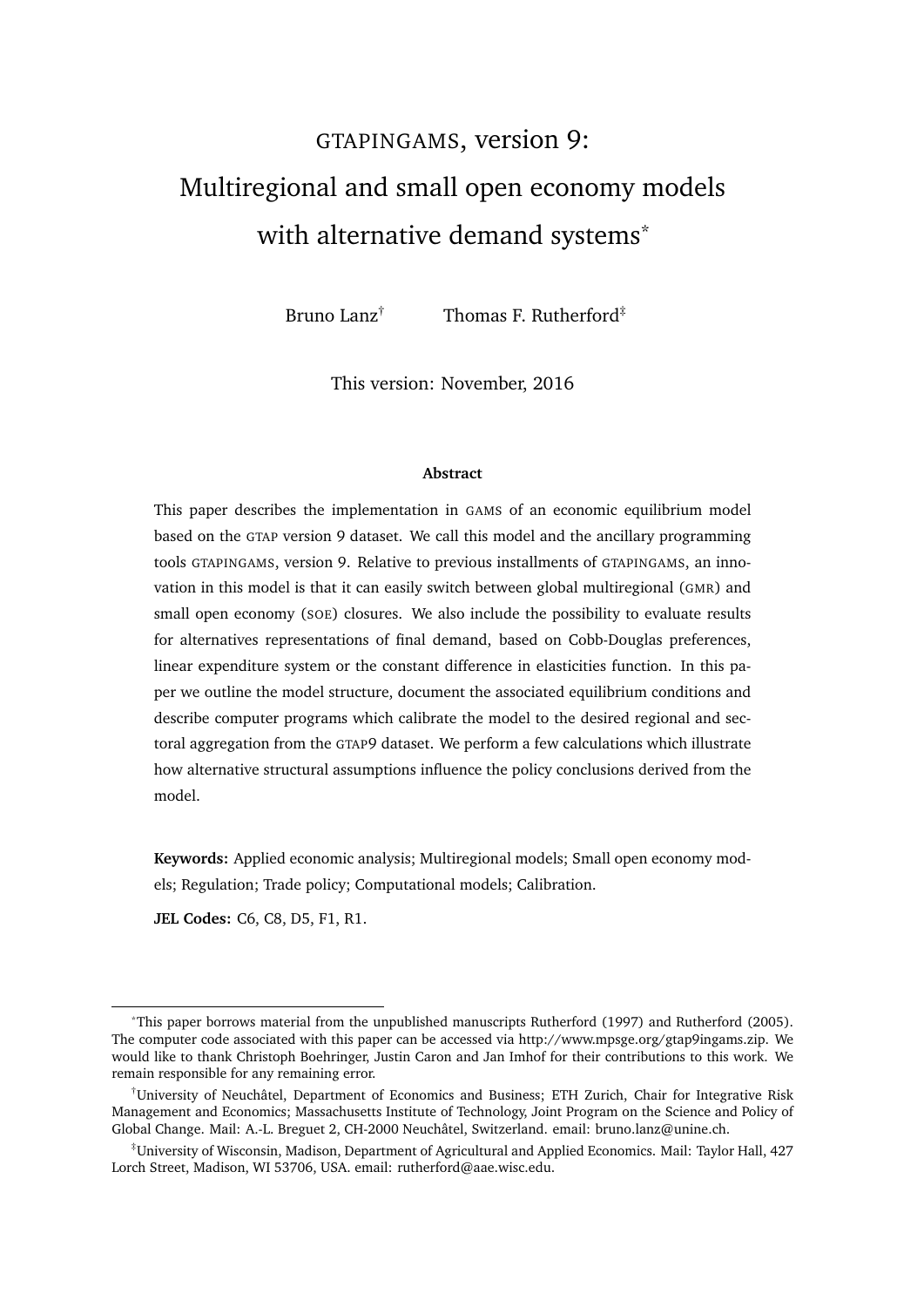# **1 Introduction**

Analysis of policies affecting markets in multiple countries requires both data and theory. The GTAP consortium provides data, and the analysts confronts this data with a theoretical perspective.[1](#page-2-0) Despite some limitations in data coverage and quality, a key practical constraint lies in the informed translation of theoretical insights into quantitative policy evidence. Our paper is intended to facilitate this process. We provide computational tools to exploit GTAP data in conjunction with general equilibrium theory, and thereby contribute to the development of computable general equilibrium (CGE) analysis. In a nutshell, CGE models rationalize micro-consistent input-output matrix with a standard Arrow-Debreu general equilibrium representation of the economy,<sup>[2](#page-2-1)</sup> and quantify *ex-ante* the impact of a policy relative to an observed state of affair.

While CGE models represent an increasingly important area of policy research, quantitative results from such analysis are inherently model-dependent, which offers a challenge for their role to inform policy-makers. Therefore, expanding the set of modeling strategies is important both to further the academic state-of-the-art and to foster confidence in the use of the results for policy-design purposes. With this in mind, this paper introduces a new version of the GTAPINGAMS model, building on previous contributions by [Rutherford](#page-74-0) [\(1997\)](#page-74-0) and [Rutherford](#page-74-1) [\(2005\)](#page-74-1). As we detail below, this version of the distribution includes both *global multi-regional* (GMR) and *small open economy* (SOE) versions of the GTAPINGAMS model, in which the SOE model may be single or multi-regional. In addition, users can now toggle across several representations of final consumer demand, and thus test robustness of model results in that dimension.

The version of the model we present is based on version 9 of the GTAP database [\(Aguiar](#page-73-0)

<span id="page-2-0"></span><sup>1</sup> The Global Trade Analysis Project (GTAP) is a research program initiated in 1992 to provide the economic research community with a global economic dataset for use in the quantitative analysis of international economic issues. GTAP has lead to the establishment of a global network of researchers who share a common interest of multi-region trade analysis and related issues, notably climate and energy policy. The GTAP [research is coordinated by Thomas Hertel, Director of the Center for Global Trade Analysis at Purdue Univer](#page-73-0)sity (see notably [Hertel,](#page-73-1) [1997\)](#page-73-1). As Deputy Director of this Center, Robert McDougall oversees the data base work (see e.g. [McDougall,](#page-74-2) [2005\)](#page-74-2). Software development within the GTAP project has been assisted greatly by the efforts of Ken Pearson, Mark Horridge and other researchers from Centre of Policy Studies, Monash University (see <http://www.gtap.org> for a list of applications based on the GTAP framework).

<span id="page-2-1"></span><sup>2</sup> [Input-output matrices provide data on value flows between economic sectors and regions for primary pro](#page-73-0)duction factors, intermediate goods and final consumption products. In their micro-consistent versions, such as those provided in the GTAP data, these matrices provide a complete representation of the economy, such that no value is lost in transaction. The ensuing dataset represents value flows in a closed economic system.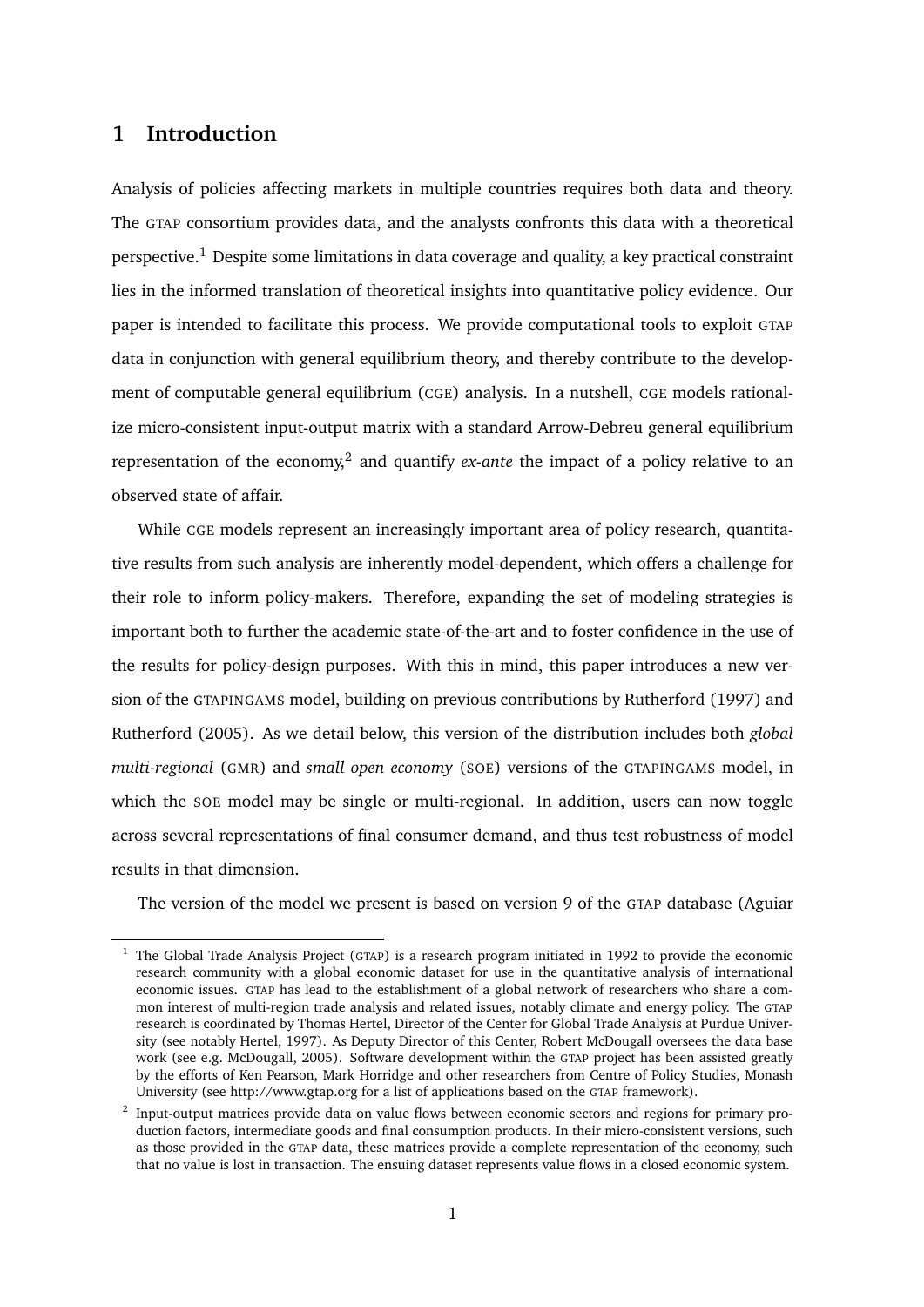[et al.,](#page-73-0) [2016\)](#page-73-0), which represents global production and trade for 140 country/regions, 57 commodities and nine primary factors, two of which (*land* and *natural resources*) are "sluggish" (imperfectly mobile across sectors); see [Appendix A](#page-46-0) for a complete list of sectors and factors of production. The data characterize intermediate demand and bilateral trade in three alternative base years (2004, 2007 and 2011), including tax rates on imports and exports and other indirect taxes. Our implementation gives users the option to exploit recently developed tools for parallel computation, which can significantly increase computational speed and makes it less cumbersome to exploit the full dimensionality of the dataset. The dataset also provides trade elasticities and Armington elasticities, which can be used to control the international trade response of the model, as well as income and price elasticities for final demand to parametrize final demand. See [Narayanan](#page-74-3) [\(2015\)](#page-74-3) for a comprehensive description of key features of the GTAP 9 database.

By design, the GTAP database is well suited for the formulation of quantitative economic models, which in turn can be used to simulate the effect of policies. The principal programming language for GTAP data and modeling work is GEMPACK [\(Harrison and Pearson,](#page-73-2) [1996,](#page-73-2) [2007\)](#page-73-3). In the GEMPACK framework the model is solved as a system of nonlinear equations. The present paper describes a version of the GTAP model which has been implemented in GAMS. The GAMS model is essentially implemented as a nonlinear system of equations, although it can be posed either as a (primal) constrained non-linear optimization problem or a mixed complementarity problem  $(MCP)$ .<sup>[3](#page-3-0)</sup> One potentially important difference between the GEMPACK framework and previous GTAPINGAMS releases is the representation of final demand:[4](#page-3-1) GEMPACK employs a constant difference of elasticities (CDE) demand system [\(Hanoch,](#page-73-4) [1975\)](#page-73-4), which allows introducing evidence about own-price and income elasticities, while GTAPINGAMS models uses Cobb-Douglas preferences to represent final demand. The present distribution includes an implementation of the CDE demand system together with a least squares calibration code for the CDE which works with the full GTAP dataset and many aggregations. In addition to the original Cobb-Douglas representation, we also provide the

<span id="page-3-0"></span> $3$  The canonical GTAPINGAMS model is essentially a nonlinear system of equations, as the model does not include activity analysis nor does it rely on free disposal. Formulation as an MCP imposes some modeling discipline, as equations must be explicitly linked with variables. Extensions of the model to incorporate, e.g., tariff quotas [\(Hertel et al.,](#page-73-5) [2009\)](#page-73-5) or quantitative restrictions on carbon emissions which may or may not be binding (Böhringer et al., [2016\)](#page-73-6).

<span id="page-3-1"></span><sup>&</sup>lt;sup>4</sup> See [Rutherford](#page-74-1) [\(2005\)](#page-74-1) for a discussion of the key differences between the two modeling frameworks.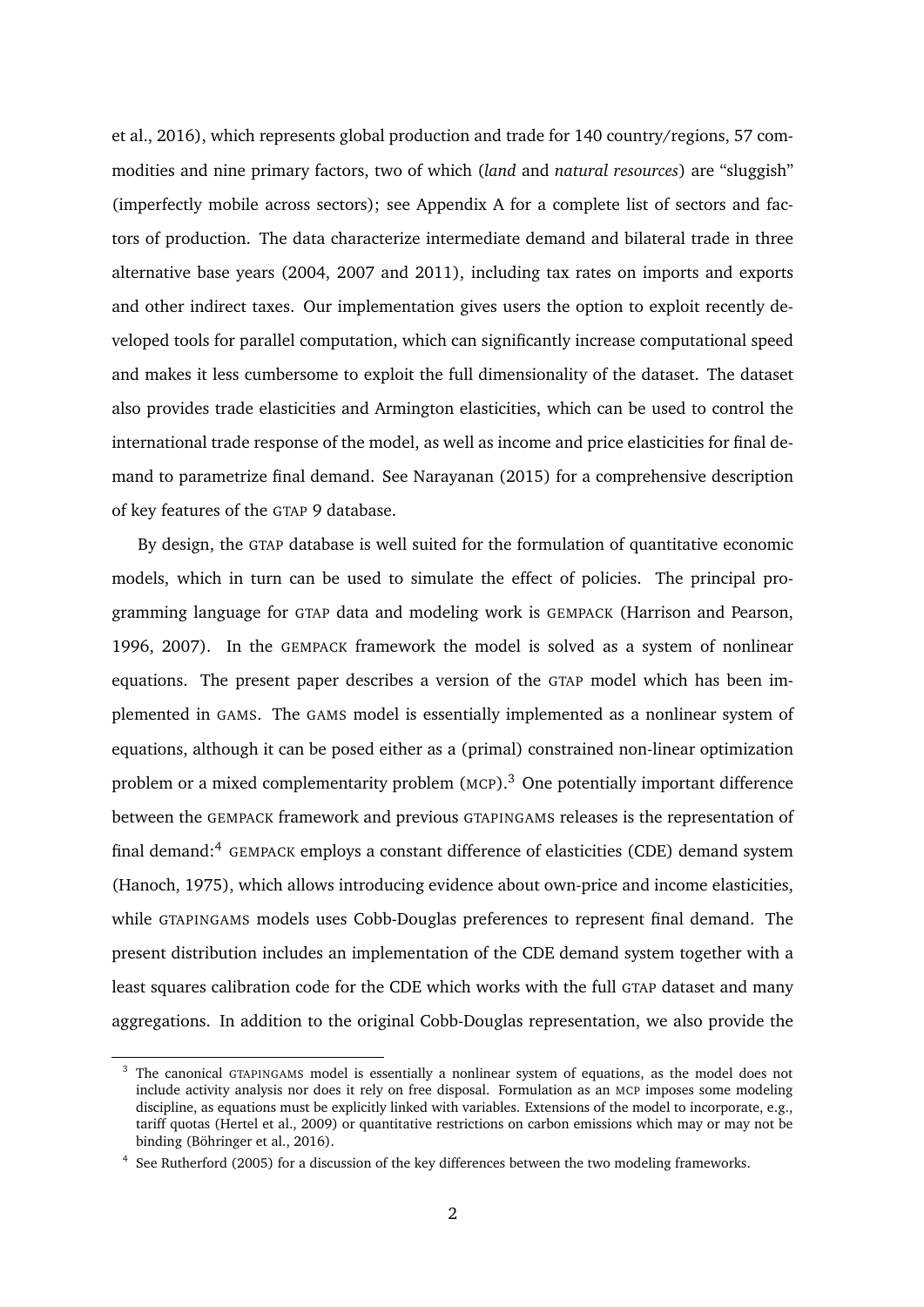option to use a linear expenditure system (LES) representation, with code to parametrize the function to match own-price and income elasticity data provided in the GTAP dataset.

Therefore, the first and principal contribution of this paper is to document programs included in the GTAPINGAMS version 9 package. These programs permit analyst to: (i) select an appropriate level of sectoral and regional aggregation from the GTAP 9 dataset and hence target a representation that is relevant to the analysis of interest; (ii) systematically filter out small and economically insignificant activity accounts, which significantly improves robustness and efficiency of numerically solution; and (iii) re-balance the filtered dataset to ensure that it represents a micro-consistent system and remains consistent with estimates of own-price and income elasticities of demand. The paper also provides details about core CGE models, which are calibrated to the full GTAP datasets for 2004, 2007 and 2011 benchmark years.

A second contribution is to introduce a new SOE version of the model, and to propose an approach to calibrate trade elasticity parameters in the SOE model to match the trade response of the GMR model. This makes it possible to produce consistent comparisons across trade closures. The SOE formulation necessitates a modest generalization of the standard GTAP model in which goods produced for domestic and export markets are perfect substi-tutes. Following a large literature based on [Devarajan et al.](#page-73-7) [\(1990\)](#page-73-7), our SOE model differentiates goods produced for domestic and export markets, applying a constant-elasticity-oftransformation (CET) revenue function. The SOE model can be used independently of the GMR model for analysis of trade issues in a one or more countries with fixed terms of trade relative to the rest of the world. It may also be used in combination with the multiregional model to decompose the contribution of changes in terms of trade to economic outcomes, as in Böhringer and Rutherford [\(2002\)](#page-73-8).

The models developed here offer a very rich framework to evaluate the international impacts of policies. In the present paper, however, we limit ourselves to a simple illustration of how the GMR and SOE models can be used to better understand the role of terms of trade in policy experiments. More specifically, in these simulations we assess the economic impact of *unilateral, proportional* adjustment of regional import tariffs and export taxes in the US and China. In the GTAP database, average trade taxes are a little less than 2% in the US, and over 4% in China. Our results suggest that the optimal rate depends crucially on whether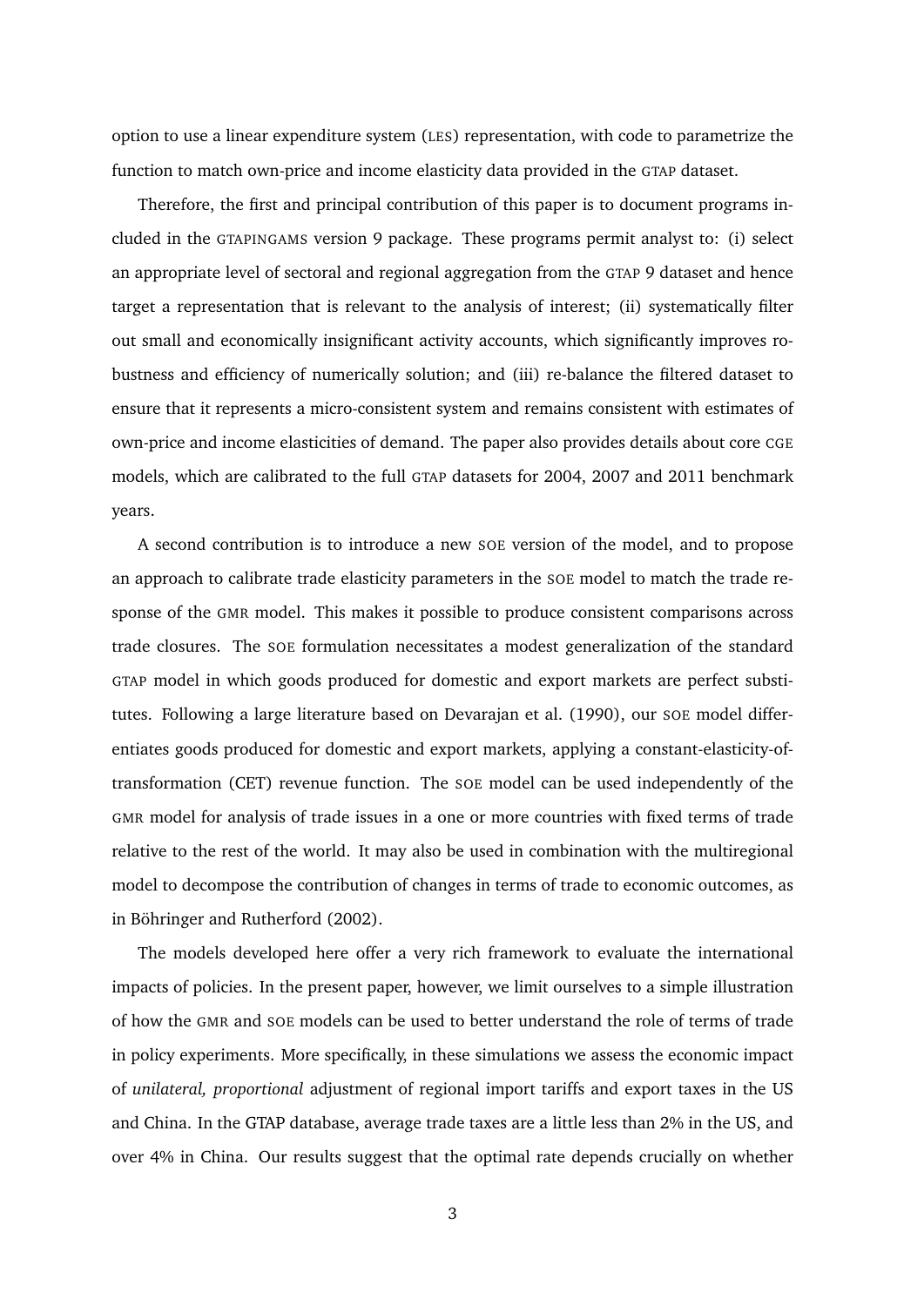one works with a multiregional or open economy closure, whereas the representation of final demand only has a minor impact on the quantitative results.

The remaining of this paper is structured as follows. Section [2](#page-5-0) introduces the core GTAPINGAMS model. Section [3](#page-18-0) presents the equilibrium conditions associated with the dual (cost minimization) version of the model, which form the basis for the GAMS software. Section [4](#page-28-0) introduces the computer code for the model. It further discusses issues about data aggregation, filtering, and re-balancing, and how GMR and SOE models can be calibrated to obtain empirically consistent trade responses. Section [5](#page-39-0) reports some forensic calculations of our illustrative policy example. Concluding comments are provided in Section [6.](#page-45-0) The paper is complemented by an online appendix which provides all the GAMS files discussed in the paper (see [http://www.mpsge.org/gtap9ingams.zip\)](http://www.mpsge.org/gtap9ingams.zip).[5](#page-5-1)

### <span id="page-5-0"></span>**2 Canonical Models**

This section introduces the structure of core GMR and SOE models included in the GTAPINGAMS distribution. Both models are static, and track the production and distribution of goods in the global economy. In GTAP the world is divided into 140 regions (typically representing individual countries) and 57 commodities (or goods), but computational constraints tend to limit the number of regions and goods which can be included in a single model.<sup>[6](#page-5-2)</sup> In each region, final demand structure is composed of public and private expenditure across goods. Decisions about the allocation of resources are decentralized, and the representation of behavior by consumers and firms in the model follows the canonical microeconomic optimization framework: (i) consumers maximize welfare subject to budget constraint with fixed levels of investment and public output; (ii) producers combine intermediate inputs, and primary factors (several categories of labor, land, resources and physical capital) at least cost for given technology. Details about GTAP sectors and primary factors are provided in [Appendix](#page-46-0)

[A.](#page-46-0)

<span id="page-5-1"></span> $5$  The computer programs described here require data files from the GTAP 9 Flexagg package, flexagg9aY04.zip, flexagg9aY07.zip and flexagg9aY11.zip. License for these data files must be purchased separately by the users.

<span id="page-5-2"></span><sup>6</sup> Datasets are easily aggregated which can be useful for both empirical applications focusing on a subset of regions and for debugging steps at the model formulation stage.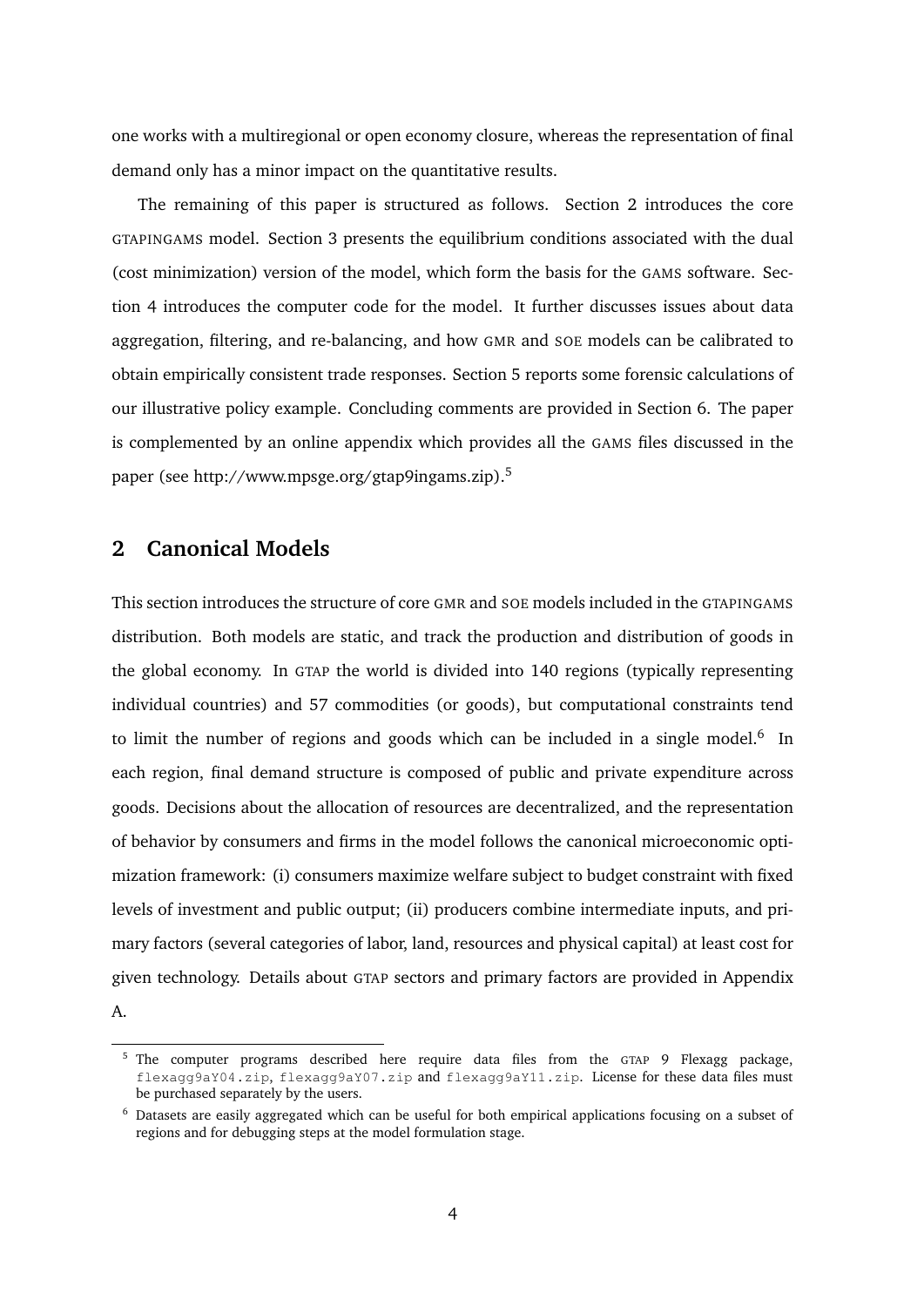While GMR and SOE models are based on the same data and employ the same representation of production technology and consumer preferences, they of course differ in their representation of trade. The GMR model is based on a standard Armington representation of bilateral trade flows. An implication is that production and consumption decisions in a given country (or group of countries) will affect world prices, and the magnitude of this effect will mainly depend on the elasticity estimates (a measure of country-level market-power). By contrast, the SOE model considers the case in which production and consumption decision in a country (or group of country) do not affect world prices. This is modeled by treating supply and demand by the "rest of the world" (ROW, i.e. countries that are not considered relevant for the SOE analysis) as perfectly elastic. Corner solutions are avoided through the assumption that output destined for the domestic and export markets are differentiated products (see [De Melo and Robinson,](#page-73-9) [1989\)](#page-73-9).<sup>[7](#page-6-0)</sup> Therefore, from the perspective of a given country or group of countries, the impact of policy evaluated in GMR and SOE models will differ through their impact on the terms of trade.

In the following, we start by describing the basic notation, and then present the structure of the data together with benchmark accounting identities. We then present a "primal" description of agents' optimization problems (i.e. specified in terms of quantity variables), which leads to the equilibrium conditions presented in the subsequent section.

#### **2.1 Notation**

The notation used in the model is summarized in the Tables [1](#page-7-0) - [3.](#page-8-0) Table [1](#page-7-0) defines the various dimensions which characterize an instance of the model, including the set of sectors/commodities  $(i, j)$ , the set of regions  $(r, s)$ , the set of factors of production  $(f)$ . Set g combines the production sectors  $i$  and private and public consumption demand (indices " $C$ " and " $G$ ") and investment demand (index " $I$ "). It allows for a much tighter formulation of the model as they can all be conceived of "goods" produced in similar fashion. To simplify the exposition of the model, however, we describe private consumption, public consumption and investment demand as stand alone components.

<span id="page-6-0"></span><sup>7</sup> In the present implementation, international closure between the region of interest and the ROW is achieved by fixing the value of the current account at its benchmark level, and permitting the real exchange rate to clear the market. Other assumptions are of course possible and are left for future research.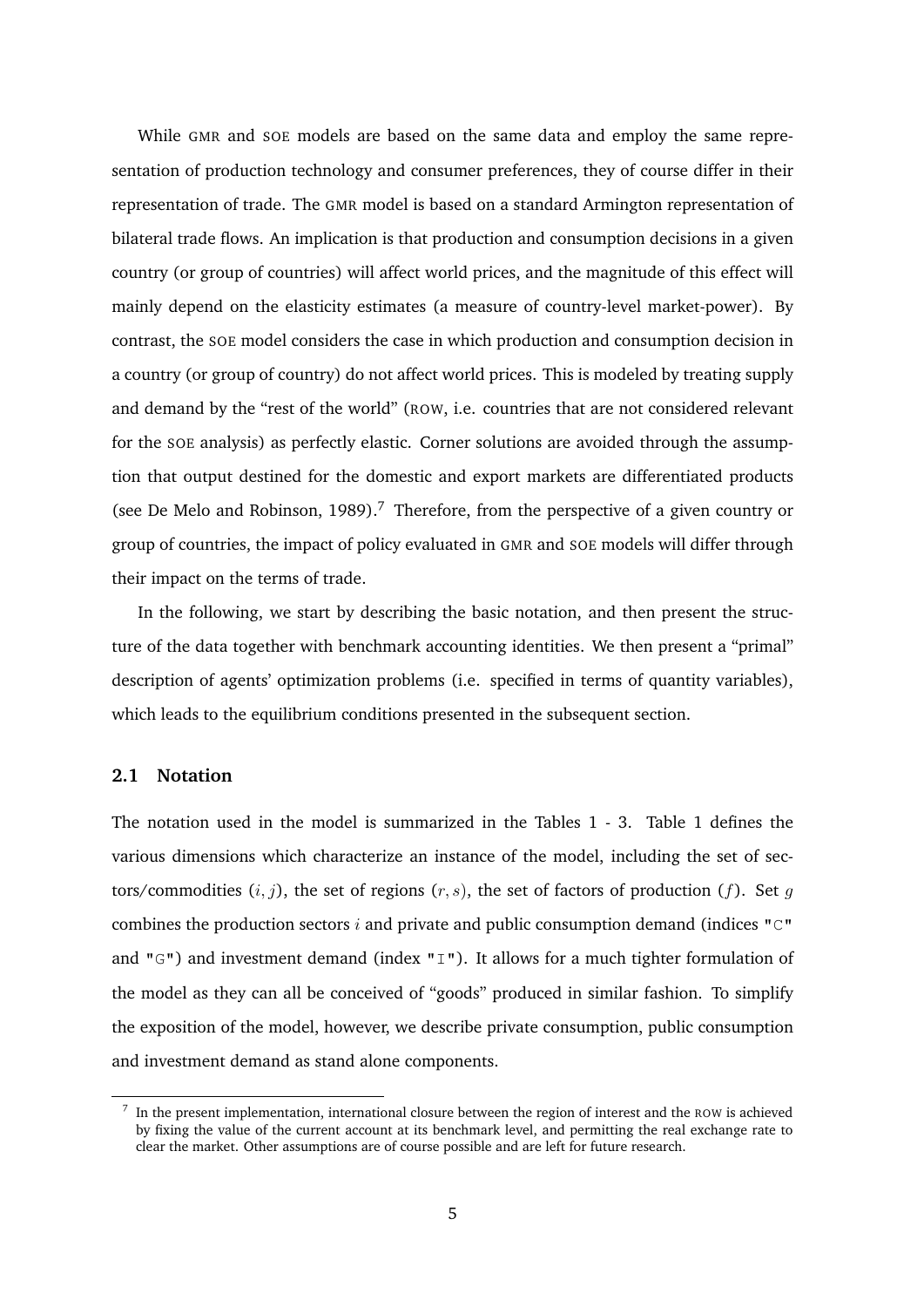#### Table 1: Definitions of set indices

#### <span id="page-7-0"></span>Set Definition

- $i, j$  Sectors, an aggregation of the 57 sectors in the GTAP 9 database
- q Production sectors i, plus private consumption " $C$ ", public demand "G" and investment "I"
- $r, s$  Regions, an aggregation of the 140 regions in the GTAP 9 database f Factors of production (consisting of *mobile factors*,  $f \in m_f$ , four categories of skilled labor (i. officials, mangers and legislators (ISCO-88 Major Groups 1-2), ii. technicians and associated professionals, iii. clerks, and iv. service and market sales workers), unskilled labor, capital, and *sector-specific*,  $f \in s_f$ , agricultural land and other resources)

#### Table 2: Definitions of activity levels (quantity variables)

<span id="page-7-1"></span>

|           | Variable Definition                                    |                        | GAMS variable Benchmark (GTAP) value |
|-----------|--------------------------------------------------------|------------------------|--------------------------------------|
| $Y_{ir}$  | Production                                             | Y(i,r)                 | $v$ om $(i, r)$                      |
| $C_r$     | Discretionary consumption                              | $Y(\mathbf{''c''}, r)$ | VOM("C", r)                          |
| $G_r$     | Aggregate public                                       | $Y(\mathbf{''q''}, r)$ | $v$ om("g", $r$ )                    |
| $I_r$     | Aggregate investment                                   | Y("i", r)              | $v$ om ("i", r)                      |
| $M_{ir}$  | Aggregate imports                                      | M(i,r)                 | vim(i,r)                             |
| $X_{ir}$  | Trade flows to or from rest of world regions $X(i, r)$ |                        | vem(i,r)                             |
| $FT_{fr}$ | Factor transformation                                  | FT(f,r)                | evom(f,r)                            |
| $YT_{i}$  | International transport services                       | YT(1)                  | vtw(i)                               |

Table [2](#page-7-1) defines the primal variables (activity levels) which characterize an equilibrium. The model determines values of all the variables except international capital flows, a parameter which would be determined endogenously in an intertemporal model. Table [2](#page-7-1) also displays the concordance between the variables and their GAMS equivalents.

Table [3](#page-8-0) defines the relative price variables for goods and factors in the model. As is the case in any Shoven-Whalley CGE model, the equilibrium conditions determine *relative* rather than *nominal* prices.

While the core GTAPINGAMS model is base on Cobb-Douglas final demand, the canonical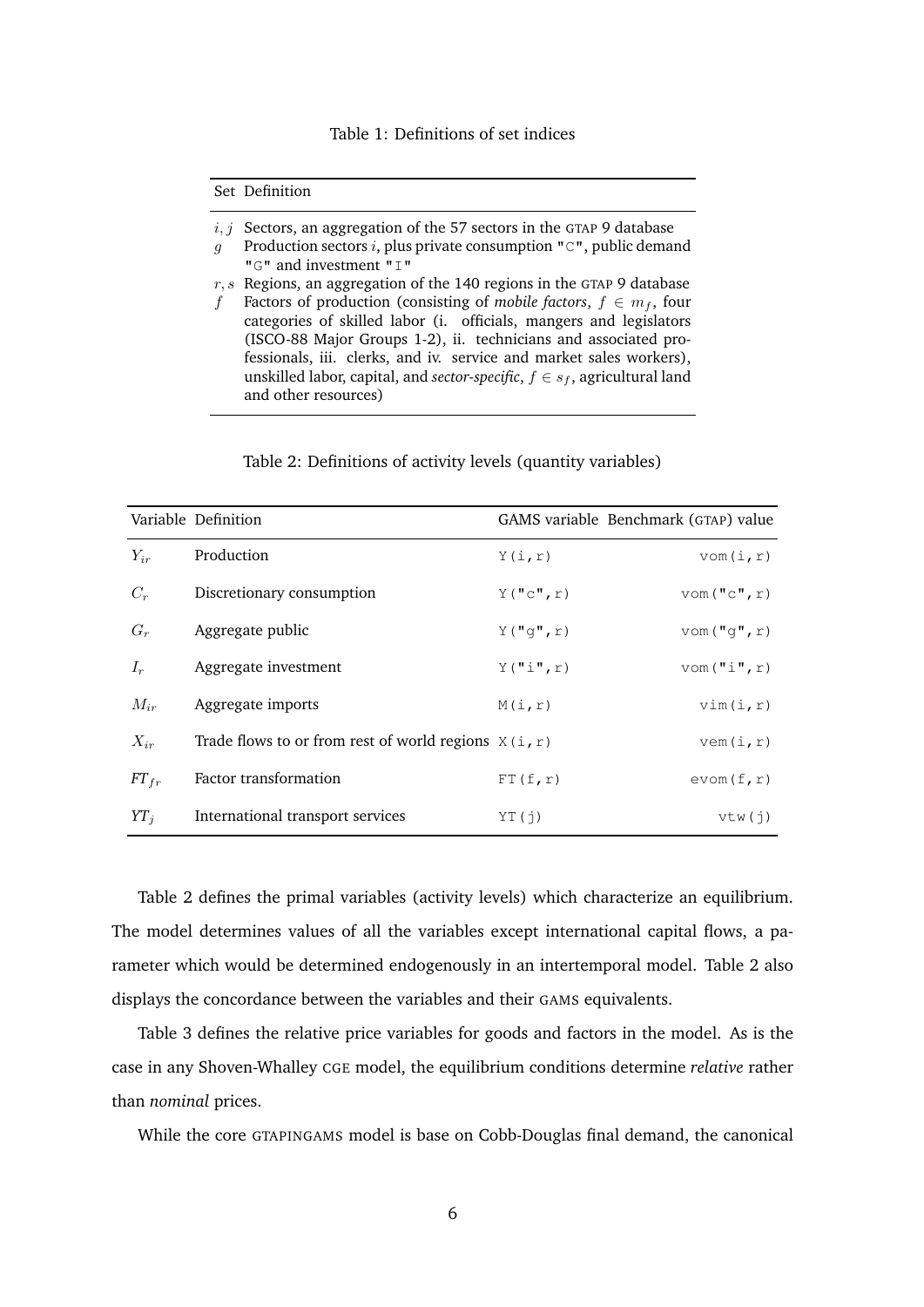<span id="page-8-0"></span>

|                | Variable Definition                                                                     | GAMS variable      |
|----------------|-----------------------------------------------------------------------------------------|--------------------|
| $p_r^C$        | Final demand price index for the Cobb-Douglas<br>demand system                          | $P(T^{\prime}, r)$ |
| $p_r^G$        | Public provision price index                                                            | P(TG'', r)         |
| $p_r^I$        | Investment price index                                                                  | P(TI'',r)          |
| $p_{ir}^Y$     | Supply price, gross of indirect producer taxes <sup>8</sup>                             | P(i,r)             |
| $p_{ir}^M$     | Import price, gross of export taxes and tariffs.                                        | PM(i, r)           |
| $p_{ir}^E$     | Export price from endogenous or exogenous re-<br>gions.                                 | PE(i,r)            |
| $p_i^T$        | Marginal cost of transport services                                                     | PT(j)              |
| $p_{f,r}^F$    | Factor prices for factors (mobile factors $m_f$ in-<br>clude labor, land and resources) | PF(f,j)            |
| $p_{s_f,ir}^S$ | Price of sector-specific primary factors                                                | PF(sf,i,j)         |

#### Table 3: Definition of price variables

Table 4: Additional variables for LES and CDE demand systems

<span id="page-8-1"></span>

|             | Variable Definition                                                                        | GAMS variable |
|-------------|--------------------------------------------------------------------------------------------|---------------|
| $SD_r$      | Subsistence demand                                                                         | Y("sd", r)    |
| $DD_r$      | Discretionary demand                                                                       | Y("dd", r)    |
| $p_r^{DD}$  | Discretionary demand price index                                                           | P("dd", r)    |
| $p_r^{SD}$  | Subsistence demand price index                                                             | P("sd", r)    |
| $p_{iCr}^A$ | Armington composite price representing the mar-<br>ket price of goods entering CDE demand. | PA(i, r)      |

models incorporate logic for two additional demand systems: the LES and the CDE demand system. In particular, the LES representation distinguishes between subsistence demand and discretionary demand, and we define the additional variables in Table [4.](#page-8-1) Similarly, we define an Armington composite price index for products entering CDE final demand.

Finally, Table [5](#page-9-0) reports the definition of tax and subsidy rates applied in the model, both in terms of the notation employed to describe the model and that used in the GAMS code.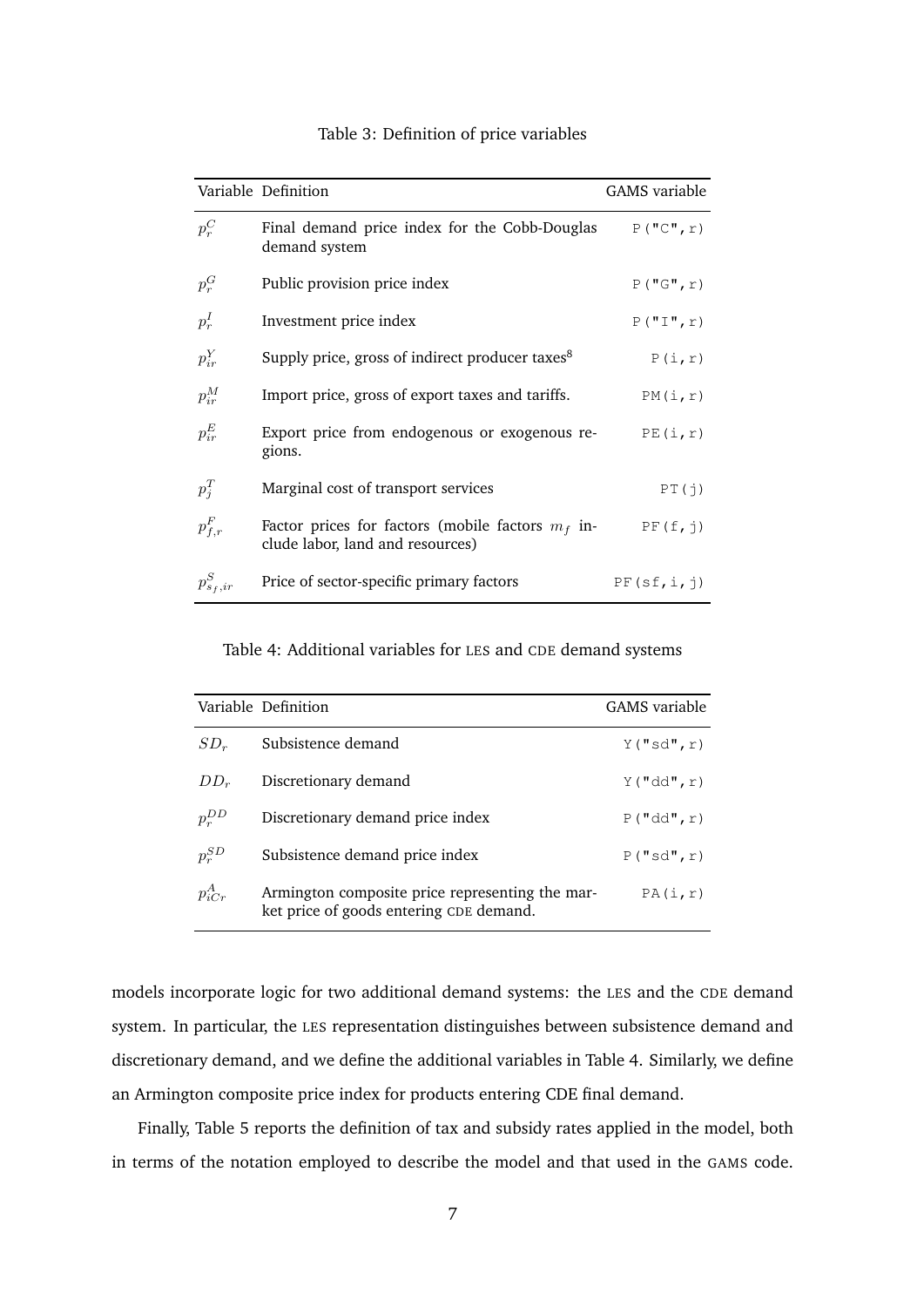<span id="page-9-0"></span>

| Parameter Definition             |                                  |                      | <b>GAMS</b> Parameter              |
|----------------------------------|----------------------------------|----------------------|------------------------------------|
| $t_{ir}^o$                       | Output taxes (gross basis)       |                      | rto(i,r)                           |
| $t_{fir}^f$                      | Factor taxes                     |                      | rtf(f,i,r)                         |
| $t_{ijr}^{fd}$<br>$t_{ijr}^{fi}$ | Intermediate input taxes         | Domestic<br>Imported | rtfd(i, j, r)<br>rtfi(i,j,r)       |
| $t^{pd}_{ir}_{ir} \nonumber$     | Consumption taxes <sup>9</sup>   | Domestic<br>Imported | rtfd(i, "C", r)<br>rtfi(i, "C", r) |
| $t^{gd}_{ir}_{ir} \nonumber$     | Public demand taxes              | Domestic<br>Imported | rtfd(i, "G", r)<br>rtfi(i, "G", r) |
| $t^{gd}_{ir}_{ir} \nonumber$     | Investment demand taxes Domestic | Imported             | rtfd(i, "I", r)<br>rtfi(i, "I", r) |
| $t_{isr}^{xs}$                   | Export subsidies                 |                      | rtxs(i,s,r)                        |
| $t_{isr}^{\mathit{ms}}$          | Import tariffs                   |                      | rtms(i,s,r)                        |

Table 5: Tax and subsidy rates (net basis unless noted)

Note that revenues from taxes and subsidy expenditures do not appear as explicit variables in the GTAP database and are defined on the basis of expenditures and tax rates. We come back to this below.

#### **2.2 Benchmark data structure and accounting identities**

The economic structure underlying the GTAP dataset and model is illustrated in Figure [1.](#page-10-0) Symbols in this flow chart correspond to variables in the economic model (see Table [2\)](#page-7-1):  $Y_{ir}$  is the production of good *i* in region  $r$ ,  $C_r$ ,  $I_r$  and  $G_r$  portray private consumption, investment and public demand, respectively,  $M_{ir}$  portrays the import of good  $i$  into region  $r$ ,  $RA_r$  stand for representative consumers, and  $FT_{sfr}$  is the activity through which the set of sector-specific factors of production  $(s_f)$  are allocated to individual sectors. Further, solid lines represent commodity and factor market flows, while dotted lines indicate tax revenues and transfers.

Domestic and imported goods markets are represented by horizontal lines at the top of the figure. Domestic production (vom<sub>ir</sub>) is distributed to exports (vxmd<sub>irs</sub>), international transportation services ( $vst_{ir}$ ), intermediate demand ( $vdfm_{ir}$ ), household consumption ( $vdfm_{iCr}$ ),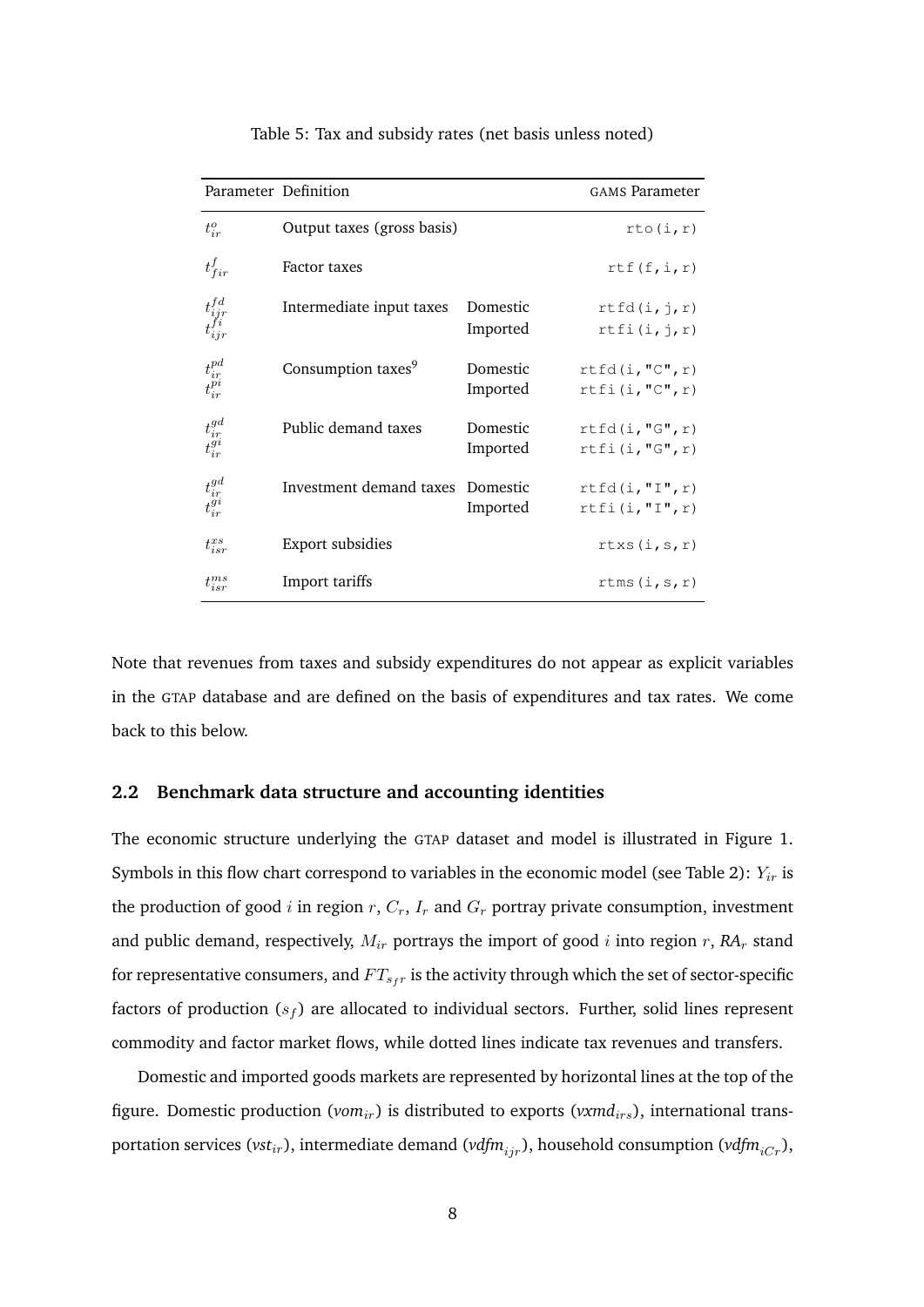<span id="page-10-0"></span>

Figure 1: Regional economic structure Figure 1: Regional economic structure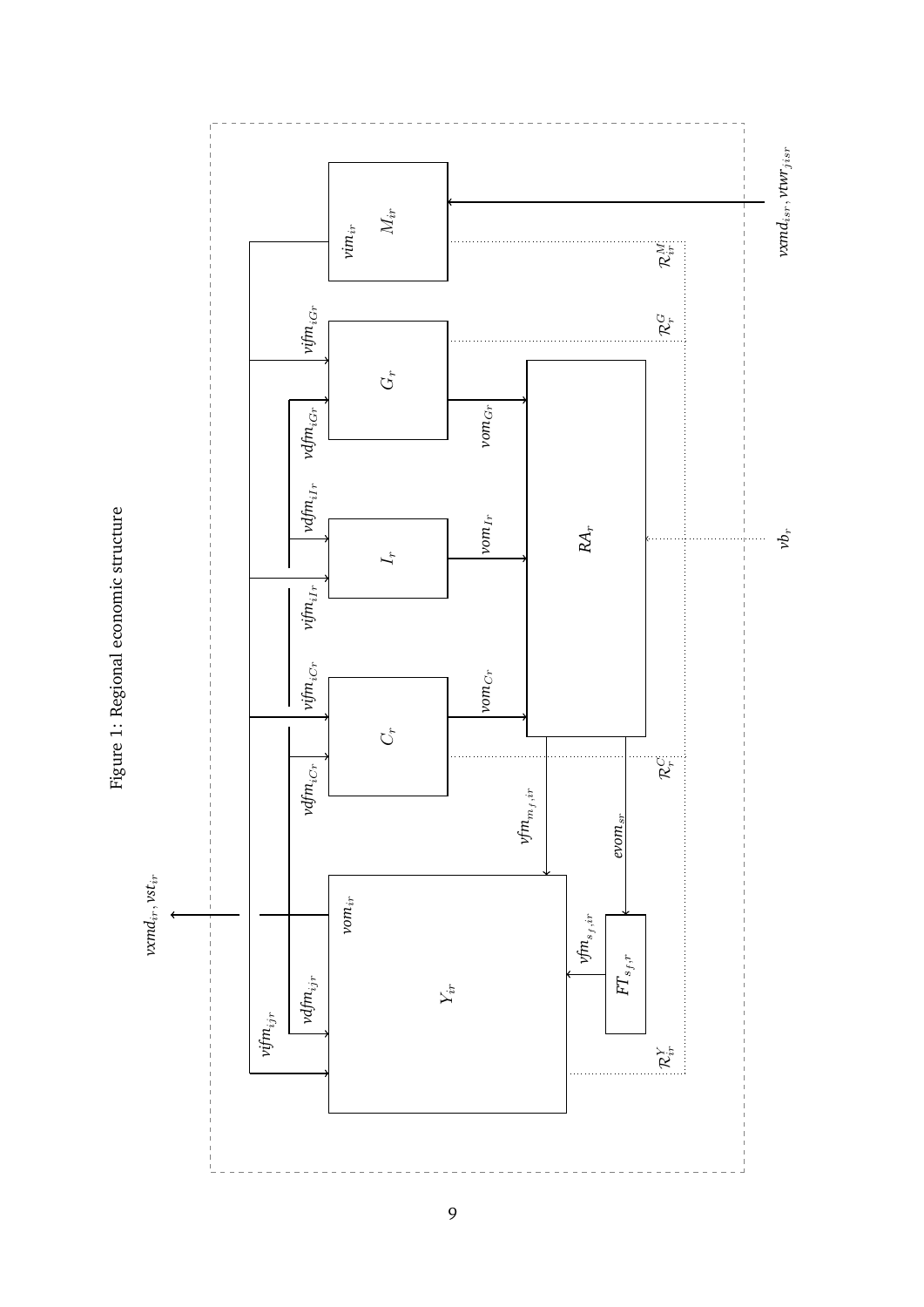investment (*vdfm*<sub>iIr</sub>), and government consumption (*vdfm*<sub>iCr</sub>).<sup>[10](#page-11-0)</sup> The accounting identity in the GTAP 9 dataset is thus:

$$
vom_{ir} = \sum_{s} vxmd_{irs} + vst_{ir} + \sum_{j} vdfm_{ijr} + vdfm_{iCr} + vdfm_{iIr} + vdfm_{iGr},
$$

where  $j$  indexes all goods. Similarly, imported goods (with aggregate value  $vim_{ir}$ ) enter intermediate demand (*vifm<sub>ijr</sub>*), private consumption (*vifm<sub>iCr</sub>* + *vifm<sub>iSDr</sub>*) and public consumption ( $vifm_{iGr}$ ). The accounting identity for these flows is thus:

$$
vim_{ir} = \sum_j vifm_{ijr} + vifm_{iCr} + vifm_{iSDr} + vifm_{iGr}.
$$

Inputs to production of good  $i$  ( $Y_{ir}$ ) include intermediate inputs (domestic  $\nu dfm_{ijr}$  and imported *vifm*<sub>iir</sub>), mobile factors of production (*vfm*<sub>m<sub>t,ir</sub>, where  $m_f$  is a subset of the set f</sub> designating all factors of production), and sector-specific factors of production ( $vfm_{s_f,ir}$ ,  $s_f \subset$  $f$ ). Factor market equilibrium is given by an identity relating the value of factor payments to factor income:

$$
\sum_i v f m_{fir} = \text{evom}_{fr} \,,
$$

and factor earnings accrue to households.

International market clearance conditions require that region  $r$  exports of good  $i$  ( $v$ xmd<sub>ir</sub>) at the top of the figure) equal the imports of the same good from the same region summed across all trading partners (*vxmd<sub>isr</sub>* at the bottom of the figure):

$$
\textit{vxm}_{ir} = \sum_s \textit{vxmd}_{irs}\,,
$$

where  $s$ , an alias for  $r$ , indexes regions. Likewise, market clearance conditions apply for international transportation services. The supply-demand balance in the market for transportation service  $j$  requires that the sum across all regions of service exports ( $vst<sub>ir</sub>$ , at the top of the figure) equals the sum across all bilateral trade flows of service inputs (*vtwr*<sub>jisr</sub> at the

<span id="page-11-0"></span><sup>&</sup>lt;sup>10</sup> Recall that in the GAMS implementation of the model the index "g" includes all sectors represented in the model plus private consumption "C", public demand "G" and investment "I". See Table [1.](#page-7-0) For the LES demand representation, it also includes price indices for discretionary demand "dd" and subsistence demand "sd".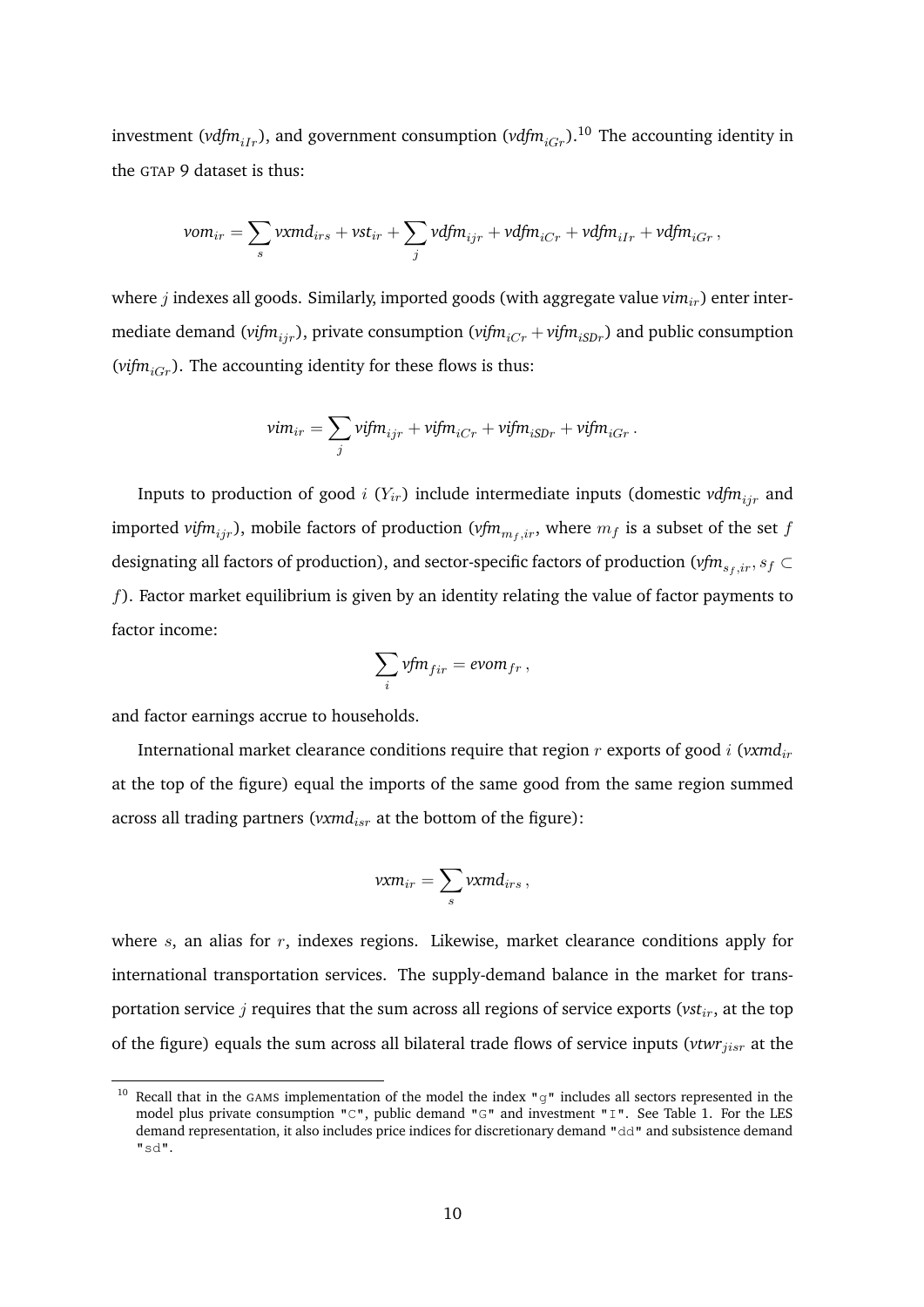bottom of the figure):

$$
\sum_{r} vst_{jr} = \sum_{isr} vtwr_{jisr}
$$

Turning to tax revenues and transfers, shown as dotted lines in figure [1,](#page-10-0) flows labeled with R correspond to tax revenues. For each country, tax flows consist of indirect taxes on production/exports of each good  $(\mathcal{R}_{ir}^Y)$ , on consumption  $(\mathcal{R}_r^C)$ , on public demand  $(\mathcal{R}_r^G)$  and on imports ( $\mathcal{R}_{ir}^M$ ). The regional budget constraint thus relates tax payments ( $\mathcal{R}_{ir}^Y, \mathcal{R}_r^C, \mathcal{R}_{ir}^G, \mathcal{R}_{ir}^M$ ), factor income ( $evom_{fr}$ ), and the current account deficit (i.e., net transfers from abroad,  $vb<sub>r</sub>$ ) to total private consumption expenditure  $vom<sub>Cr</sub>$ , total public consumption expenditure  $vom_{Gr}$ , and total investment  $vom_{Ir}$ , yielding:

$$
vom_{Cr} + vom_{Gr} + vom_{Ir} = \sum_{f} evom_{fr} + \sum_{i} \mathcal{R}_{ir}^{Y} + \mathcal{R}_{r}^{C} + \mathcal{R}_{r}^{G} + \sum_{i} \mathcal{R}_{ir}^{M} + vb_{r}.
$$

To this point we have outlined two types of consistency conditions which are part of the GTAP database: market clearance (supply  $=$  demand for all goods and factors), and income balance (net income = net expenditure). A third set of identities involve net operating profits by all sectors in the economy. In the core GTAP model "production" takes place under conditions of perfect competition with constant returns to scale, hence there are no excess profits, and the cost of inputs must equal the value of outputs. This condition applies for each production sector:

$$
Y_{ir}: \sum_{f} v f m_{fir} + \sum_{j} (v df m_{ijr} + v if m_{ijr}) + \mathcal{R}_{ir}^{Y} = v o m_{ir},
$$
  
\n
$$
C_{r}: \sum_{i} (v df m_{iCr} + v if m_{iCr}) + \mathcal{R}_{ir}^{C} = v o m_{Cr},
$$
  
\n
$$
I_{r}: \sum_{i} v df m_{iIr} = v o m_{Ir}
$$
  
\n
$$
G_{r}: \sum_{i} (v df m_{iGr} + v if m_{iGr}) + \mathcal{R}_{ir}^{G} = v o m_{Gr},
$$
  
\n
$$
M_{ir}: \sum_{s} (v x m d_{isr} + \sum_{j} v tw r_{jisr}) + \mathcal{R}_{ir}^{M} = v im_{ir}
$$
  
\n
$$
FT_{fr}: \text{ev}om_{fr} = \sum_{i} v fm_{fir}
$$

#### **2.3 Decentralized optimization problems**

The benchmark identities presented in the previous section indicate the market clearance, zero profit and income balance conditions which define the GTAP model. The displayed equations do not, however, characterize the behavior of agents in the model. In a competitive equilibrium setting, the standard assumption of optimizing atomistic agents applies for both producers and consumers. This section lays out the optimization problem of each component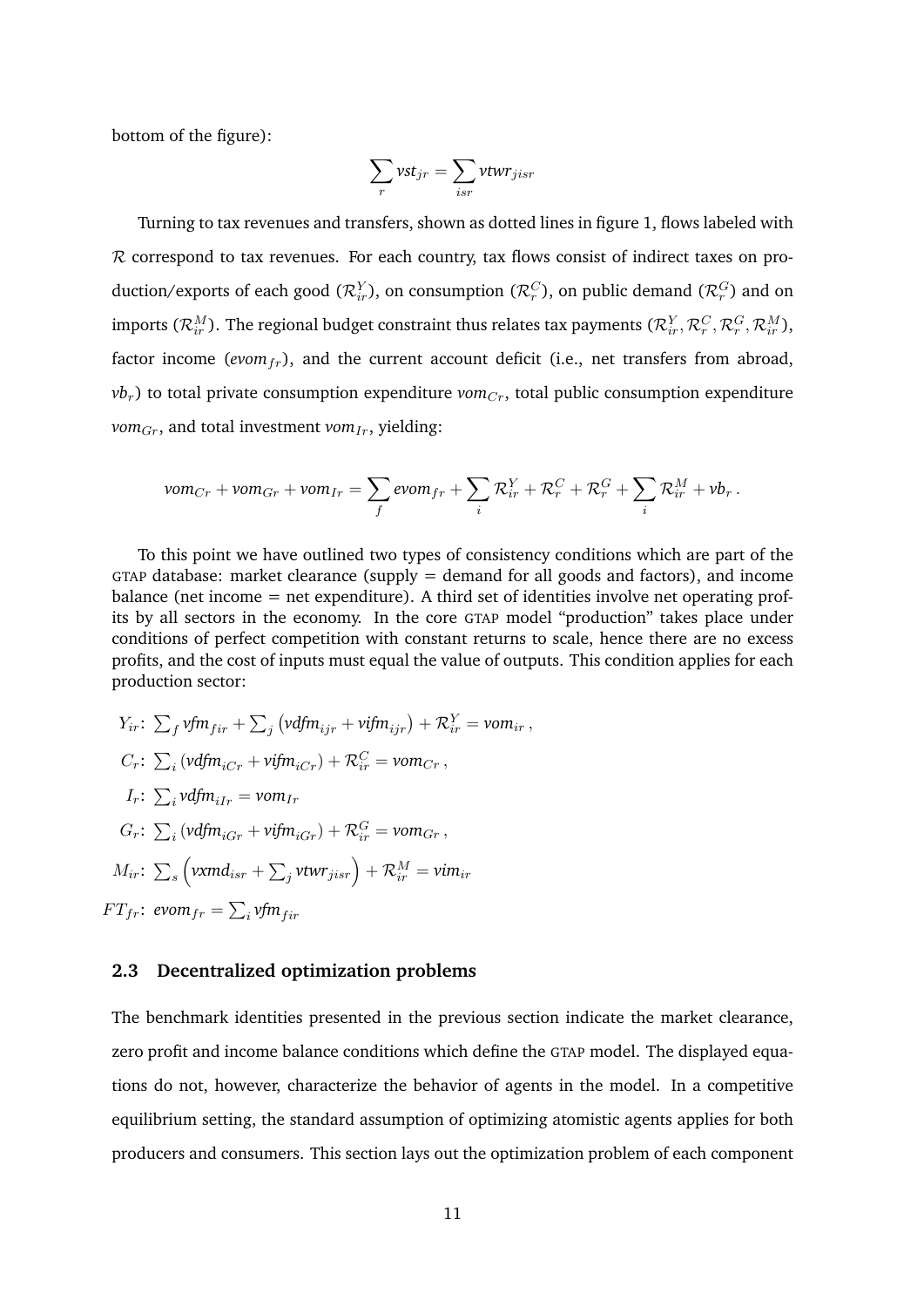in the model, and thereby provides the structure of production technology (production functions) and preferences (characterizing final demand), as well as the representation of trade. We also highlight where conceptual differences between GMR and SOE models intervene.

Note that in order to simplify notation, we denote decision variables corresponding to the benchmark data structures with the initial "v" replaced by "d." Hence, while  $vdfm_{ijr}$ represents benchmark data on intermediate demand for good  $j$  in the production of good  $i$ in region  $r$ ,  $ddfm_{\text{vir}}$  represents the corresponding decision variable in the equilibrium model. This approach to the scaling of variables is consistent with the GAMS code, and it provides a flexible and transparent approach with respect to the calibration of activity variables.

#### **2.3.1 Production technology**

Starting with producers, profit maximization in the constant returns to scale setting is equivalent to cost minimization subject to technical constraints. For sector  $Y_{ir}$  we characterize input choices as though they arose from minimization of unit costs:

<span id="page-13-0"></span>
$$
\min_{\text{ddfm}, \text{dfm}, \text{dism}} \quad c_{ir}^D + c_{ir}^M + c_{ir}^F
$$
\n
$$
s.t. \quad c_{ir}^D = \sum_j p_{jr}^Y (1 + t_{jir}^{fd}) \text{ddfm}_{jir}
$$
\n
$$
c_{ir}^M = \sum_j p_{jr}^M (1 + t_{jir}^{fi}) \text{difm}_{jir}
$$
\n
$$
c_{ir}^F = \sum_j (p_{jr}^F |_{f \in m_f} + p_{fir}^S |_{f \in S}) (1 + t_{fir}^f) \text{dfm}_{fir}
$$
\n
$$
F_{ir}(\text{ddfm}, \text{dfm}, \text{dfm}) = Y_{ir}
$$
\n(1)

where  $F(\cdot)$  represents the production function, which is described by a nested constantelasticity-of-substitution (CES) form, with structure displayed in Figure [2.](#page-14-0)

In the figure,  $\sigma$  values at different nests represent substitution elasticities between inputs, with  $\sigma_i^D = \text{esubd}_i$  measuring substitution possibility between intermediate inputs produced domestically and imported from abroad, and *esubva*<sup>i</sup> representing substitution possibilities between primary inputs in the value added nest. Both parameters are provided in the GTAP 9 database (see [Hertel and van der Mensbrugghe,](#page-73-10) [2015\)](#page-73-10). Note further that the specific source of tax revenue is indicated in this figure, consisting of output taxes, taxes on intermediate inputs and taxes on factor demands, all of which are applied on an ad-valorem basis.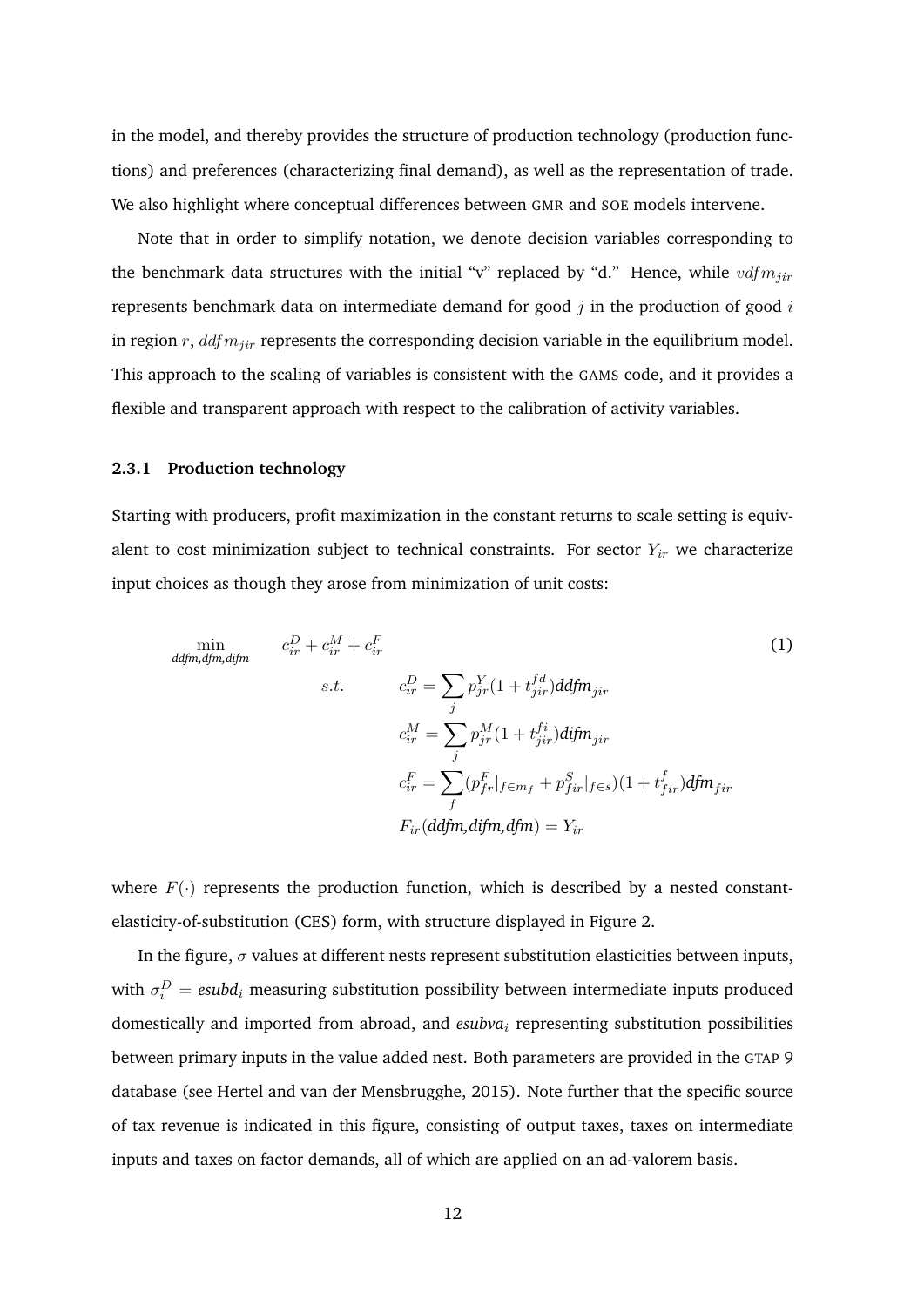<span id="page-14-0"></span>Figure 2: CES nesting structure for production function  $Y_{ir} = F_{ir}(ddfm,dfm,dfm)$ 



<span id="page-14-1"></span>Figure 3: CET transformation between domestic and export markets  $Y_{ir} = G_{IR}(dxm, ddm)$ 



One important difference between GMR and SOE models occurs in the differentiation of output for domestic and export markets. In particular, the supply of goods to domestic and export markets are portrayed as arising from the following profit-maximization problem:

$$
\max_{d\mathbf{x}m, ddm} \qquad \qquad p_{ir}^D ddm_{ir} + p_{ir}^X d\mathbf{x}m_{ir} \qquad \qquad (2)
$$

$$
s.t. \quad G_{ir}(ddm_{ir}, dxm_{ir}) = Y_{ir} \tag{3}
$$

where  $G$  is the CET function with structure illustrated in Figure [3.](#page-14-1) In the GMR model, transformation elasticities  $\eta_{ir}^{DX} = \text{etrnd}x_i$  are set to infinity, which is the default value in the GTAP 9 database. This implies that the supply price of output  $p_{jr}^Y$  is the same if output is used locally or in a different region. By contrast, in the SOE model we have that  $\textit{etrndx}_i < \infty$ , which implies that output price may differ when supplied domestically or abroad. In this case,  $p^Y j r$ in equation [\(1\)](#page-13-0) is replaced by  $p_{jr}^D$ . We come back to the choice of *etrndx<sub>i</sub>* in the SOE model when we present our illustrative calculations.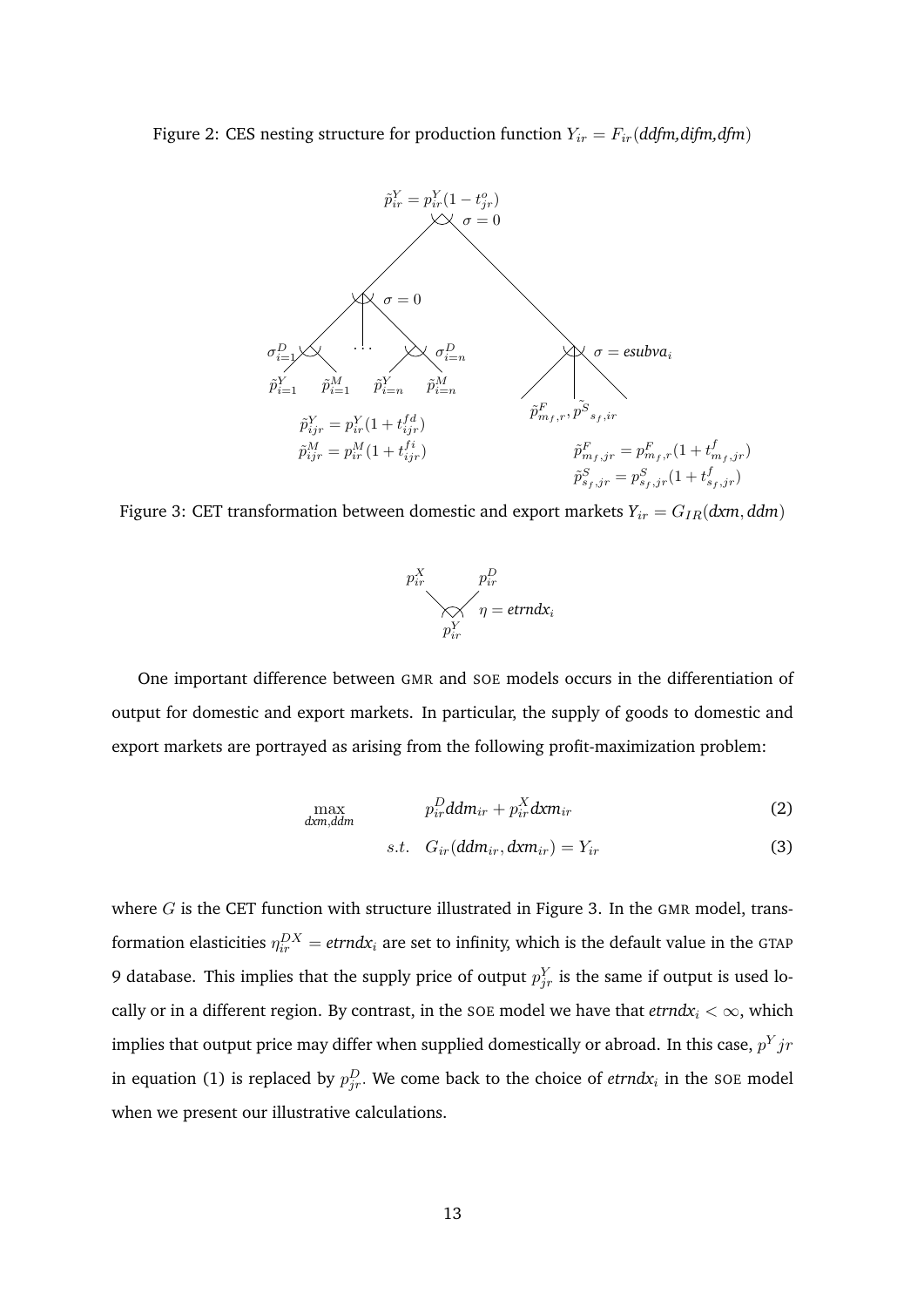#### <span id="page-15-1"></span>Figure 4: LES nesting for discretionary and subsistence consumption



#### **2.3.2 Preferences and final demand**

Private consumption consistent with utility maximization is portrayed by minimization of the cost of a given level of aggregate consumption:

$$
\min_{\text{ddfm}_{iCr}, \text{difm}_{iCr}} \qquad \qquad \sum_{i} p_{ir}^{Y} (1 + t_{ir}^{pd}) \text{ddfm}_{iCr} + p_{ir}^{M} (1 + t_{ir}^{pi}) \text{difm}_{iCr} \qquad \qquad (4)
$$
\n
$$
s.t. \quad H_r(\text{ddfm}_{iCr}, \text{difm}_{iCr}) = C_{ir}
$$

where  $H_r$  represents final demand from the representative consumer.

Final demand in the core model is characterized by Cobb-Douglas preferences. Alternative specifications included in the model logic include both the LES and CDE expenditure.<sup>[11](#page-15-0)</sup> The nested discretionary and subsistence demand functions are is displayed in Figure [4.](#page-15-1)

#### **2.3.3 Government and public consumption**

Public consumption in the model is represented as a fixed coefficient (Leontief) aggregation of domestic-import composites. This formulation introduces substitution at the second level between domestic and imported inputs while holding sectoral commodity aggregates constant. Figure [5](#page-16-0) illustrates the functional form.

<span id="page-15-0"></span><sup>&</sup>lt;sup>11</sup> The LES model involves subsistence and discretionary expenditure, which are represented through composite price indices representing CES aggregates of both domestic and imported inputs, P("DD", r) and  $P("SD", r)$ , respectively. The CDE model requires the introduction of trade aggregation activities (A(i,r)) and associated Armington composite price indices,  $PA(i, r)$ .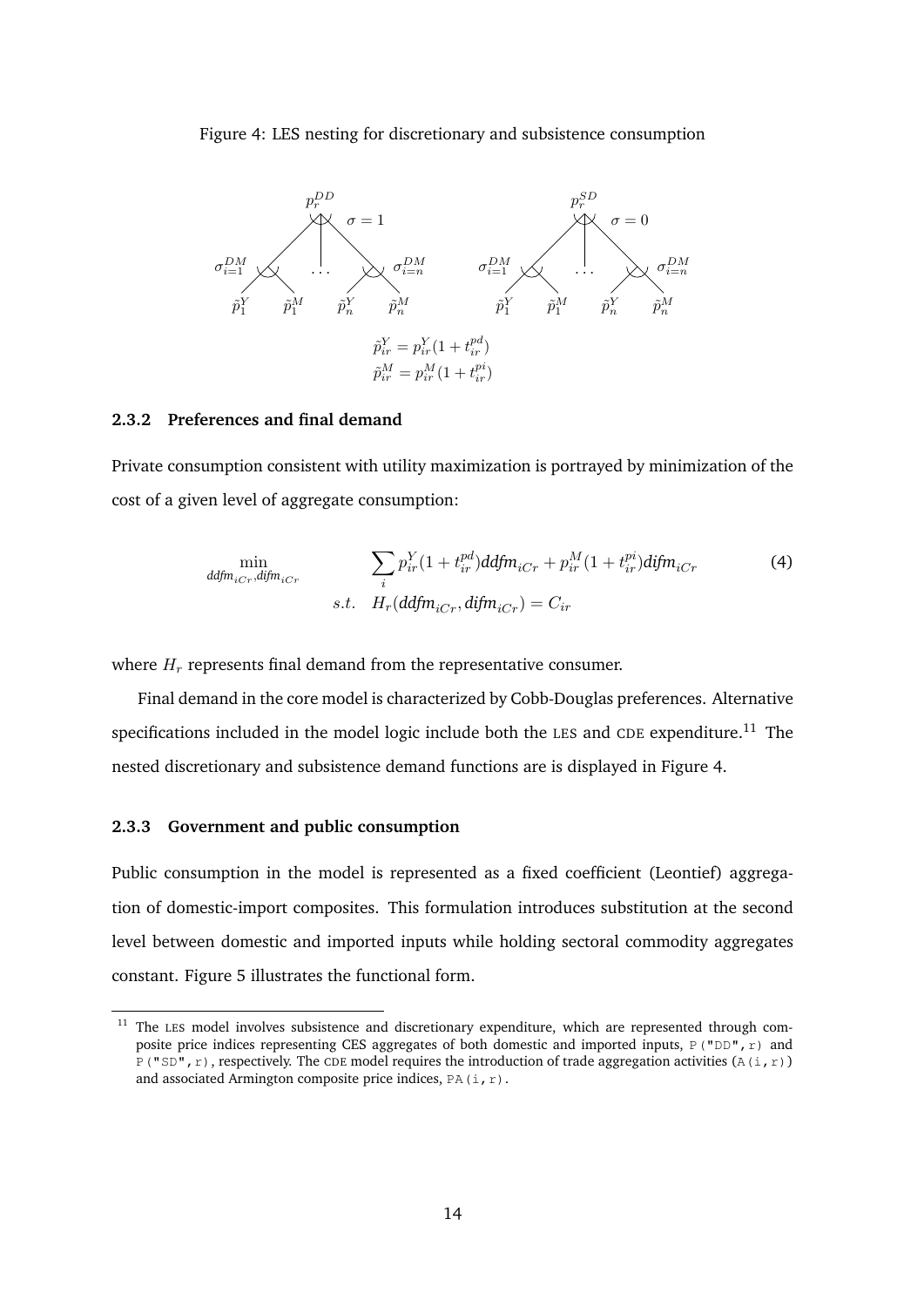<span id="page-16-0"></span>Figure 5: Nesting structure for public consumption  $G_r = G_r(ddfm_{iGr},difm_{iGr})$ 



<span id="page-16-1"></span>Figure 6: Armington aggregation of traded goods  $M_{ir} = A_{ir}(dxmd, dtwr)$ 



#### **2.3.4 International trade**

The choice among imports from different trading partners is based on Armington's idea of regionally differentiated products. The following cost minimization problem formalizes this choice:

<span id="page-16-2"></span>
$$
\min_{\text{dxdnd,divr}} \sum_{s} (1 + t_{isr}^{ms}) \left( p_{is}^{Y} (1 - t_{isr}^{xs}) \text{d}x m d_{isr} + \sum_{j} p_{j}^{T} \text{d}t w r_{jisr} \right)
$$
(5)

where A is the import aggregation function, described by the nested CES-Leontief function shown in Figure [6.](#page-16-1) In the case of the SOE model, in which  $\textit{etrndx}_i < \infty$ ,  $p_{is}^Y$  in [\(5\)](#page-16-2) is replaced by  $p_{is}^X$ .

Note that transportation services enter on a proportional basis with imports from different countries, reflecting differences in unit transportation margins across different goods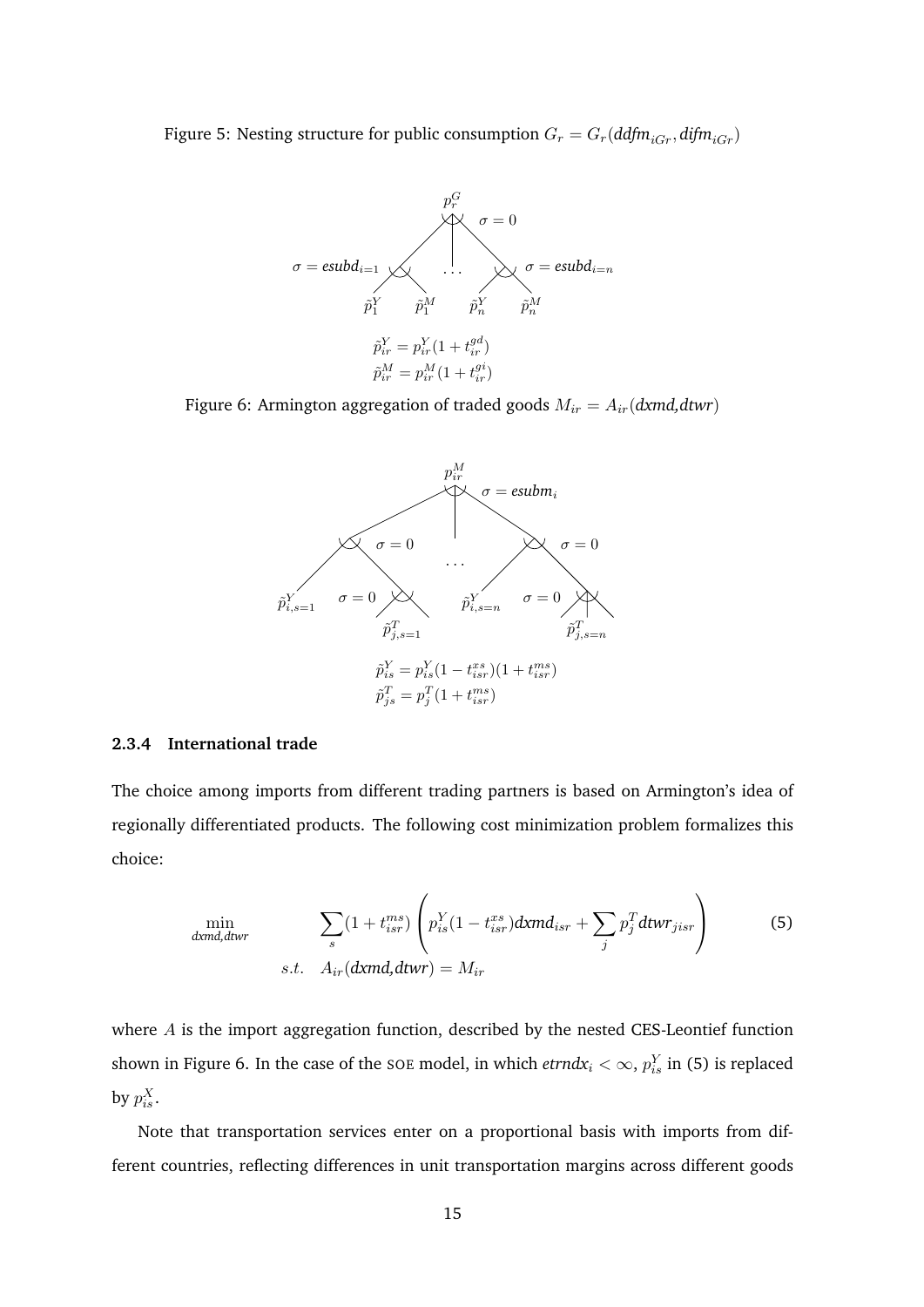<span id="page-17-0"></span>Figure 7: International transportation services aggregator  $YT_j = T_j (dst)$ 



and trading partners. Therefore, substitution at the top level in an Armington composite involves trading off of both imported goods and associated transportation services. Trade flows are subject to export subsidies and import tariffs, with subsidies paid by government in the exporting region, and tariffs collected by government in the importing region.

The provision of international transportation services is modeled through an aggregation of transportation services exported from countries throughout the world. More specifically, we consider the following cost minimization problem for the aggregation of transportation services:

$$
\min_{dst} \sum_{r} p_{ir}^{Y} dst_{ir} \quad \text{s.t.} \quad T_i(dst) = YT_i
$$

where the aggregation function  $T_i$  combines transport service exports from multiple regions. The functional form which aggregates services from different regions is illustrated in Figure [7.](#page-17-0)

#### **2.3.5 Supply of sector-specific factors**

Land and natural resources are portrayed as sector-specific factors of production supplied through constant-elasticity-of-transformation (CET) production function allocates composite factors to sectoral markets. Formally, the supply of sectoral factors of production is modeled through the following profit-maximization problem:

$$
\max_{\text{dfm}} \qquad \qquad \sum_{j} \text{dfm}_{s_f,jr} p_{s_f,jr}^S \tag{6}
$$

$$
s.t. \Gamma_{s_f,r}(dfm) = evom_{s_f,r} \tag{7}
$$

where  $\Gamma$  is the CET function with structure illustrated in Figure [8.](#page-18-1) Note that in the figure  $\eta$ represents transformation elasticities provided in the GTAP 9 database.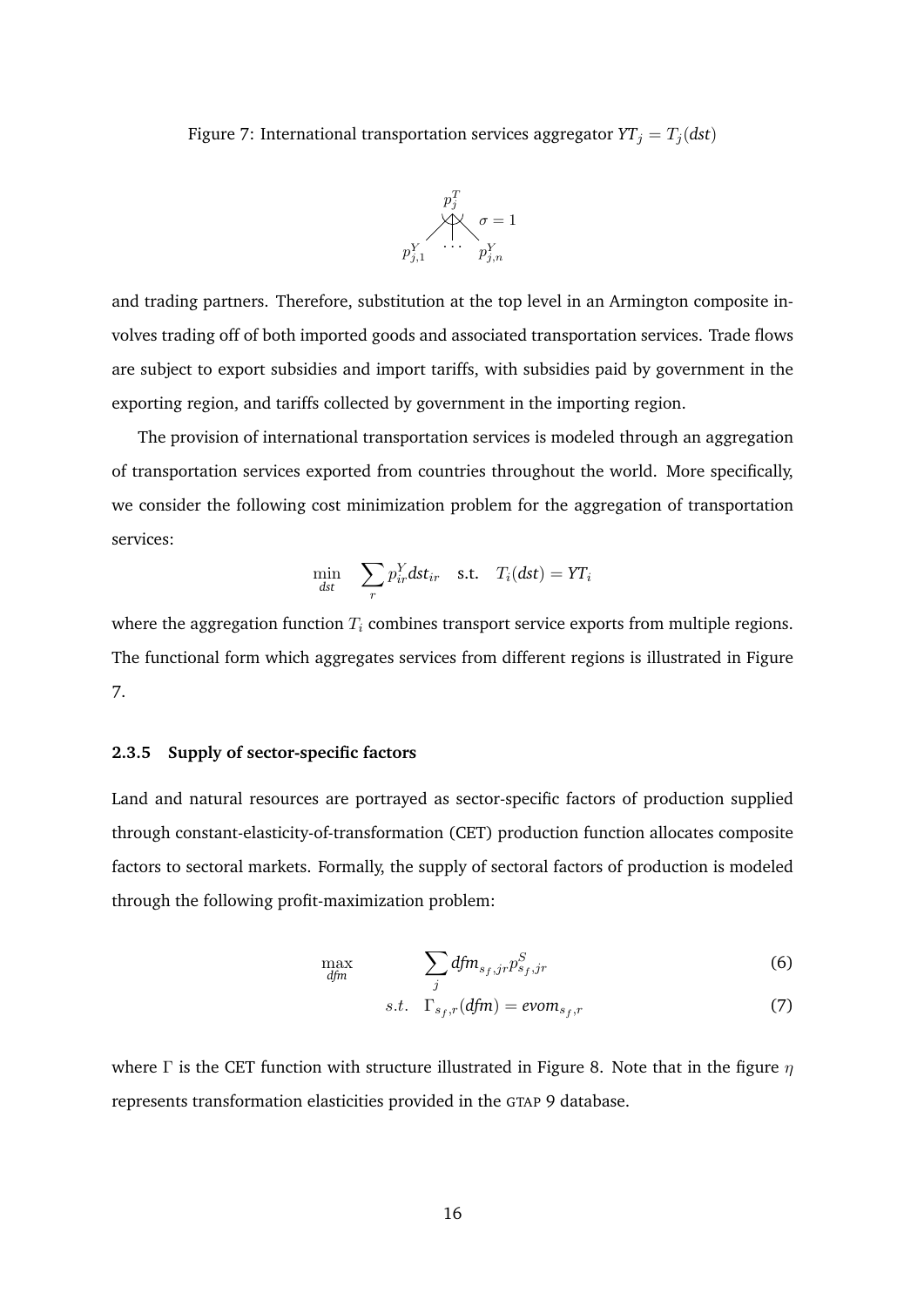<span id="page-18-1"></span>Figure 8: Sector-specific factor CET transformation function  $FT_{s_f} = \Gamma_{s_f} (dfm)$ 

$$
p_{s_f,1r}^S \dots p_{s_f,nr}^S
$$
  
\n
$$
\sqrt{\gamma} = \text{etrae}_{s_f}
$$
  
\n
$$
p_{s_f,r}^F
$$

# <span id="page-18-0"></span>**3 Model formulation through equilibrium conditions**

An Arrow-Debreu model concerns itself with the interactions of decentralized decisions by consumers and producers in markets. [Mathiesen](#page-74-4) [\(1985\)](#page-74-4) proposed a representation of this class of models in which two types of equations define an equilibrium: zero profit and market clearance. The corresponding variables defining an equilibrium are activity levels (for constant-returns-to-scale firms) and commodity prices.[12](#page-18-2) Here we extend Mathiesen's framework with a third class of variables corresponding to consumer income levels. Commodity markets encompass primary endowments of households with producer outputs. In equilibrium the aggregate supply of each good must be at least as great as total intermediate and final demand. Initial endowments are exogenous. Producer supplies and demands are defined by producer activity levels and relative prices. Final demands are determined by market prices.

Economists who have worked with conventional textbook equilibrium models can find Mathiesen's framework to be somewhat opaque because many quantity variables need not be explicitly specified in the model. Variables such as final demand by consumers, factor demands by producers and commodity supplies by producers, are defined implicitly in Mathiesen's model. For example, given equilibrium prices for primary factors, consumer incomes can be computed, and given income and goods prices, consumers' demands can then be determined. The consumer demand functions are written down in order to define an equilibrium, but quantities demanded need not appear in the model as separate variables. The same is true of inputs or outputs from the production process: relative prices determine conditional demand, and conditional demand times the activity level represents market demand. Omit-

<span id="page-18-2"></span><sup>&</sup>lt;sup>12</sup> Under a maintained assumption of perfect competition, [Mathiesen](#page-74-4) [\(1985\)](#page-74-4) may characterize technology as constant-returns-to-scale without loss of generality. Specifically, decreasing returns are accommodated through introduction of a specific factor, while increasing returns are inconsistent with the assumption of perfect competition. Note that in this environment zero excess profit is consistent with free entry for atomistic firms producing an identical product.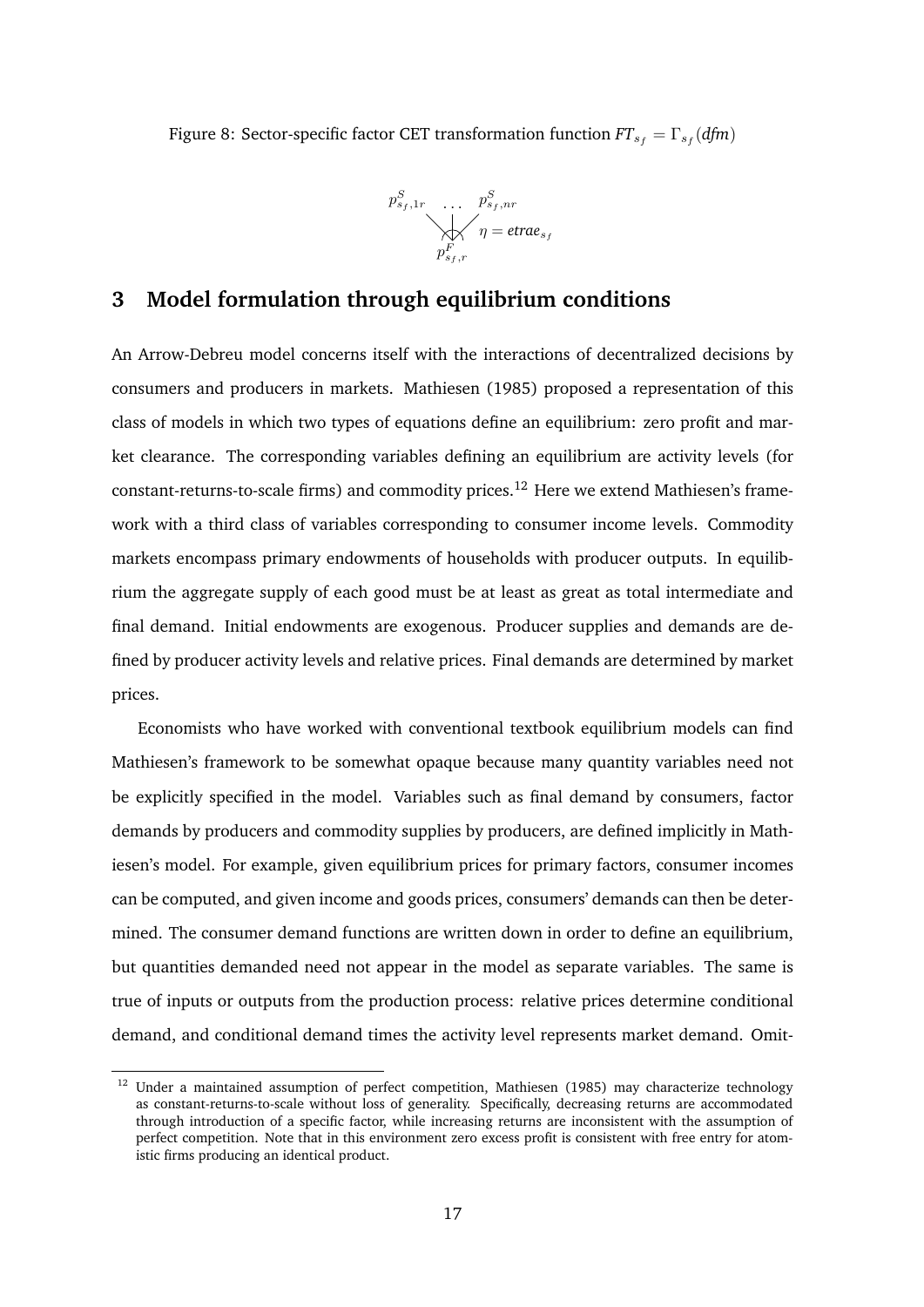ting decisions variables and suppressing definitional equations corresponding to intermediate and final demand provides significant computational advantages at the cost of a somewhat more complicated model statement.

In the following, we detail (i) zero profit conditions, (ii) market clearance conditions, and (iii) income balance conditions, which in the present case is equivalent to the regional budget constraint. These three sets of conditions form the basic system of equation to be solved. Note that the actual code for the model is implemented both in the algebraic mixed complementarity format (GAMS/MCP, see [Rutherford,](#page-74-5) [1995\)](#page-74-5) and through the more compact formulation afforded by the GAMS/MPSGE syntax [\(Rutherford,](#page-74-6) [1999\)](#page-74-6).

#### **3.1 Zero profit (arbitrage) conditions**

All production activities in the model are represented by constant-returns-to-scale technologies, and markets are assumed to operate competitively with free entry and exit. As a consequence, equilibrium profits are driven to zero and the price of output reflects the cost of inputs. The following sets of equations relating output price to marginal cost are part of the definition of an equilibrium.<sup>[13](#page-19-0)</sup>

The calculation of unit cost and unit revenue functions involves the definition of a number of ancillary variables (that do not appear in the GAMS code as explicit choice variables). In the following we define ancillary variables in un-numbered equations, indicating that these variables are "optional" in the sense that they may be substituted out of the non-linear system of equations. Moreover, we use the symbol  $\theta$  to portray value shares from the base year data. In many cases subscripts on these value shares are omitted in order to economize on notation. Finally, to denote benchmark values we use an overline, so that  $\bar{t}^{pd}_{ir}$  represents the benchmark value of  $t_{ir}^{pd}$ .

#### **3.1.1 Sectoral production (Y(j,r))**

Sectoral production combines intermediate inputs with a value-added nest combining primary inputs (see Figure [2\)](#page-14-0). The unit cost of value-added is a CES composite of skilled and unskilled labor, land, resources and capital inputs to production, gross of taxes. Factor inputs

<span id="page-19-0"></span><sup>13</sup> To retain consistency with the MCP format, we express zero profit conditions as "oriented equations," with marginal cost on the LHS and marginal revenue on the RHS.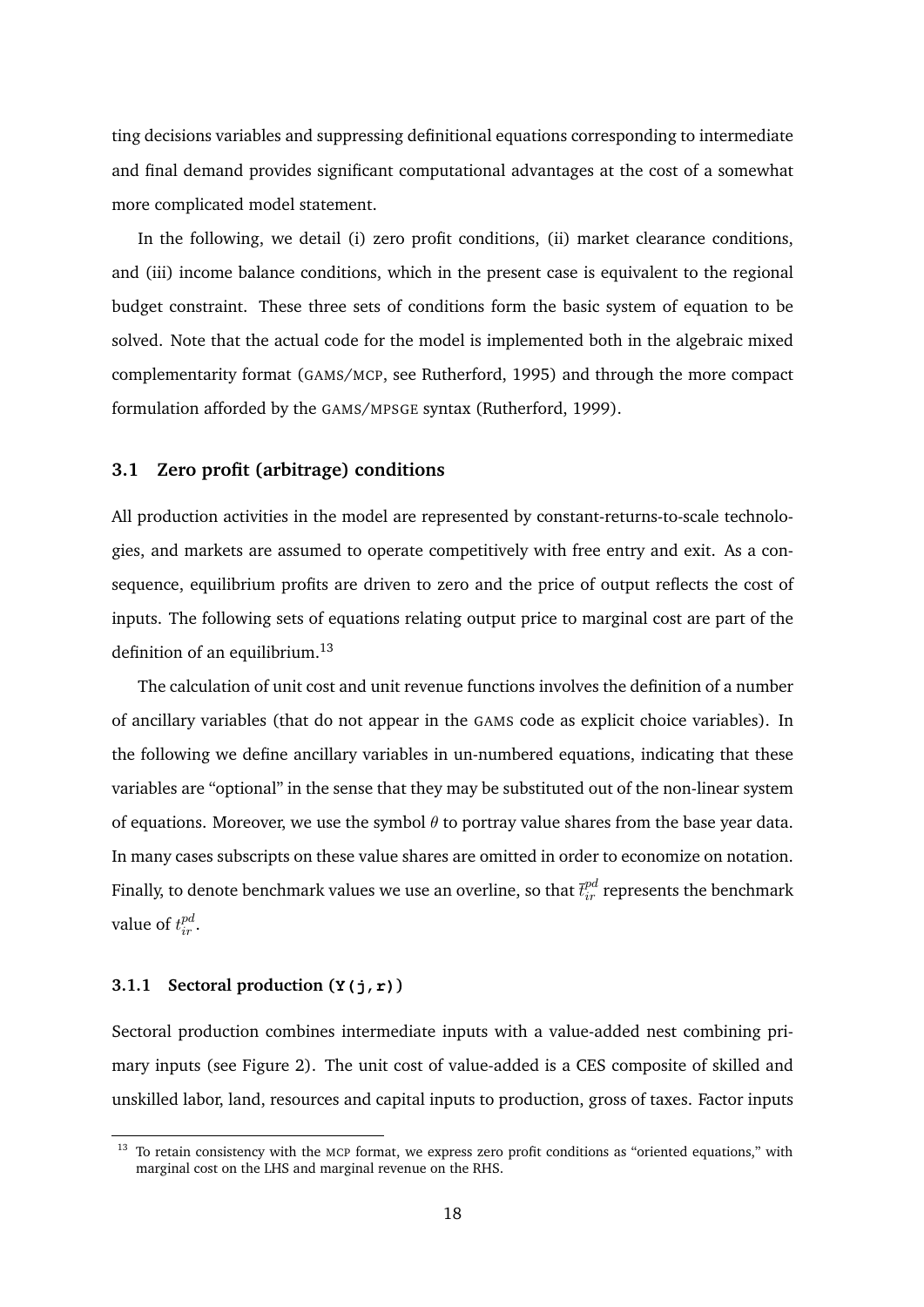may be sector-specific or mobile across sectors:

$$
p^{pf}_{fjr} = \left\{ \begin{array}{ll} p^{F}_{fr} \frac{(1+t^{f}_{fjr})}{1+\bar{t}^{f}_{fjr}} & f \in m_f \\ p^{S}_{fjr} \frac{(1+t^{f}_{fjr})}{1+\bar{t}^{f}_{fjr}} & f \in s_f \end{array} \right.
$$

and the unit cost function is given by:

$$
c_{jr}^f = \left(\sum_f \theta_f \left(p_{fjr}^{pf}\right)^{1-\sigma}\right)^{1/(1-\sigma)}
$$

The user cost of intermediate inputs differs from the market price due to the presence of taxes on intermediate inputs:  $f \overline{d}$ 

$$
p_{ijr}^d = p_{ir}^Y \frac{1 + t_{ijr}^{Ia}}{1 + \overline{t}_{ijr}^{fd}}
$$

$$
p_{ijr}^i = p_{ir}^M \frac{1 + t_{ijr}^{fi}}{1 + \overline{t}_{ijr}^{fi}}
$$

A CES cost function describes the minimum cost of a bundle of domestic and imported inputs to production, based on benchmark value shares and an elasticity of substation  $\sigma = \text{esubd}_i$ :

$$
c_{ijr}^{i} = \left(\theta_d (p_{ijr}^d)^{1-\sigma} + (1-\theta_d)(p_{ijr}^i)^{1-\sigma}\right)^{1/(1-\sigma)}
$$

Unit cost of sectoral output is then a Leontief (linear) composite of the costs of intermediate and value-added composite inputs, based on base-year value shares:

$$
c_{jr}^Y = \sum_i \theta_i c_{ijr}^i + \theta_f c_{jr}^f
$$

Having formulated the unit cost function, it is possible to compactly portray the zero profit condition for  $y_{jr}$ . In equilibrium, the marginal cost of supply equals the market price, net of taxes:

$$
c_{jr}^Y = p_{jr}^Y \frac{1 - t_{jr}^o}{1 - \bar{t}_{jr}^o}
$$
 (8)

In the SOE model production for domestic and export markets are differentiated, and we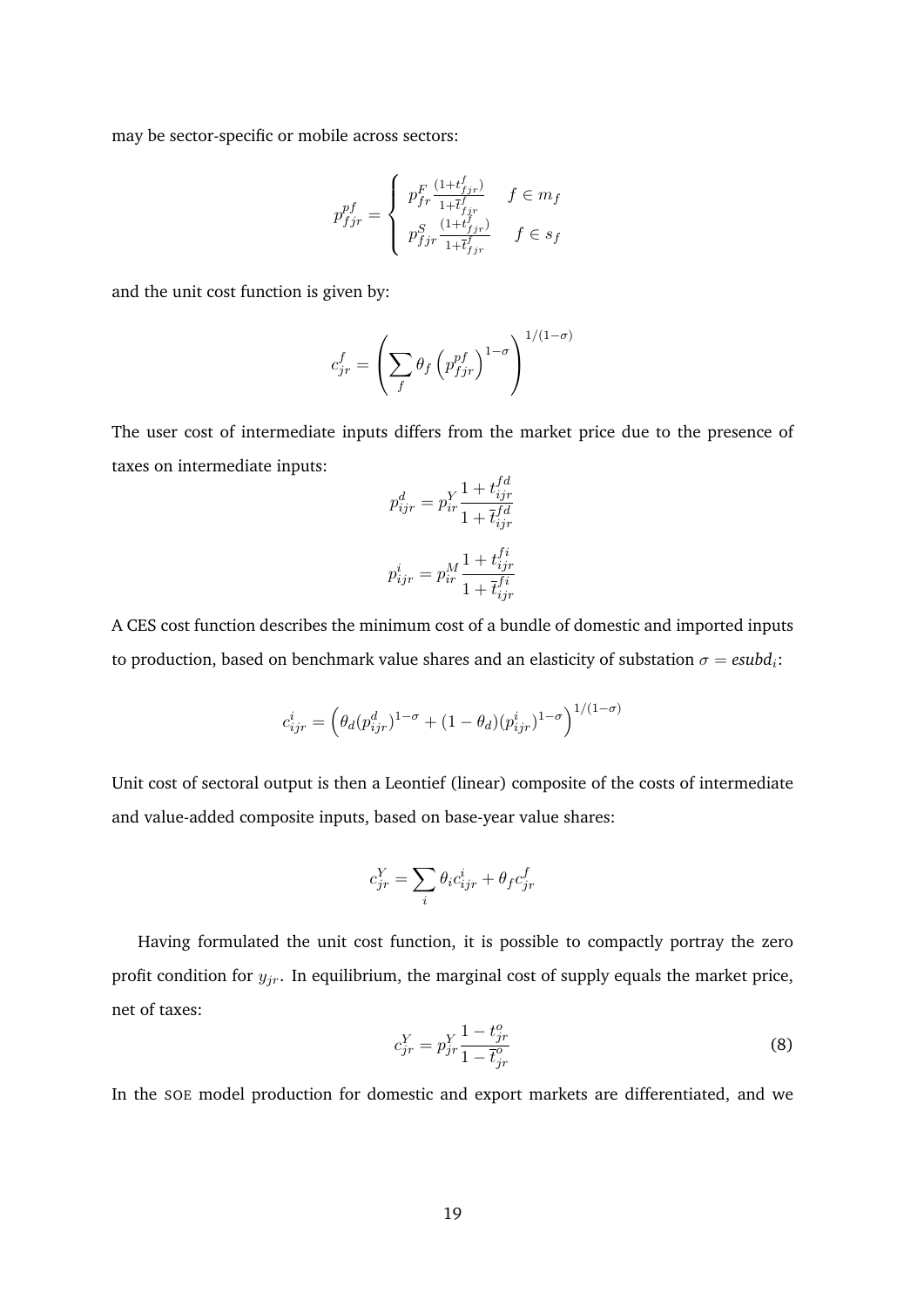replace  $p_{jr}^Y$  by a unit revenue function,

$$
r_{jr}^Y = (\theta_{jr}^D (p_{jr}^D)^{1+\eta} + (1 - \theta_{jr}^D) (p_{jr}^X)^{1+\eta})^{1/(1+\eta)}.
$$

#### **3.1.2 Consumer demand (Y("c",r))**

In previous versions of GTAPINGAMS the consumer price index represented a Cobb-Douglas demand system with an Armington substitution between domestic and imported goods prices gross of tax. This model is retained as one option in the new model, price indices for domestic and imported goods are given by:

$$
p_{ir}^{dc} = p_{ir}^{Y} \frac{1 + t_{ir}^{pd}}{1 + \overline{t_{ir}^{pd}}},
$$

and

$$
p_{ir}^{ic} = p_{ir}^M \frac{1 + t_{ir}^{pi}}{1 + \overline{t_{ir}^{pi}}},
$$

and the Armington composite price of good  $i$  is a CES composite price defined over these indices

$$
p_{ir}^c = \left(\theta(p_{ir}^{dc})^{1-\sigma} + (1-\theta)(p_{ir}^{ic})^{1-\sigma}\right)^{1/(1-\sigma)}.
$$

In addition to the Cobb-Douglas representation of the final demand system, our core model includes a LES, which combines a Cobb-Douglas discretionary demand with a Leontief subsistence demand activity. The added complexity of the LES specification permits the model to be calibrated both to the income and *average* price elasticities of demand. The price indices for discretionary and subsistence demand are defined by:

$$
p_r^{DD} = \prod_i (p_{ir}^c)^{\theta_{ir}^C},\tag{9}
$$

while the price index for subsistence demand is defined by a Leontief cost function:

$$
p_r^{SD} = \sum_i \theta_i^{SD} p_{ir}^c.
$$
 (10)

Finally, GAMS code includes a third representation of final demand in the form of the CDE demand system [\(Hanoch,](#page-73-4) [1975\)](#page-73-4). This representation has been part of the GTAP model in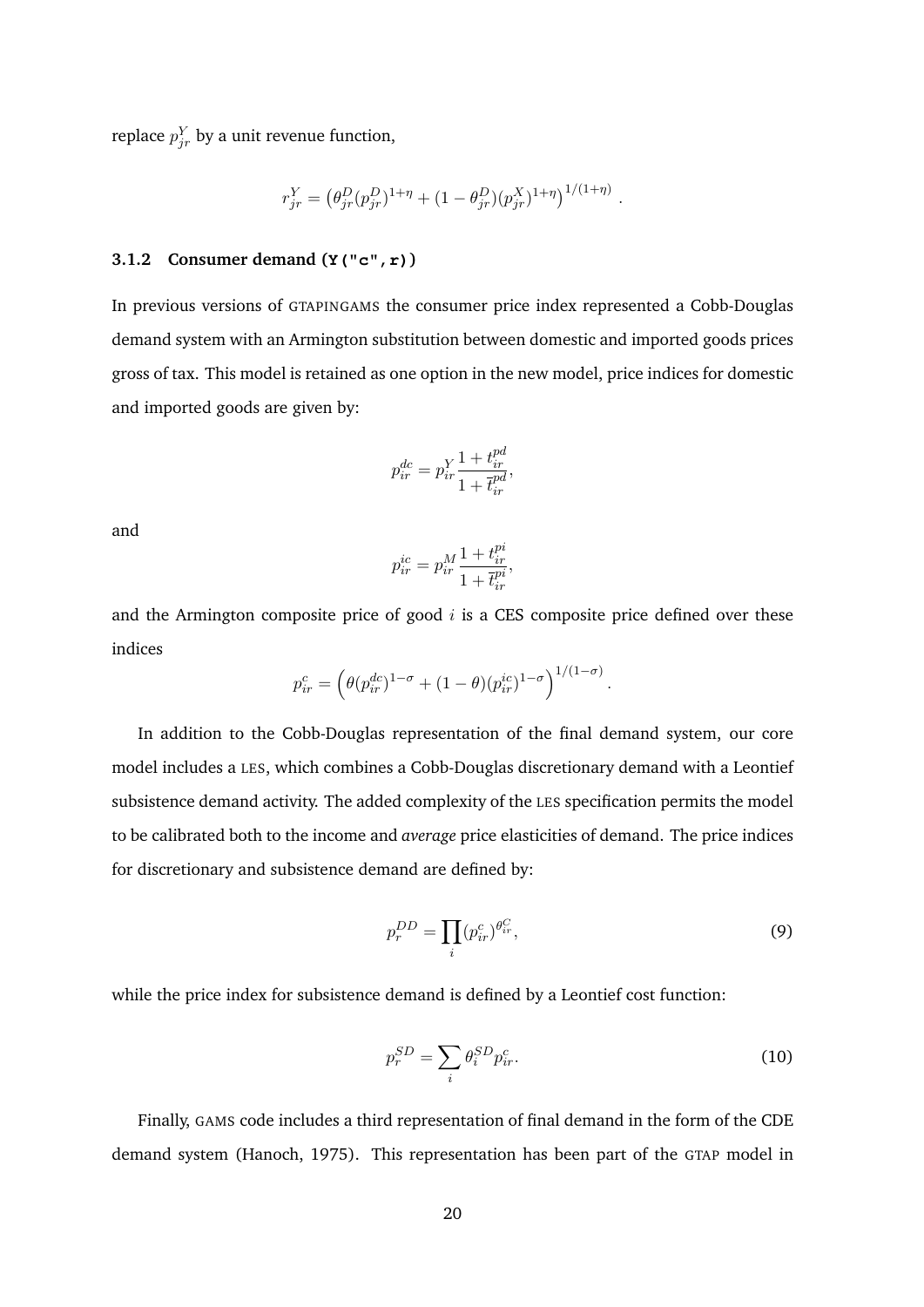GEMPACK for many years, and our implementation follows those of [Hertel and van der Mens](#page-73-10)[brugghe](#page-73-10) [\(2015\)](#page-73-10) and [Chen](#page-73-11) [\(2015\)](#page-73-11). Similar to the LES demand system, this approach permits calibrating empirical evidence on both own-price and income elasticities. Some details of CDE implementation and calibration are described in [Appendix C.](#page-49-0)

#### **3.1.3 Government demand (Y("g",r))**

Public expenditure is a fixed-coefficient aggregate of Armington composite goods. Within each composite domestic and imported goods trade off with a constant elasticity of substitution. The unit price indices for domestic and imported goods are given by:

$$
p_{ir}^{dg} = p_{ir}^{Y} \frac{1 + t_{ir}^{dg}}{1 + \overline{t}_{ir}^{gd}}
$$

and

$$
p_{ir}^{ig} = p_{ir}^M \frac{1 + t_{ir}^{ig}}{1 + \overline{t}_{ir}^{ig}}
$$

The composite price of the ith good is then:

$$
pg_{ir} = \left(\theta(p_{ir}^{dg})^{1-\sigma} + (1-\theta)(p_{ir}^{ig})^{1-\sigma}\right)^{1/(1-\sigma)}
$$

The unit cost of public services  $(G_r)$  is defined by the Leontief cost coefficients:

$$
\sum_{i} \theta_{i} p g_{ir} = p_r^G \,. \tag{11}
$$

#### **3.1.4 Aggregate imports (M(i,r))**

Import cost index applies export taxes, trade and transport margins and import tariffs to the producer supply prices in exporting regions:

$$
py_{isr}^m = p_{is}^Y \frac{(1 - t_{isr}^{xs})(1 + t_{isr}^{ms})}{(1 - \overline{t}_{isr}^{xs})(1 + \overline{t}_{isr}^{ms})}.
$$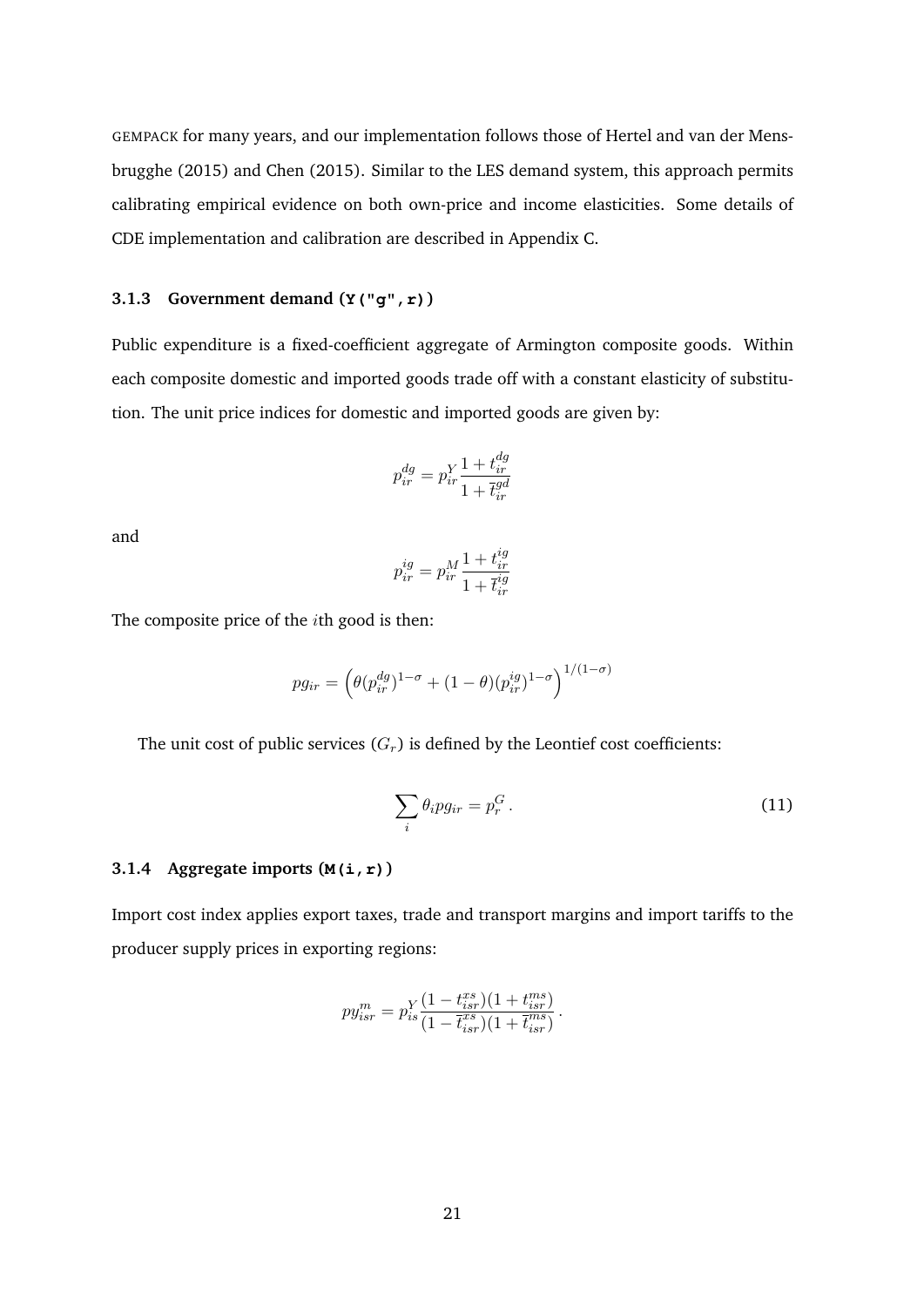In the case of the soe model, the supply price  $p_{is}^Y$  is replaced by export price  $p_{is}^X$ . The unit price of transportation services is given by:

$$
pt_{jisr}^m=p_j^T\frac{1+t_{isr}^{ms}}{1+\overline{t}_{isr}^{ms}}\,.
$$

Transportation margins enter as fixed coefficients with bilateral trade flows, so the unit delivered price is a convex combination of the unit prices with weights corresponding to base year value shares:

$$
pyt_{isr}^m = \theta py_{isr}^m + \sum_j \theta_j^T pt_{jisr}^m.
$$

Having formed a price index for bilateral imports from region  $s$  to region  $r$ , the CES cost index can be defined on the basis of value shares and the elasticity of substitution across imports from different regions,  $\sigma = \varepsilon \sinh i$ :

$$
cim_{ir} = \left(\sum_{s} \theta_{s}(pyt_{isr}^{m})^{1-\sigma}\right)^{1/(1-\sigma)}.
$$

The import activity  $(m_{ir})$  has a zero profit condition which relates the unit cost of imports to the market price of the import aggregate:

$$
cim_{ir} = p_{ir}^M \tag{12}
$$

#### **3.1.5 International transportation services (YT(j))**

For simplicity, the unit cost of a transportation service depends on the benchmark value shares of region-specific services through a Cobb-Douglas cost function. Under perfect competition with free entry, the unit cost of international transport services equals the equilibrium market price:

$$
\prod_{r} (p_{jr}^Y)^{\theta_j} = p_j^T \tag{13}
$$

In the SOE model, the supply price  $p_{is}^Y$  in equation is replaced by export price  $p_{is}^X$ .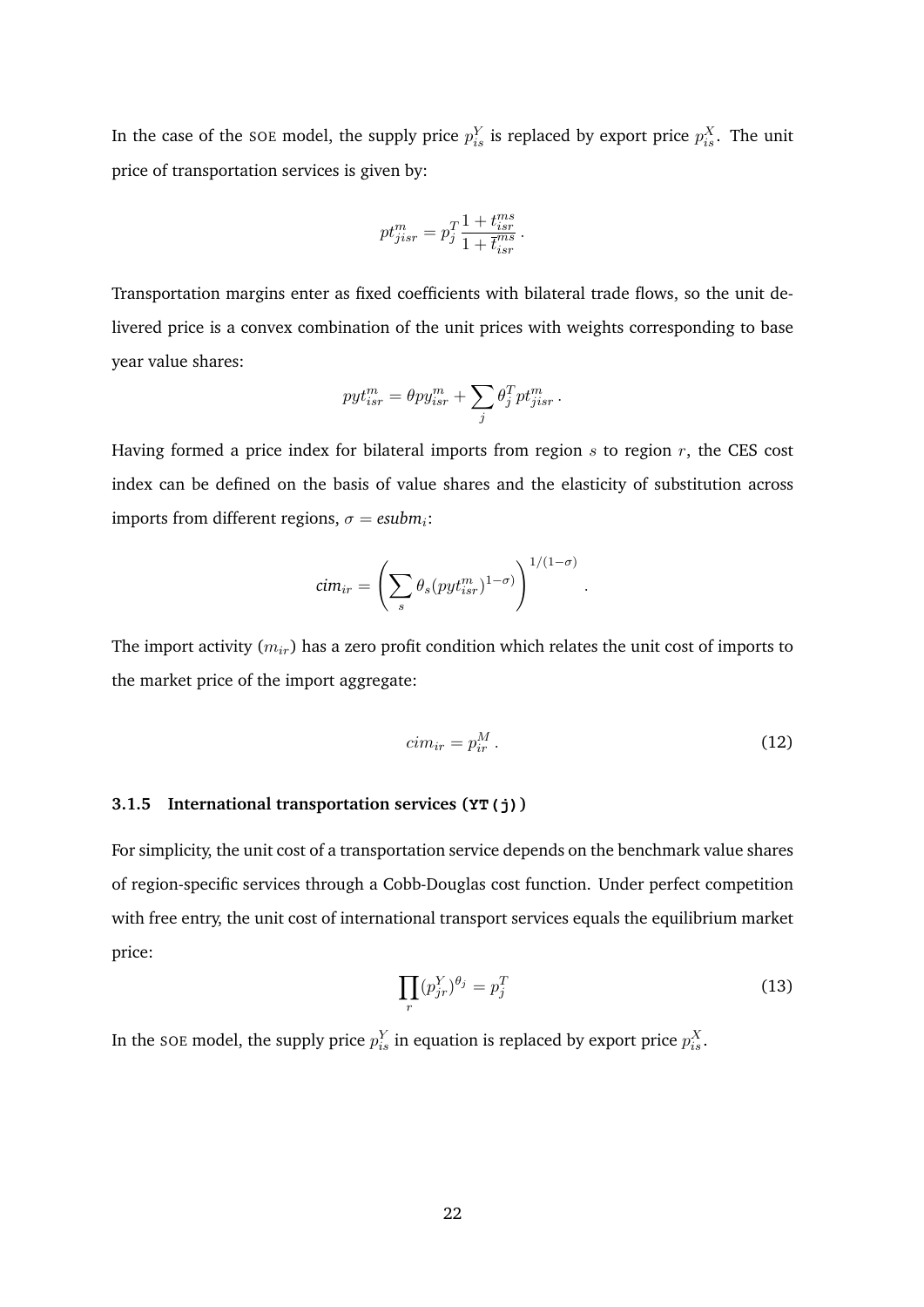#### **3.1.6 Sector-specific factor transformation (FT(f,r))**

The unit value of sector-specific factors is defined as a CET revenue function based on the base year value shares  $(\theta_i)$ :

$$
pyfm_{fr} = \left(\sum_j \theta_j ps_{fjr}^{1+\eta}\right)^{1/(1+\eta)} \qquad f \in s_f.
$$

This defines the profit-maximizing allocation of factors to individual sectors. In equilibrium, the unit value of the aggregate factor is equal to the maximum unit earnings:

$$
p_{fr}^S = p\mathit{vfm}_{fjr} \quad f \in s_f \tag{14}
$$

#### **3.2 Market clearance**

Supply-demand conditions apply to all goods and factors. Benchmark demand and supply quantities appear as scale factors in many of these equations, typically multiplied by activity levels which are equal to unity in the reference equilibrium.<sup>[14](#page-24-0)</sup>

#### **3.2.1 Firm output (P(i,r))**

Aggregate output of good i in region r in the reference equilibrium is vom  $(i, r)$ :

<span id="page-24-1"></span>
$$
Y_{ir}vom_{ir} = \sum_{j} ddfm_{ijr} + ddfm_{iCr} + ddfm_{iIr} + ddfm_{iGr} + \sum_{s} dxmd_{irs} + dst_{ir}
$$
 (15)

<span id="page-24-0"></span><sup>&</sup>lt;sup>14</sup> While not crucial for representation of the model as a nonlinear system of equations, we follow the MCP convention in writing out the market clearance conditions. The equations are "oriented", with supply variables on the LHS and demands on the RHS. Hence, the sense of the equation is supply  $\geq$  demand. In the core model equilibrium prices should always be positive, but in extensions of the standard model it might be quite common to introduce inequalities and complementary slackness, in which case the proper orientation of the equations is essential. Hence, in equilibrium should the price of a good be zero, economic equilibrium is then consistent with a market in which  $supply > demand$ .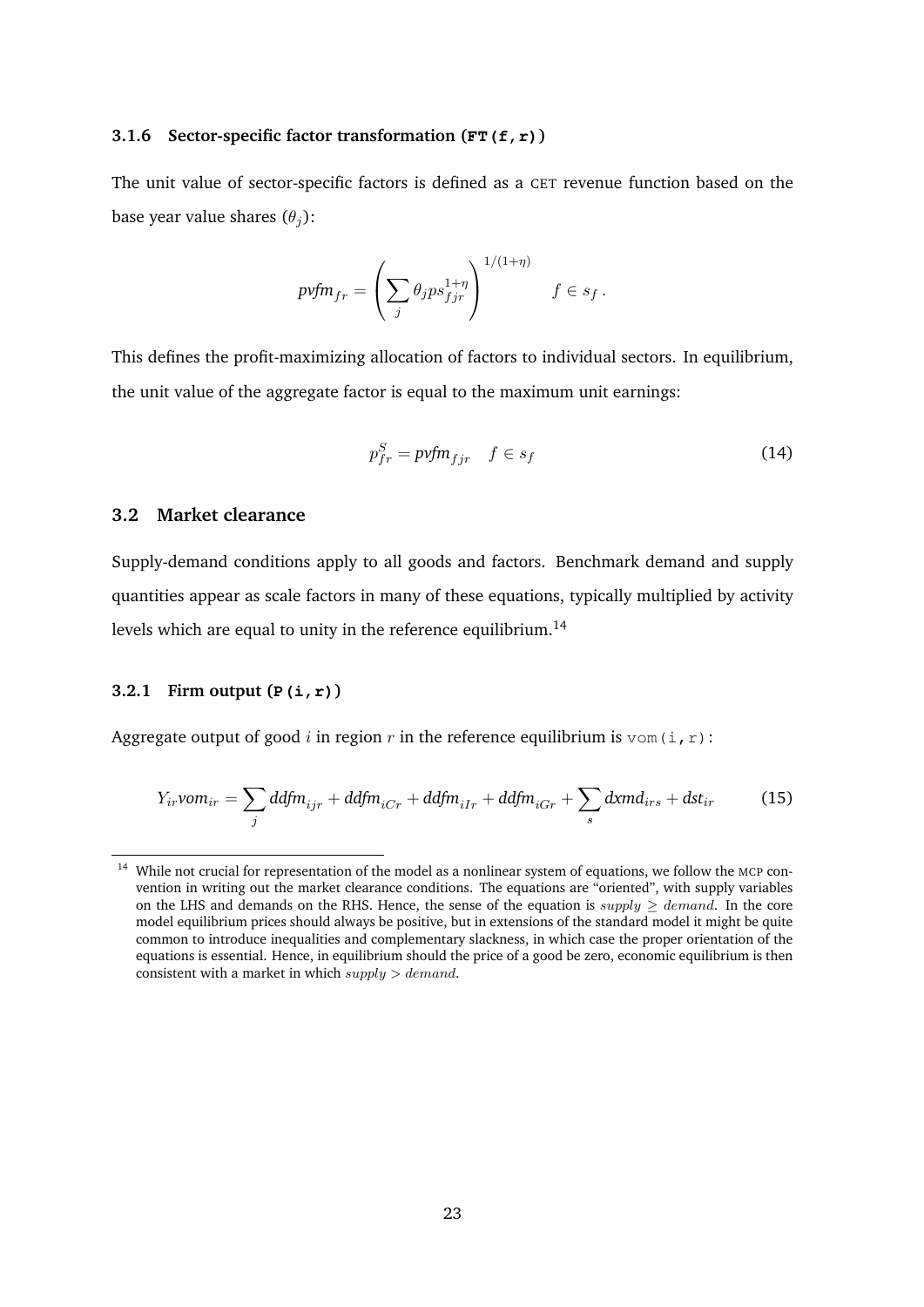where the compensated demand functions can be obtained by differentiating the unit cost functions:

$$
ddfm_{ijr} = Y_{jr} vdfm_{ijr} \left(\frac{ci_{ijr}}{p_{ijr}^d}\right)^{\sigma}
$$
\n
$$
ddfm_{iCr} = C_r \left(vdfm_{iCr}\frac{p_r^C}{pc_{ir}}\right)
$$
\n
$$
ddfm_{iIr} = I_r vdfm_{iIr}
$$
\n
$$
ddfm_{iGr} = G_r vdfm_{iGr}
$$
\n
$$
dxdm_{isr} = m_{ir} vxmd_{isr} \left(\frac{p_{ir}^M}{pyt_{isr}^m}\right)^{\sigma}
$$
\n
$$
dst_{jr} = YT_j vst_{jr} \frac{p_j^T}{p_{jr}^Y}
$$

In the soe model ( $\text{etrnd}x_i < \infty$ ) equation [\(15\)](#page-24-1) is replaced by two equations, one representing the market for domestic output and another representing the market for exports:

$$
Y_{ir}ddm_{ir} = \sum_{j} ddfm_{ijr} + ddfm_{iCr} + ddfm_{iIr} + ddfm_{iGr}
$$
 (16)

$$
Y_{ir}dxm_{ir} = \sum_{s} dxmd_{irs} + dst_{ir}. \qquad (17)
$$

In these expressions, the compensated domestic and export supply coefficients are given by:

$$
ddm_{ir} = vdm_{ir} \left(\frac{r_{ir}^Y}{p_{ir}^D}\right)^{\eta}
$$
  

$$
dxm_{ir} = vxm_{ir} \left(\frac{r_{ir}^Y}{p_{ir}^X}\right)^{\eta}.
$$

#### **3.2.2 Private consumption (P("c",r))**

Consumer demand in region  $r$  in the reference equilibrium is  $vom_{Cr}$  hence:

$$
C_r \nu \sigma C_r = \frac{R A_r}{p_r^C} \tag{18}
$$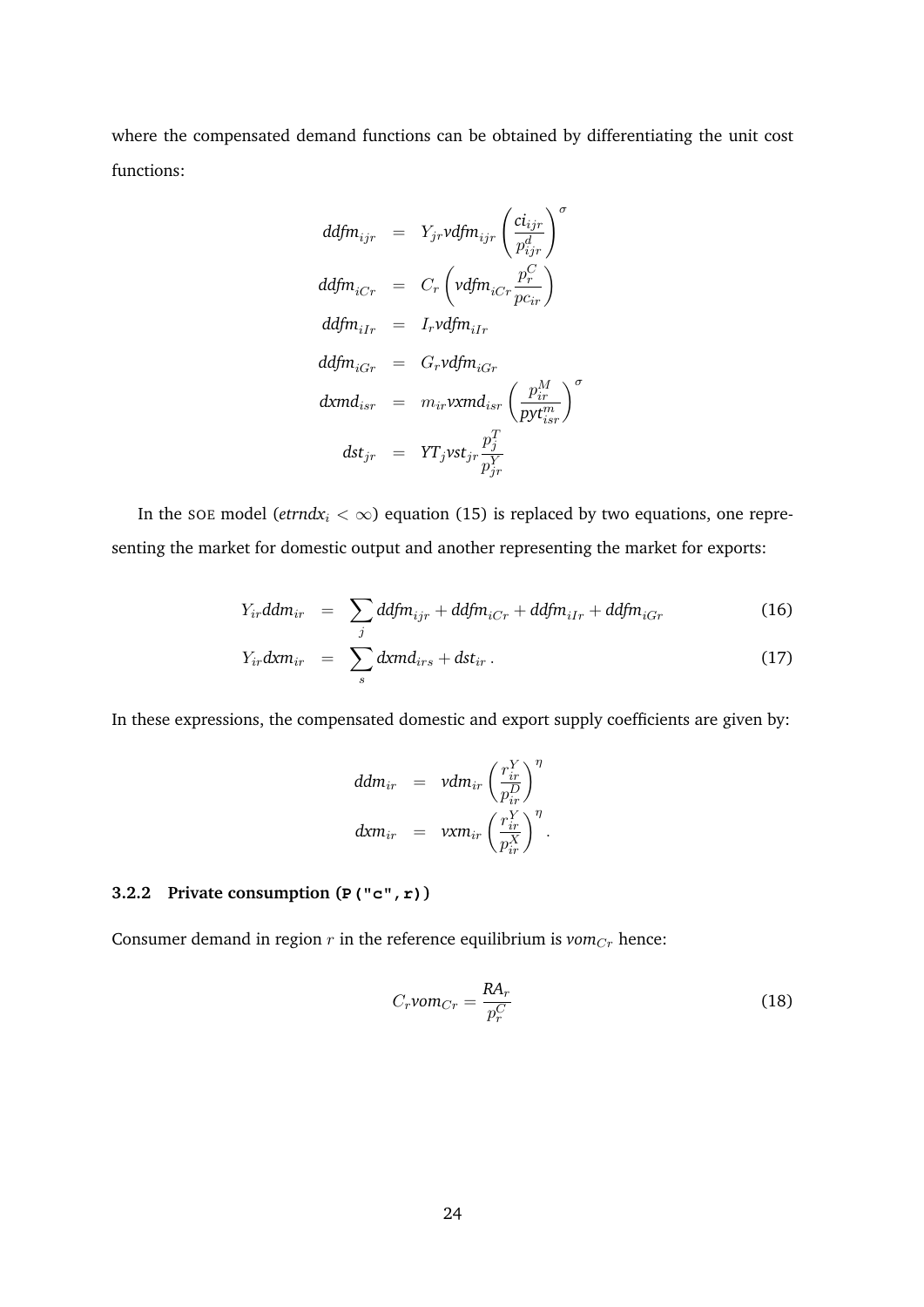#### **3.2.3 Composite imports (PM(i,r))**

The aggregate value of imports of good  $i$  in region  $r$  in the reference equilibrium is  $v_{ij}$ :

$$
M_{ir} \mathsf{v} \mathsf{im}_{ir} = \sum_{j} \mathsf{diffm}_{ijr} + \mathsf{diffm}_{iCr} + \mathsf{diffm}_{iGr} \tag{19}
$$

where compensated demand functions are given by:

$$
\begin{array}{rcl} \text{dif} m_{ijr} &=& Y_{jr} \text{vif} m_{ijr} \left( \frac{c i_{ijr}}{p_{ijr}^i} \right)^\sigma \\ \text{dif} m_{iCr} &=& C_r \text{vif} m_{iCr} \left( \frac{p c_{ir}}{p_{ir}^{ic}} \right)^\sigma \frac{p_r^C}{p c_{ir}} \\ \text{dif} m_{iGr} &=& G_r \text{vif} m_{iGr} \left( \frac{p g_{ir}}{p_{ir}^{ig}} \right)^\sigma \frac{p_r^G}{p g_{ir}} \end{array}
$$

#### **3.2.4 Transport services (PT(j))**

The aggregate demand (and supply) for transport service  $j$  in the benchmark equilibrium is  $vtw_i$ :

$$
YT_jvtw_j = \sum_{isr} dtwr_{jisr}
$$
 (20)

where

$$
\displaystyle{\mathsf{dt} \mathsf{w} r_{jisr} = M_{ir} \mathsf{v} \mathsf{t} \mathsf{w} r_{jisr} \left( \frac{p_{ir}^M}{p \mathsf{y} \mathsf{t}^m_{isr}} \right)^\sigma\,.
$$

#### **3.2.5 Primary factors (PF(f,r))**

The aggregate demand (and supply) of primary factor  $f$  in region  $r$  is  $evom_{fr}$ :

$$
evom_{fr} = \begin{cases} \sum_{j} dfm_{fjr} & f \in m_f \\ \text{evom}_{fr}FT_{fr} & f \in s_f \end{cases}
$$
 (21)

where the demand for primary factor is given by:

$$
dfm_{fjr} = Y_{jr} \text{vfm}_{fjr} \left(\frac{cf_{jr}}{p_{fjr}^{pf}}\right)^{\sigma}.
$$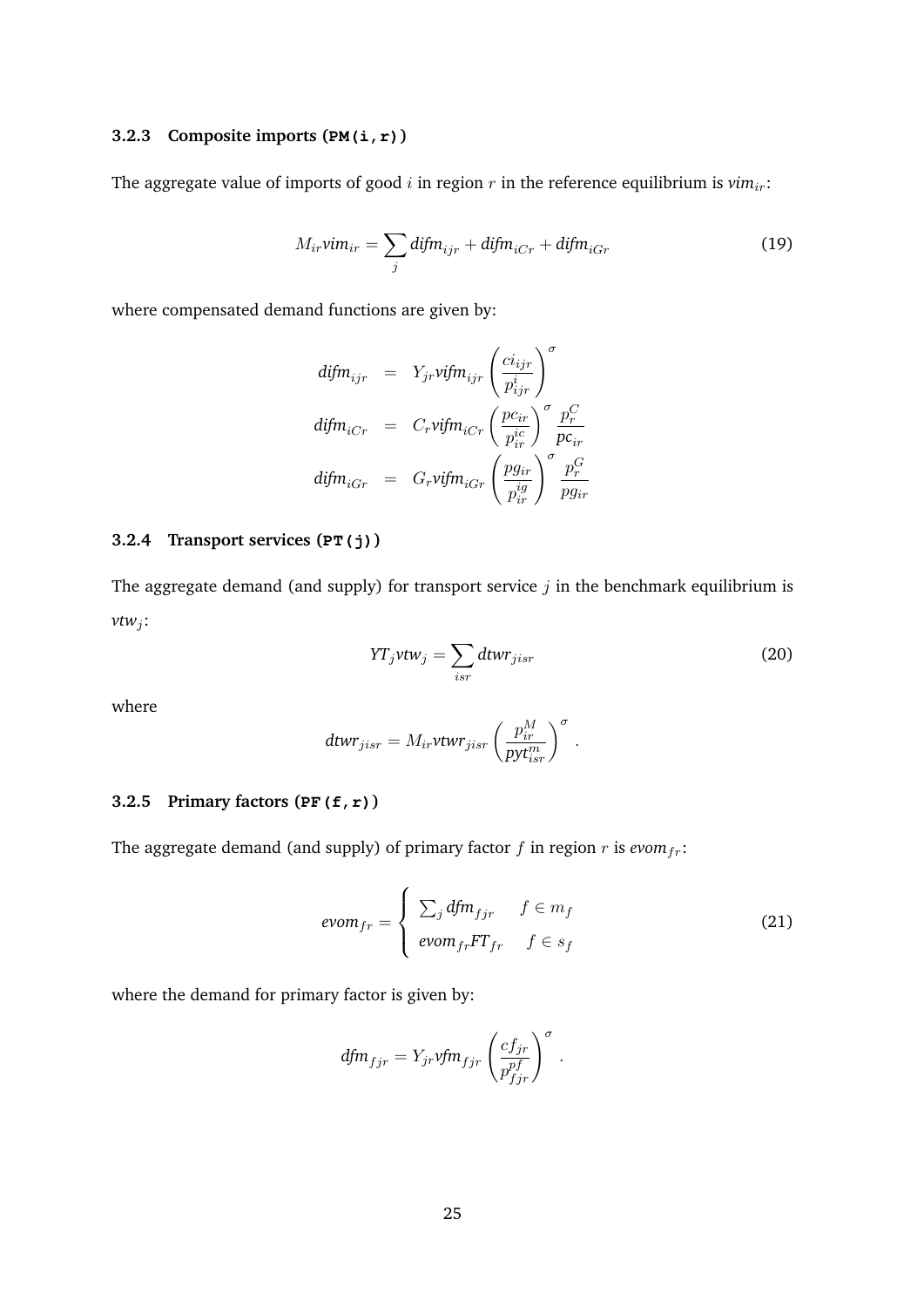#### **3.2.6 Specific factors (PS(f,j,r))**

The net value of benchmark payments to factor f in sector j in region r is  $\text{vfm}(f, j, r)$ :

$$
\text{vfm}_{fjr} \left(\frac{p_{s_f,jr}^S}{p_{m_f,r}^F}\right)^{\eta} = \text{dfm}_{fjr} \tag{22}
$$

where the demand for primary factor is written above.

#### **3.3 Regional budget (RA(r))**

Private and public incomes are given by :

$$
RA_r = \sum_{f} p_{fr}^F \text{evom}_{fr} + p_n^C v b_r - p_r^I \text{vom}_{Ir} - p_r^G \text{vom}_{Gr} + \mathcal{R}_r
$$
\n(23)

The base year current account deficit in region r is  $vb(r)$ , and region  $r = n$  corresponds to the "numeraire region" who's consumption prices denominates international capital flows (following conventional static trade theory, we hold the current account deficit fixed in counterfactual analysis). Furthermore, tax revenue in region  $r$  consists of output taxes, intermediate demand taxes, factor taxes, final demand taxes, import tariffs and export subsidies:

$$
\mathcal{R}_r = \sum_j \mathcal{R}_{jr}^o + \sum_{ij} \left( \mathcal{R}_{ijr}^{fd} + \mathcal{R}_{ijr}^{fi} \right) + \sum_{fj} \mathcal{R}_{fjr}^f \n+ \sum_i \left( \mathcal{R}_{ir}^{pd} + \mathcal{R}_{ir}^{pi} + \mathcal{R}_{ir}^{gd} + \mathcal{R}_{ir}^{gi} \right) - \sum_{is} \mathcal{R}_{irs}^{xs} + \sum_{is} \mathcal{R}_{isr}^{ms}
$$
\n(24)

Each of these components of tax revenue can be calculated as an ad-valorem or proportional tax rate times a market price times the quantity demanded or produced.

Taxes related to  $Y_{ir}$  include output taxes:<sup>[15](#page-27-0)</sup>

$$
\mathcal{R}_{jr}^o = t_{jr}^o \text{vom}_{jr} p_{jr}^Y Y_{jr} \quad \text{[REV\_TO (g, r)]},
$$

tax revenue from intermediate inputs:

$$
\mathcal{R}_{ijr}^{fd} = t_{ijr}^{fd} p_i^Y \, d\!d\!f m_{ijr} \quad \text{[REV\_TFD(i,j,r)]},
$$

<span id="page-27-0"></span><sup>15</sup> Tax revenues in the GAMS codes – both MCP and MGE are represented by the *macros* indicated in square brackets.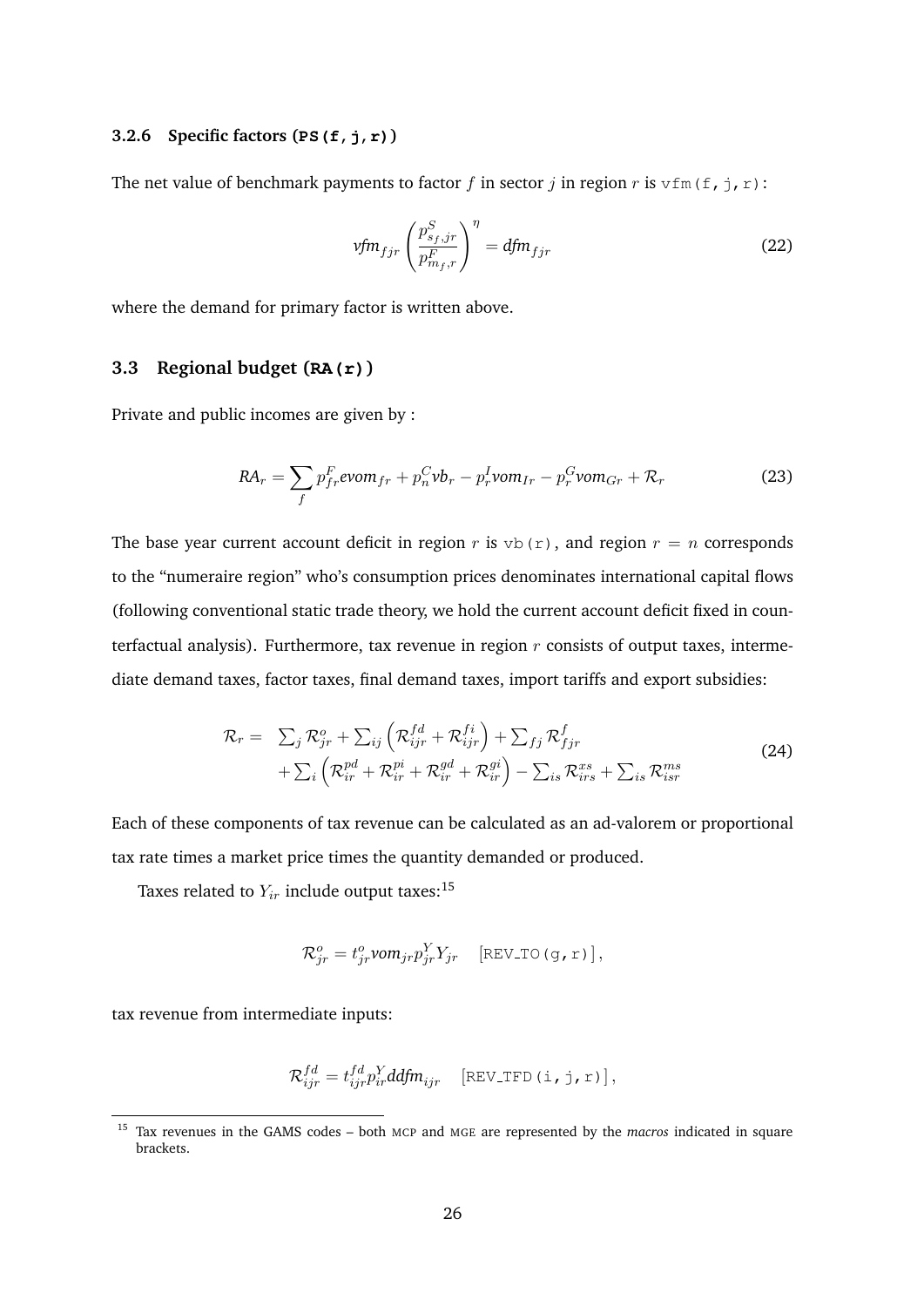$$
\mathcal{R}_{ijr}^{fi} = t_{ijr}^{fi} p_{ir}^{M} \text{d} \text{f} m_{ijr}, \quad \text{[REV\_TFI (i,j,r)]},
$$

and factor tax revenue:

$$
\mathcal{R}^f_{fjr} = t^f_{fjr} p^F_{fr} dfm_{fjr} \quad \text{[REV_TF (f, g, r)]}.
$$

Taxes on household consumption of domestic and imported goods are:

$$
\mathcal{R}_{ir}^{pd} = t_{ir}^{pd} p_{ir}^{Y} ddfm_{iCr}, \quad \text{[REV\_TFD(i, "C", r)]},
$$

and

$$
\mathcal{R}_{ir}^{pi} = t_{ir}^{pi} p_{ir}^{M} \text{diffm}_{iGr} \quad \text{[REV\_TFI (i, "C", r)]}.
$$

Taxes on public demand for domestic and imported goods are:

$$
\mathcal{R}_{ir}^{gd} = t_{ir}^{gd} p_{ir}^{Y} ddfm_{iGr} \quad \text{[REV\_TFD(i, "G", R)]},
$$

and

$$
\mathcal{R}_{ir}^{gi} = t_{ir}^{gi} p_{ir}^{M} \text{diff} m_{iGr} \quad \text{[REV\_TFI (i, "G", r)]}.
$$

Export subsidies (paid by the government in the exporting region) are:

$$
\mathcal{R}_{irs}^{xs} = t_{irs}^{xs} p_{ir}^{Y} dx m d_{irs} \quad \text{[REV_TXS (i, r, s)]},
$$

and import tariff revenues are given by:

$$
\mathcal{R}_{isr}^{ms} = t_{isr}^{ms} \left( p_{is}^{Y}(1-t_{isr}^{xs}) \, dx m d_{isr} + \sum_{j} p_{j}^{T} \, dt w r_{jisr} \right) \quad \text{[REV_TMS (i, s, r)]}.
$$

# <span id="page-28-0"></span>**4 Implementation and computer code**

This section describes the implementation of GMR and SOE models in GAMS using the GTAP 9 dataset. We first describe the content of the distribution directory, and provide the logic of the model buildstream. We then discuss a number of issues related to data manipulation, namely aggregation across commodities and regions, data filtering and re-balancing. Finally, we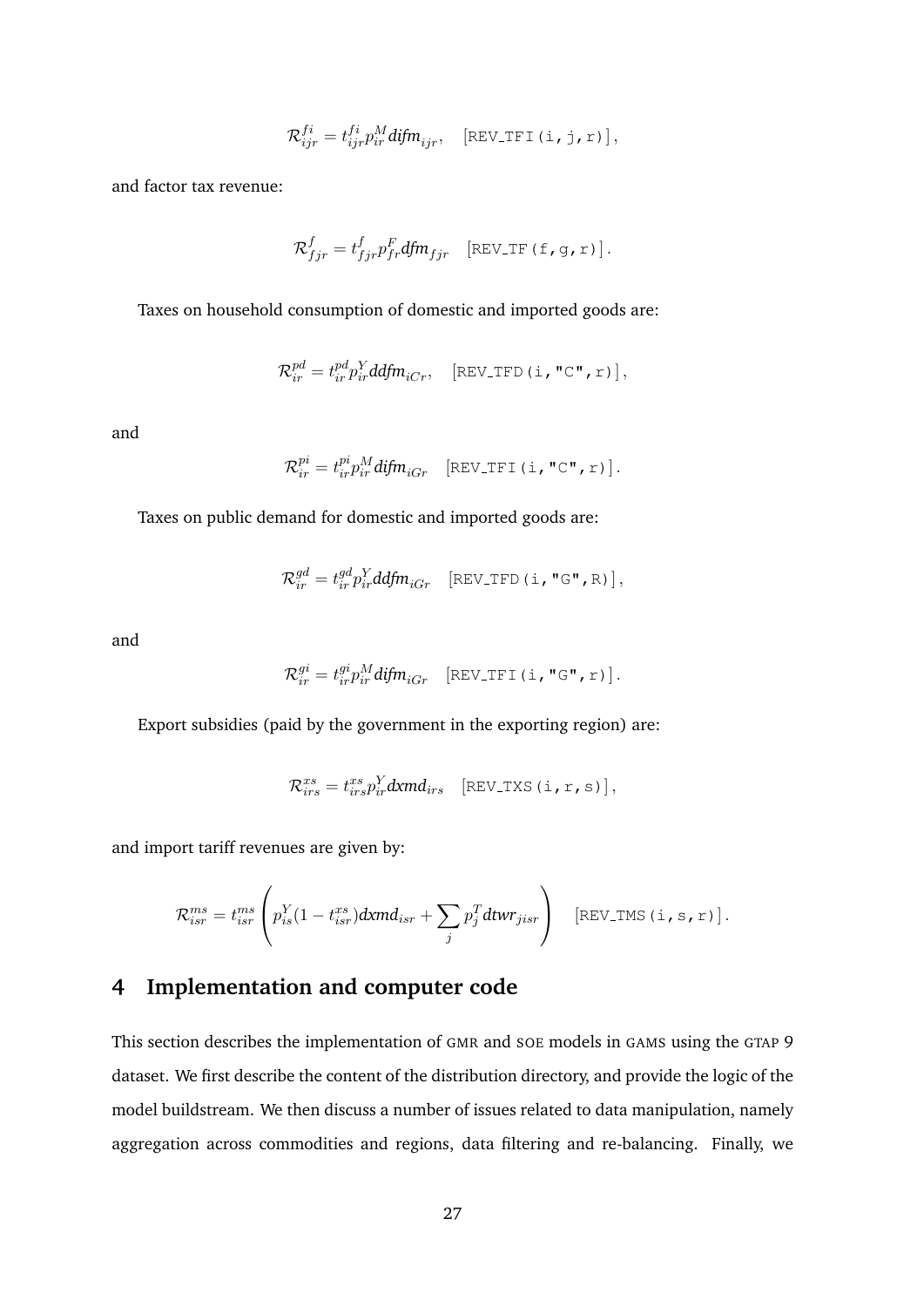discuss calibration of elasticities for international trade in GMR and SOE models, providing an intuitive (Marshallian) argument on how both models can be parametrized in order to approximate the same responsiveness to policy shocks.

#### **4.1 Distribution Folders**

We now overview the structure of the distribution directory. Practicalities on how to run the code is provided in [Appendix B.](#page-48-0) Additional details about the directories and GAMS programs provided in GTAPINGAMS version 9 are provided in Appendix [Appendix D.](#page-54-0) More detailed comments may also be found in comments interspersed in the GAMS code portions of which are presented in Appendix [Appendix E.](#page-60-0)

The distribution directory contains eight second-level subdirectories, whose content we now overview in alphabetical sequence:

BUILD contains a command script which automates dataset construction. This script calls programs stored in the CODE subfolder, including FLEX2GDX.GMS, which translates data from .HAR to .GDX format,<sup>[16](#page-29-0)</sup> FILTER.GMS, a program which filters and then rebalances the core dataset (see data filtering section below), GTAP9DATA.GMS, a program which reads a .GDX GTAPINGAMS dataset, GTAPAGGR.GMS, a program which performs dataset aggregation, and CDECALIB.GMS, a program which computes coefficients of the CDE demand system which are consistent with price and income elasticities of demand.

The distributed copy of build.gms reads, filters and aggregates data files for 2011. At the end of the computational process, listing files can be found in the BUILD directory, while the associated .GDX data files generated by these routines are saved in the GAMSDATA directory. See Appendix D for more details about the build process.

CODE contains the main GAMS program files which are included in this distribution. These files need not reside in this directory, but they are self contained and should always be moved as a collection. Two of the files in this directory contain GAMS code for the canonical static model, both specified as a mixed complementarity problem in two alternative representations:

<span id="page-29-0"></span><sup>&</sup>lt;sup>16</sup> The .HAR format is used in the original distribution of the GTAP dataset. These data files need to be obtained separately and stored in the GTAPDATA subdirectory, which is discussed below.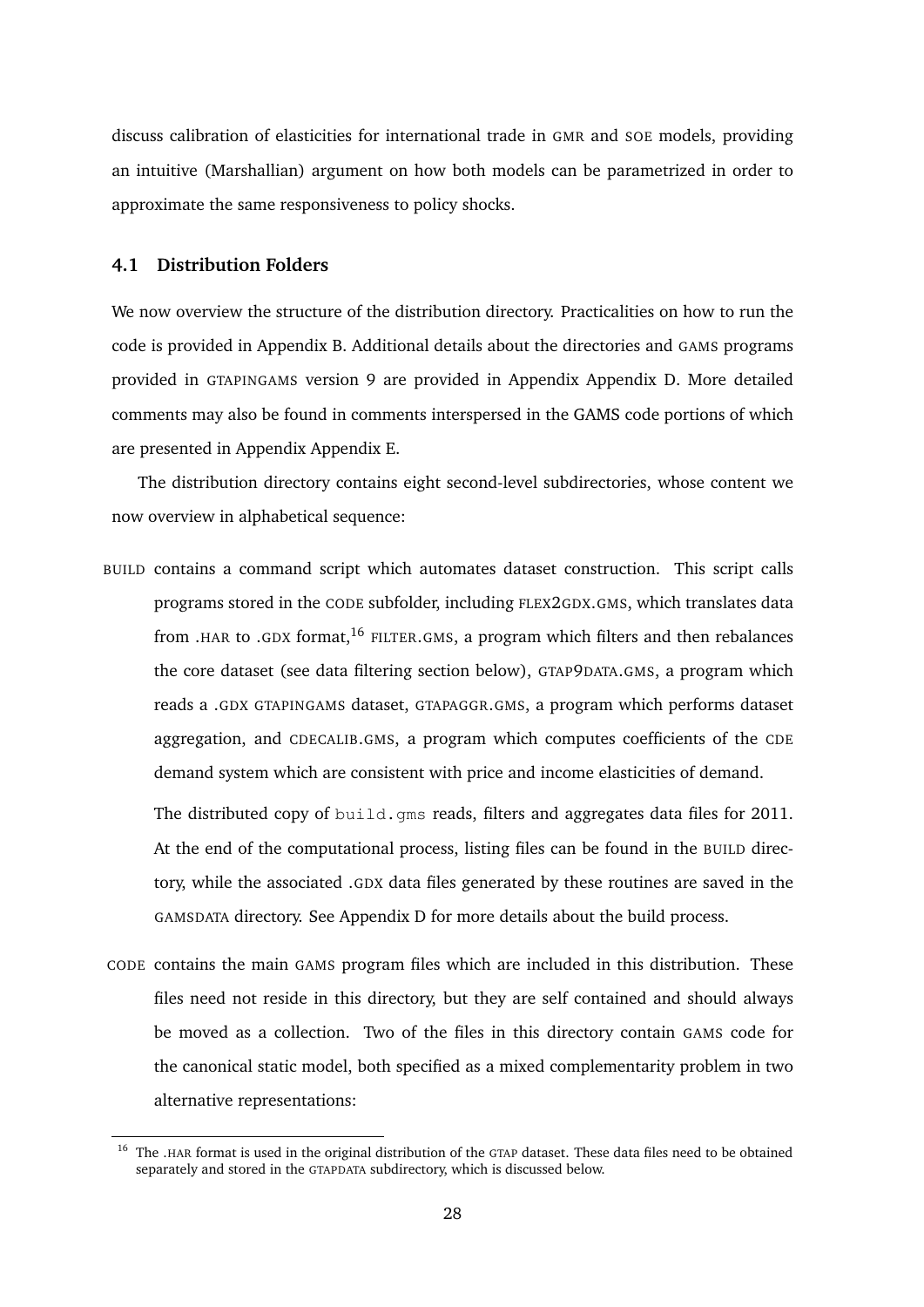MGE.GMS The standard model with tabular GAMS/MPSGE representation, and MCP.GMS The standard model with an algebraic GAMS/MCP representation.

DEFINES contains mapping files for aggregations of GTAP 9 datasets. Files ending with .MAP define an aggregation in terms of the source dataset and mappings from sets in the source to sets in the target. Three single dimensional sets and three two-dimensional tuples are included in each mapping file. The sets and tuples are defined as follows:

```
set rr Regions in the aggregation,
   ii Commodities in the aggregation,
   ff Primary factors in the aggregation,
   mapr(r,rr) Mapping of source to target regions (from-to),
   mapi(i,ii) Mapping from source to target commodities
   mapf(f,ff) Mapping from source to target factors;
```
As an example, here is a set and mapping which aggregates skilled labor types:

```
set ff Factors in the aggregated data /
       skl Skilled workers,
       lab Agricultural and unskilled workers,
       lnd Land,
       cap Capital,
       res Natural resources /;
set mapf(f,ff) Factor aggregation assignments /
       mgr.skl Officials and Mangers legislators (ISCO-88 Major Groups 1-2),
       tec.skl Technicians technicians and associate professionals
       clk.skl Clerks
       srv.lab Service and market sales workers
       lab.lab Agricultural and unskilled workers (Major Groups 6-9)
       lnd.lnd Land,
       cap.cap Capital,
       res.res Natural resources /;
```
Four alternative regional / commodity aggregation are included in the DEFINES directory to illustrate how aggregation works in GTAPINGAMS. The first is the full disaggregate database GTAPINGAMS.MAP which retains all regions and markets from the GTAP database after original data have been filtered and a few sector labels have been changed.[17](#page-30-0)

Three aggregated datasets are based on regional disaggregation which distinguishes the G20, other oil exporters, a composite region representing other low income coun-

<span id="page-30-0"></span><sup>17</sup> The sectoral identifier which differ from the GEMPACK model are as follows: OIL (crude oil) is relabeled CRU, COA (coal) becomes COL, P<sub>-C</sub> (petroleum and coal products) becomes OIL, ELY (electricity) becomes ELE, and ELE (electronic equipment) becomes EEQ.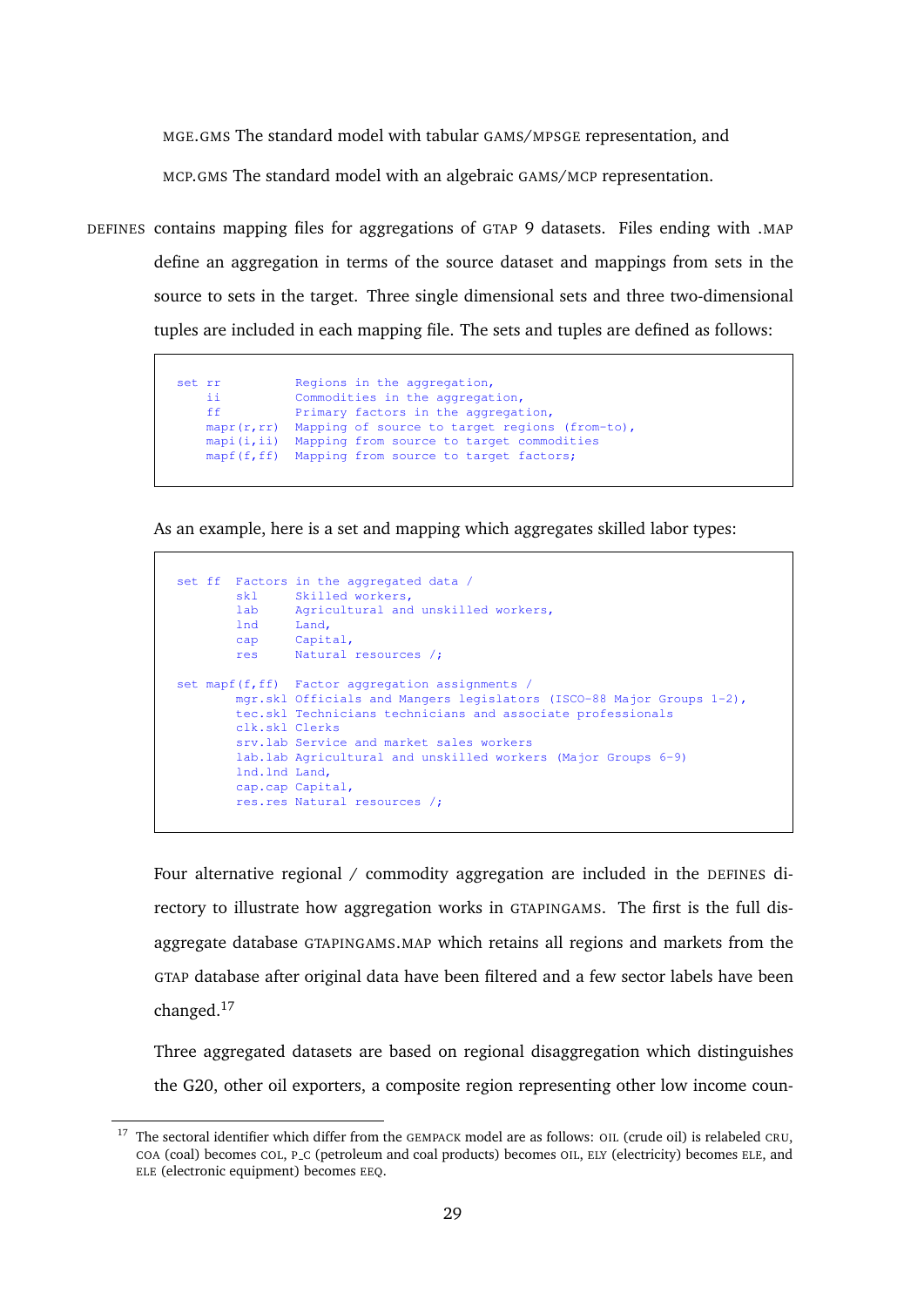tries and a composite region representing other middle income countries. The G20 IEA aggregates commodities into 23 sectors included in the International Energy Agency energy database, and G20 MACRO aggregates to a four commodity sectoral mapping distinguishing agriculture, manufacturing, services and energy.

DOC contains the paper you are reading (please check the version).

- FORENSICS contains GAMS programs illustrating how the distribution can be used to carry out policy analysis. Specifically, we provide code to evaluate the sensitivity of unilateral trade tax reform with respect to final demand system and model closure. Program RUNS.GMS generates RUNS.BAT, a Windows batch command file for systematic sensitivity analysis. This executes a sequence of calculations under alternative closures and policy region, each corresponding to an invocation of the scenario file TGRID.GMS. Results from the sequence of simulations are merged into a PivotChart dataset in an Excel workbook.
- GAMSDATA contains the datasets generated by running build.gms in the BUILD directory. More specifically, files that are created and stored in this directory have a GAMS data-exchange (\*.GDX) extension and are constructed data files that are either used as the source data for aggregation (e.g. GSD.GDX) or the target data emerging from the data aggregation (e.g. the fill GTAP data stored as GTAP9INGAMS.GDX), data files which are then then used in conjunction with the model files). Here are the sizes of the 2011 datasets produced for a 2011 base year:

| gsd.gdx         | 43, 910, 349 | ! Produced by flex2qdx.qms         |
|-----------------|--------------|------------------------------------|
| $qsd_5.qdx$     | 26,690,775   | ! Produced by filter.gms -- nd=5   |
| gtap9ingams.gdx | 25, 923, 318 | ! Aggregated from gsd_5 to relabel |
| q20.9dx         | 3,770,394    | ! Aggregated from gtap9ingams.     |
| $q20$ iea.gdx   | 992,710      | ! Aggregated from g20 (23 sectors) |
| q20_macro.qdx   | 113,224      | ! Aggregated from g20 (4 sectors)  |

GTAPDATA contains .zip files from the GTAP distribution (Flexagg package). These files are not provided in the GTAPINGAMS distribution, but must be copied here by the user. They may include any or all of these files:

> 23-Aug-2016 2:57:22p 77,616,861 flexagg9aY04.zip 23-Aug-2016 2:57:38p 80,406,868 flexagg9aY07.zip 23-Aug-2016 2:57:08p 80,056,730 flexagg9aY11.zip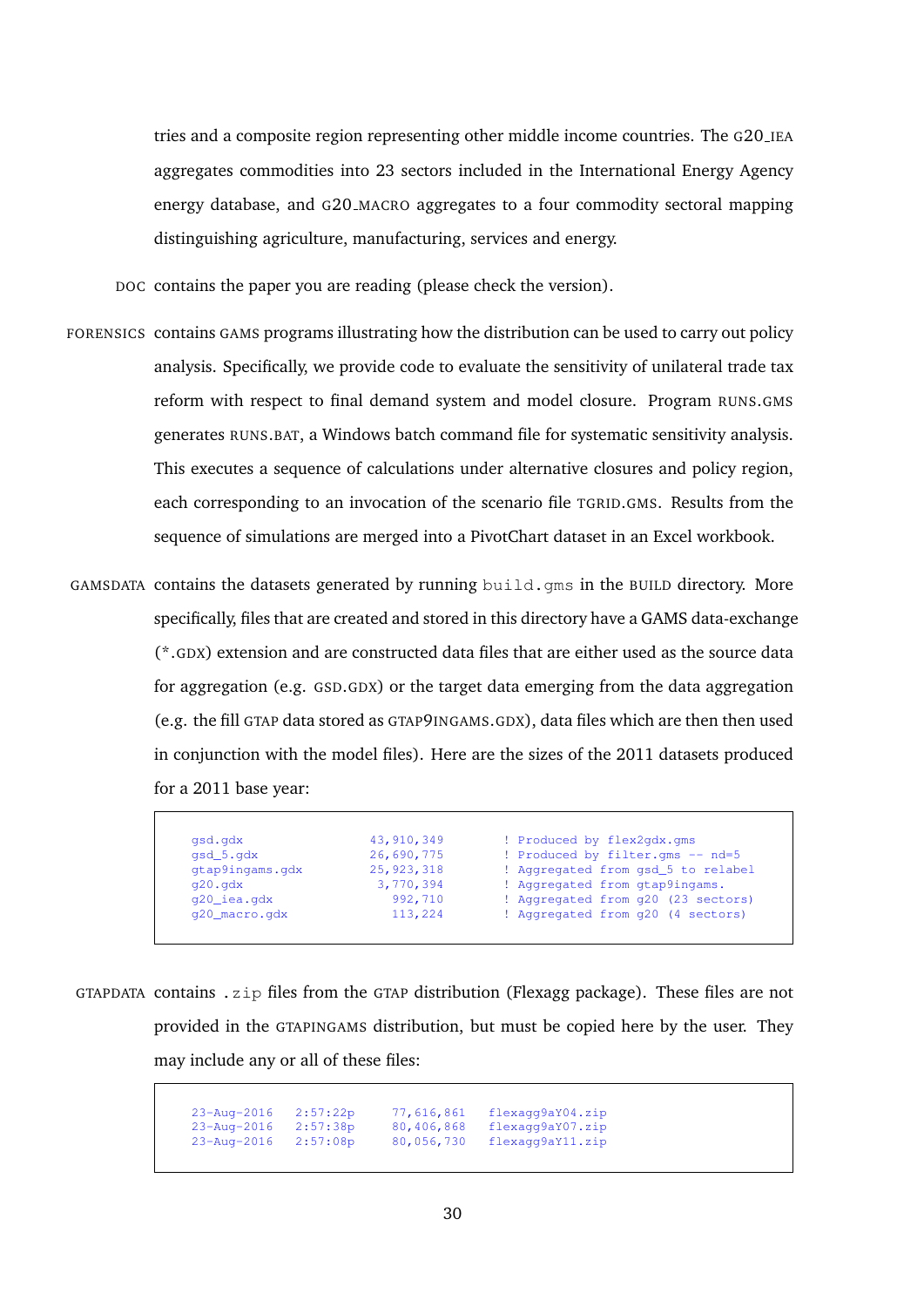TEST contains programs which provide a consistency test of models. See Appendix D for a description of these programs.

#### **4.1.1 Aggregation across commodities**

Any GTAPINGAMS dataset may be aggregated into fewer regions, sectors and primary factors. This permits a modeler to do preliminary model development using a small dataset to ensure rapid response and a short debug cycle. After having implemented a small model, it is then a simple matter to expand the number of sectors and/or regions in order to obtain a more precise empirical estimate.

Conveniently, all GTAP datasets are defined in terms of three primary sets:  $i$ , the set of sectors and produced commodities,  $r$  the set of countries and regions, and  $f$  the set of primary factors. Table [A1](#page-46-1) presents the identifiers for the 59 GTAP 9 sectors in their most disaggregate form (see [Appendix A\)](#page-46-0). These sectors may be aggregated freely to produce more compact dataset.

Aggregation across commodities involves the reclassification of goods at *a benchmark point in the price space*. If we index the *disaggregate* goods using i, j and index the corresponding *aggregated* goods with I, J, we can identify commodities combined to form I as  $i \in \mathcal{I}_I$ . Aggregation at reference prices  $\bar{p}_i$  implies that the value of aggregate demand equals the value of the constituent disaggregate demand: $^{18}$  $^{18}$  $^{18}$ 

$$
\bar{p}_I C_I(\bar{p}) = \sum_{i \in \mathcal{I}_I} \bar{p}_i C_i(\bar{p}).
$$
\n(25)

Furthermore, *consistent aggregation* implies that both demand and the elasticity of demand at the benchmark point in the aggregate model coincides with the demand response in the disaggregate model, taking benchmark prices into account. Formally:

$$
\bar{p}_J \left. \frac{\partial C_I}{\partial p_J} \right|_{\bar{p}} = \sum_{i \in \mathcal{I}_I, j \in \mathcal{I}_J} \bar{p}_j \left. \frac{\partial C_i}{\partial p_j} \right|_{\bar{p}}.
$$
\n(26)

<span id="page-32-0"></span><sup>&</sup>lt;sup>18</sup> We use  $\bar{p}_i$  and  $\bar{p}_I$  in this expression to emphasize the role of price as an aggregation weight, but without loss of generality, we may assume that the reference price vectors  $\bar{p}_i = 1 \quad \forall i$  and  $\bar{p}_I = 1 \quad \forall I$ . This Harberger normalization greatly simplifies notation. When units are scaled so that the unit cost at this point is one, values shares at this point are identically equal to share parameters in the CES function, i.e.  $\alpha_i = \theta_i$ , and benchmark demands are equal to value shares, i.e.  $\bar{C}_i = \theta_i$ .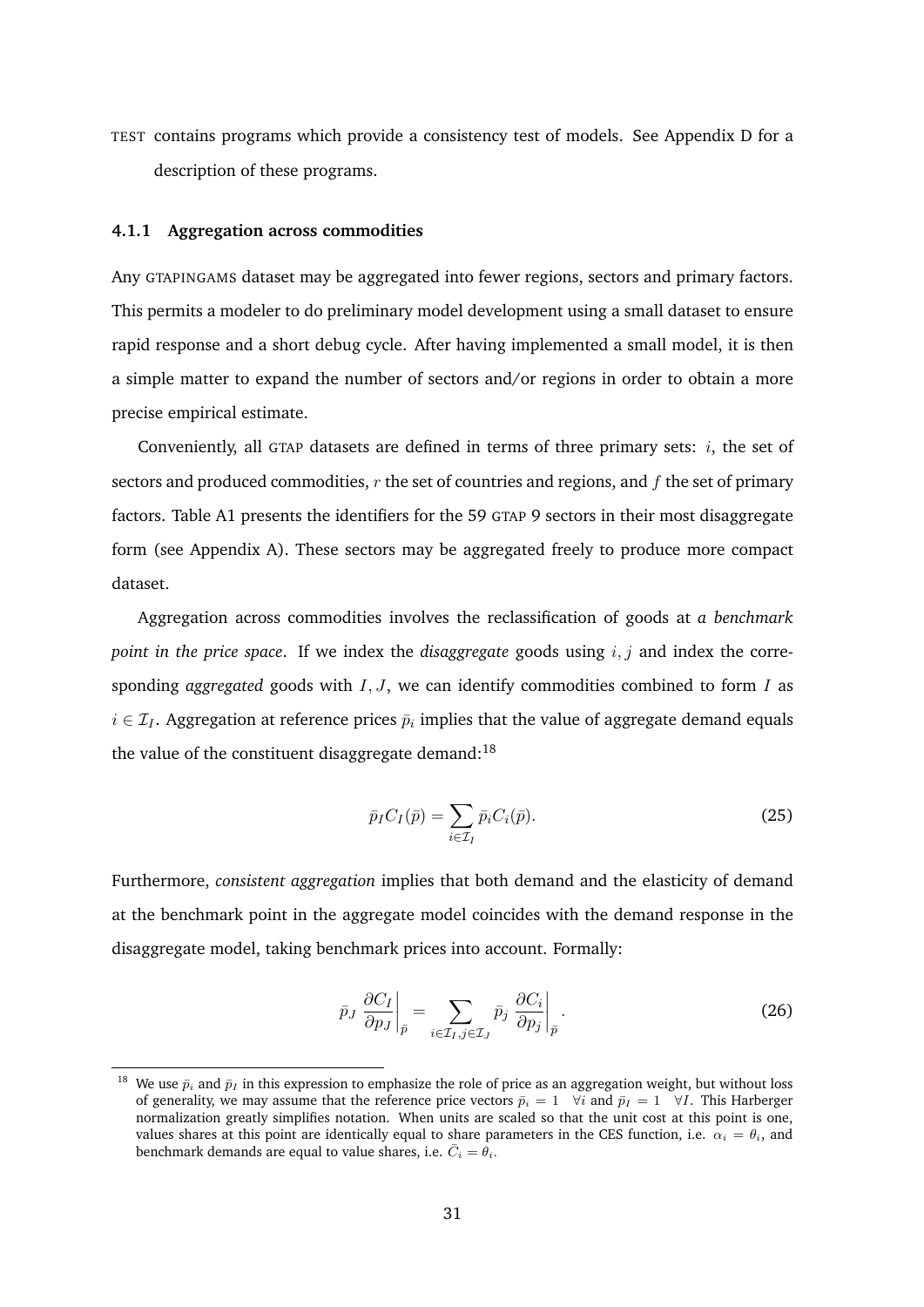An implication is that the Allen-Uzawa elasticity of substitution (AUES) matrix of the aggregate model has to correspond to valueshare-weighted average of terms in the AUES matrix of the disaggregate model:

<span id="page-33-1"></span>
$$
\hat{\sigma}_{IJ} = \sum_{i \in \mathcal{I}_I, j \in \mathcal{I}_J} \frac{\theta_i}{\hat{\theta}_I} \frac{\theta_j}{\hat{\theta}_J} \sigma_{ij}
$$
(27)

where  $\hat{\theta}_I, \hat{\theta}_J$  are the value share of inputs  $I$  and  $J$  in the aggregate cost function, and  $\hat{\sigma}$  is the AUES matrix in terms of the aggregate prices.[19](#page-33-0)

In practice, our aggregation routine proceeds as follows. First, we construct the full AUES matrix from the CDE parameters at the benchmark point (subpar<sub>ir</sub> in the GTAP database), using expression [\(33\)](#page-51-0) in [Appendix C.](#page-49-0) Second, to ensure a consistent demand response when the data is aggregated across commodities, we use the aggregated value shares and the diagonal terms of the AUES matrix to recalibrate coefficients of the CDE demand system (as described in [Appendix C\)](#page-49-0).

<span id="page-33-2"></span>
$$
\epsilon_I = \hat{\theta}_I \sigma_{II} = \hat{\theta}_I \sum_{(ij)\in\mathcal{I}_I} \frac{\theta_i}{\hat{\theta}_I} \frac{\theta_j}{\hat{\theta}_I} \sigma_{ij}
$$
(28)

Note also that if we had information about benchmark value shares  $(\theta_i)$  and benchmark elasticities of demand  $(\epsilon_i)$ , but no information regarding off-diagonal terms in the AUES matrix  $\sigma_{ij}$ ,  $i \neq j$ , the vectors  $\theta_i$  and  $\epsilon_i$ may or may not be consistent with a given cost function. In this setting, aggregation can use a simplifying assumption that the average off-diagonal AUES in the aggregation-relevant terms equals the overall average off-diagonal value for each of the constituent goods. From this it follows that average share-weight offdiagonal AUES value associated with input  $i$  is given by:

$$
\bar{\sigma}_i = \frac{\epsilon_i}{\theta_i - 1}
$$

Substituting  $\bar{\sigma}_i$  for  $\sigma_{ij}$  in [\(28\)](#page-33-2), we have a formula for an inexact aggregation:

$$
\hat{\epsilon}_I = \sum_{i \in \mathcal{I}_I} \left( \frac{1 - 1/\hat{\theta}_I}{1 - 1/\theta_i} \right) \frac{\theta_i}{\theta_I} \epsilon_i
$$
\n(29)

In either exact aggregation (working from a full AUES matrix) or inexact aggregation (based on average offdiagonal values), we find that  $\theta_i < \theta_I \quad \forall i \in \mathcal{I}_i$ , hence the elasticity of demand for composite good I is less than a weighted sum of the elasticities of demand in the constituent goods:

$$
|\hat{\epsilon}_I| < \sum_{i \in \mathcal{I}_I} \frac{\theta_i}{\hat{\theta}_I} |\epsilon_i| \, .
$$

<span id="page-33-0"></span><sup>&</sup>lt;sup>19</sup> Note that exact aggregation based on [\(27\)](#page-33-1) is only possible when working with a specific functional form, in which case own-price elasticities in the aggregated model are: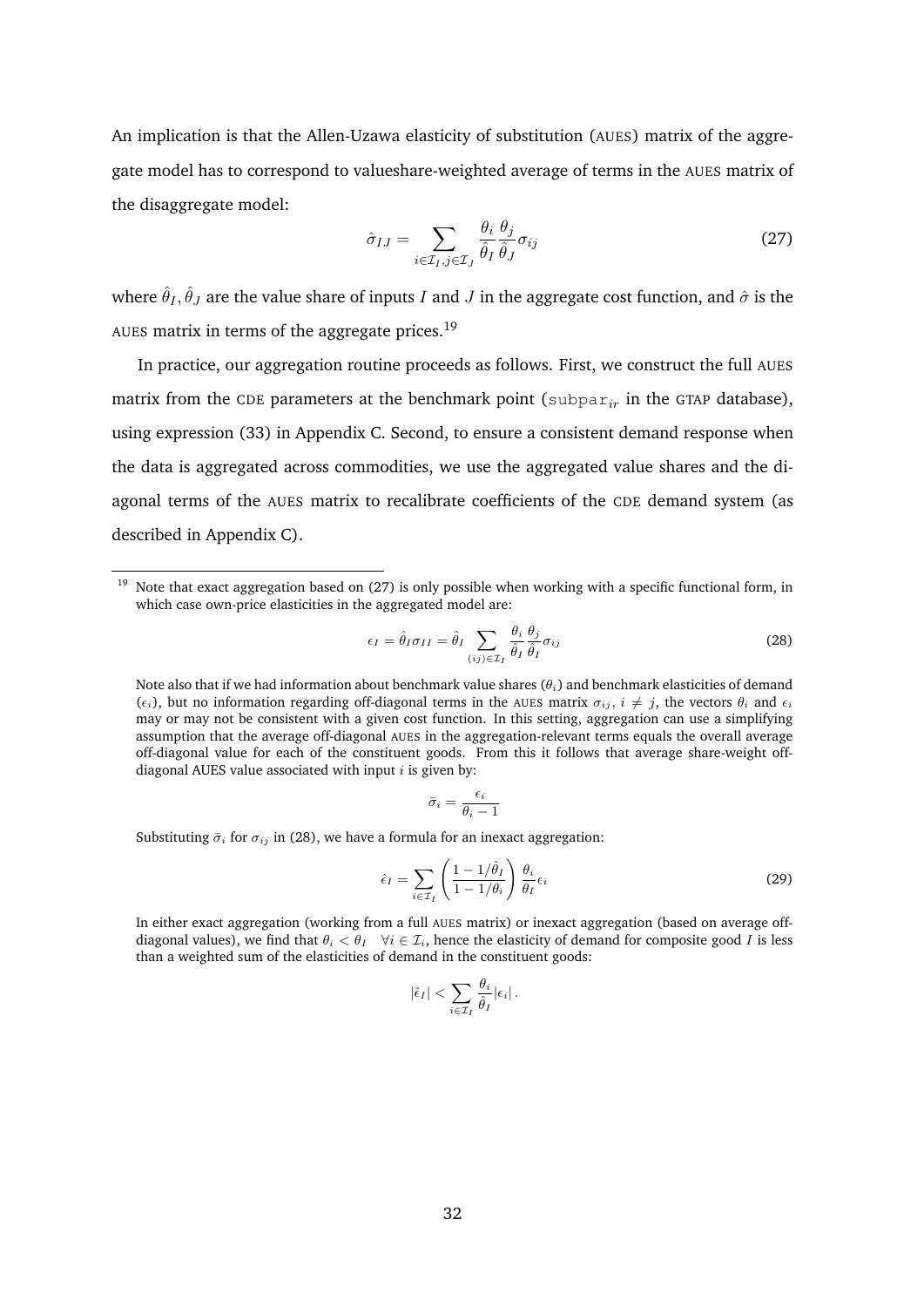#### **4.1.2 Aggregation across regions**

Suppose that we aggregate across regions as well as across commodities.<sup>[20](#page-34-0)</sup> Cost functions in regions  $r$  and  $r'$  are disjoint, so the demand response for  $p_{ir}$  does not depend on  $p_{ir'}$ . We therefore begin by calculating price elasticities for the aggregate goods within each region, and then produce a quantity-weighted aggregation of elasticities across regions. Therefore, the own-price elasticity of demand for aggregate commodity  $I$  in aggregate region  $R$  is given by:

$$
\epsilon_{IR} = \frac{\sum_{r \in \mathcal{R}_R} \epsilon_{Ir} \bar{C}_{Ir}}{\sum_{r \in \mathcal{R}_R} \bar{C}_{Ir}},
$$

where  $\bar{C}_{Ir}$  is benchmark consumption. As noted in footnote [18,](#page-32-0) because of the Harbgerger normalization, it is also equal to the value shares.

Own-price elasticities together with value shares define diagonal terms in the Allen-Uzawa elasticity matrix. To compute off-diagonal AUES terms, we use a value-weighted aggregation of cross-price elasticities across regions. In particular, cross-price (compensated) elasticities are given by:

$$
\epsilon_{IJr} = \frac{\sum_{i \in \mathcal{I}_I, j \in \mathcal{I}_J} \sigma_{ijr} \bar{C}_{ir} \bar{C}_{jr}}{\sum_{i \in \mathcal{I}_I, j \in \mathcal{I}_J} \bar{C}_{ir} \bar{C}_{jr}} \theta_{Jr}.
$$

To ensure that these terms are consistent with the adding up condition of the AUES matrix, we average these terms across constituent regions and scale them approproately:

$$
\sigma_{IJR} = \lambda_{IR} \left( \frac{\sum_{r \in \mathcal{R}_R} \epsilon_{IJr} \psi_{IJrR}}{\theta_{JR}} \right) \quad \forall I \neq J,
$$

in which

$$
\psi_{IJrR} = \frac{\bar{C}_{Ir}\bar{C}_{Jr}}{\sum_{r' \in \mathcal{R}_R} \bar{C}_{Ir'}\bar{C}_{Jr'}},
$$

and the scaling factor  $\lambda_{IR}$  is chosen so that  $\sum_J \sigma_{IJR} \theta_{JR} = 0$ . Given our somewhat adhoc treatment of off-diagonal terms, it seems sensible to define aggregations from the GTAP dataset with full commodity and regional details rather than from a dataset which has already been aggregated.

<span id="page-34-0"></span><sup>&</sup>lt;sup>20</sup> Note that regional identifiers in the full dataset correspond to ISO alpha-3 country codes. Users can define their own aggregations of the GTAP data and use any labels to describe regions. For technical reasons, if a GTAP dataset is to be used with MPSGE, then *regional identifiers can have at most 4 characters*. Table [A2](#page-47-0) presents the three-character identifiers which are normally used for primary factors.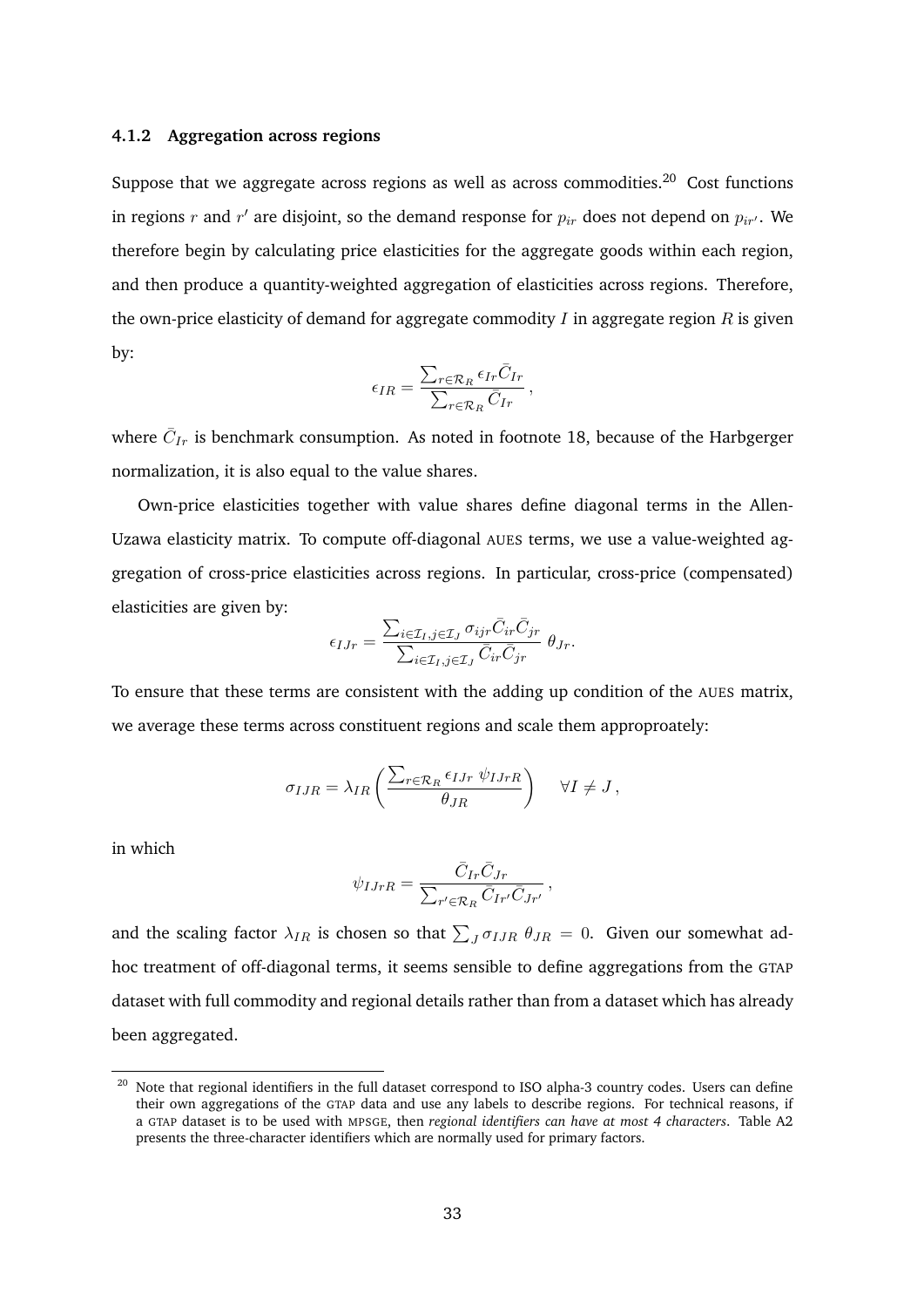#### **4.2 Data filtering**

The GTAP source data in original form presents substantial challenges for calibrated models processed using direct solution methods (e.g., PATH, CONOPT or IPOPT). In our experience, most numerical problems with GTAPINGAMS models can be traced to density of the source data in which we find large numbers of small coefficients. These coefficients portray economic flows which are a negligible share of overall economic activity, yet impose a significant computational burden during matrix factorization.

In order to "filter" these economically insignificant value and reduce dimensionality of the problem, GTAPINGAMS includes a GAMS program (FILTER.GMS) which removes small values which are smaller than a specified tolerance level. An input to this program (ND) determines the filter tolerance, i.e. the number of decimals for the smallest coefficient to be retained in the data. For example, when  $nd = 4$ , the smallest coefficient in the benchmark social accounting matrix is 0.0001. When  $nd = 6$ , the smallest number is 0.000001, etc. Larger values of ND retain a larger number of small coefficients in the filtered dataset. Filtering makes a GTAP database smaller, as illustrated in Table [6](#page-36-0) in which it can be seen that filtering reduces the size of a GTAP database by somewhere between 20% and 50%, depending on the filtering tolerance.

Most of the reduction in non-zeros results from the elimination of small intermediate inputs and bilateral trade flows. Importantly, the filtering procedure has differential impacts on regions and markets in the database, and the choice of a filter tolerance depends to some extent on the size of the countries to be included in a given analysis. For our analysis of the G20 countries in the present paper, a filter tolerance  $nd = 5$  seems suitable, whereas  $nd = 7$ leads to numerical problems due to small coefficients. Therefore, depending on the nature of the policy question under investigation, different filtering strategies may be adopted. Individual researchers may have their own opinions about how to select parameter values should be rounded to zero. The version of  $filter$ . gms provided with the GTAPINGAMS distribution is intended to provide a starting point for this step in the dataset development process.

Removing small entries from the dataset implies that the resulting filtered dataset no longer represent a micro-consistent matrix. However, unlike earlier versions of GTAPINGAMS, we do not use a nonlinear optimization framework to rebalance the data. Instead, filter.gms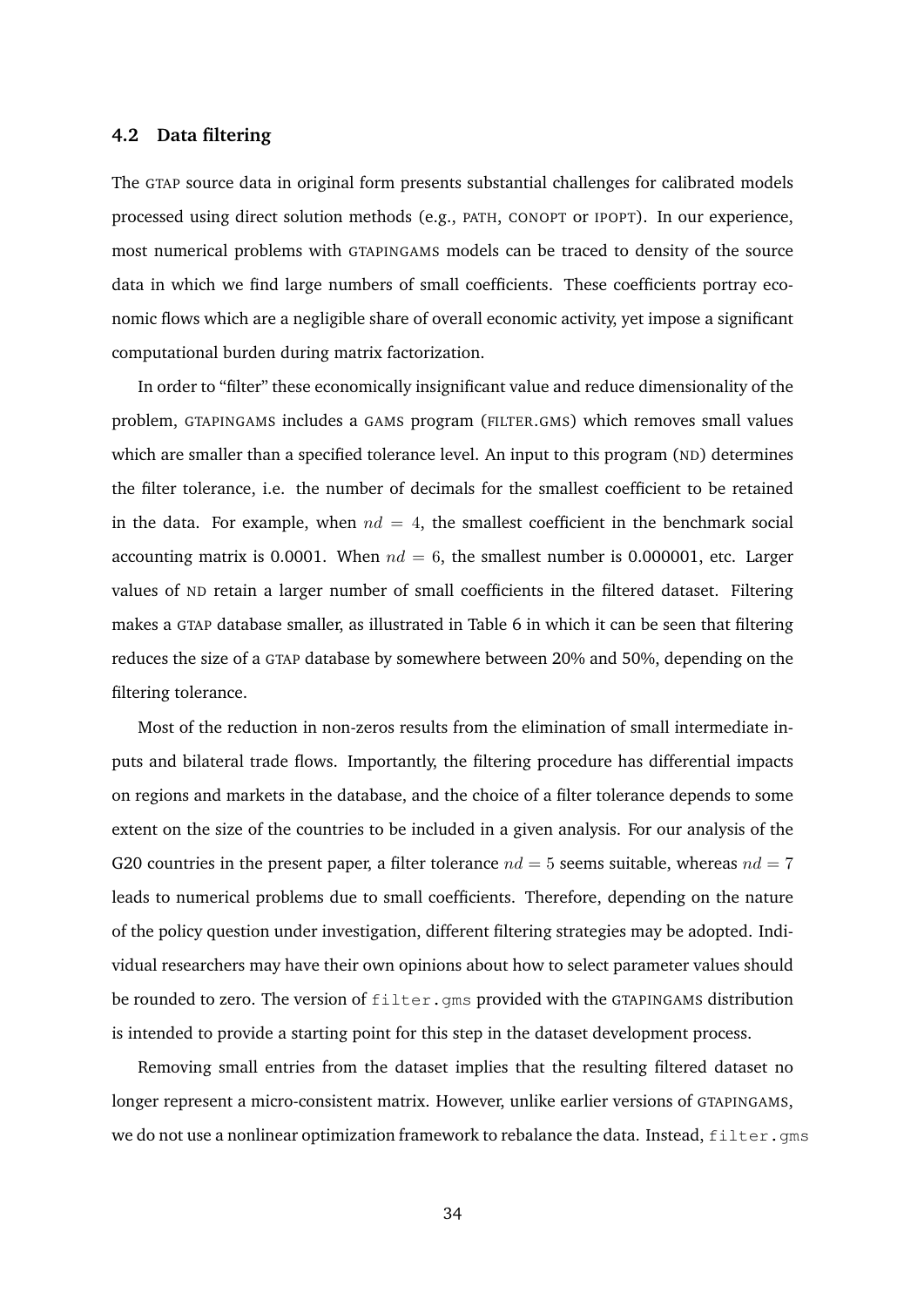<span id="page-36-0"></span>

|                                                       | Nonzeros   Nonzeros After Filtering   % Reduction in Nonzeros |                                                            |    |    |          |
|-------------------------------------------------------|---------------------------------------------------------------|------------------------------------------------------------|----|----|----------|
|                                                       |                                                               | <b>Before</b> $ nd = 4$ $nd = 5$ $nd = 6  nd = 4$ $nd = 5$ |    |    | $nd = 6$ |
| Domestic Intermediate vdfm                            |                                                               | 478800 233267 290668 342177                                | 51 | 39 | 29       |
| Imported Intermediate vifm                            | 478798 186521 247571 300255                                   |                                                            | 61 | 48 | 37       |
| Bilateral trade $vtwr$                                | 776358 175449 314173 463832                                   |                                                            | 77 | 60 | 40       |
| Transport margins vxmd   1097628 400882 591129 766803 |                                                               |                                                            | 63 | 46 | 30       |
|                                                       |                                                               |                                                            |    |    |          |

Table 6: Filtering results for entire dataset (2011 data)

moves imbalances resulting from omitted coefficients into either factor supplies or investment demand depending on the sign of imbalance which appears following filtering. This approach to reconciliation is simple to implement provided that the inconsistencies resulting from filtering are small. The reconciliation methodology implemented in filter.gms is perhaps less useful for large scale recalibration exercises such as might arise with a whole change in benchmark tax rates or production structure.

In practice, we note that for  $nd = 5$ , the data rebalancing procedure imposes very small changes in the remaining nonzero elements, but it substantially reduces the number of coefficients in the dataset as indicated in Table [6.](#page-36-0) Nearly half of the trade flow and imported intermediate demand coefficients can be dropped, resulting in a reduction in the size of the dataset from nearly 44 MB to 27 MB. More importantly, sparsity tends to improve robustness. Larger models are easier to solve when the underlying datasets have been carefully filtered.

#### **4.3 Calibration of trade elasticities**

The objective of this section is to outline a strategy to parametrize CET elasticity of transformation between domestic production and exports ( $eta(x)$ ) and elasticity of substitution between domestic production and imports (esubdm(i)). Intuitively, in the SOE model, a finite export supply elasticity is specified, the import demand elasticity is adjusted to maintain a consistent with the empirical elasticity estimates in the GTAP dataset. This ensures that aggregate trade response is consistent in both GMR and SOE models.

For simplicity, we approach the problem from a Marshallian perspective. Suppose that on a given trade flow, the import demand elasticity is  $\bar{\epsilon}$ , and benchmark rate of protection is  $\bar{t}$ . Scaling units so that the FOB supply price is 1, the demand price is  $1 + \bar{t}$ , and the quantity demanded in the benchmark is 1.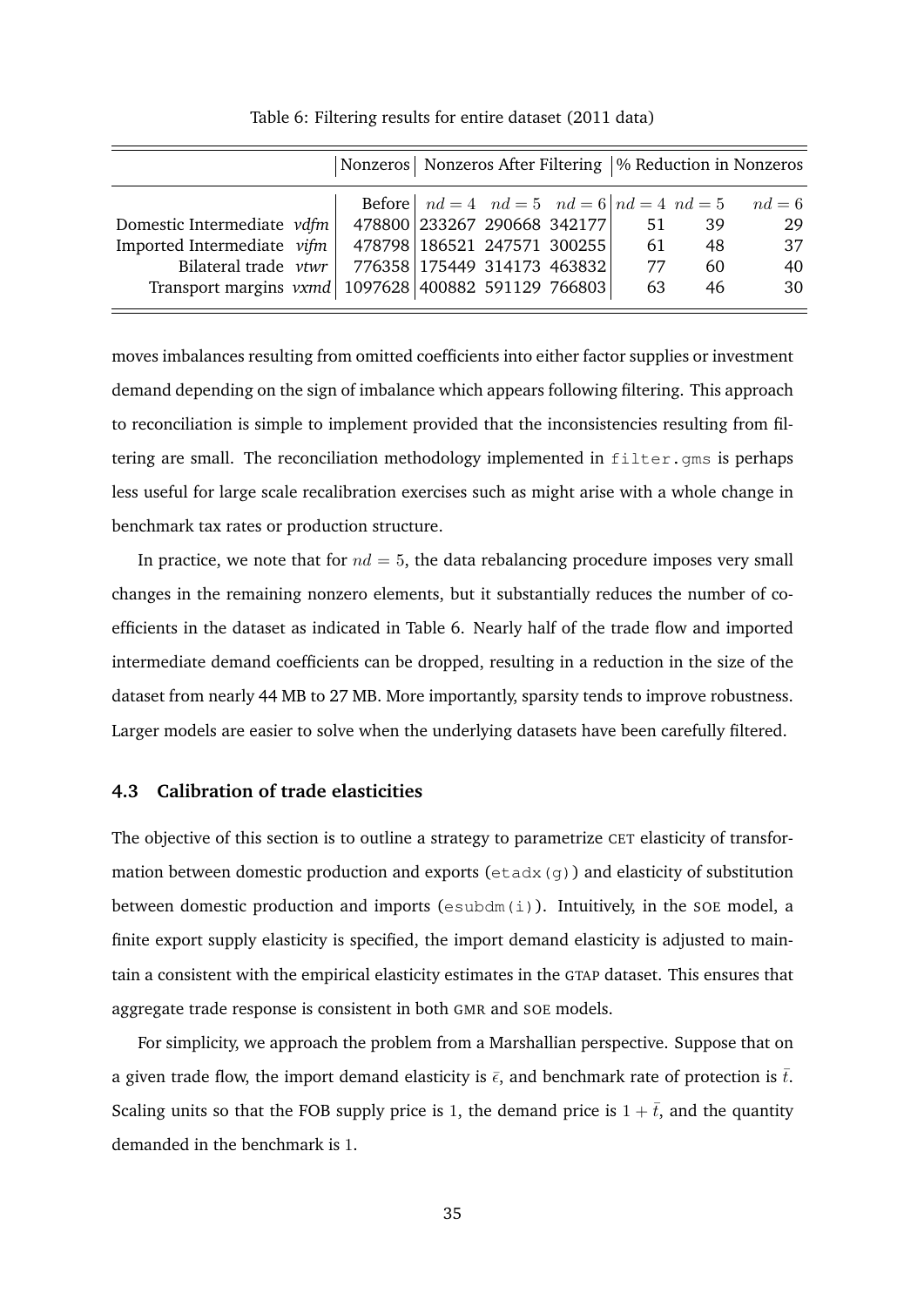Figure 9: Market Clearance  $\epsilon = 5$ ,  $\eta = \infty$ 

<span id="page-37-0"></span>

In a setting in which the supply elasticity of exports,  $\bar{\eta}$ , is infinite, which is aligned with assumptions underlying our SOE representation, the supply price of exports is constant ( $p =$ 1). Therefore, if the tariff were removed, and demand is isoelastic, the new equilibrium quantity and price are given by:

<span id="page-37-1"></span>
$$
q^* = (1 + \bar{t})^{|\bar{\epsilon}|} \tag{30}
$$

Under this free trade outcome with constant supply price, the quantity demanded at  $p = 1$ is the new equilibrium quantity. This outcome is illustrated in Figure [9,](#page-37-0) in which benchmark import demand is at price-quantity point  $a$ , benchmark import supply is at point  $b$ , and there is a benchmark trade barrier equal to 20%. The free-trade equilibrium is at point  $c$ , reflecting benchmark import demand elasticity  $\bar{\epsilon} = 5$ .

Now instead of a perfectly elastic supply function, suppose that we consider  $\eta < \infty$  as is the case in the GMR model. In this case, removing tariffs implies a new equilibrium supply price  $p^*$ , and the associated equilibrium supply and demand  $q^*$  from [\(30\)](#page-37-1) is given by:

$$
q^* = \left(\frac{1+\bar{t}}{p^*}\right)^{|\epsilon|} = (p^*)^{\eta} .
$$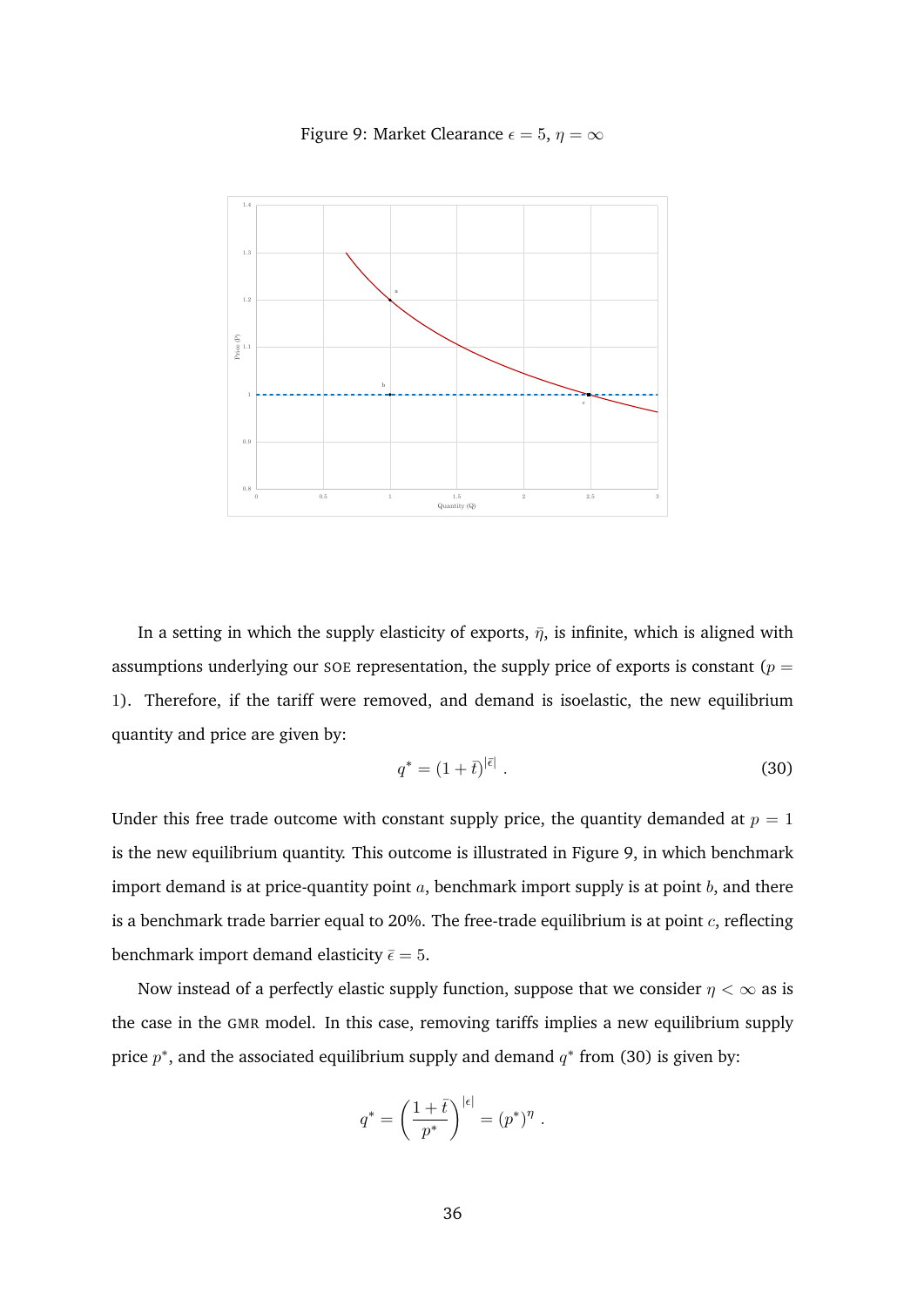Figure 10: Market Clearance  $\epsilon = 16.7$ ,  $\eta = 7.1$ 

<span id="page-38-0"></span>

This expression shows that in order for the aggregate trade response under  $\eta < \infty$  to be equal to the one prevailing under  $\eta = \infty$ , demand elasticity ( $\epsilon$ ) has to be adjusted as the export supply elasticity  $\eta$  is reduced. Formally, given equilibrium price:

$$
p^* = (1+\bar{t})^{|\bar{\epsilon}|/\eta},
$$

the reparametrized elasticity of demand is given by:

$$
|\epsilon| = \frac{|\bar{\epsilon}|}{1 - |\bar{\epsilon}|/\eta} \, .
$$

Let  $\theta = 1 - |\bar{\epsilon}|/\eta$ . Consistency of trade quantity responses in the revised model implies that  $\theta \geq 0$ . When  $\eta = \infty$ , then we have the original model with a horizontal supply curve. Setting  $\theta = 0.3$ , the new Marshallian model appears in Figure [10.](#page-38-0)

As in the previous model,  $a$  and  $b$  are benchmark demand and supply with a 20% tariff barrier. While free trade in the original model is at point  $c$ , free trade in the revised model is at point  $d$ . Supply is less elastic, so social surplus increases are captured by the supply side of the market, and the equilibrium price following tariff removal increases by over 10% from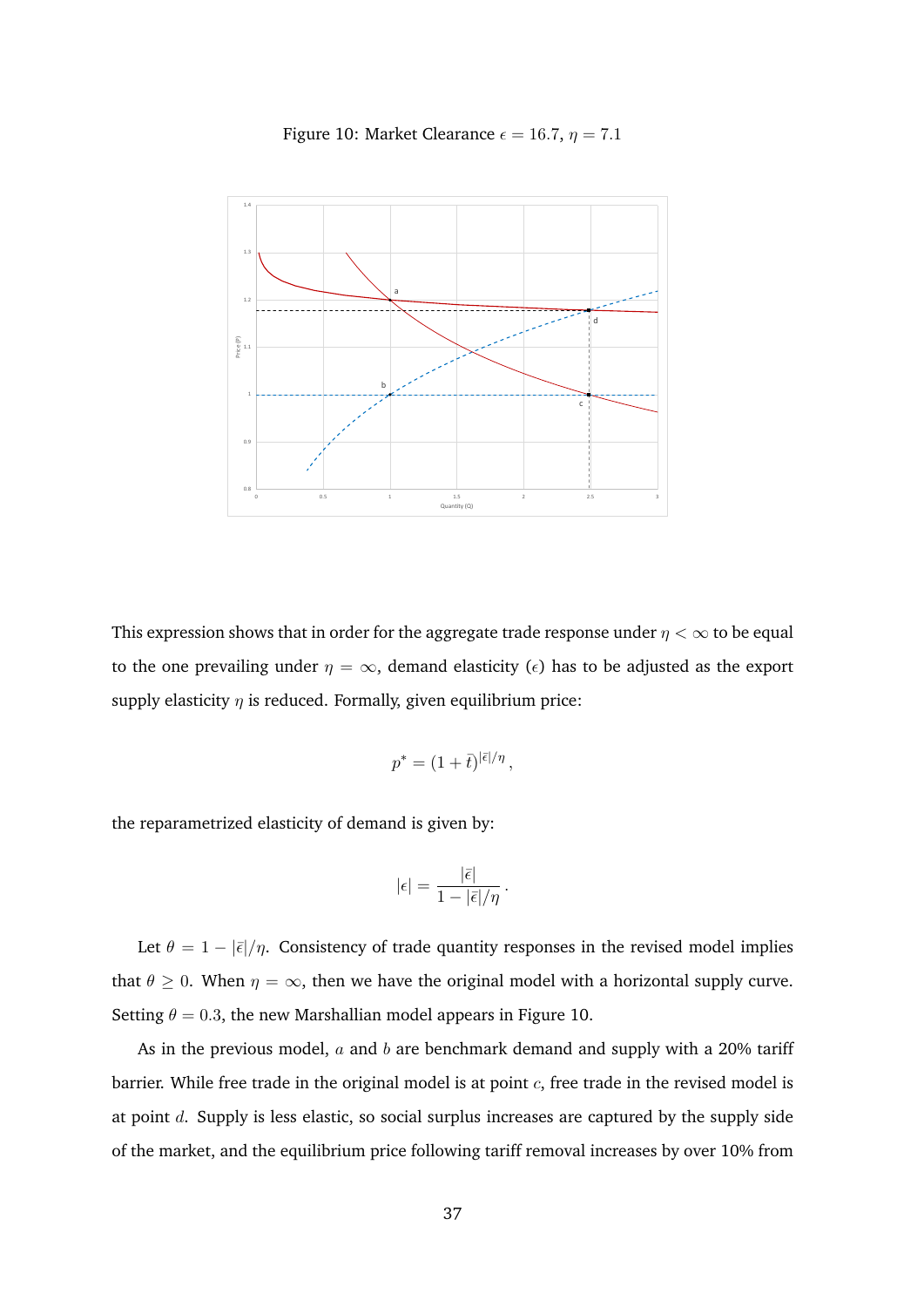the benchmark level.

In the GAMS code, this adjustment takes place at the top of  $gt^2$  apsolata.gms file. The run-time environment variable thetadx defines how the adjustment of export supply and import demand is to be calibrated to match the GMR GTAP model. The associated assignments are reported here.

```
parameter etadx(g) Export elasticity of transformation D vs E,
                esubdm(i) \frac{2}{\pi} Elasticity of substitution D vs M,
                vxm(g,r) Export market supply;
$if not set thetadx $set thetadx 0.5
etadx(i)$(1-\$theta) = esubd(i)/(1-\\thetadx\atable);
etadx(i)$(not (1-\text{6}thetadx%)) = +inf;
esubdm(i) = esubd(i)/%thetadx%;
vxm(i,s) = (vst(i,s) + sum(r,vxmd(i,s,r)))$(1/etadx(i));
```
## **5 A few forensic calculations**

We conclude by reporting on a few calculations which illustrate of the importance of model closure for assessing the economic effects of policy reform. The GMR and SOE models are well suited to help understand the role of terms of trade in policy experiments. In these simulations, we consider on the economic impact of *unilateral, proportional* adjustment of regional import tariffs and export taxes. Furthermore, as a matter of illustration, we will focus only on results for the United States (USA) and China (CHN). $^{21}$  $^{21}$  $^{21}$ 

Figure [11](#page-40-0) summarizes the commodity-based taxes on imports to USA and CHN in the 2011 base year database. Taxes applied to USA imports are highest on wearing apparrel (WAP), textiles (TEX), and leather (LEA). In the GTAP9 database, these goods are subject to substantial export taxes. Among the highest taxed goods, the highest tariff revenue is associated with imports of chemicals, rubber and plastic products (CRP). Imports to China of sugar (SGR), "wool, silk-worm cocoons" (WOL), and "motor vehicles and parts" (MVH) are subject to tariffs of 20% or more, but the largest tariff revenue (among the highest taxed imports) are on "machinery and equipment" (OME), CRP and crude oil (CRU).

Figure [12](#page-41-0) summarizes the region structure of taxes on imports to CHN in 2011. The

<span id="page-39-0"></span><sup>&</sup>lt;sup>21</sup> Region CHN in our G20 aggregation includes GTAP regions CHN and HKG.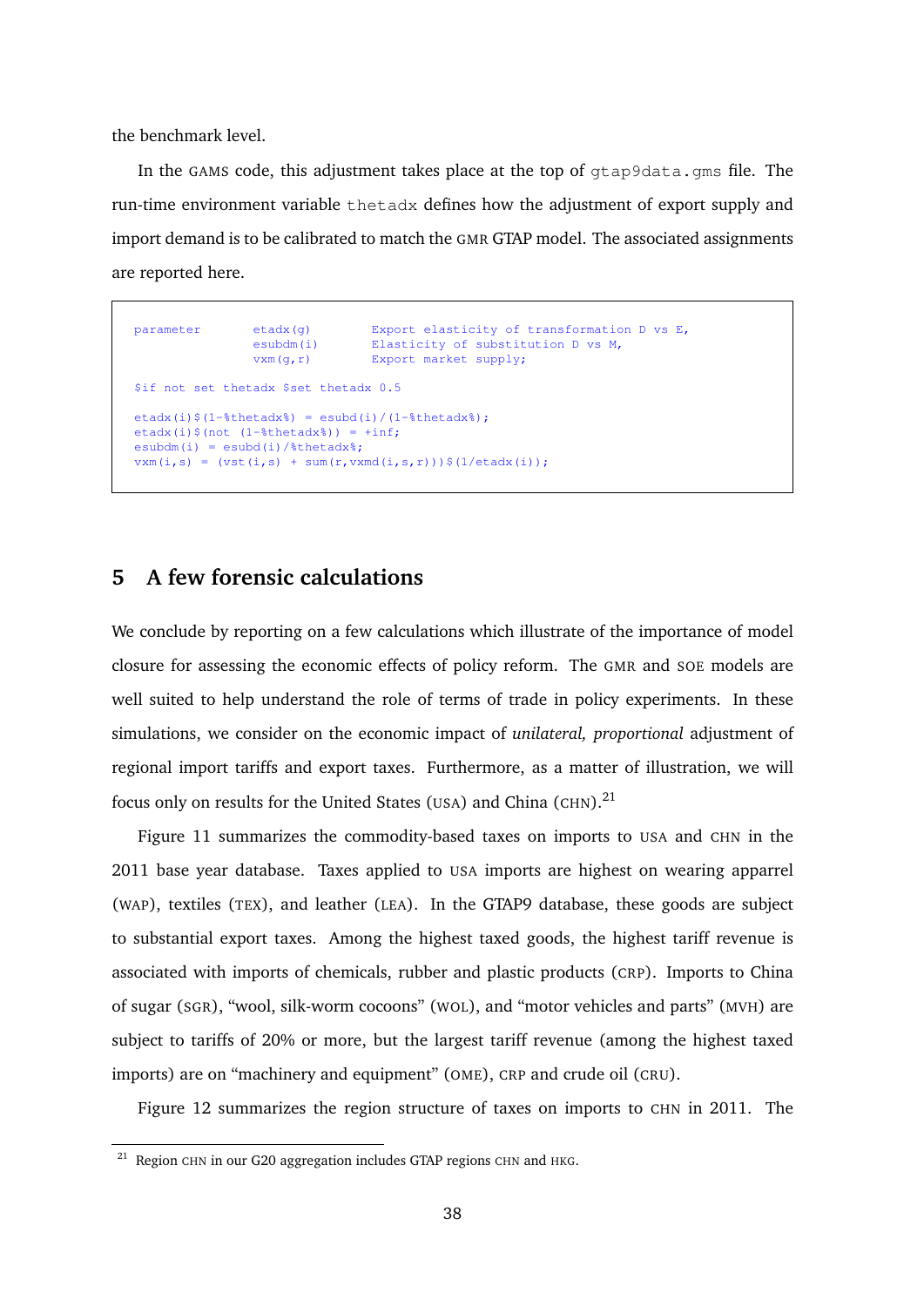<span id="page-40-1"></span><span id="page-40-0"></span>

Figure 11: Trade taxes and tariff revenue by commodity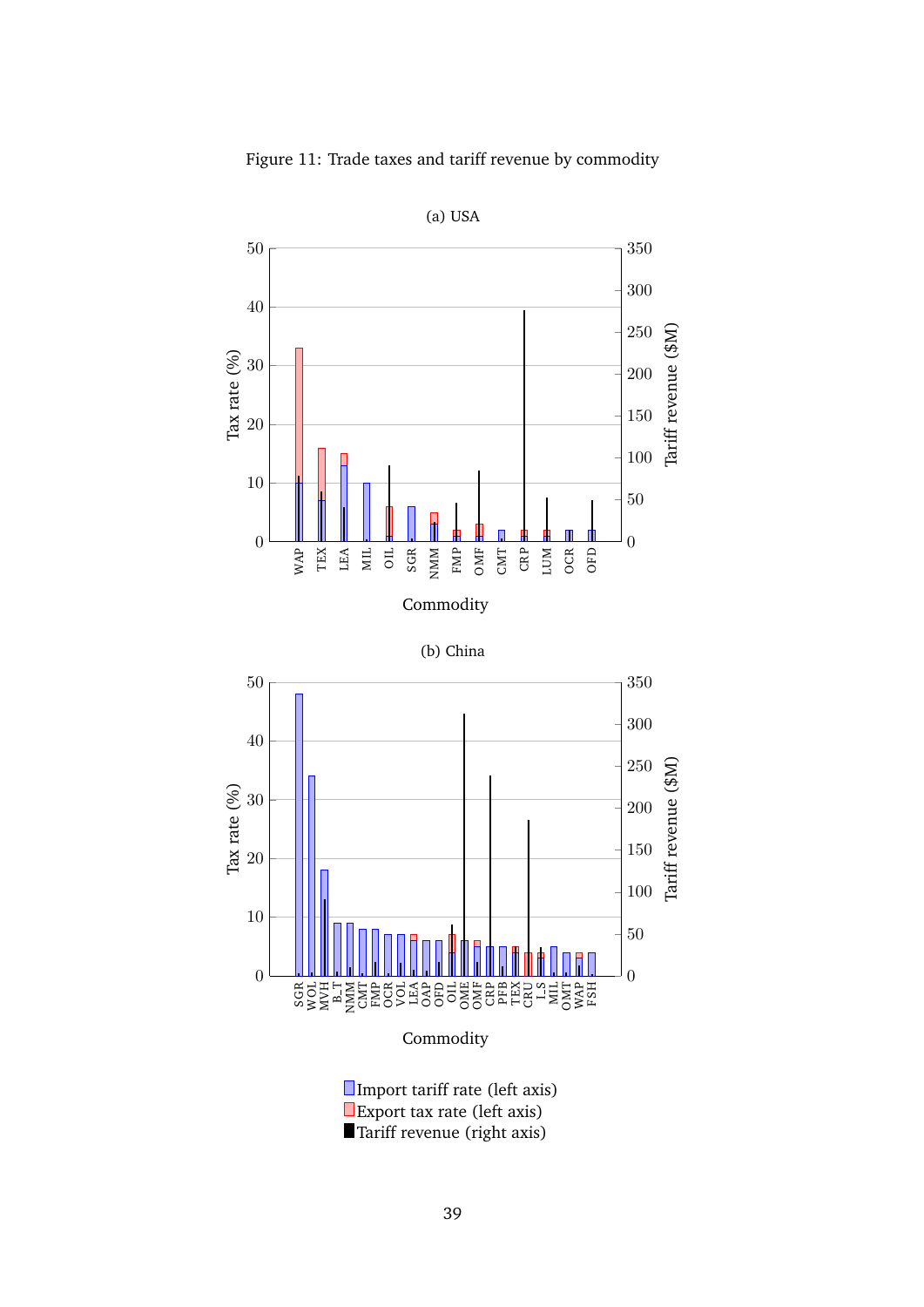<span id="page-41-1"></span><span id="page-41-0"></span>

Figure 12: Trade taxes and tariff revenue by partner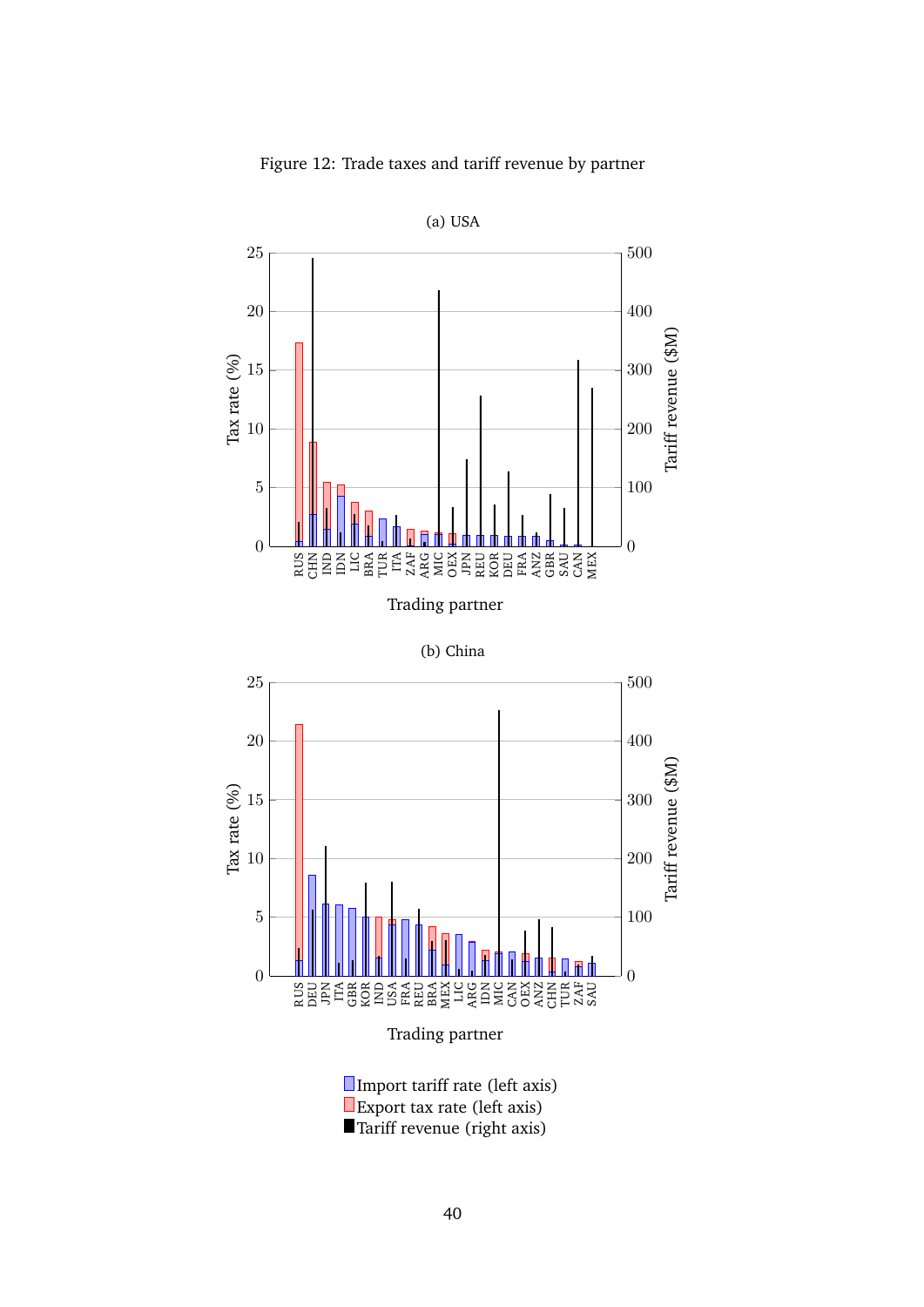highest trade taxes are applied on imports from Russia (RUS), China, India and Indonesia. Export taxes are the largest fraction of taxes on imports from Russia, China and India. Tariff revenue is concentrated on the countries which have the highest exports to the USA, China, Canada, Mexico and the European Union. Tariff rates are, however, quite low on these imports.

Taxes on imports to China are highest from Russia, again largely on the basis of export taxes applied by Russia. China's import tariffs average around 5% on CHN imports from the OECD coutries (Japan, European Union states, USA). The largest share of import tariff revenue is associated with imports from middle income countries (MIC). For the US, average taxes on imports (including both export taxes applied by trade parnters and import tariffs collected by USA are a little less than 2%). Taxes on imports to China average a bit more than 4%. We note that relative to other countries in the database, the US and China have relatively low trade taxes. Taxes in both the US and China are far from uniform, hence proportional increases in trade taxes might be expected to increase the distortionary cost of the existing tax system.

The results of our stylize policy experiment, in both the SOE and GMR models, are shown in Figure [13.](#page-43-0) We report the Hicksian equivalent variation as a function of the proportional adjustment of trade taxes, which ranges from zero (free trade) to a ten percent increase. Note that for these simulations, final demand is based on the CDE model. Results

In the GMR franework, the model suggest that the US can only slightly increase welfare by *increasing* trade taxes (up to a maximum of around 4.5%). By contrase, China increases welfare through a small *decrease* in trade taxes (to 3%). However, in our simulations the welfare impact depends whether one works with a multiregional or open economy closure. While in the GMR model China gains from a small reduction in tariffs, in the SOE model it gains the most from free trade. Therefore, although the GMR and SOE models are based on identical benchmark datasets, the absence of terms of trade effects in the open economy setting has significant implications for the effects of changes in tax policy.

In contrast to the importance of the model closure, the structure of final demand only modestly influences results for this specific set of simulations. This is illustrated in Figure [14.](#page-44-0) This is especially striking for the US, as the welfare effect of trade taxes is almost identical across alternative final demand specification. For China, differences are somewhat more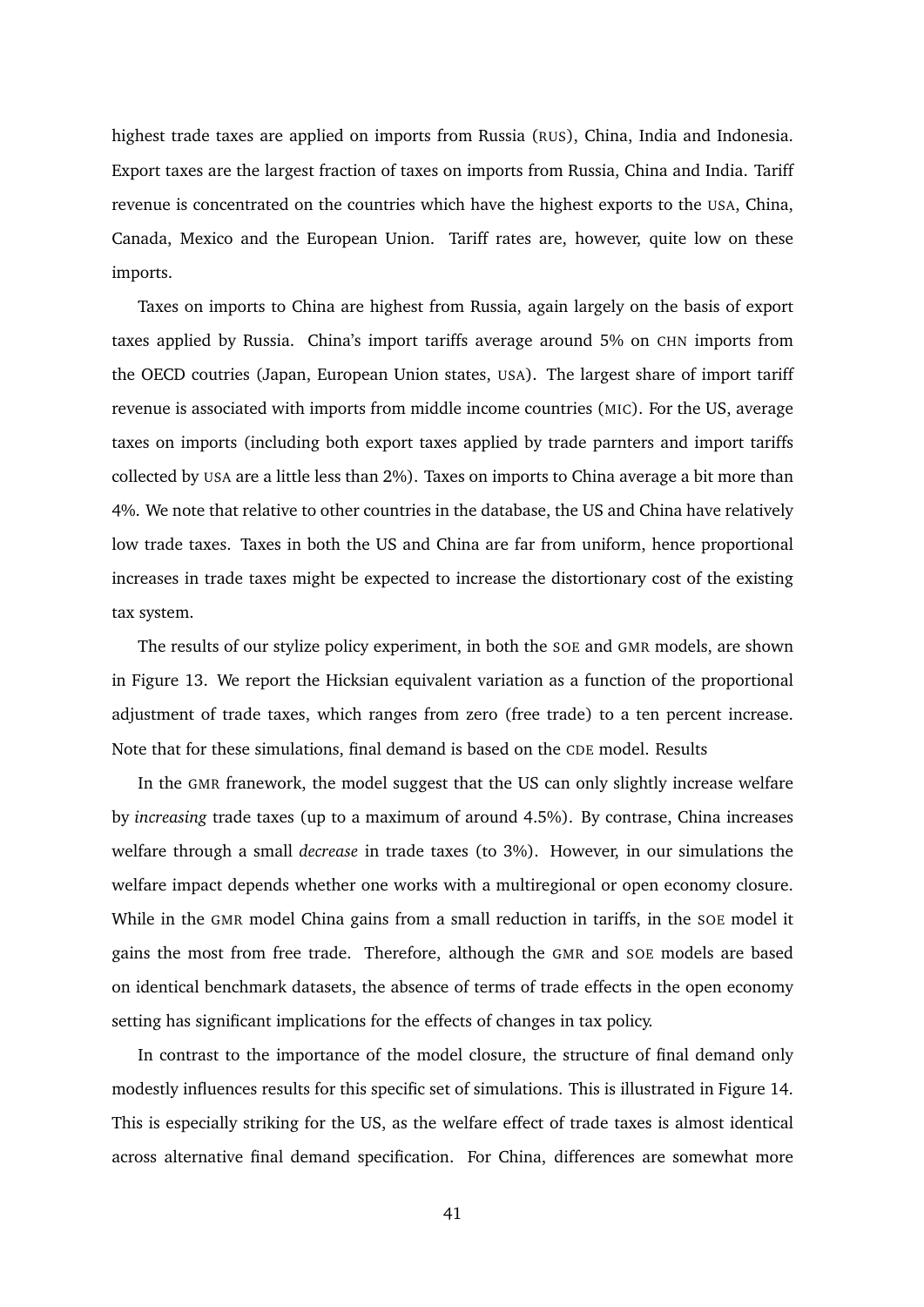

<span id="page-43-1"></span><span id="page-43-0"></span>

--- [Small open economy \(](#page-43-1)SOE) model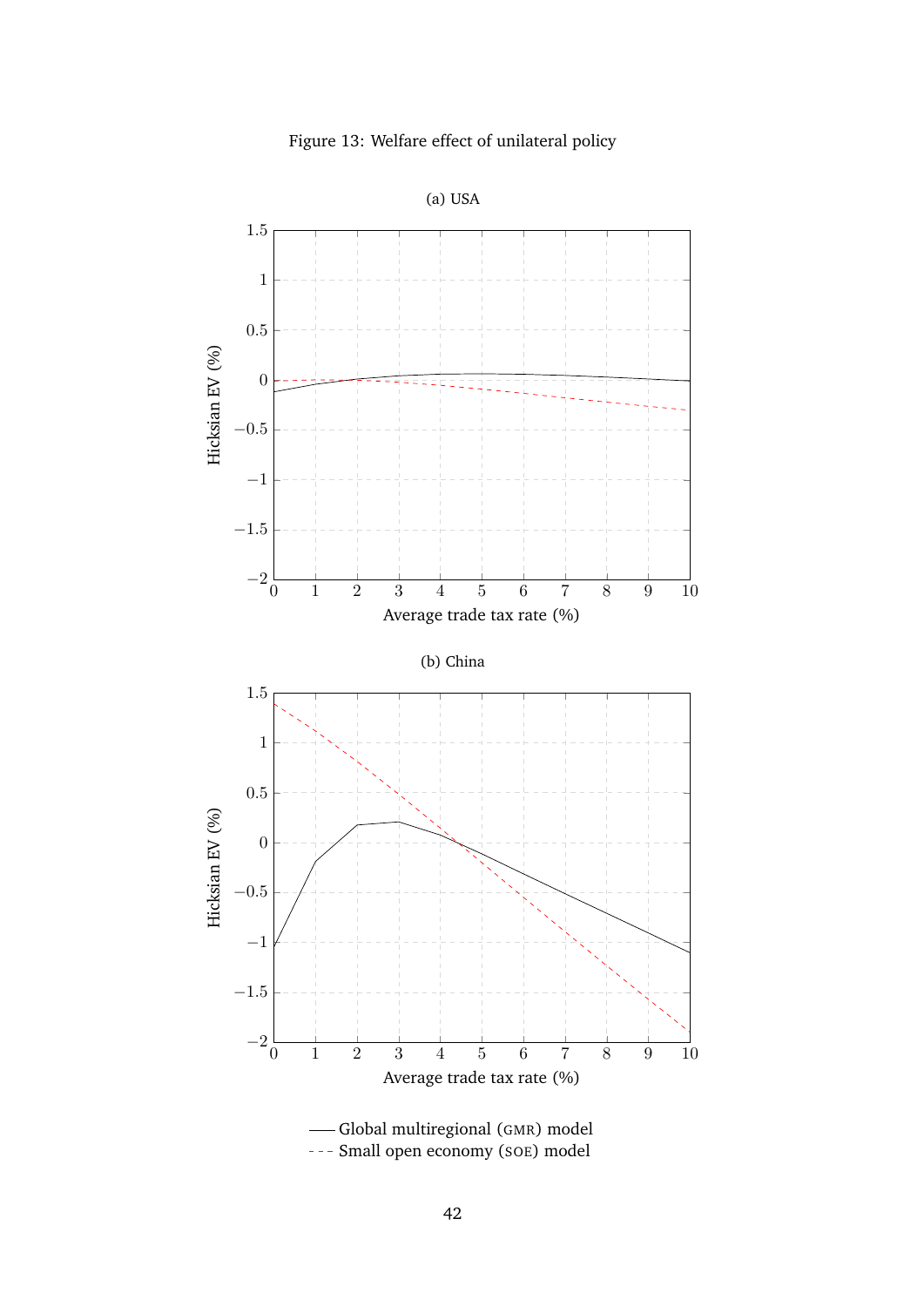

<span id="page-44-1"></span><span id="page-44-0"></span>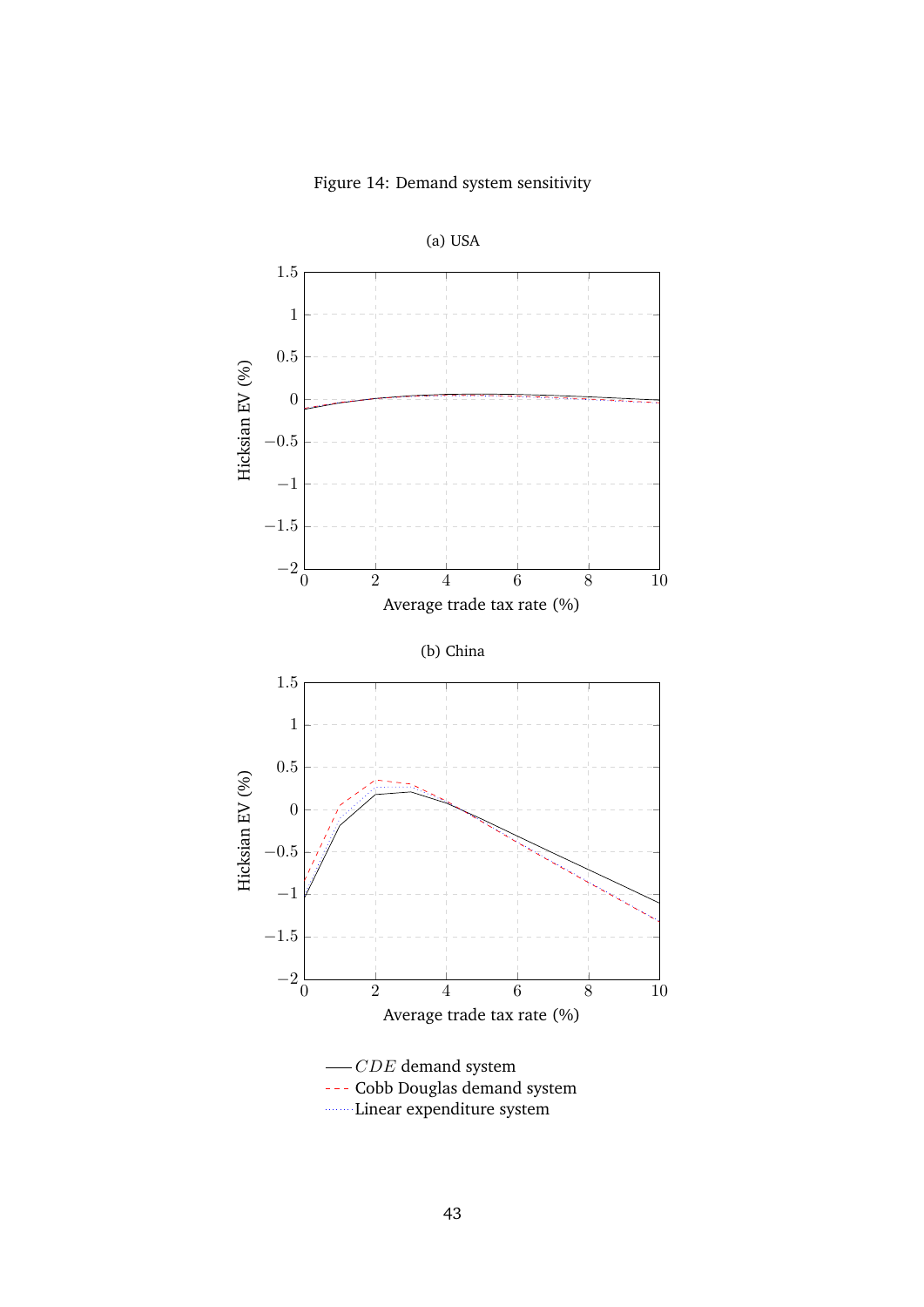pronounced, but they are quantitatively much less important than differences that can be attributed to alternative trade closures.

## **6 Concluding comments**

This paper has documented two general models implemented in GAMS based on the GTAP version 9 database. The *global multiregional model* based on an Armington representation of bilateral trade flows in which terms of trade is endogenous, and a *small open economy model*, in which relative prices between distinguished regions are endogenous, but rest of world prices and the current account are fixed. These two models represent the "canonical" representations of international trades responses, one in which terms of trade are endogenous and another in which relative prices in rest-of-world are held fixed.

The model also integrates three different options for the representation of final demand. While the model based on Cobb-Douglas preferences is the most parsimonious, it cannot accommodate empirical evidence on own-price and income elasticity. This limitation is addressed by the two other alternatives, the *linear expenditure system* and the *constant difference of elasticities* model. For these models, however, there are additional challenges associated with the aggregation of the AUES matrix. We have discussed a possible approach to do so, but more work in this area seems necessary.

All in all, the set of models made available through this paper offer a very rich setup to study the quantitative impact of international policies. We stress that it is particularly important to study how alternative structural assumption affect the results. For the particular policy illustration we considered, our results suggest that trade closures matter a lot, whereas the representation of final demand is quantitatively less important. This will, of course, depend on the specific sort of policies considered.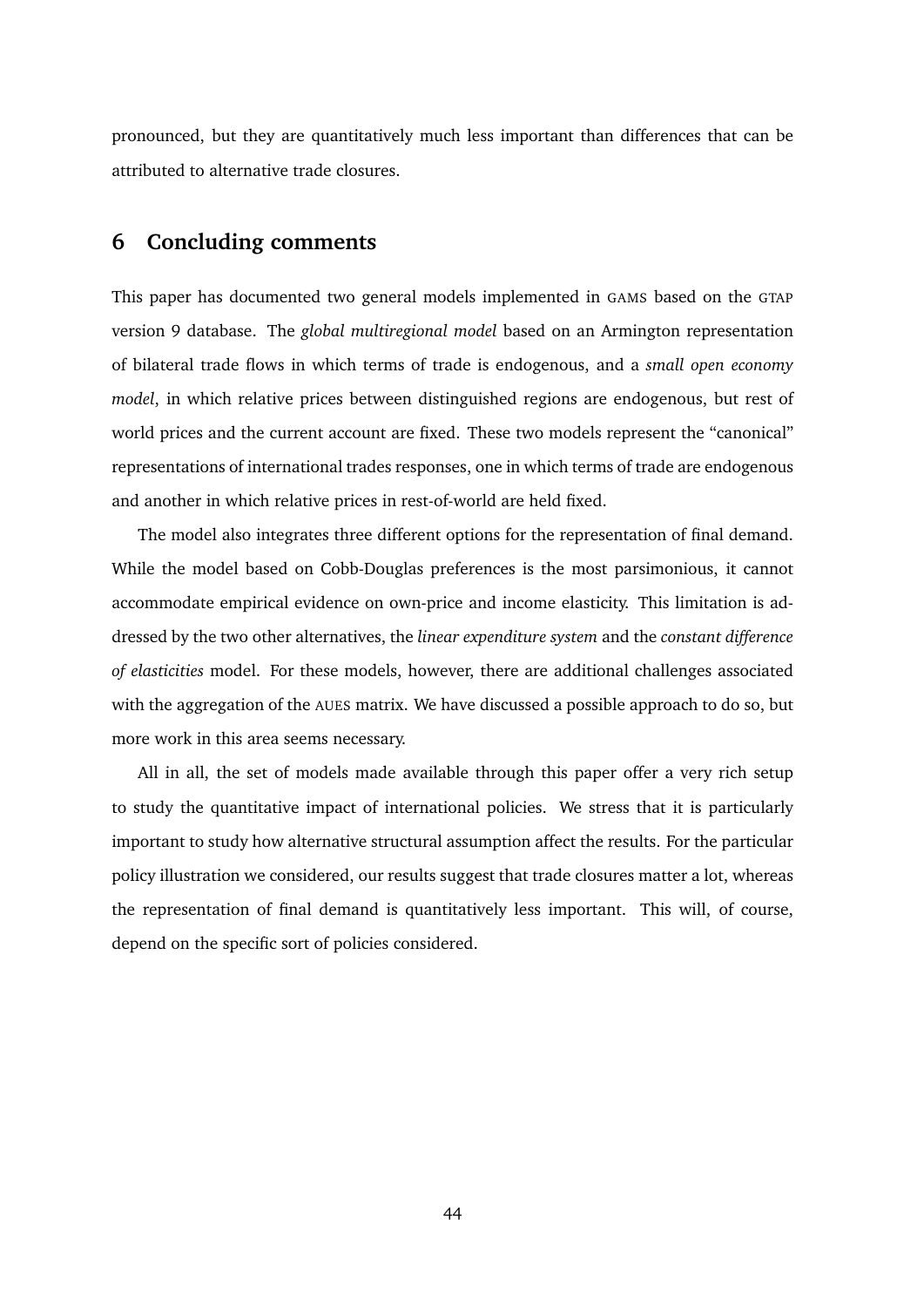# **Appendix A List of GTAP sectors and primary factors**

|            | Identifier Definition              |            | Identifier Definition           |
|------------|------------------------------------|------------|---------------------------------|
| PDR        | Paddy rice                         | <b>LUM</b> | Wood products                   |
| <b>WHT</b> | Wheat                              | PPP        | Paper products, publishing      |
| GRO        | Cereal grains nec                  | $P_{-}C$   | Petroleum, coal products        |
| $V_F$      | Vegetables, fruit, nuts            | CRP        | Chemical, rubber, plastic prods |
| <b>OSD</b> | Oil seeds                          | <b>NMM</b> | Mineral products nec            |
| $C_B$      | Sugar cane, sugar beet             | L S        | Ferrous metals                  |
| PFB        | Plant-based fibers                 | <b>NFM</b> | Metals nec                      |
| <b>OCR</b> | Crops nec                          | <b>FMP</b> | Metal products                  |
| <b>CTL</b> | Cattle, sheep, goats, horses       | <b>MVH</b> | Motor vehicles and parts        |
| OAP        | Animal products nec                | <b>OTN</b> | Transport equipment nec         |
| <b>RMK</b> | Raw milk                           | ELE.       | Electronic equipment            |
| <b>WOL</b> | Wool, silk-worm cocoons            | OME        | Machinery and equipment nec     |
| <b>FRS</b> | Forestry                           | OMF        | Manufactures nec                |
| <b>FSH</b> | Fishing                            | ELY.       | Electricity                     |
| COA        | Coal                               | GDT        | Gas manufacture, distribution   |
| OIL        | Oil                                | <b>WTR</b> | Water                           |
| GAS        | Gas                                | <b>CNS</b> | Construction                    |
| OMN        | Minerals nec                       | TRD        | Trade                           |
| <b>CMT</b> | Meat: cattle, sheep, goats, horse  | OTP        | Transport nec                   |
| OMT        | Meat products nec                  | <b>WTP</b> | Sea transport                   |
| <b>VOL</b> | Vegetable oils and fats            | ATP        | Air transport                   |
| MII.       | Dairy products                     | <b>CMN</b> | Communication                   |
| <b>PCR</b> | Processed rice                     | OFI        | Financial services nec          |
| SGR        | Sugar                              | <b>ISR</b> | Insurance                       |
| OFD        | Food products nec                  | <b>OBS</b> | Business services nec           |
| $B_T$      | Beverages and tobacco products ROS |            | Recreation and other services   |
| <b>TEX</b> | <b>Textiles</b>                    | OSG        | PubAdmin/Defence/Health/Educat  |
| <b>WAP</b> | Wearing apparel                    | <b>DWE</b> | Dwellings                       |
| <b>LEA</b> | Leather products                   | CGD        | Aggregate investment            |

Table A1: Commodities and Industries in the GTAP 9 database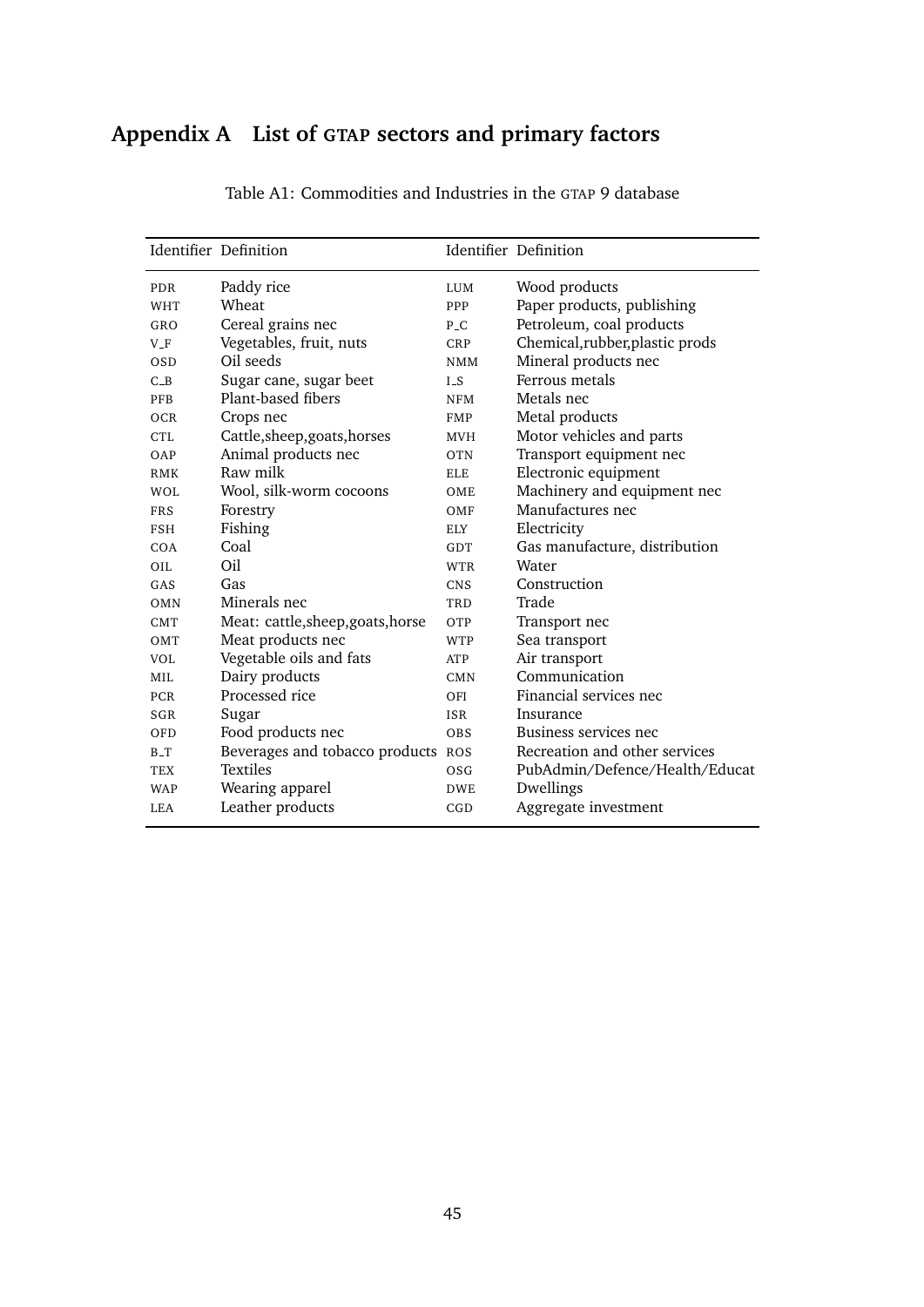Table A2: Primary Factors in the GTAP 9 database

|                          |            | Identifier Definition                                          |
|--------------------------|------------|----------------------------------------------------------------|
| Mobile factors:          |            |                                                                |
|                          | MGR        | Officials and Managers legislators (ISCO-88 Major Groups 1-2), |
|                          | <b>TEC</b> | Technicians and associate professionals                        |
|                          | <b>CLK</b> | Clerks                                                         |
|                          | <b>SRV</b> | Service and market sales workers                               |
|                          | LAB        | Agricultural and unskilled workers (Major Groups 6-9)          |
|                          | CAP        | Capital                                                        |
| Sector-specific factors: |            |                                                                |
|                          | <b>LND</b> | Land                                                           |
|                          | <b>RES</b> | Natural resources                                              |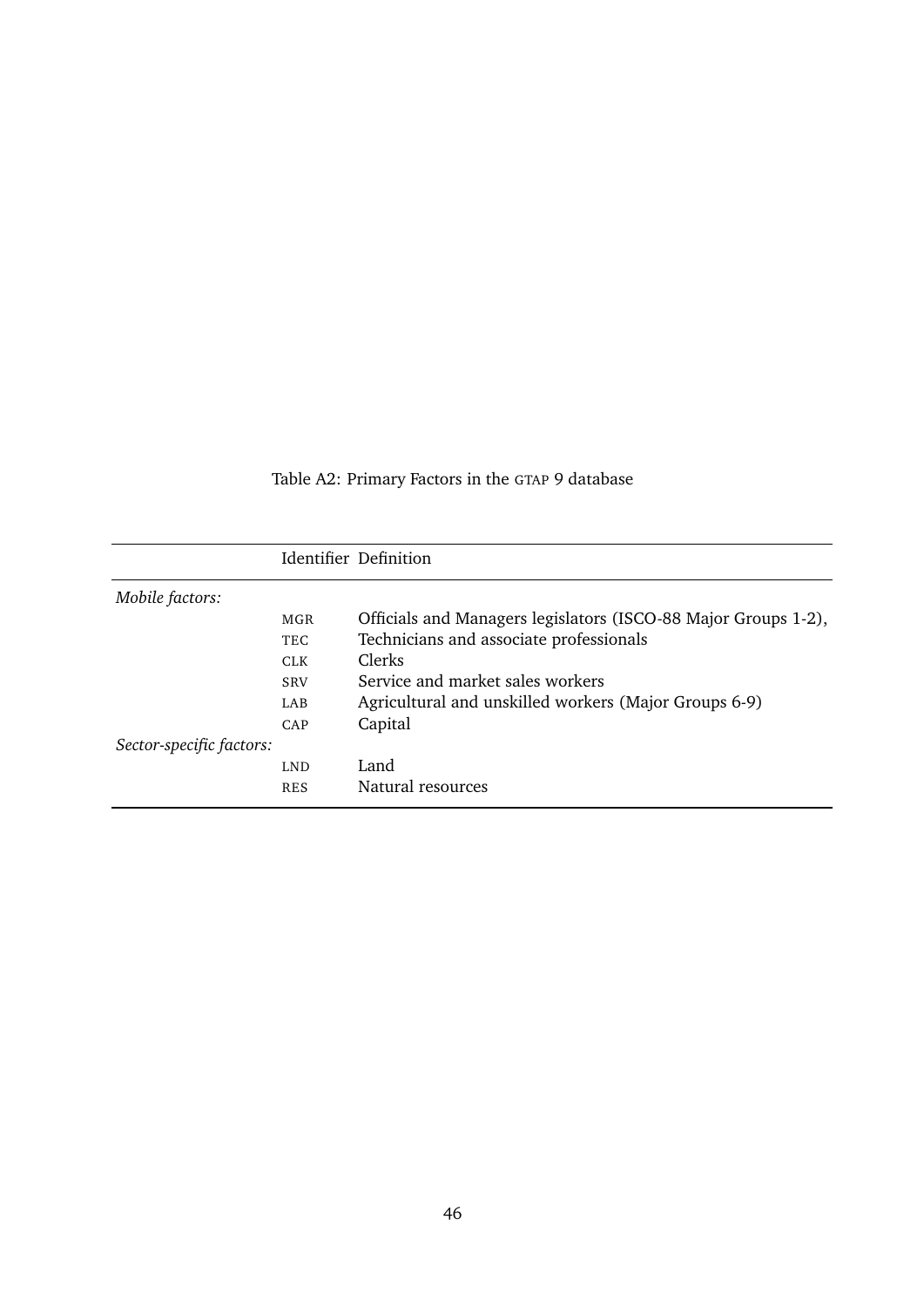# **Appendix B Practicalities**

## **System Requirements**

You will need to have the following:

- A computer.
- A GAMS system, Version 24.7.1 or newer.
- The PATH or CONOPT solvers.
- MPSGE subsystem (optional)

### **Getting Started**

The GTAPINGAMS package is distributed as a zip file containing the directory structure and GAMS programs which can be unzipped into a clean working directory. GTAP source data are not distributed with the GTAPINGAMS system. In order to generate models with the GTAPINGAMS tools, it is necessary to obtain the GTAP 9 distribution archives.

Here are the steps involved in installing GTAPINGAMS:

- 1. Create an empty root directory for GTAP.
- 2. Unzip gtap9ingams.zip in this directory.
- 3. Install the GTAP data file flexagg9aY11.zip into the gtapdata subdirectory.<sup>[22](#page-48-0)</sup>
- 4. Connect to the build directory and execute gams build.gms This will take some time to complete. The batch file is set up to begin with the 2011 base year data. Choose a different year if you wish.
- 5. Connect to the test directory and execute run.gms to assess benchmark consistency.
- 6. The GAMS programs in the forensics directory provide a template for how to conduct counterfactual policy simulations, using Excel PivotTables and PivotCharts to synthesize model output.

<span id="page-48-0"></span><sup>&</sup>lt;sup>22</sup> You need only one data files, but these data are provided for three different years in the GTAP "flexhar" distribution.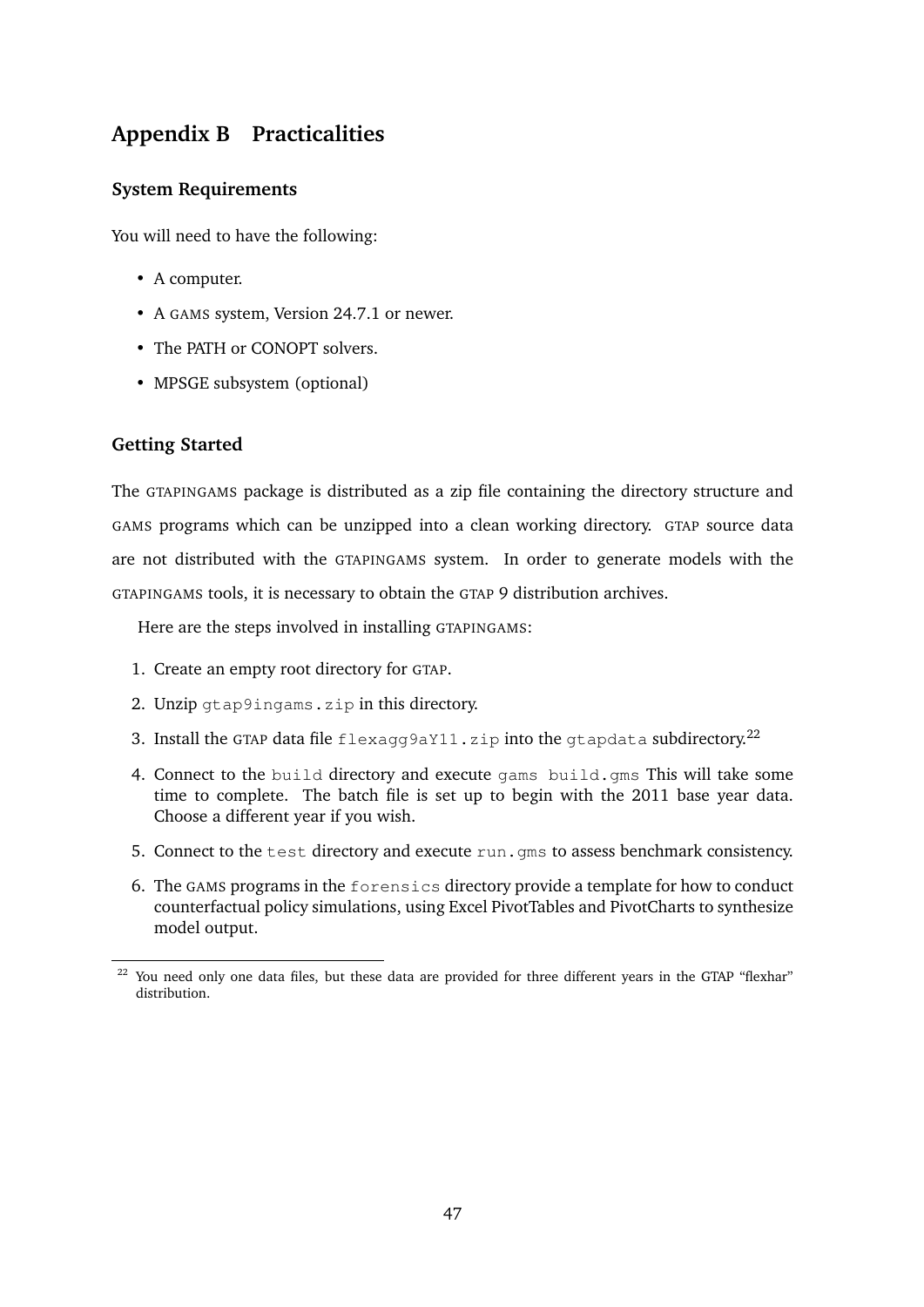## **Appendix C The CDE demand system**

#### **Theory and Analytics**

Our implementation of the CDE model follows [Chen](#page-73-0) [\(2015\)](#page-73-0). In the CDE model, the utility index  $U$  is defined implicitly by the following equation:

<span id="page-49-2"></span>
$$
\sum_{i} \theta_{i} U^{e_{i}(1-\alpha_{i})} \left(\frac{P_{i}}{C}\right)^{1-\alpha_{ir}} = 1, \qquad (31)
$$

where C is the unit cost index,  $\alpha_{ir}$  is the substitution parameter (subpar<sub>ir</sub> in the GTAP database), and  $e_{ir}$  is the income parameter (incpar<sub>ir</sub>).

The unit cost  $(C)$  in the CDE model is determined by a budget constraint,

$$
\sum_i P_i x_i = M
$$

and demand functions can be derived using Roy's identify:<sup>[23](#page-49-0)</sup>

$$
x_i = \frac{\partial C/\partial P_i}{\partial C/\partial M} = \theta_i \frac{U^{(1-\alpha_i)e_i}(P_i/C)^{-\alpha_i}}{\sum_j U^{(1-\alpha_j)e_j}(P_j/C)^{-\alpha_j}}
$$

Here is a GAMS model which evaluates CDE demand across commodities  $i$  and regions  $r \in \text{rc}$ . We have  $n+2$  variables  $(x_i, \, C$  and  $U$ ) determined by  $n+2$  equations. While the <code>CDE</code> model is essentially a nonlinear system of equations, we write down the model using mixed complementarity syntax so as to associate equations with variables.<sup>[24](#page-49-1)</sup>

```
variables D(i, r) Demand,
                C(r) Price index,
                U(r) Utility index;
equations ddef, budget, choice;
ddef(i, rc(r))$theta(i, r)..
       D(i,r) * sum(j, theta(j,r) * U(r)**((1-alpha(j,r))*e(j,r))
                        * (P(j,r)/(C(r))**(1-\alpha)pha(j,r)))=e= theta(i, r) *U(r) **( (1-a1pha(i, r)) *e(i, r))* (P(i,r)/C(r)) * (-alpha(i,r));budget(rc(r))..
       sum(i, D(i, r) * P(i, r)) =e= M(r);
```
<span id="page-49-0"></span><sup>&</sup>lt;sup>23</sup> The partial derivatives  $\partial C/\partial P_i$  and  $\partial C/\partial M$  are obtained by differentiating [\(31\)](#page-49-2).

<span id="page-49-1"></span><sup>&</sup>lt;sup>24</sup> If  $U(r)$  is fixed prior to a CDE solve, the corresponding budget (r) constraint is automatically dropped thereby providing the compensated demand response.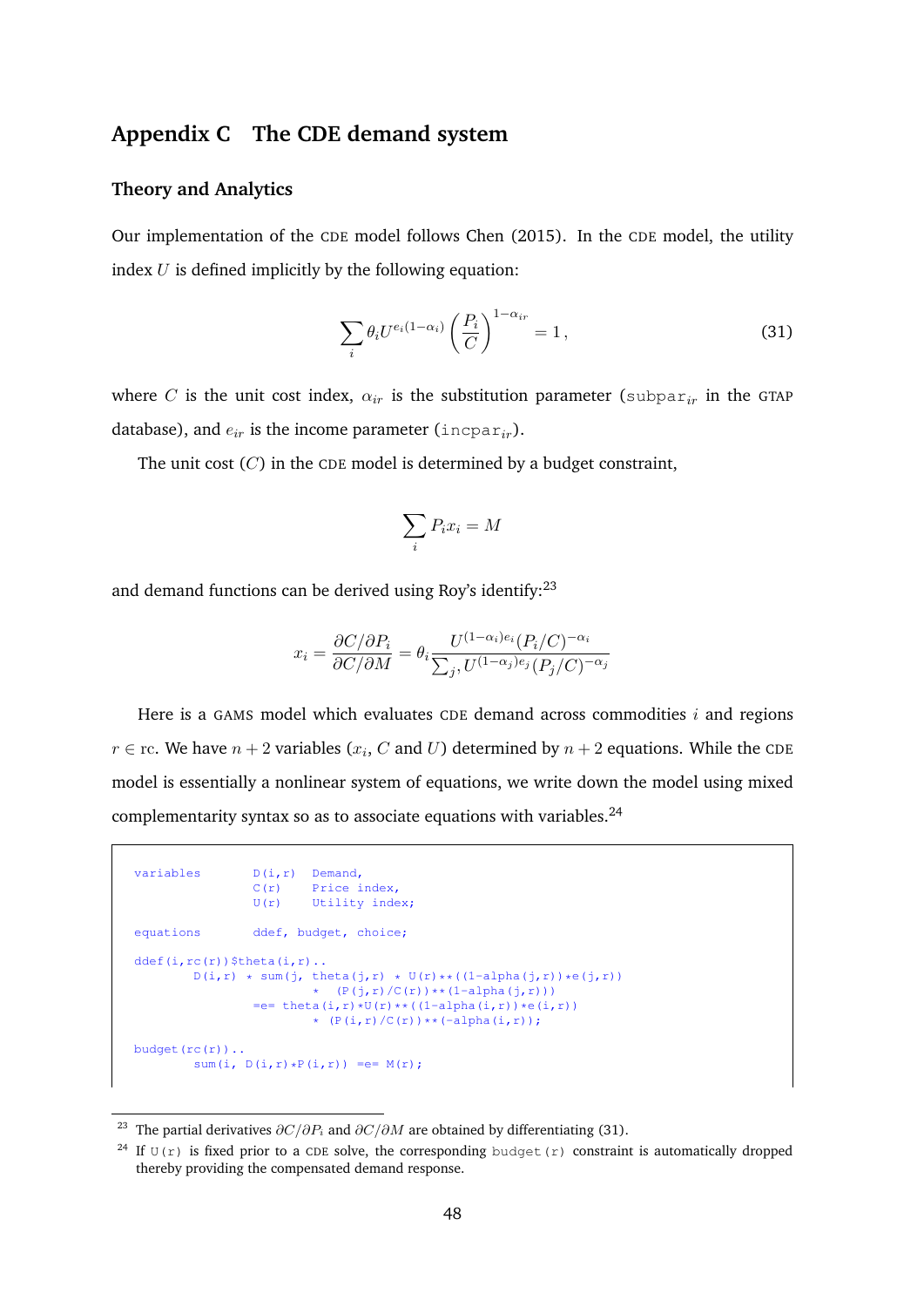```
choice(rc(r))..
      sum(i, theta(i,r) * U(r)**((1-alpha(i,r))*e(i,r))
                         * (P(i, r) / C(r)) * (1-\alpha 1pha(i, r)) = e= 1;
model cdeeval /ddef.D, budget.U, choice.C/;
```
The price elasticity of demand in this model is given by:

$$
\epsilon_i^{CDE} = \theta_i \left( 2\alpha_i - \left( \sum_k \theta_k \alpha_k \right) \right) - \alpha_i
$$

and the income elasticity of demand is given by:

$$
\eta_i^{CDE} = \frac{e_i(1 - \alpha_i) + \sum_k \theta_k e_k \alpha_k}{\sum_k \theta_k e_k} + \alpha_i - \sum_k \theta_k \alpha_k
$$

## **Calibration**

Calibration of the CDE parameters involves a least squares optimization model of the form:

$$
\min_{\alpha,e} \sum_{i} \theta_i \left( \left( \epsilon_i^{CDE} - \epsilon_i \right)^2 + \left( \eta_i^{CDE} - \eta_i \right)^2 \right) \tag{32}
$$

Here is a GAMS model which calibrates CDE demand across commodities i and regions  $r \in \text{rc}$ :

```
variables
        E(i, r) Substitution parameter,
        ALPHA(i, r) Income parameter
        EPSILONV(i, r) Calibrated own-price elasticity of demand,
        ETAV(i,r) Calibrated income elasticity of demand;
equations objcde, epsilondef, etadef;
objcde.. OBJ =e= sum((i,rb(r))$theta(i,r), theta(i,r) *
                       (sqr(EPSILONV(i, r) - epsilon(i, r))) +sqr(ETAV(i, r) - eta(i, r)));
epsilondef(i,rb(r))$theta(i,r)..
       EPSILONV(i,r) = e = theta(i,r) * (2*ALPHA_(i,r)-sum(k,theta(k,r)*ALPHA_(k,r)))
                              -LPHA(i,r);etadef(i,rb(r))$theta(i,r)..
       ETAV(i, r) =e=
               (E(i,r)*(1-ALPHA(i,r)) + sum(k,theta(k,r)*E(k,r)*ALPHA_{k}(k,r))) /
                       sum(k, t) theta(k, r) * E(k, r))
               + (ALPHA (i,r) - sum(k,theta(k,r)*A LPHA (k,r)));
model cdecalib /objcde, epsilondef, etadef/;
```
Finally, we note that in the CDE model the Allen-Uzawa elasticities of substitution for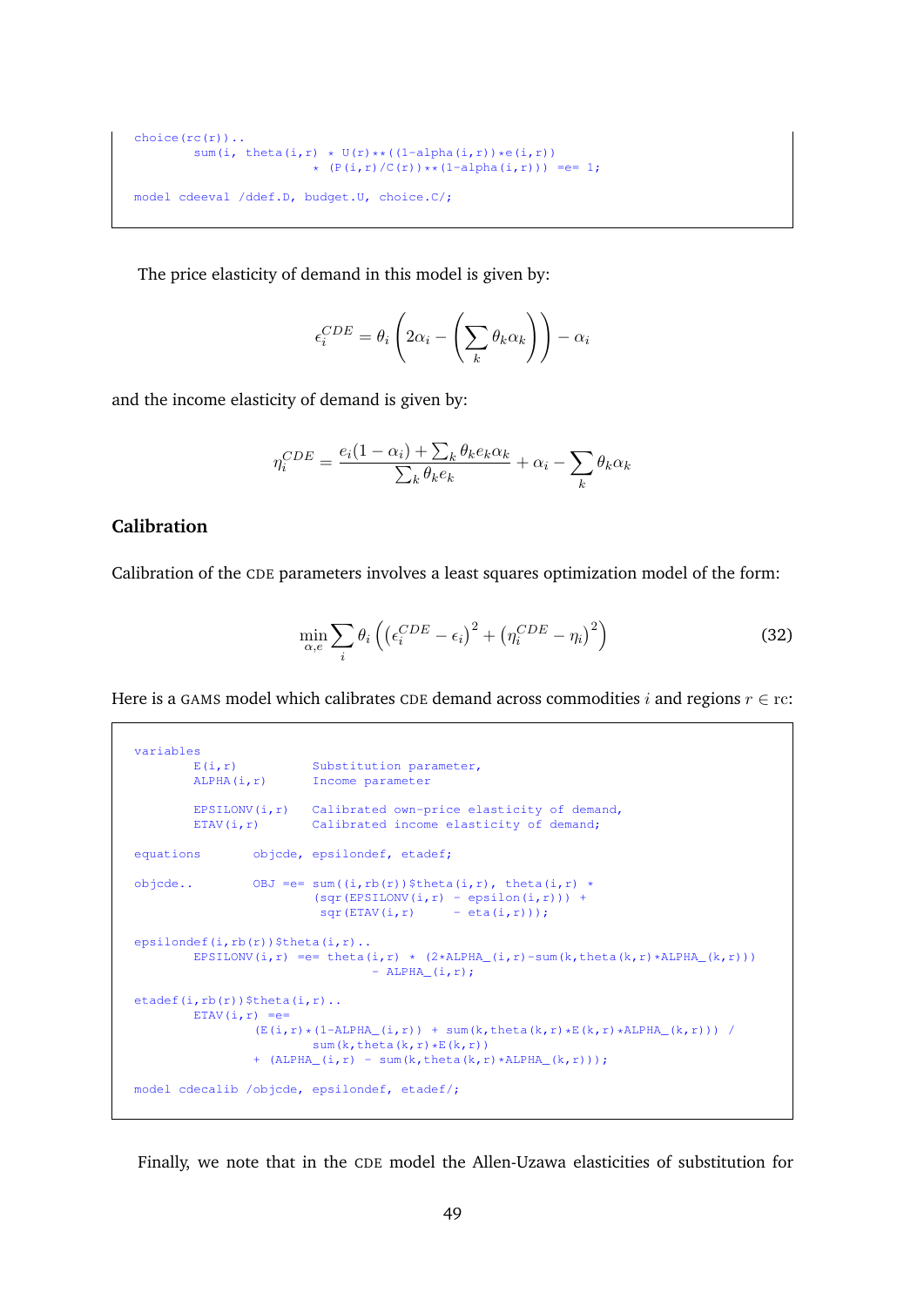compensated demand are given by:

$$
\sigma_{ij}^{CDE} = \begin{cases} \alpha_i + \alpha_j - (\sum_k \theta_k \alpha_k) & i \neq j \\ 2\alpha_i - (\sum_k \theta_k \alpha_k) - \frac{\alpha_i}{\theta_i} & i = j \end{cases}
$$
(33)

The "constant difference of elasticities" feature of the CDE demand system is evident through the calculation based on the AUES elasticities of sustitution:

$$
\sigma_{ik} - \sigma_{jk} = \alpha_i - \alpha_j
$$

## **Parallel Processing**

The GAMS program cdecalib.gms has a runtime environment variable name maxthreads. This variable determines whether the CDE calibration is executed one region at a time or, taking advantage of multi-core processors, several regions at a time. When threads=1, the program runs in serial model and solutions listings are generated for each calibration. Otherwise, solution listings are suppressed and multiple (typically 8) demand system calibrations are solved at once.

The grid computing facilities are a relative new and evolving feature in GAMS programming, and they are very useful for applied general equilibrium modeling, so we provide some annotated GAMS code which describes how jobs are submitted and collected:

```
When handle(r)=0, region r is inactive, otherwise
       it is currently being solved:
parameter handle(r) Pointer to a grid solve job;
       When submit(r)=yes, the calibration job for region r
       is ready to submit. done(r)=yes when region r is completed.
set submit(r) List of regions to submit,
             done(r) List of regions which are completed;
       Initialization:
done(r) = no;handle(r) = 0;
       Open a file which can be used to update the title bar:
file ktitle; ktitle.lw=0; ktitle.nd=0;
repeat
         submit(r) = no;Submit as many as maxthreads jobs, choosing from regions
```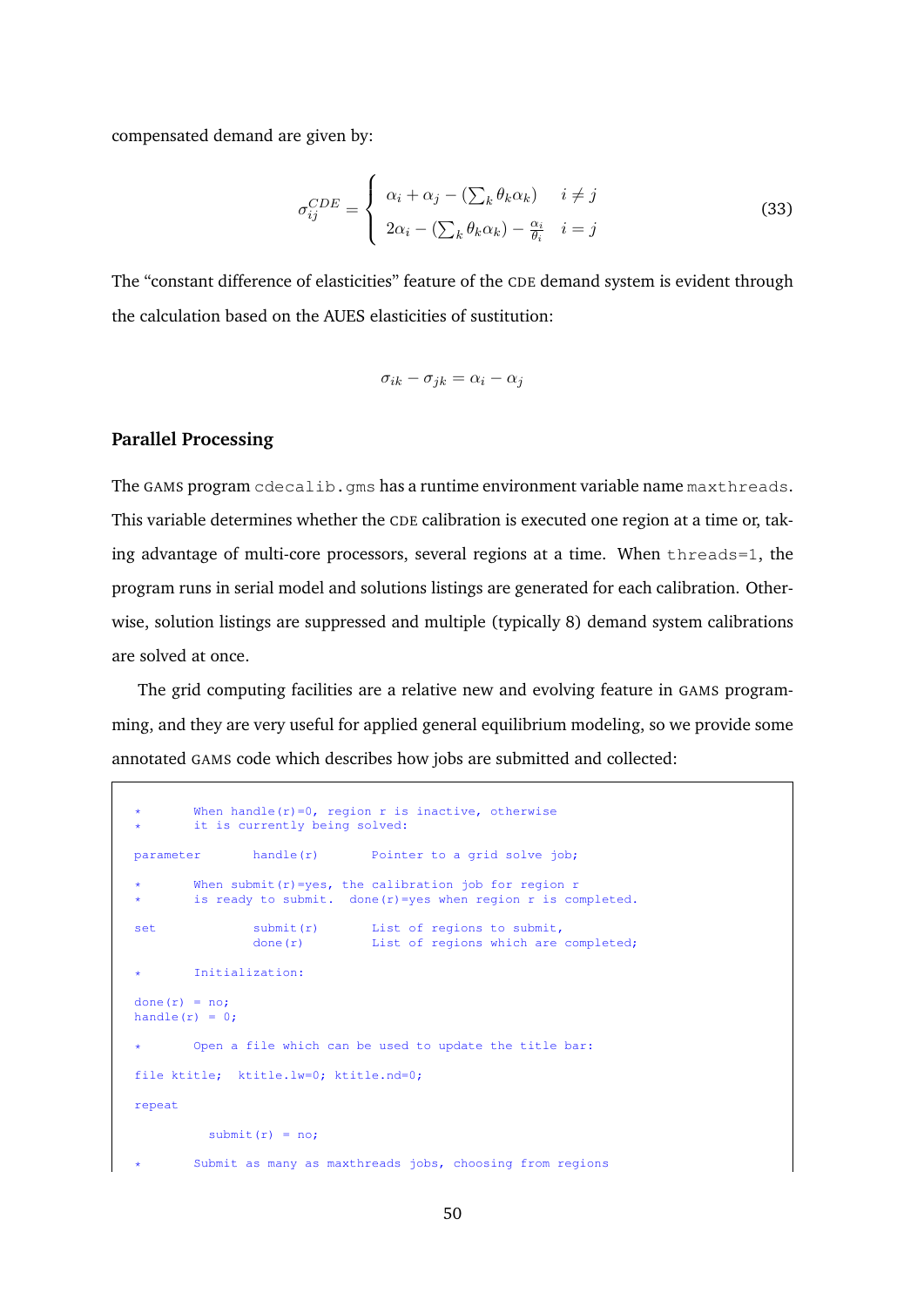```
which are neither completed or currently running.
         loop(r$(not (done(r) or handle(r))),
           submit(r) = yes$(card(submit)+card(handle)<maxthreads););
       Submit all the jobs which have been identified, one at a time,
       retaining a handle for each of these so we recognize it when
       it is completed:
         loop(submit(rr),
           rb(r) = yes$sameas(r,rr);
           solve cdecalib using nlp minimizing OBJ;
           handle(rr) = cdecalib.handle;);
* Update the title bar with a status report of the number of
       completed jobs, the number remaining and a count of the number
       currently being processed:
         put_utility 'title'/ktitle 'CDE calibration.'
                ' Finished: ',card(done),','
                ' remaining: ', \frac{1}{\pi} (card(r) -card(done)),','
               ' running: ',card(handle),'.';
* Wait for an instance to complete:
         display$ReadyCollect(handle) 'Waiting for next instance to collect';
       Go through the list of running jobs to find the one which is
       * completed:
         loop(rr$handlecollect(handle(rr)),
* Unload the solution (lots of assignments suppressed):
           cdelog(rr,"modelstat") = cdecalib.modelstat;
            ...
* Issue a warning if this handle cannot be deleted:
           display$handledelete(handle(rr)) 'trouble deleting handles' ;
       Label this region job as inactive and completed:
           handle(rr) = 0;done(rr) = yes;);
       Keep going until we have completed all the jobs or we have run
       for a long time:
       until (card(done)=card(r)) or timeelapsed > 300;
       Issue a warning if some jobs did not complete:
       abort$(card(done)<>card(r)) 'CDECALIB jobs did not return:', handle;
```
#### **Integrating CDE Demand in MPSGE**

The integration of CDE demand in the MPSGE model is subtle. To begin with, we need to introduce an Armington composite price for final demand. This is done with the A(i,r) activity which converts domestic and imported goods into the PA(i, r) commodity: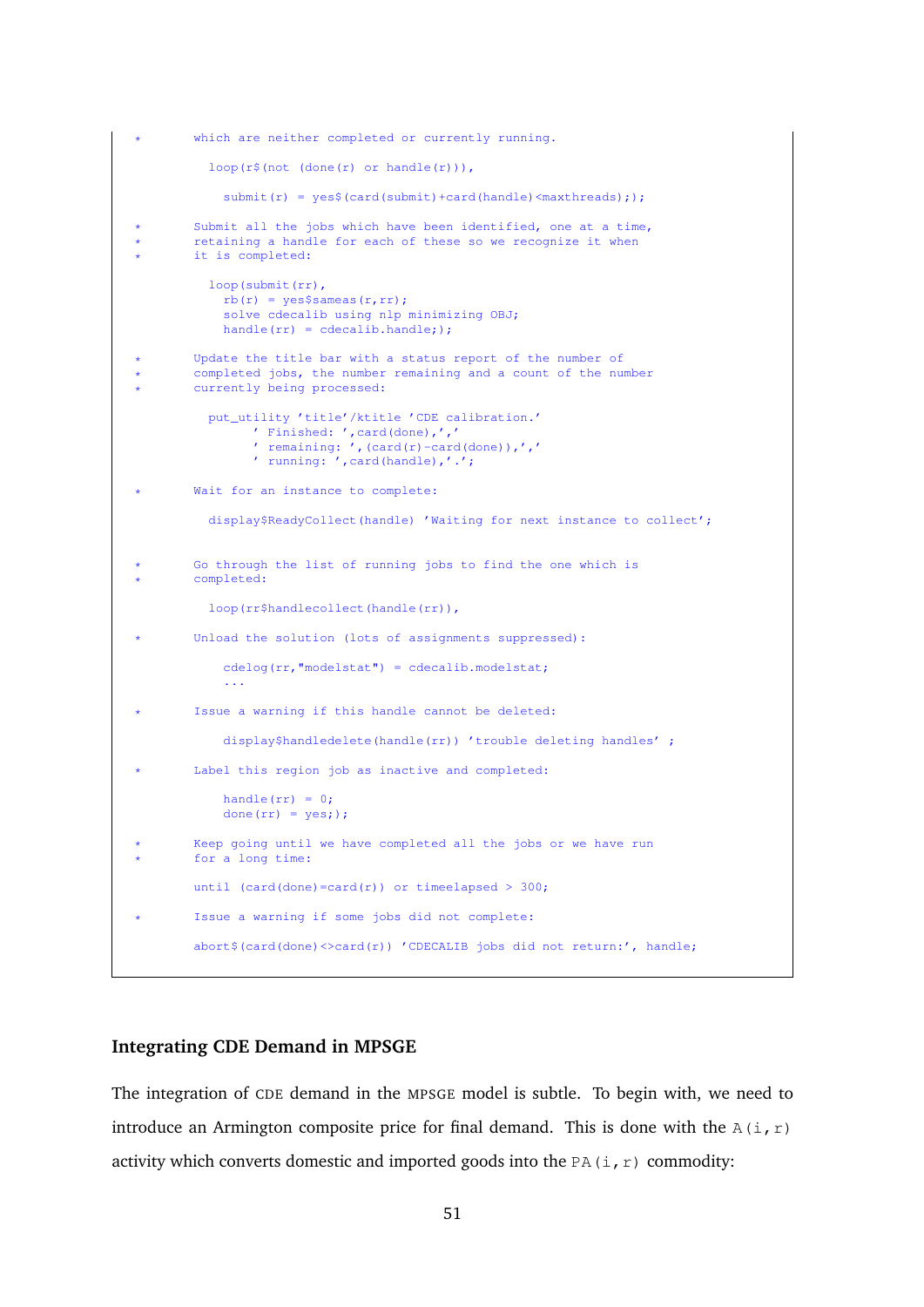```
$prod: A(i,r) $ (rm(r)*vcm(i,r)) $ s:esubdm(i)
       o:PA(i,r) q:vcm(i,r)
       i:P(i,r) q:vdfm(i,"c",r) p:(1+rtfd0(i,"c",r)) a:RA(r) t:rtfd(i,"c",r)
       i:PM(i,r) q:vifm(i, Tc",r) p:(1+rtfi0(i,Tc",r)) a:RA(r) t:rtfi(i,Tc",r)
```
The CDE demand functions are represented by auxiliary variables, and they enter the MPSGE model as rationing multipliers on regional endowments. The assigned set  $\text{cde}(r)$  is used to indicate whether region  $r$  has a CDE demand system.

Here is the tricky business: MPSGE insists that all consumers entering the model demand something. We therefore need to include "phantom" demand and endowment entries which will offset one another in equilibrium. The budget balance condition in the CDE model (the constraint associated with  $U(r)$  imposes that in equilibrium the value of expenditure for region  $r$  (RA(r)) equal to the value of the phantom factor endowment vector.

```
$demand:RA(r)$rm(r) s:0
       Demand and endowment coefficients for the CD and
      LES demand systems:
       d:P(cd,r) $ (not cde(r)) q:vom(cd, r)
       e:P("sd",r)$(not cde(r)) q:(-vom("sd",r))
       Coefficient for the CDE demand system:
       e:PA(i,r) \text{ Scde}(r) q:(-vcm(i,r)) R:D(i,r)* Phantom demand and endowment entries which offset
       in equilibrium:
        d:PF(f,r)$cde(r) q:evom(f,r)e:PF(f,r)$cde(r) q:evom(f,r)$constraint:U(r)$(cde(r)*rm(r))
       sum(f, PF(f,r)*evom(f,r)) = e= RA(r);
$constraint:CC(r)$(cde(r)*rm(r))
       sum(i, thetac(i,r) * U(r)**((1-subpar(i,r))*incpar(i,r)) *
                (PA(i, r) / CC(r)) ** (1-subpar(i, r))) =e= 1;
\text{Sconstraint:}D(i,r)\ (rm(r) *vcm(i,r))
       D(i, r) * sum(j$thetac(j,r), thetac(j,r) *
         U(r)**((1-subpar(j,r))*incpar(j,r)) *(PA(j,r)/CC(r))**(1-subpar(j,r)))=e= U(r) * (1-subpar(i,r)) * incpar(i,r)) *(PA(i,r)/CC(r))**(-subpar(i,r));
```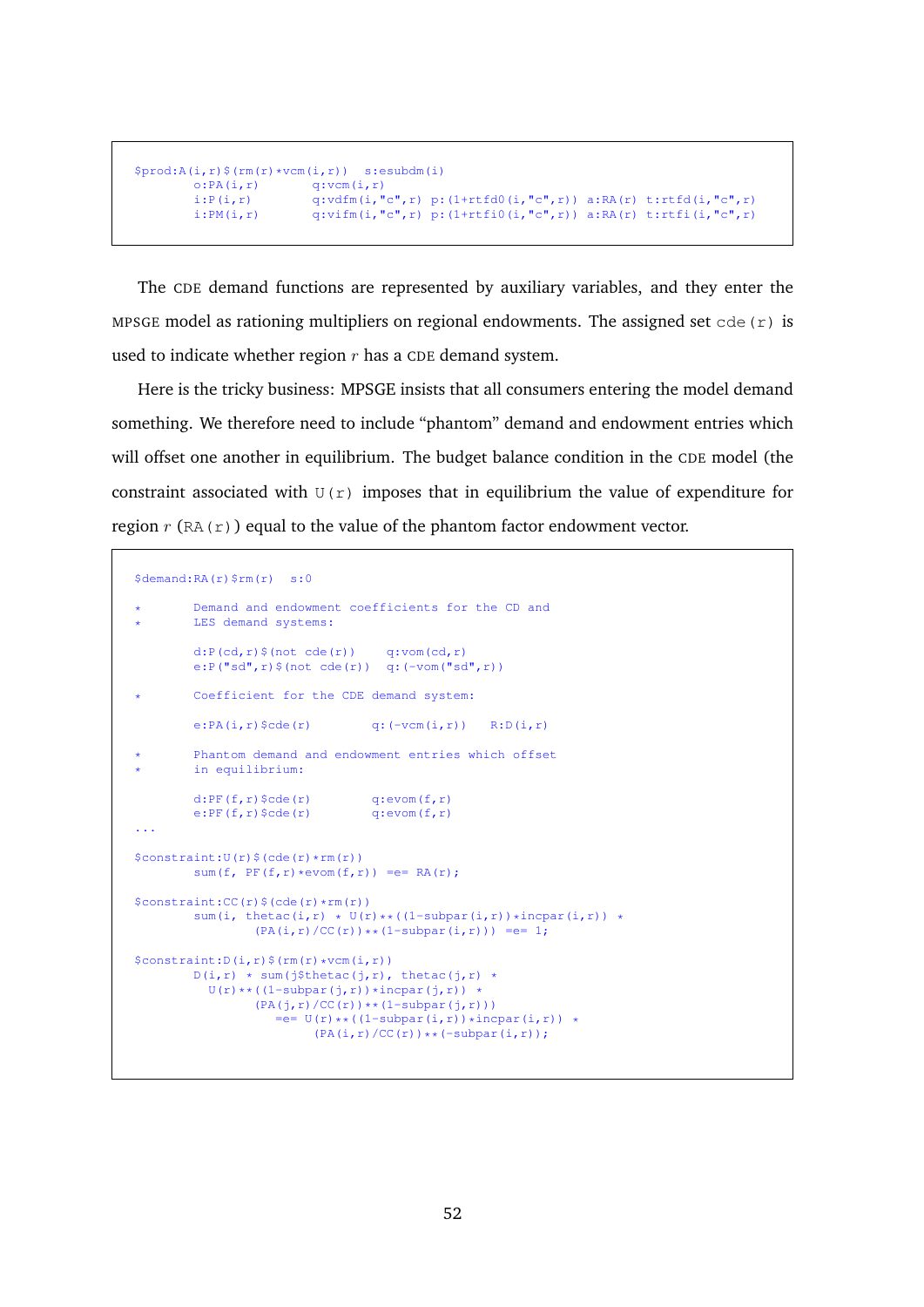# **Appendix D Subdirectories and GAMS Programs**

| build/ |           | Working directory for dataset construction.                |  |  |  |
|--------|-----------|------------------------------------------------------------|--|--|--|
|        | build.gms | Command script to read, filter and aggregate a set of      |  |  |  |
|        |           | GTAP datasets. Default configuration: produces datasets    |  |  |  |
|        |           | gtapingams.gdx, g20.gdx, g20_macro.gdx and                 |  |  |  |
|        |           | g20_iea.gdx for 2011. Calls code/flex2gdx.gms,             |  |  |  |
|        |           | code/filter.gms, code/gtapaggr.gms and                     |  |  |  |
|        |           | code/cdecalib.gms.                                         |  |  |  |
|        |           | filterchk.gms Command script to generate data for Table 6: |  |  |  |
|        |           | Filtering results. Calls code/flex2qdx.qms,                |  |  |  |
|        |           | code/filter.gms. Results are written to a PivotData        |  |  |  |
|        |           | sheet in filterchk.xlsx.                                   |  |  |  |

| code/ |               | Code repository - not a working directory.                                                         |
|-------|---------------|----------------------------------------------------------------------------------------------------|
|       | flex2gdx.gms  | Routine which translates the HAR files from a GTAP .zip                                            |
|       |               | archive into GAMS .gdx files. The routine produces an                                              |
|       |               | echoprint report of benchmark consistency of the database.                                         |
|       | filter.gms    | Filter routine, based on environment parameter –nd, the<br>number of decimal points in the filter. |
|       | qtap9data.qms | Utility routine for read a GTAPINGAMS version 9 dataset.                                           |
|       | gtapaggr.gms  | Dataset aggregation routine (call to cdecalib.gms follow-                                          |
|       |               | ing aggregation must be made by user).                                                             |
|       | aggr.gms      | Utility routines called by gtapaggr.gms.                                                           |
|       | chktarget.gms |                                                                                                    |
|       | checkset.gms  |                                                                                                    |
|       |               |                                                                                                    |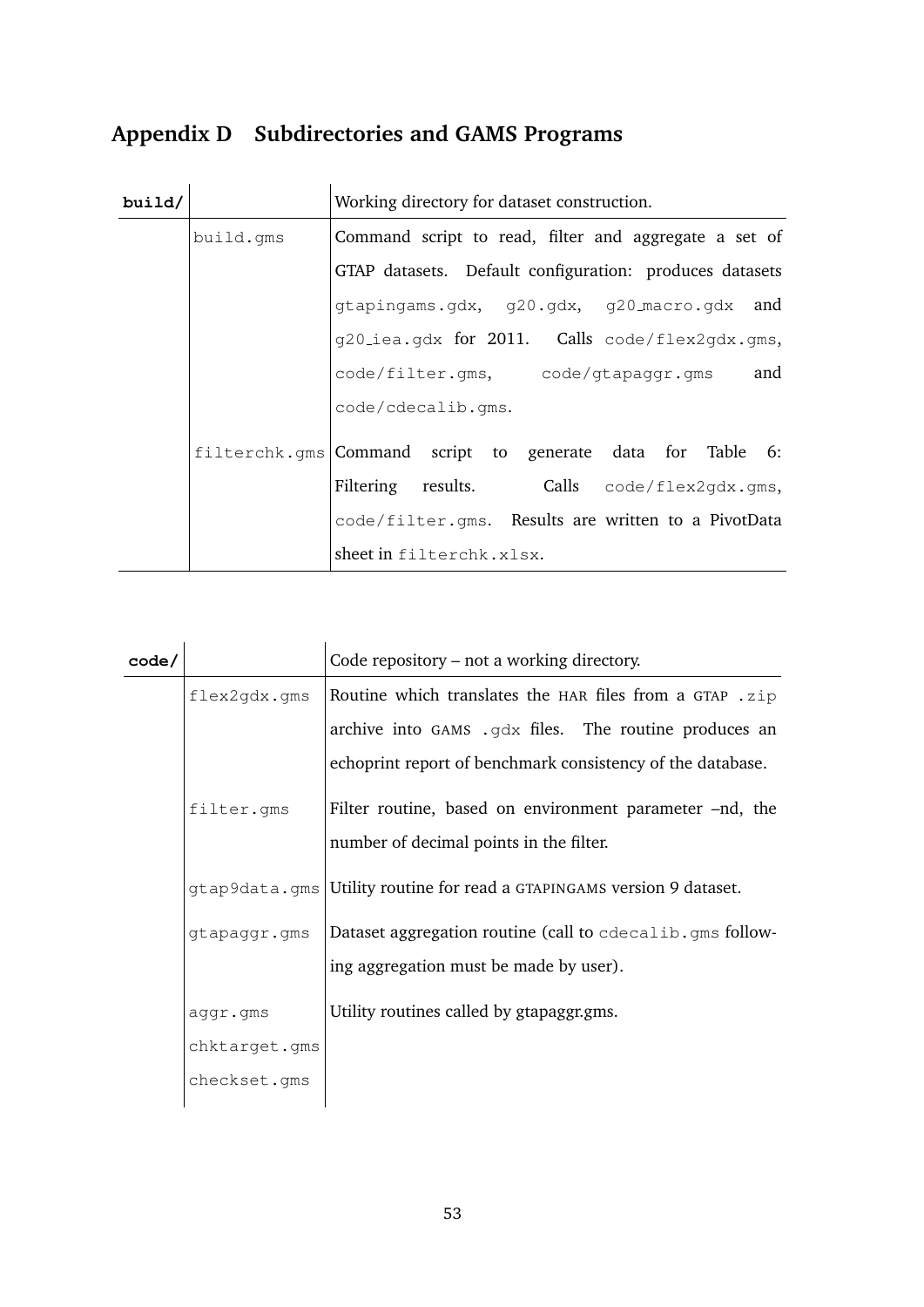| domain.gms   | Standard purpose libinclude routine for extracting the        |
|--------------|---------------------------------------------------------------|
|              | nonzero domain of a parameter, using the mysterios            |
|              | "option pd_1 <p_1;" syntax.<="" td=""></p_1;">                |
| cdecalib.gms | Utility routine to recalibrate CDE demand following dataset   |
|              | aggregation.                                                  |
| mcp.gms      | The canonical static GTAPINGAMS model in algebraic format.    |
| mge.gms      | The canonical static GTAPINGAMS model in tabular MPSGE        |
|              | format.                                                       |
| gdpcalc.gms  | Utility routine for reporting GDP on the basis of income, fi- |
|              | nal demand or sectoral value-added, compatible with either    |
|              | the mcp.gms or mge.gms models. First call declares report     |
|              | parameters.                                                   |
| loadmdl.gms  | Utility routines for switching demand systems (between        |
|              | Cobb-Douglas, LES and CDE) and model closures (GMR ver-       |
|              | sus SOE). The macros included here are described below.       |

| test/ |         | Contains a few routines for verifying consistency of the MGE                                             |  |  |  |  |
|-------|---------|----------------------------------------------------------------------------------------------------------|--|--|--|--|
|       |         | and MCP models for an aggregated GTAP database.                                                          |  |  |  |  |
|       | run.gms | Command script which calls bmkchk.gms for dataset                                                        |  |  |  |  |
|       |         | g20_macro, mcpmge.gms for dataset<br>and<br>q20                                                          |  |  |  |  |
|       |         | cdechk.gms for dataset q20.<br>$bmkchk . qms$ Benchmark consistency is a necessary, but not a sufficient |  |  |  |  |
|       |         |                                                                                                          |  |  |  |  |
|       |         | condition that the model is properly specified. This routine                                             |  |  |  |  |
|       |         | checks for the q20 macro dataset in both MGE and MCP for-                                                |  |  |  |  |
|       |         | mats. This routine produces a replication check for the GMR                                              |  |  |  |  |
|       |         | model and all the single region SOE models.                                                              |  |  |  |  |
|       |         |                                                                                                          |  |  |  |  |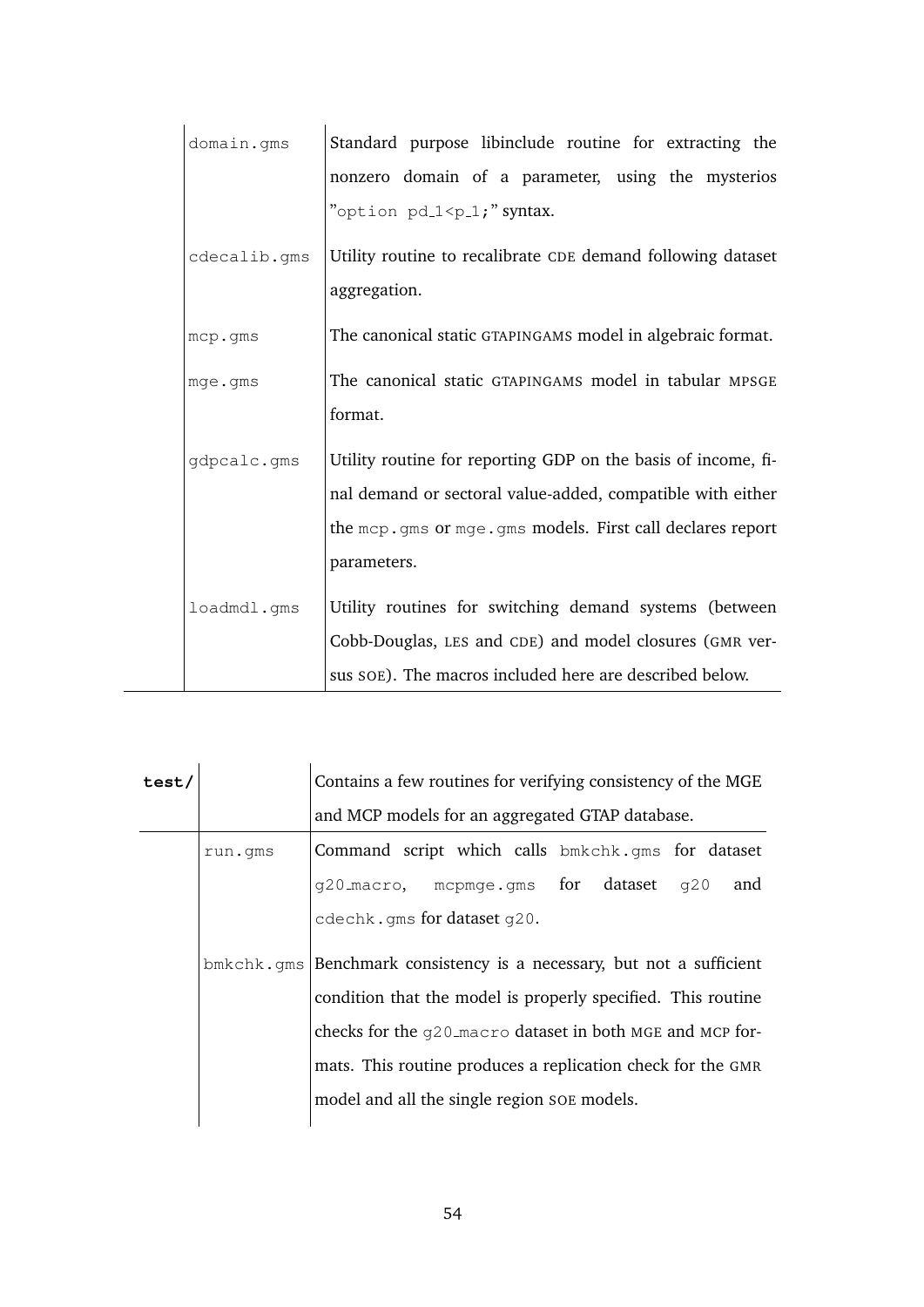|  | mcpmqe.qms Is designed to perform a check of consistency for the MCP |
|--|----------------------------------------------------------------------|
|  | and MGE models at a point away from the benchmark equilib-           |
|  | rium. It can be used to verify that a solution computed with         |
|  | mge.gms also solves mcp.gms, and that a solution com-                |
|  | puted with mcp.qms solves mqe.qms. The GAMS savepoint                |
|  | and loadpoint commands are used for this purpose.                    |
|  | cdechk.gms Verifies that the CDE demand system reproduces the exoge- |
|  | nous own-price and income demand elasticities at the bench-          |
|  | mark point.                                                          |

| forensics/ |          | Produces some calculations assessing the economic conse-           |  |  |
|------------|----------|--------------------------------------------------------------------|--|--|
|            |          | quences of propotional unilateral changes in trade taxes.          |  |  |
|            |          |                                                                    |  |  |
|            | runs.qms | This GAMS script generates a Windows batch script for sen-         |  |  |
|            |          | sitivity analysis. The script executes tgrid.gms for several al-   |  |  |
|            |          | ternative model closures and demand system specifications,         |  |  |
|            |          | and it also executess calls to GDXMERGE which combine the          |  |  |
|            |          | model output in a PivotChart database in Excel workbook            |  |  |
|            |          | results.xlsx.                                                      |  |  |
|            | runs.bat | Is the batch program written by runs.gms.                          |  |  |
|            |          | tgrid.gms Performs a sequence of counterfactual calculations for a |  |  |
|            |          | single region, with proportional scaling tariff and ex-            |  |  |
|            |          | port subsidy rates to average values between 0 and 10%.            |  |  |
|            |          | These counterfactual calculations are computed with Cobb-          |  |  |
|            |          | Douglas, LES and CDE demand. Macro results (welfare,               |  |  |
|            |          | model status, and global welfare) are returned in parame-          |  |  |
|            |          | ter results (dsys, tlvl, *). GDP calculations are stored           |  |  |
|            |          | in gdpresults (dsys, tlvl, gdpcat, r, gdpitem).                    |  |  |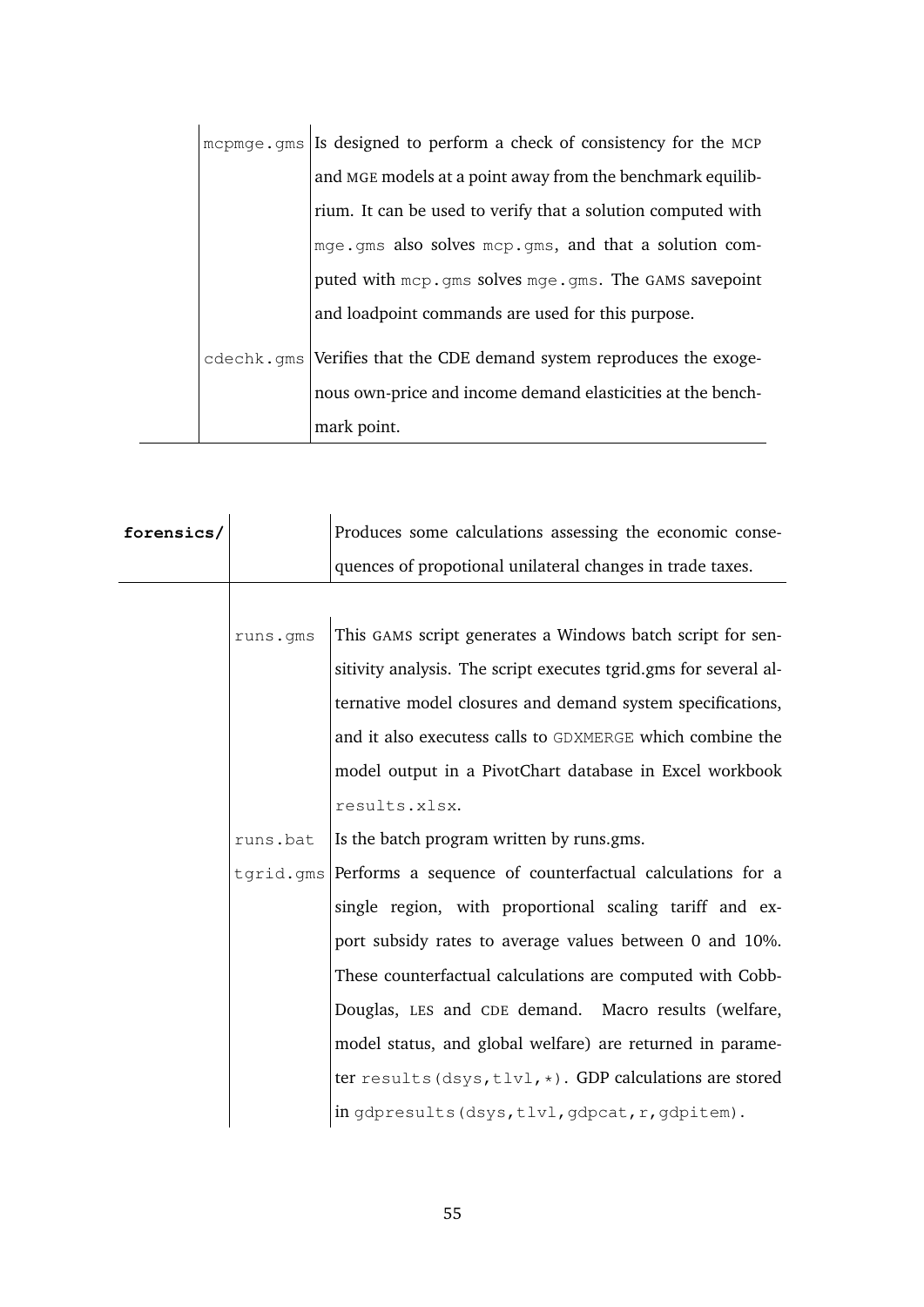#### **Macros for model configuation**

Two user-callable macros provided in loadmdl.gms:

- **\$macro loaddsys (ff, r)** Loads demand system ff for region r where ff is one of LES, CD or CDE and  $r$  is a region identifier, either a quoted set element or a subset of the regions  $r$ . This function alters:
- $\text{les}(r)$  LES demand system flag for model regions
- $cde(r)$  CDE demand system flag
- esub() Elasticities of substitution in subsistence and discretionary demand.
- rtfd(),rtfi() Tax rates in final demand
- vdfm(), vifm() Levels of subsistence and discretionary demand
	- vom() Output level used to activate aggregate consumer demand, subsistence and discretionary demand.
	- **\$macro loadrm(rr)** Load regions rr(r) as endogenous elements of the current model. If  $rr$  is a set which includes all regions in  $r$ , then a global multiregional model is produced. If  $rr$  is singleton or a subset of regions in r, then a small open economy closer is provided. This routine alters:
		- $rm(r)$  Set of regions in the model,
		- $rx(r)$  Set of regions in rest of world,
	- rnum(r) Set defining the numeraire region the region in the model with the largest consumption.
	- vem  $(i, r)$  Exports to ROW regions by regions in the model,
- rtxs\_row(i,r) Average subsidy rates on exports to ROW regions.

rowpfx Current account balance for the rest of world regions.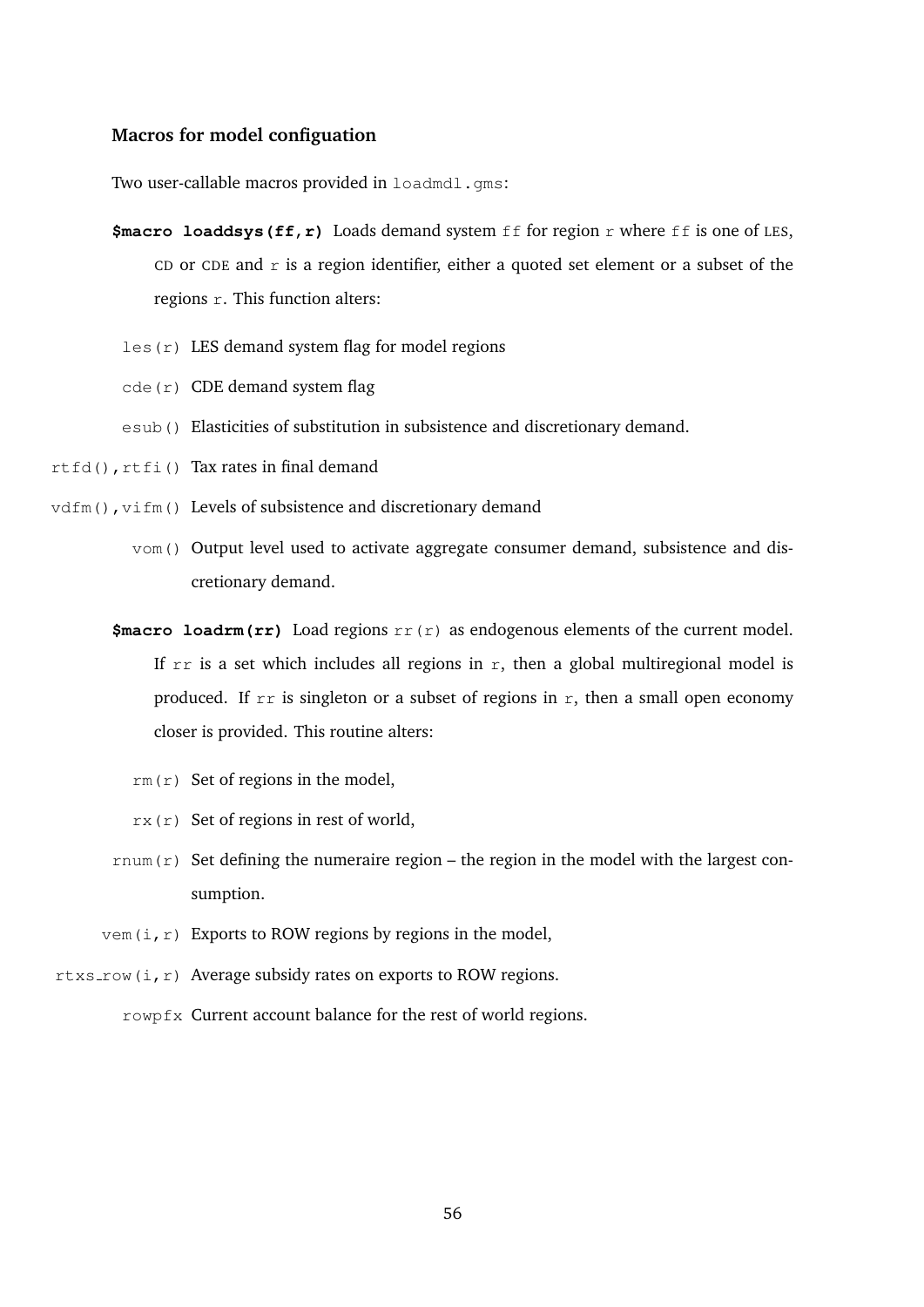The user-callable macros provided in loadmdl.gms are invoked as follows in the tgrid.gms program:

```
* Load regions in the model, either a global multiregional
* model containing all regions or a small open economy model
       with a single region.
$if not set mdl $set mdl gmr
$if not set rcalc $set rcalc chn
$if %mdl%==gmr loadrm(r);
$if %mdl%==soe loadrm("%rcalc%");
```
In the same program, a loop over functional forms is used to calculate scenario results for three different demand systems, as shown below.

## **GDP reporting**

 $qdpcalc$ . gms declares the following identifiers:<sup>[25](#page-58-0)</sup>

| set |           | gdpcat                 | GDP Categories<br>expend<br>income<br>valueadded<br>total                     | Total GDP/, | Expenditure $(C + G + I - (X-M))$ ,<br>Income (Factor income + taxes),<br>Sectoral factor earnings plus tax payments, |
|-----|-----------|------------------------|-------------------------------------------------------------------------------|-------------|-----------------------------------------------------------------------------------------------------------------------|
|     |           |                        | qdpitem $/\sqrt{X-M}$ , set.q, set.f,<br>expend, income, valueadded, chksum/; |             | revto, revtfd, revtfi, revtf, revtxs, revtms,                                                                         |
|     |           | alias (qdpitem, qdpi); |                                                                               |             |                                                                                                                       |
|     | parameter |                        | $qdp$ ( $qdpcat, \star, qdpitem$ )<br>vadd(q, qdpitem, r)                     |             | Real GDP accouting,<br>GDP on a value-added basis;                                                                    |

GDP reporting in tgrid.gms consists of an include statement at the beginning of the program, just after having read mge.gms, in a context permitting declarations:

<span id="page-58-0"></span>

<sup>&</sup>lt;sup>25</sup> These names may not be used in the calling program.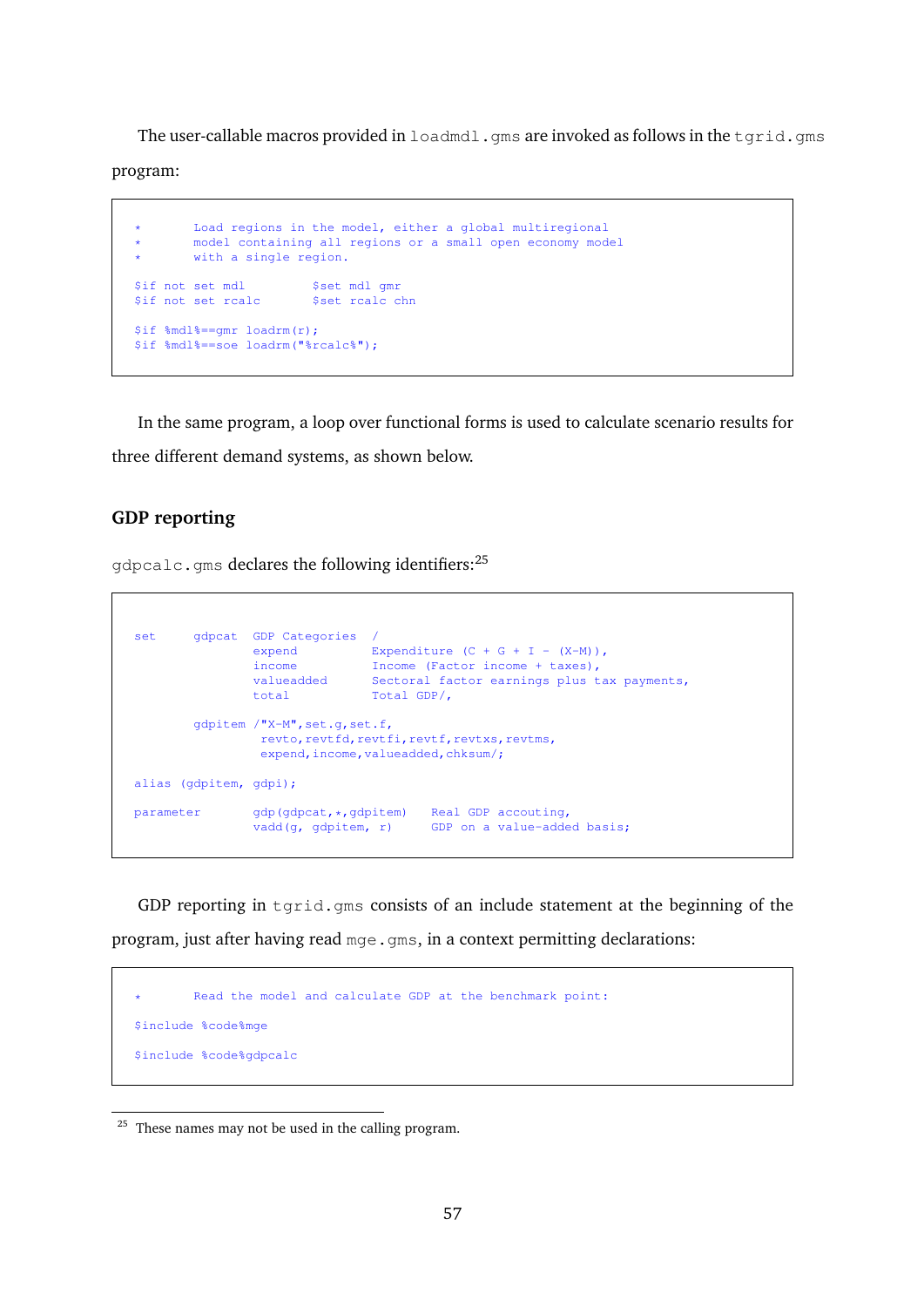The GDP routine is included following scenarios solutions inside the loop over alternative demand systems:

```
loop(dsys,
* Load the demand system:
  loaddsys(dsys,r);
       Initialize tax instruments at benchmark values:
  rtms(i, s, r) = rtms0(i, s, r);
  rtxs(i,s,r) = rtxs0(i,s,r);loop(tlvl,
* Assign tax rates for the counterfactual simulation:
    rtms(i,s,rcalc)$max(rtms0(i,s,rcalc),0) = rtms0(i,s,rcalc) * tlvl.val/averate;
    rtxs(i,rcalc,s)$max(-rtxs0(i,rcalc,s),0) = rtxs0(i,rcalc,s) * tlvl.val/averate;
* Compute the equilibrium values:
$include gtap9.gen
    solve gtap9 using mcp;
    abort$(gtap9.objval>1e-3) "Simulation fails: gtap9.";
* Store the GDP results for this simulation:
$include %code%gdpcalc
    gdpresults(dsys,tlvl,gdpcat,r,gdpitem) = gdp(gdpcat,r,gdpitem);
...
))
```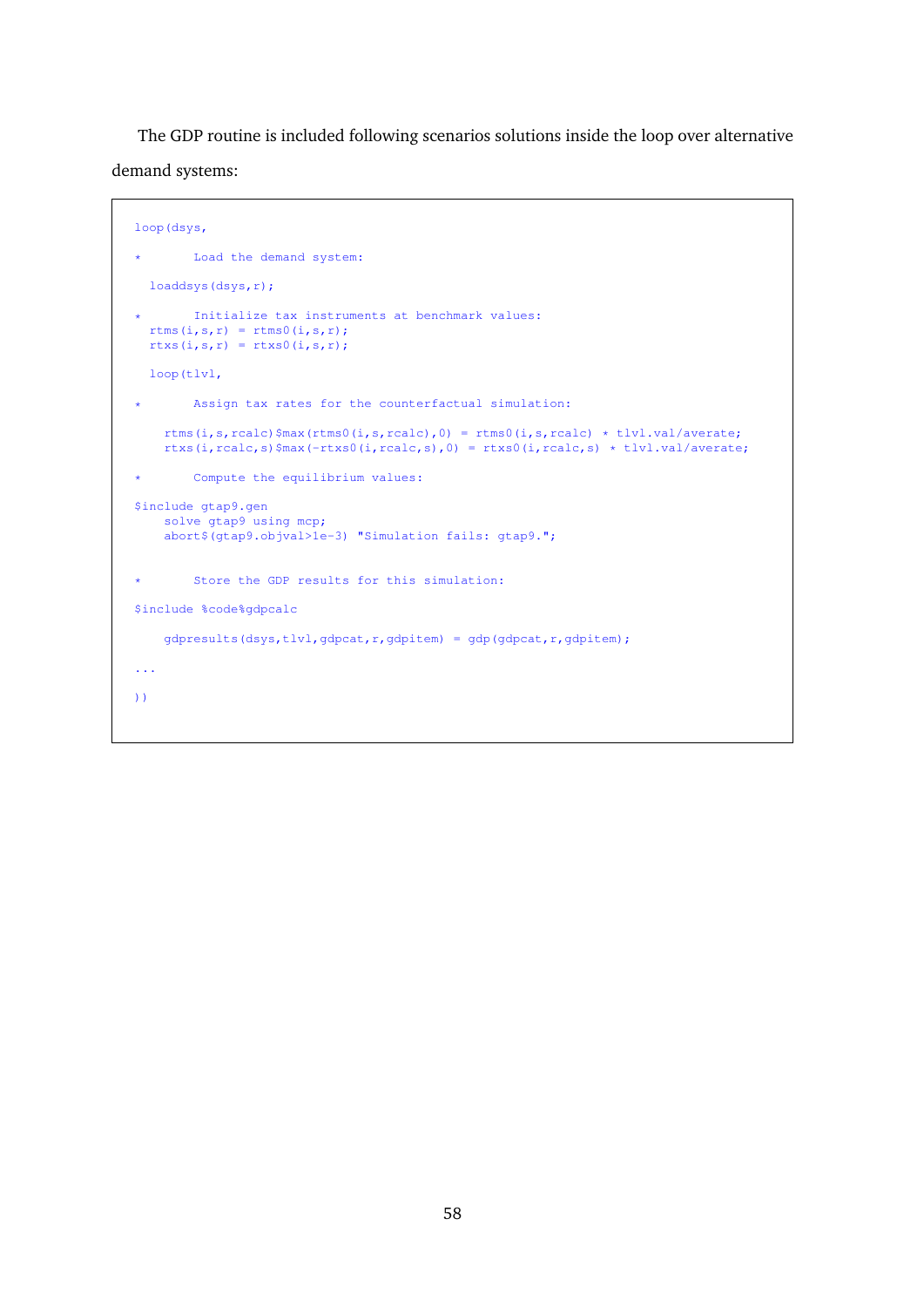# **Appendix E GAMS Code**

#### **Declarations**

```
$title GTAP9inGAMS -- GAMS/MCP Formulation
$if not set yr $set yr 11
\int is the \int in \int is the set ds q20 macro
$include "%system.fp%gtap9data"
nonnegative
variables
*$sectors:<br>Y(g,r)
       Y(g,r) Supply<br>
M(i,r) Import:
                      mports
       YT(j) Transportation services
        FT(f,r) Specific factor transformation
        X(i,r) Exports to rest of world (SOE model)
       A(i,r) Armington final demand quantity index (CDE model)
*$commodities:<br>P(g,r)
                     Domestic output price
        PA(i, r) Mrmington final demand price
        PE(g,r) Export market
        PM(j,r) Import price
        PT(j) Transportation services
        PF(f, r) Primary factors rent
        PS(f,q,r) Sector-specific primary factors
       PFX Real exchange rate (SOE model)
*$consumers:
                     Representative agent
       ROW Rest of world (SOE model)
*$auxiliary:<br>D(i,r)D(i,r) CDE Demand (index)
        U(r) CDE Utility (index)
       CC(r) CDE Consumption cost index;
equations
       prf_y(g,r) Supply,
       prf_a(i,r) Armington demand,
       prf_x(i,r) Exports,<br>prf_m(i,r) Exports,
       prf_m(i,r)
       prf_yt(j) Transportation services,
       prf_ft(f,r) Factor transformation,
       mkt_p(q,r) Domestic market,
        mkt_pe(g,r) Export market,
        mkt_pm(j,r) Import market,
       mkt_pa(i,r) Armington market,
       mkt_pt(j) Transportation service market,
       \frac{m}{2} (f,r) Primary factor markets,
       mkt_ps(f,j,r) Specific factor markets,
       mkt_pfx Market for foreign exchange,
       inc_ra(r) Representative agent
       inc_row Rest of world agent
       \begin{tabular}{ll} \multicolumn{1}{l}{{\small\texttt{constraint\_D}}} & \multicolumn{1}{l}{\small\texttt{Defines D (CDE model)}} \\ \multicolumn{1}{l}{\small\texttt{constraint\_U}} & \multicolumn{1}{l}{\small\texttt{Defines U (CDE model)}} \end{tabular}Defines U (CDE model)
       constraint_CC Defines CC (CDE model);
```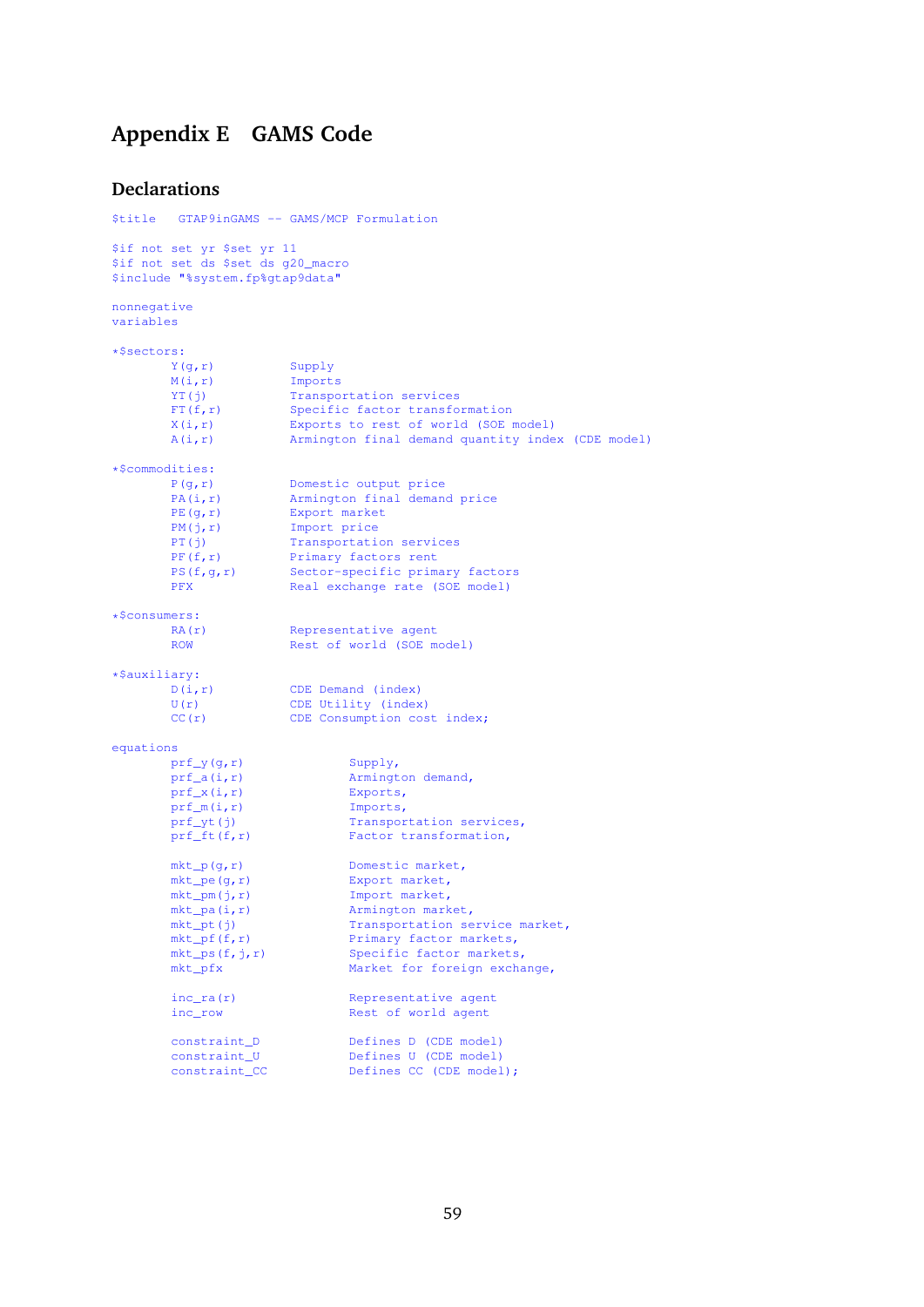#### **Zero profit (arbitrage) conditions**

#### **Sectoral production – Y(g,r)**

```
Define some macros which diagnose the functional form:
$macro Leontief(sigma) (yes$(round(sigma,2)=0))
$macro CobbDouglas(sigma) (yes$(round(sigma-1,2)=0))
$macro CES(sigma) (yes$(round(sigma-1,2)<>0 and round(sigma,2)<>0))
* -------------------------------------------------------------------------------
* Profit function for production and consumption activities:
* $prod:Y(g,r)$ydm(g,r) s:0 m:esub(g,r) t:etadx(g) i.tl(m):esubd(i) va:esubva(g)
* o:P(g,r) q:(vom(g,r)-vxm(g,r)) a:RA(r) t:rto(g,r)
* o:PE(g,r) q:vxm(g,r) a:RA(r) t:rto(g,r)
* i:P(i,r) q:vdfm(i,g,r) p:(l+rtfd0(i,g,r)) i.tl: a:RA(r) t:rtfd(i,g,r)
* i:PM(i,r) q:vifm(i,g,r) p:(1+rtfi0(i,g,r)) i.tl: a:RA(r) t:rtfi(i,g,r)
* i:PS(sf,g,r) q:vfm(sf,g,r) p:(1+rtf0(sf,g,r)) va: a:RA(r) t:rtf(sf,g,r)
* i:PF(mf, r) q:vfm(mf, g, r) p:(1+rtf0(mf, g, r) va: a:RA(r) t:rtf(mf, g, r)
* $prod(Y(G,r) \ S(rm(r)*vom(g,r)) \ s:0 \ m:esub(g,r) \ t:etadx(g) \ i.t1(m):esubdm(i) \ va(s):esubva(g) \ t \ n:10(m; r) \ a:RAC(r) \ t:rto(g,r)* o:P(g,r) q:(vom(g,r)-vxm(g,r)) a:RA(r) t:rto(g,r)
* o:PE(g,r) q:vxm(g,r) a:RA(r) t:rto(g,r)
* i:P(i,r) q:vdfm(i,g,r) p:(l+rtfd0(i,g,r)) i.tl: a:RA(r) t:rtfd(i,g,r)
* i:PM(i,r) q:vifm(i,g,r) p:(1+rtfi0(i,g,r)) i.tl: a:RA(r) t:rtfi(i,g,r)
* i:PS(sf,g,r) q:vfm(sf,g,r) p:(1+rtf0(sf,g,r)) va: a:RA(r) t:rtf(sf,g,r)
* i:PF(mf, r) q:vfm(mf, g, r) p:(1+rtf0(mf, g, r) va: a:RA(r) t:rtf(mf, g, r)
       Benchmark value shares:
parameter
       \text{cf0}(g,r) Factor cost<br>
\text{cm0}(g,r) Material co
                              Material cost
        cy0(g,r) Reference total cost,
       theta_f(g,r) Value added share of cost, \ntheta(f, a, r) Factor share of value addeFactor share of value added,
        thetam(i,g,r) Armington share of material cost,
        thetad(i,g,r) Domestic share of Armington composite,
       theta_e(g,r) Export share of output,
       thetayt(j, r) Value share,<br>thetavxmd(i, s, r) Value share
       thetavxmd(i,s,r) Value share of goods in imports,<br>thetavtwr(j,i,s,r) Value share of transportation se
                             Value share of transportation services,
       theta_m(i,s,r) Bilateral import value share
       vxmt(i,s,r) Value of imports gross transport cost,
       vxmd0(i,r,s) Trade - bilateral exports at market prices (dataset values),
       vtwr0(j,i,r,s) Trade - margins for international transportation at world prices,<br>thetavfm(f,j,r) Value shares of specific factors;
                              Value shares of specific factors;
vxmd0(i,r,s) = vxmd(i,r,s);vtwr0(j,i,r,s) = vtwr(j,i,r,s);$setlocal datetime %system.date%%system.time%
$echo * Calibration code for mcp.gms (%datetime%) >gtap9.gen
       Save copy of the benchmark trade flows so that we can turn off
       demand as needed in the SOE model:
vxmd(i,r,s) = vxmd0(i,r,s);vxmd(i,rx(r),rm(s)) = vxmd0(i,r,s)$vem(i,r);
vtwr(j,i,r,s) = vtwr0(j,i,r,s);vtwr(i,i,rx(r),rm(s)) = vtwr0(i,i,r,s)$vem(i,r);User cost indices for factors, domestic and imported
       intermediate inputs:
\frac{\sinh(\pi x)}{\sinh(\pi y)} ((PF(f,r)\sin(f)+PS(f,q,r)\sin(f)+(f))*(1+rtf(f,q,r)) \
                / (1+rtf(0(f,q,r)))$thetaf(f,q,r) + 1$(thetaf(f,q,r)=0))
```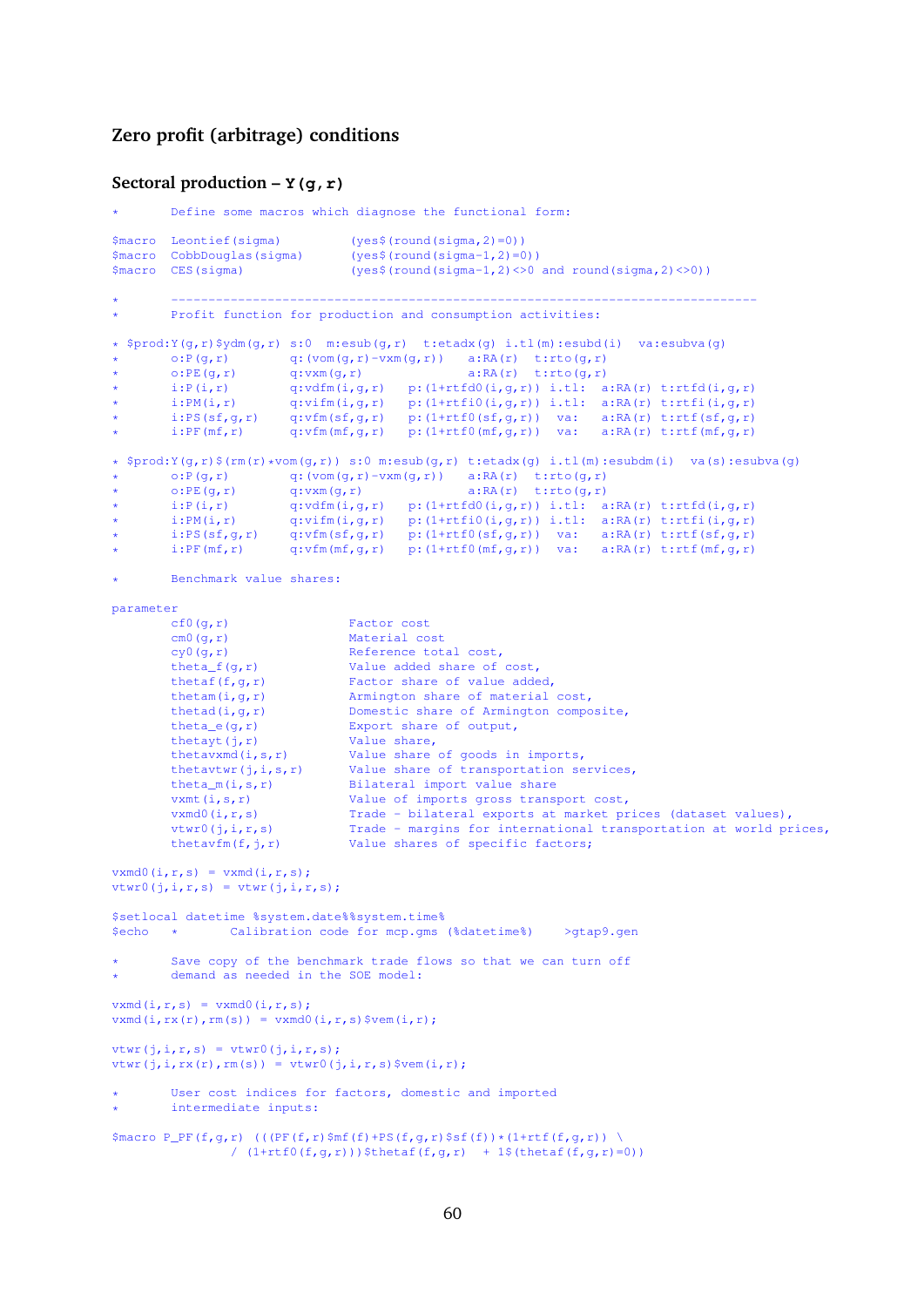```
\frac{\text{Smacro P_D}(i,q,r)}{\text{V}} ((P(i,r) *(1+rtfd(i,q,r)) \
                            /(1+rtfd(1,q,r)))$thetad(i,q,r) + 1$(not thetad(i,q,r)))
$macro P_I(i,g,r) ((PM(i,r) * (1+rtfi(i,q,r)) \
                           / (1+rtfi(0,i,g,r)))$(1-thetad(i,g,r)) + 1$(thetad(i,g,r)=1))
             Compensated cost functions:
$if defined f_ $abort "The CF(g, r) macro requires a uniquely defined alias for f."
alias (f, f_{-});
             Factor cost index:
$macro C_F(g,r) ( \setminus( (\text{sum}(f_{\text{min}}f_{\text{min}}f_{\text{max}}), \text{theta}(f_{\text{max}}f_{\text{max}}), \text{theta}(f_{\text{max}}f_{\text{max}}), \text{theta}(f_{\text{max}}), \text{theta}(f_{\text{max}}), \text{theta}(f_{\text{max}}), \text{theta}(f_{\text{max}}), \text{theta}(f_{\text{max}}), \text{theta}(f_{\text{max}}), \text{theta}(f_{\text{max}}), \text{theta}(f_{\text{max}}), \text{theta}(f_{\text{max}}), \text{theta}(f_{\text{max}}), \text{theta}(f_{\text{max}}), \text{theta}(f_{\(\text{prod}(f_{\text{in}}f_{\text{in}}f_{\text{in}}f_{\text{out}}), P_{\text{out}}(f_{\text{out}}f_{\text{out}}), \text{if } P_{\text{out}}(f_{\text{out}}f_{\text{out}}), P_{\text{out}}(f_{\text{out}}f_{\text{out}}), P_{\text{out}}(f_{\text{out}}f_{\text{out}}), P_{\text{out}}(f_{\text{out}}f_{\text{out}}), P_{\text{out}}(f_{\text{out}}f_{\text{out}}), P_{\text{out}}(f_{\text{out}}f_{\text{out}}), P_{\text{out}}(f_{\text{out}}f_{\text{(sum(f_{\text{in}} + \text{theta}(f_{\text{in}}, g, r)), \thetaf(f<sub>_,</sub>g,r)*P_PF(f_,g,r)**(1-esubva(g)) \
                 (* (1/(1-estubva(q))))$CES(esubva(g)))$cf0(g,r))
             Armington cost index:
$macro C_A(i,q,r) ( \
              (\theta_i, g, r) * P_P(i, q, r) + (1-\theta_i)d(i, q, r)) * P_I(i, q, r))$Leontief(esubdm(i)) + \
              (P_D(i,g,r)**theta(i,g,r) * P_I(i,g,r) **(1-thetad(i,g,r)))$CobbDouglas(esubdm(i)) + \
              ( (thetad(i,g,r) \starP_D(i,g,r)\star\star(1-esubdm(i)) + \
              (1-\text{theta}(i,g,r))*P_{I}(i,g,r)**(1-\text{esubdm}(i)))**(1/(1-\text{esubdm}(i))))$CES(esubdm(i)))
$if defined i_ $abort "The C_M(g,r) macro requires a uniquely defined alias for i."
alias (i,i_);
$macro C_M(g,r) ( \
  ( (\text{sum}(i_\text{in}$thetam(i<sub>,q,r</sub>), thetam(i<sub>,q,r)</sub> * \
              C_A(i_-,g,r)*(1-\text{esub}(g,r)))*(1/(1-\text{esub}(g,r))))$CES(esub(g,r)) + \
      \texttt{prod}(i_{-}\$theta,r), \ C_{-}A(i_{-},g,r) \star \star \texttt{theta}(i_{-},g,r)) \sum(i_$thetam(i_,g,r), thetam(i_,g,r) * C_A(i_,g,r))$Leontief(esub(g,r)) ) )
             Unit cost function:
$macro C_Y(q,r) (theta_f(g,r)*C_F(g,r) + (1-theta_f(g,r))*C_M(g,r))
             Unit revenue function:
\frac{1}{2} \frac{1}{2} \frac{1}{2} \frac{1}{2} \frac{1}{2} \frac{1}{2} \frac{1}{2} \frac{1}{2} \frac{1}{2} \frac{1}{2} \frac{1}{2} \frac{1}{2} \frac{1}{2} \frac{1}{2} \frac{1}{2} \frac{1}{2} \frac{1}{2} \frac{1}{2} \frac{1}{2} \frac{1}{2} \frac{1}{2} \frac{1}{2} (( (1-\text{theta}_e(g,r)) * P(g,r) * (1+\text{theta}_g(g)) + \lambdatheta_e(g,r) * PE(g,r) * * (1+etadx(g))) * * (1/(1+etadx(g)))) \frac{1}{2}vxm(g,r))
             Demand functions:
$macro DDY(i,g,r) ((vdfm(i,g,r)*Y(g,r)*(C_A(i,g,r)/P_D(i,g,r))***e subdm(i) * \n)(C_M(g,r)/C_A(i,g,r))**esub(g,r))$vdfm(i,g,r))
\frac{\pi}{2} $macro DDA(i,r) ((vdfm(i,<sup>n</sup>C",r)*A(i,r)*(C_A(i,<sup>n</sup>C",r)/P_D(i,<sup>n</sup>C",r))**esubdm(i) * \
                                                                                   (C_M("C", r) / C_A(i, "C", r)) **esub("c",r))$vdfm(i,"c",r))
\frac{1}{2}$macro DIY(i,q,r) ((vifm(i,q,r) * Y(q,r) * (C_A(i,q,r) /P_I(i,q,r) )**esubdm(i) * \
                                                                                       (C_M(a,r)/C_A(i,a,r))**esub(g,r))$vifm(i,g,r))
$macro DIA(i,r) ((\text{vifm}(i, "c", r) \ * A(i, r) \ * \ )(C_A(i, "C", r)/P_1(i, "C", r))**esubdm(i))$(vifm(i,"C",r)*vcm(i,r)))
\frac{\gamma_{\text{macro}}}{\gamma_{\text{macro}}}\ (DDY(i,q,r) \frac{\gamma_{\text{pop}}}{\gamma_{\text{pop}}}\vom(q,r) + DDA(i,r) \frac{\gamma_{\text{old}}}{\gamma_{\text{old}}}\ (sameas(q,"c") and vcm(i,r)))
$macro DIFM(i,g,r) (DIY(i,g,r)$vom(g,r) + DIA(i,r)$(sameas(g,"c") and vcm(i,r)))
\frac{1}{2}$macro DFM(f,g,r) (vfm(f,g,r) * Y(g,r) * (C_F(g,r)/P_PF(f,g,r))**esubva(g))$vfm(f,g,r)
\frac{\pi}{2} \left(\frac{1}{2}\left(\frac{1}{2}\left(\frac{1}{2}\left(\frac{1}{2} - \frac{1}{2}\right)\right) + \left(\frac{P(q, r)}{R_2(q, r)}\right)\right) \cdot \left(\frac{1}{2}\left(\frac{1}{2}\left(\frac{1}{2}\right)\right) + \left(\frac{P(q, r)}{R_2(q, r)}\right) \right) \cdot \left(\frac{1}{2}\left(\frac{1}{2}\left(\frac{1}{2}\right)\right) \cdot \left(\frac{1}{2}\left(\frac{1}{2}\right)\right) \cdot \left(\frac{1}{2}\left(\frac{1}{2}\right)\right) \cdot \left(\frac{1(\text{vom}(q, r) - \text{vxm}(q, r)) \times Y(q, r)\text{Smacro } S E(q,r) (vxm(q,r)*Y(q,r)*(PE(q,r)/R_Y(q,r))**etadx(q))
```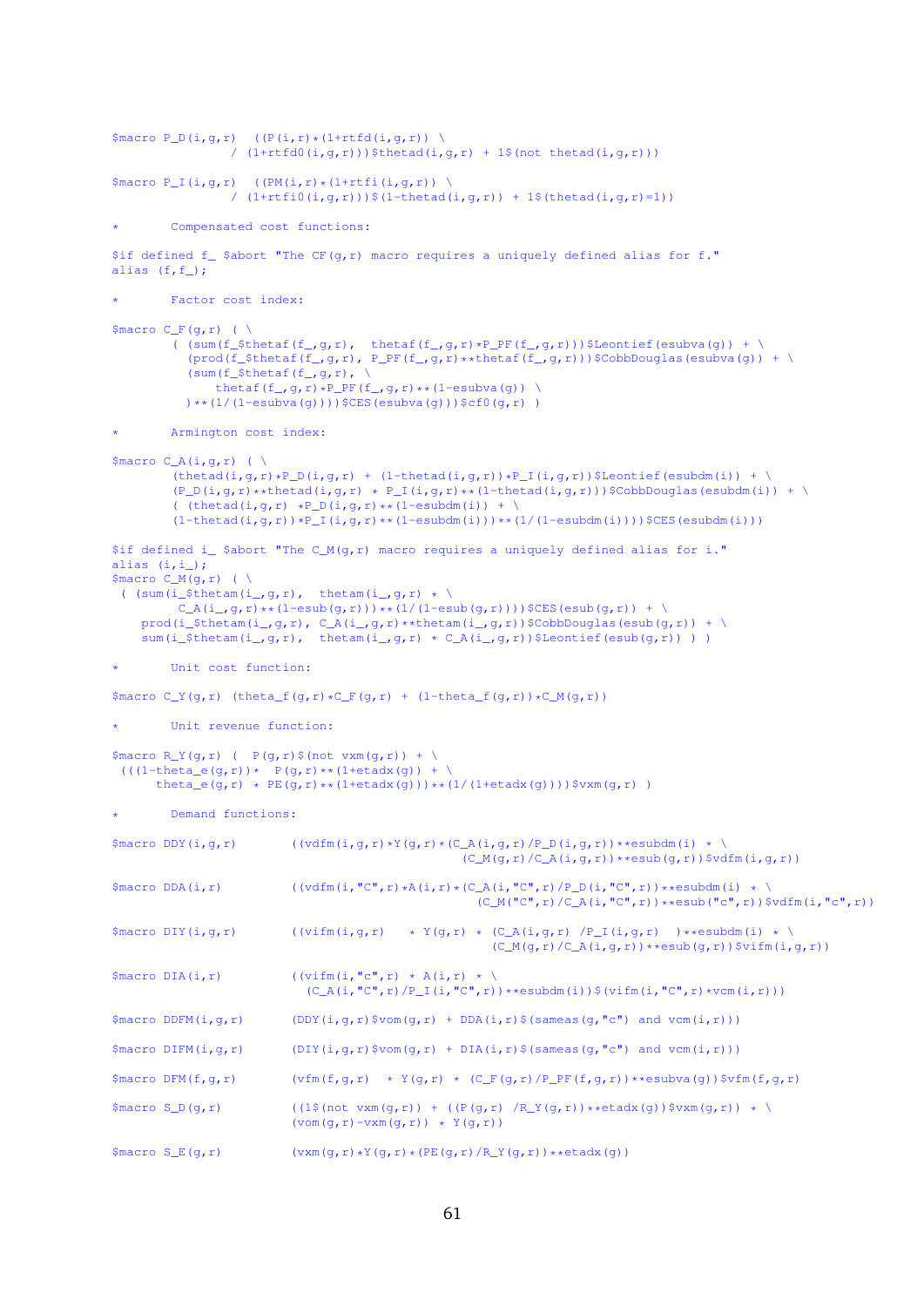```
Associated tax revenue flows:
$macro REV TO(\alpha,r) (rto(\alpha,r)*RY(\alpha,r)*V(\alpha,r)*Y(\alpha,r)))
\frac{\gamma_{\text{macro}}}{\gamma_{\text{macro}}}\ (i,g,r) ((rtfd(i,g,r) \star P(i,r) \star DDFM(i,g,r))\frac{\gamma_{\text{r}}}{\gamma_{\text{r}}} (rm(r)\starrtfd(i,g,r)\starvdfm(i,g,r)))
\frac{1}{2} $macro REV_TFI(i,g,r) ((rtfi(i,g,r) * PM(i,r) * DIFM(i,g,r))$(rm(r)*rtfi(i,g,r)*vifm(i,g,r)))
$macro REV_TF(f,g,r) ((rtf(f,g,r) * DFM(f,g,r) * \
          ((PS(f,q,r))$sf(f)+(PF(f,r))$mf(f)))$(rm(r)*vom(q,r)*rtf(f,q,r)*vfm(f,q,r)))
prf_y(q,r)\ (rm(r) *vom(q,r)).. cy0(q,r) *C_Y(q,r) =e= vom(q,r) *(1-rto(q,r)) *R_Y(q,r);
```
### **International transportation services – YT(j)**

```
$prod:YT(j)$$vtw(j) s:1<br>o:PT(i)
* o:PT(j) q:vtw(j)<br>* i:PE(i,r)$(rm(r)*vxm(i,r)) q:vtw(j)
                 i:PE(j,r) (rm(r)*vxm(j,r))i:P(j,r)$(rm(r)*(not vxm(j,r))) q:vst(j,r)<br>i:PFX q:(sum(rx(
                                                     q: (sum(rx(r),vst(j,r)))$macro PYT(j,r) (PX(j,r)$rm(r) + (PFX)$rx(r))
prf_yt(j)$vtw(j).. sum(r, vst(j, r)) *
        prod(r, PYT(j,r)**thetayt(j,r)) =e= vtw(j)*PT(j);
        Demand Function:
```
 $\frac{\text{Smacro } DIST(j,r)}{\text{V}}$  ((vst(j,r) \*YT(j)\*PT(j)/PYT(j,r)) $\frac{\text{Svst}}{\text{V}}$ 

#### **Aggregate imports – M(i,r)**

```
* $prod(M(i,r) $(rm(r) * vim(i,r)) $ is is subm(i) $ s.t1:0$<br>* 0:PM(i.r) g: vim(i,r)* o:PM(i, r) q:vim(i,r)<br>* i:PE(i, s) $ (rm(s) *vxm(i,s))
                                                 q: v \times md(i,s,r) p:pvxmd(i,s,r) s.tl:
* + a:RA(s) t:(-rtxs(i,s,r)) a:RA(r) t:(rtms(i,s,r)*(1-rtxs(i,s,r)))
* i:P(i,s)$(rm(s)*(not vxm(i,s))) q:vxmd(i,s,r) p:pvxmd(i,s,r) s.tl:<br>* + a:RA(s) t:(-rtxs(i,s,r)) a:RA(r) t:(rtms(i,s,r)*(1-rtxs(i,s)
                   a:RA(s) t:(-rtxs(i,s,r)) a:RA(r) t:(rtms(i,s,r)*(1-rtxs(i,s,r)))
\begin{array}{lll} \star \quad & \text{ i:PT(j)}\#(\text{s}) & \text{ q:vtwr(j,i,s,r) p:pvtwr(i,s,r) s.tl: } \\ \star + & \text{ a:RA(r) t:rtms(i, s, r)} \end{array}a:RA(r) t:rtms(i,s,r)<br>i:PE(i,rx)$vem(i,rx)
* i:PE(i,rx)$vem(i,rx) q:vxmd(i,rx,r) p:pvxmd(i,rx,r) rx.tl:<br>* + a:ROW t:(-rtxs(i,rx,r)) a:RA(r) t:(rtms(i,rx,r)*(1-rtxs(i,r
                                                     \overrightarrow{a:RA(r)} t:(rtms(i,rx,r) *(1-rtxs(i,rx,r)))
         User cost indices:
$macro P_M(i,s,r) ((PX(i,s) * \(1-rtxs(i,s,r)) * (1+rtms(i,s,r))/pvxmd(i,s,r)) $vxmd(i,s,r) + 1$(vxmd(i,s,r)=0)
$macro P_T(j,i,s,r) ((PT(j)*(1+rtms(i,s,r))/pvtwr(i,s,r))$vtwr(j,i,s,r)+1$(vtwr(j,i,s,r)=0))
         Price index of bilateral imports (Leontief cost function):
$if defined j1 $abort "The PT_M(i,s,r) macro requires a uniquely defined alias for j."
alias (i, i1):
$macro PT_M(i,s,r) (P_M(i,s,r) * \theta(x, s,r)) + sum(j1, P_T(j1,i,s,r) * \theta(x, s, s, s, s, s)))
         Unit cost function for imports (CES):
$if defined s_ $abort "The CIM(i, r) macro requires a uniquely defined alias for s."
alias (s,s_);
$macro CIM(i, r) ( \setminussum(s_, theta_m(i,s_,r) * PT_M(i,s_,r) )$Leontief(esubm(i)) + \
   \text{prod}(s_-, PT_M(i,s_-,r) \star \star \text{theta\_m}(i,s_-,r) )$CobbDouglas(esubm(i)) + \
```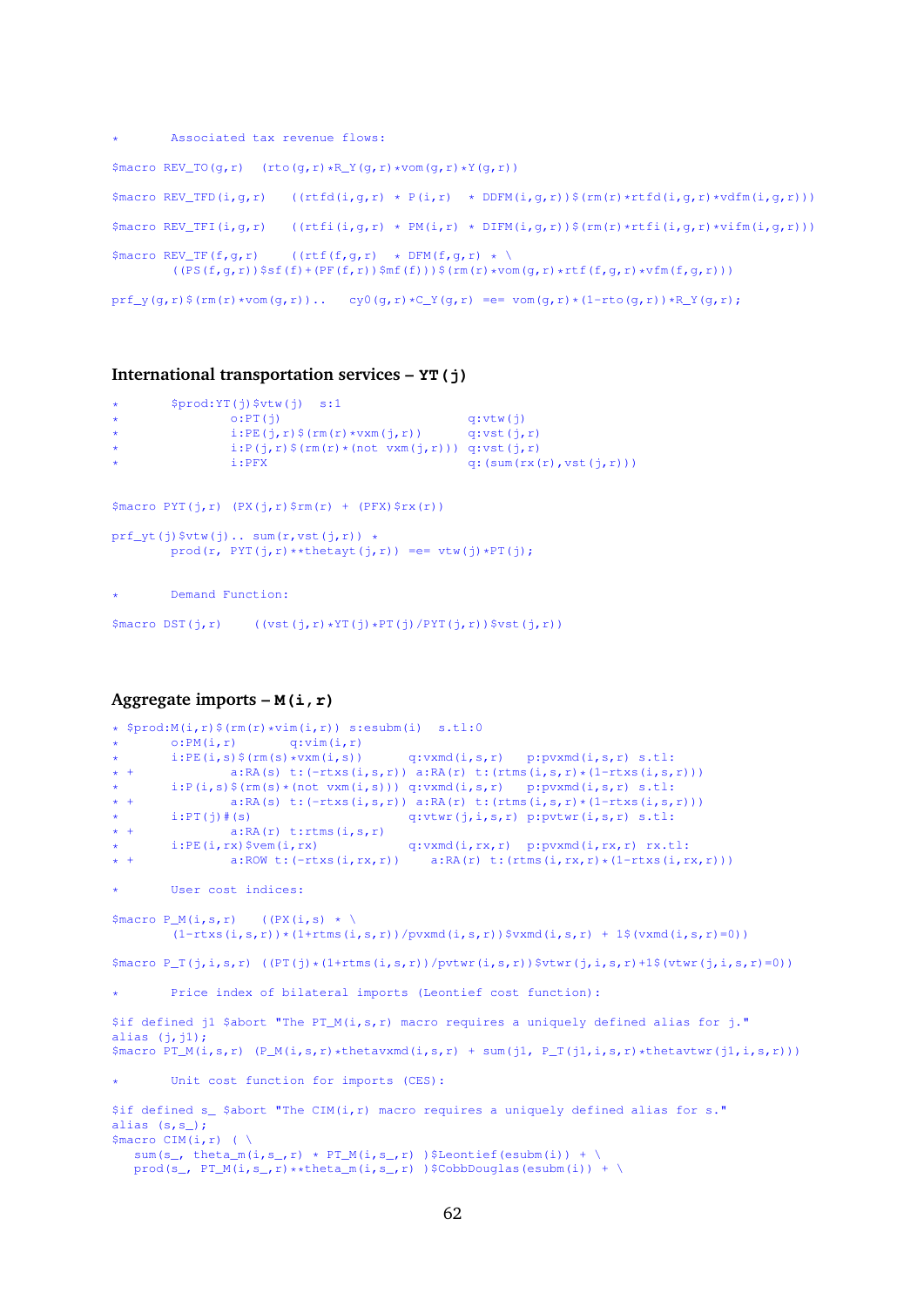```
(\text{sum}(s_-, \text{theta}_m(i,s_-,r) \times PT_M(i,s_-,r) \times ((1-\text{esubm}(i)) \times ((1-\text{esubm}(i)))) \times (ES(\text{esubm}(i)))prf_m(i,rm(r))$vim(i,r).. CIM(i,r)*vim(i,r) =e= PM(i,r)*vim(i,r);
         Demand function:
\frac{\gamma_{\text{max}}}{\gamma_{\text{max}}}(i,s,r) ((vxmd(i,s,r) * M(i,r) * (PM(i,r)/PT_M(i,s,r))**esubm(i))\gamma_{\text{max}}(i,s,r))
\frac{1}{2}$macro DTWR(j,i,s,r) ((vtwr(j,i,s,r) * M(i,r) * (PM(i,r)/PT_M(i,s,r))**esubm(i))$vtwr(j,i,s,r))
         Associated tax revenue:
alias (rm,sm);
$macro XMD(i,s,r) ((DXMD(i,s,r)/vxmd(i,s,r))$(rm(r)*vim(i,r)*vxmd(i,s,r)) \
                  + X(i,s)$(rm(s) and rx(r) and vxmd(i,s,r)))
\frac{1}{2}$macro REV_TXS(i,s,r) ((XMD(i,s,r)*vxmd(i,s,r)*PX(i,s)*rtxs(i,s,r))$(rm(s) and vxmd(i,s,r)))
$if defined j2 $abort "The REVTMS(r) macro requires a uniquely defined alias for j."
alias (j, j2);
$macro REV_TMS(i,s,r) ((XMD(i,s,r)*rtms(i,s,r)* \
                  ((1-rtxs(i,s,r)) *vxmd(i,s,r) *PX(i,s) + \
                   sum(j$vtwr(j,i,s,r), PT(j)*vtwr(j,i,s,r))))$(rm(r)*vxmd(i,s,r)*rtms(i,s,r)))
```
#### **Sector-specific factor transformation – FT(f,r)**

```
* $prod:FT(sf,r)$evom(sf,r) t:etrae(sf)
                o:PS(sf,j,r) q:vfm(sf,j,r)<br>i:PF(sf,r) q:evom(sf,r)
                                 q:evom(sf,r)
$if defined j3 $abort "The PVFM(sf,r) macro requires a uniquely defined alias for j."
alias (j, j3);$macro PVFM(sf,r) (sum(j3,thetavfm(sf,j3,r)*PS(sf,j3,r)**(1+etrae(sf)))**(1/(1+etrae(sf))))
prf ft(sf,rm(r))$evom(sf,r).. evom(sf,r)*PF(sf,r) =e= evom(sf,r)*PVFM(sf,r);
```
## **Market clearance**

These equations do not appear explicitly in the MPSGE model, as they are generated auto-

matically on the basis of the production function information provided above.

## **Domestic production and final demand – PY(g,r)**

```
alias (g,gg);
mkt_p(q,rm(r))$(rm(r)*(vom(q,r)-vxm(q,r)))..
        S_D(g, r) = e = (RA(r)/P(g, r))$(vom(g, r) and cd(g)) +
                 vom(q, r)$(sameas(q,"G") or sameas(q,"I") or sameas(q,"sd")) +
                 sum(i$sameas(i,q),
                   sum(qq, DDFM(i, qq, r)) +
                          (X(i, r) * vem(i, r) + sum(sm(s), DXML(i, r, s)) + DST(i, r)) (3m(i, r));
```
**Export supply and demand – PE(i,r)**

```
mkt_pe(i,r)$(rm(r)*vxm(i,r) or rx(r)*vem(i,r))..
        S_E(i, r)$rm(r) + (X(i,r)*vem(i,r))$rx(r) =e=
                 sum(\text{sm}(s),\text{DXMD}(i,r,s)) + (X(i,r)*vem(i,r) + DST(i,r))$rm(r);
```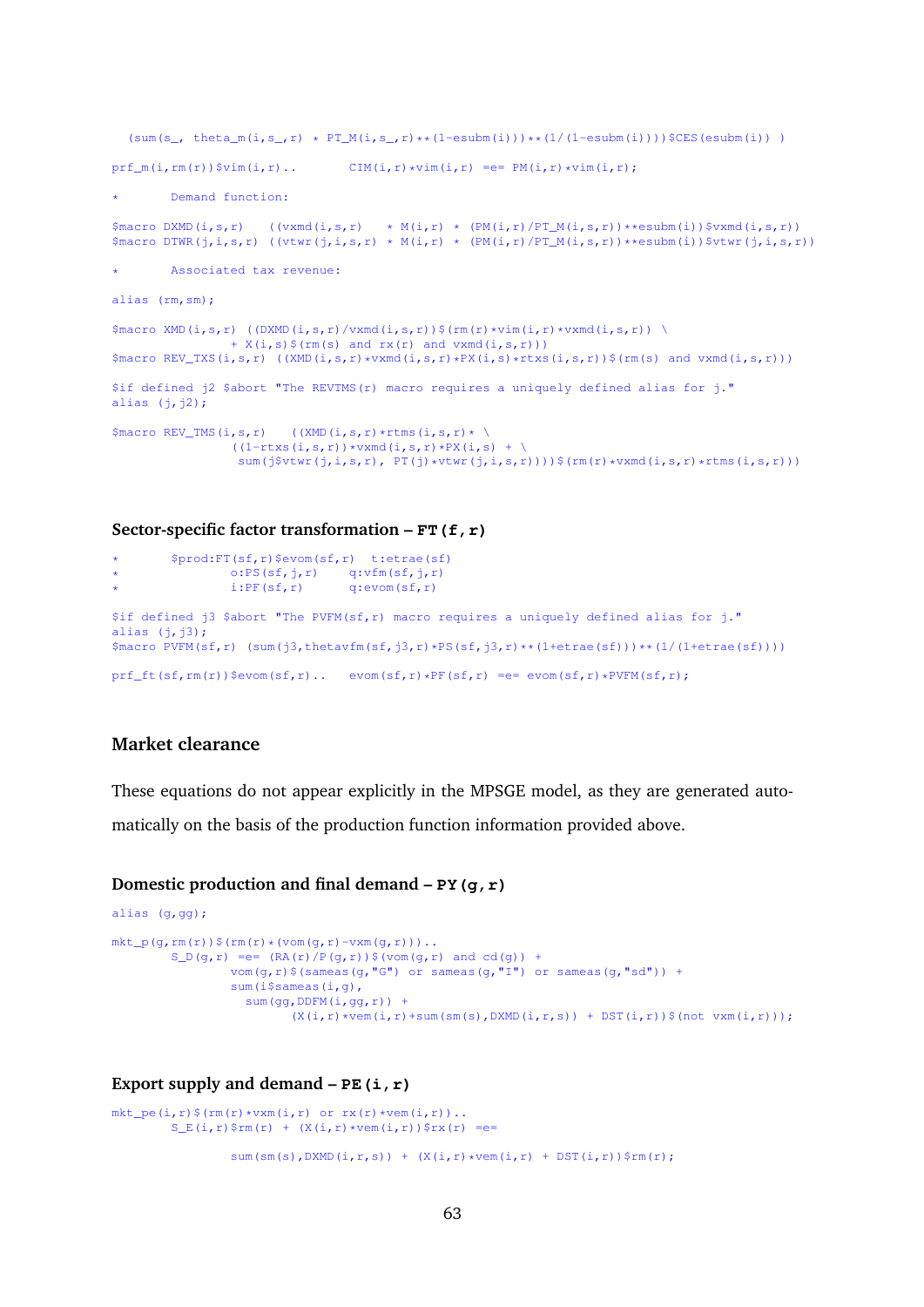#### **Composite imports – PM(i,r)**

 $mkt\_pm(i,rm(r))$ \$vim $(i,r)$ .  $M(i,r)$  \* vim $(i,r)$  =e= sum(g, DIFM $(i,g,r)$ );

#### **Transport services – PT(j)**

 $mkt_pt(j)\$ \$vtw(j).. YT(j) \* vtw(j) =e= sum((i,s,r)\$vtwr(j,i,s,r),  $DTWR(j,i,s,r)$ \$rm(r) + vtwr(j,i,s,r)\$rx(r));

#### **Primary factors – PF(f,r)**

```
mkt_p f(f,rm(r))$evom(f,r)..
        evom(f,r) = e = sum(j, DFM(f,j,r))$mf(f) + (evom(f,r)*FT(f,r))$sf(f);
```
#### **Specific factors – PS(f,j,r)**

```
mkt_p s(sf, j, rm(r))$vfm(sf, j, r)..
        vfm(sf, j, r) * (PS(sf,j,r)/PF(sf,r))**etrae(sf) * FT(sf,r) = e= DFM(sf,j,r);
```
#### **Regional income balance – RA(r)**

```
*$demand:RA(r)$rm(r) s:0<br>* d:P("c",r)
          \begin{array}{lll} \texttt{d:P("c",r)} & \texttt{q:vom("c",r)} \\ \texttt{e:P("g",r)} & \texttt{q: (-vom("g",r)} \\ \texttt{e:P("i",r)} & \texttt{q: (-vom("i",r)} \\ \end{array}* e:P("g",r) q:(-vom("g",r))
* e:P("i",r) q: (-vom("i",r))e:P("i",rnum)$rm(rnum) q:vb(r)
          e:PFX$rx(rnum) q:vb(r)<br>e:PF(f,r) q:evom(
                                         q:evom(f,r)<br>q:evom(f,r)
         d:PF(f, r) \, \xi \, \text{cde}(r) q:evom(f,r)<br>e:PF(f,r)\xi \, \text{cde}(r) q:evom(f,r)
          e: PF(f,r)$cde(r)<br>e: PA(i,r)
                                          q:(-vcm(i,r)) R:D(i,r)
inc\_ra(rm(r))$(RA.LO(r) < RA.UP(r))..
          RA(r) = e= ( sum (f\phat evom(f,r), PF(f,r) * evom(f,r))
                                - sum(i\forall x \in \mathbb{R}), PA(i,r)*vcm(i,r)*D(i,r)) )\forall x \in \mathbb{R}+ vb(r)*((PFX)$rx(rnum)+P("i",rnum)$rm(rnum))
                                - P("g", r) * vom("g", r)- P("i",r)*vom("i",r)- (P("sd",r)*vom("sd",r))$vom("sd",r)
                                + sum(f\xievom(f,r), PF(f,r)*evom(f,r))
                                + \text{sum}(q, REV\_TO(q, r))+ sum((i,g),REV_TFD(i,g,r))
                                + sum((i,g),REV_TFI(i,g,r))
                                + sum((f,g),REV_TF(f,g,r))- sum((i,s), REV_TXS(i,r,s))
                                + sum((i,s),REV_TMS(i,s,r));
```
#### **Model Declaration**

```
Two flavors: The MCP declaration declares equations
```

```
and associates these with variables. The CNS declaration simply declares
```

```
equations:
```

```
model gtap9 /
        prf_y.Y,prf_x.X,prf_a.A,prf_m.M,prf_yt.YT,prf_ft.FT,
```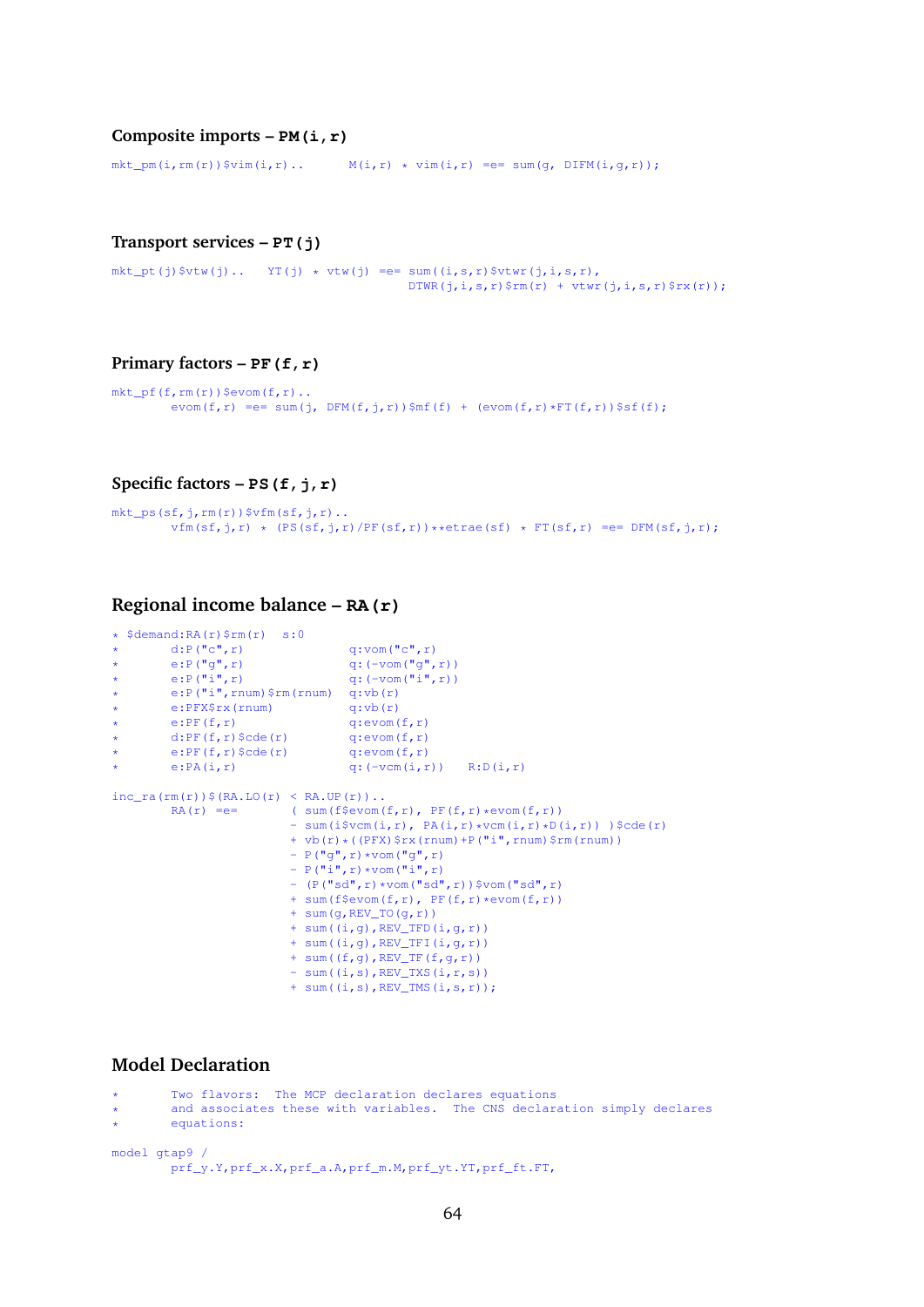```
mkt_p.P,mkt_pe.PE,mkt_pa.PA,mkt_pm.PM,mkt_pt.PT,mkt_pf.PF,mkt_ps.PS,mkt_pfx.PFX,
        constraint_D.D, constraint_U.U, constraint_CC.CC,
        inc_ra.RA, inc_row.ROW/;
model gtap9cns /
        prf_y,prf_x,prf_a,prf_m,prf_yt,prf_ft,
        mkt_p,mkt_pe,mkt_pa,mkt_pm,mkt_pt,mkt_pf,mkt_ps,mkt_pfx,
        constraint_D, constraint_U, constraint_CC,
        inc_ra, inc_row/;
* Assign default values:
Y.L(g,r) = 1;A.L(i,r) = 1;X.L(i,r) = 1;M.L(i,r) = 1;YT.L(j) = 1;FT.L(sf,r) = 1;P.L(q, r) = 1;PA.L(i, r) = 1;PM.L(j,r) = 1;PM.FX(j, r)$(not vim(j,r)) = 0;
PT.L(j) = 1;PF.L(f,r) = 1;PS.L(sf,j,r) = 1;
```
 $PFX.L = 1;$ 

 $X.L(i, r)$  \$vem $(i, r) = 1;$ PE.  $L(i, r)$ \$vxm $(i, r) = 1$ ;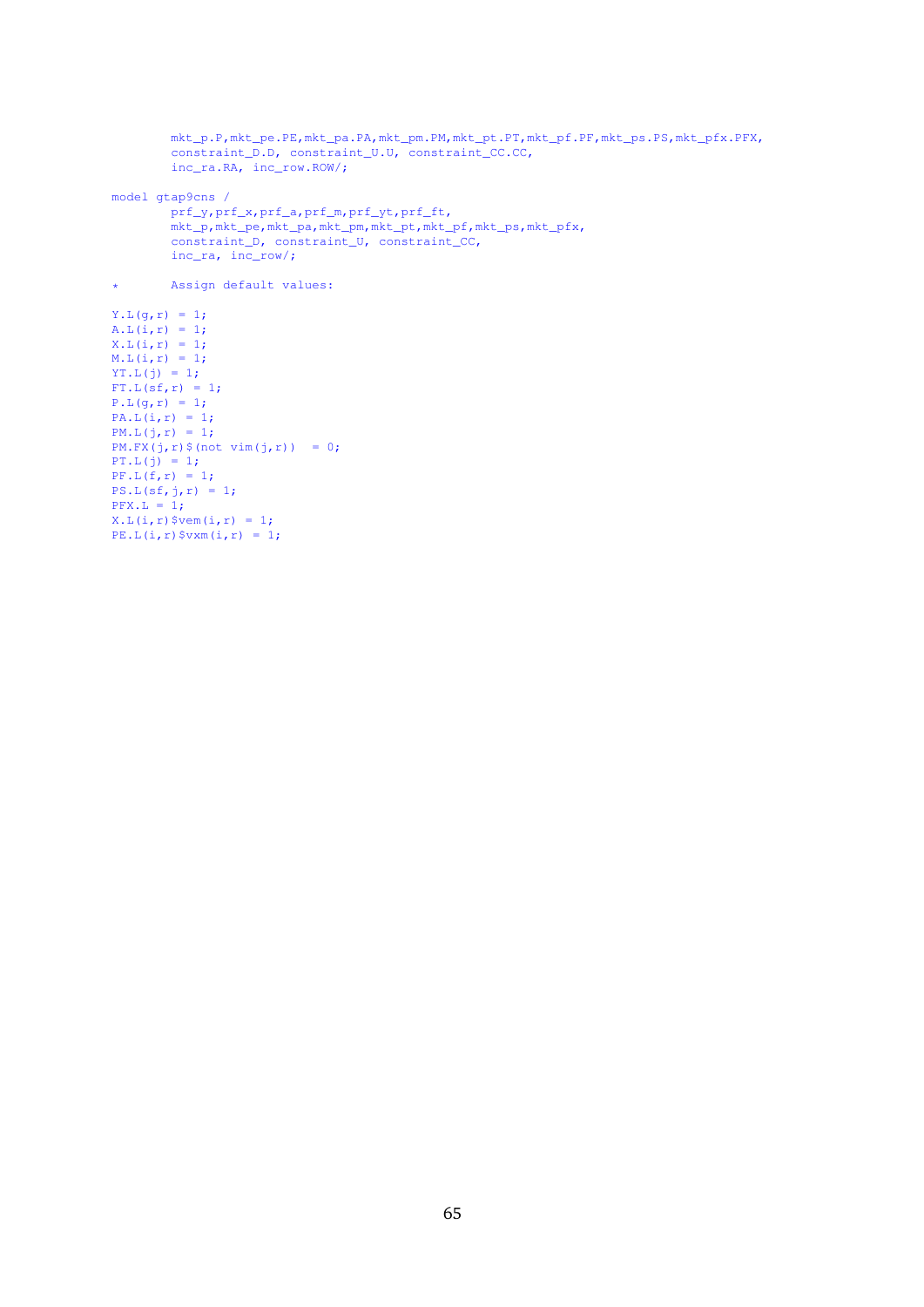#### **Macros to Move Between Closures and Demand Systems**

```
Declare some macros to move between model types:
$macro loaddsys(ff,r) \
        if (sameas(ff, "les"), loadles(r); ); \
         if (sameas(ff,"cd"), loadcd(r); ); \
         if (sameas(ff,"cde"), loadcde(r); );
$macro loadles(r) \
        load(r); \ \ \ \ \ \ \les(r) = yes; \ \ \n\veeesub("sd", r) = 0; \
        esub("dd", r) = 1; \
         rtfd(i, lead, r) = rtfd(i, "c", r); \ \ \nrtfi(i, lesd, r) = rtfi(i, "c", r); \
        vdfm(i,"sd",r) = vdfm(i,"c",r) *(1-betales(r) *eta(i,r)); \
         vifm(i,"sd",r) = vifm(i,"c",r)*(1-betales(r)*eta(i,r)); \
         vdfm(i,"dd",r) = vdfm(i,"c",r)*betales(r)*eta(i,r); \
        vifm(i,"dd",r) = vifm(i,"c",r)*betales(r)*eta(i,r); \
        vom(lesd,r) = sum(i,vdfm(i,lesd,r)*(1+rtfd(i,lesd,r)) + \
                              vifm(i,lesd,r)*(1+rtfi(i,lesd,r))); \
        vom("c", r) = 0;$macro loadcde(r) \
        loadcd(r); \
        cde(r) = yes; \ \ \nvcm(i,r) = vdfm(i,"c",r) *(1+rtfd(i,"c",r)) + vifm(i,"c",r) *(1+rtfi(i,"c",r)); \
        vom(cd, r) = 0; \setminusU.L(r) = 1; \ \ \ \ \ \D.L(i,r) $vcm(i,r) = 1; \ \ \ \ \CC.L(r) = 1;$macro loaded(r) \ \ \ \ \}unloadcde(r)unloadles(r)
$macro unloadles(r) \
        rtfd(i,lead,r) = 0; \ \ \forallrtfi(i, lesd, r) = 0; \setminusvdfm(i, lead, r) = 0; \ \ \ \ \vifm(i,lesd,r) = 0; \
        vom("c",les(r)) = sum(i,vdfm(i,"c",r)*(1+rtfd(i,"c",r)) + \
                              vifm(i,"c",r)*(1+rtfi(i,"c",r))); \
        vom(lesd, les(r)) = 0; \
        \text{les}(r) = no;$macro unloadcde(r) \
        vom("c",cde(r)) = sum(i,vdfm(i,"c",r)*(1+rtfd(i,"c",r)) + \
                              vifm(i,"c",r)*(1+rtfi(i,"c",r))); \
        vcm(i, cde(r)) = 0; \ \ \ \ \ \U.L(cde(r)) = 0; \ \ \ \ \D.L(i, cde(r)) = 0; \ \ \ \ \ \CC.L(cde(r)) = 0; \
        cde(r) = no;
$if defined ii_ $abort "The loadrm(r) macro requires a uniquely defined alias for i."
$if defined ss $abort "The loadrm(r) macro requires a uniquely defined alias for s."
alias (r, r_-, rr), (j, j_-), (i, ii_-), (s, ss_-), (f, f_-);$macro loadrm(r) \
         rm(r = no; \
         rm(r) = yes; \ \ \nrnum(r) = yes$(rm(r) and (vom("c",r)+vom("sd",r)+vom("dd",r)= \
                            smax(rm,vom("c",rm)+vom("sd",rm)+vom("dd",rm)))); \
        rx(r_{-}) = (not rm(r_{-}));vem(ii_,r_) = sum(rx,vxmd(ii_,r_,rx))$rm(r_) + sum(rm,vxmd(ii_,r_,rm))$rx(r_); \
        vem(ii_,r_)$(not round(vem(ii_,r_),5)) = 0; \
        rtxs_row(ii_,r_) = \
           (\text{sum}(rx,vxmd(ii_r,r_r,rx)*rtxs(ii_r,r_r,rx))/\text{vem}(ii_r,r_r)); (\text{rm}(r_r)) and \text{vem}(ii_r,r_r));
```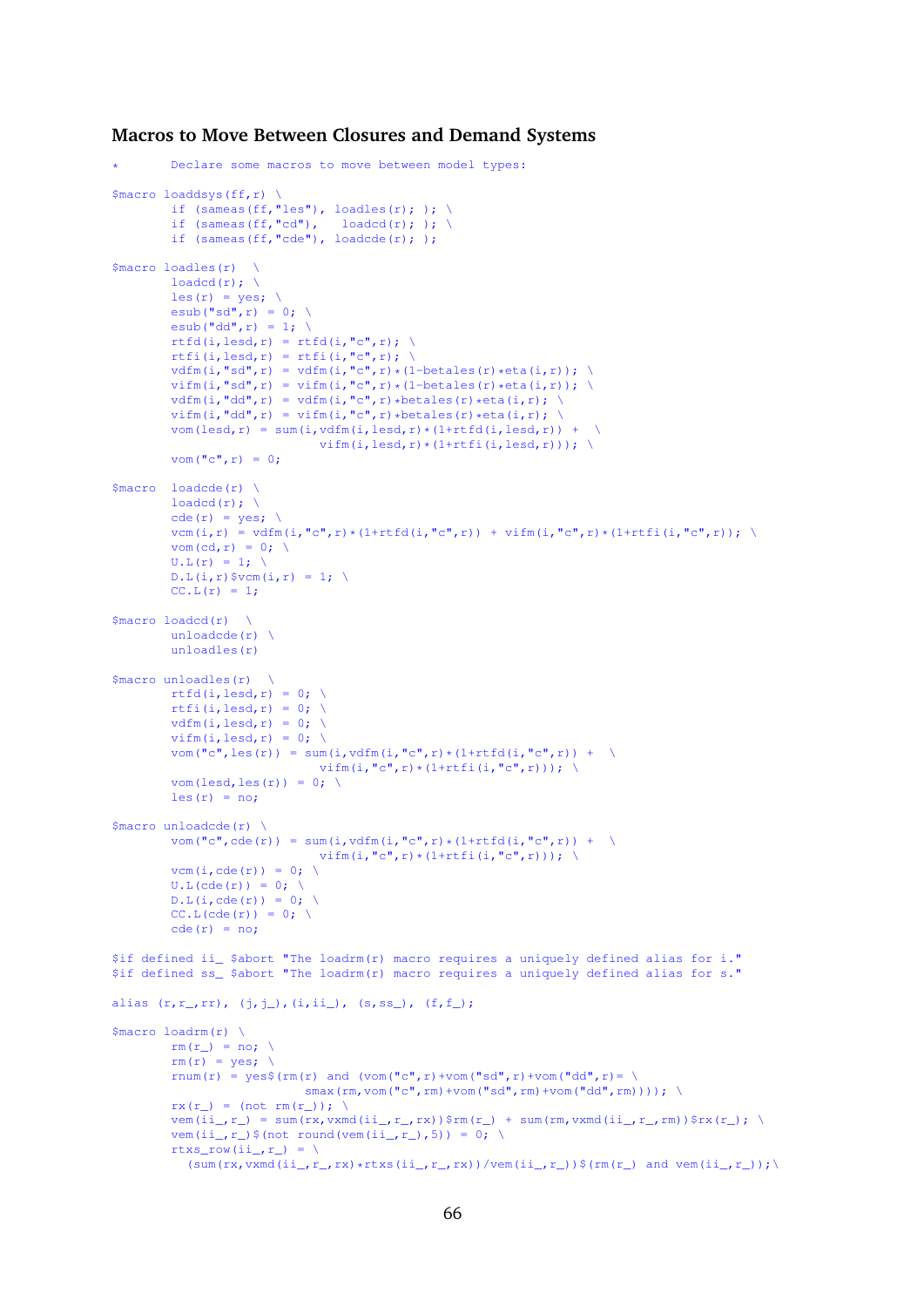```
rowpfx = sum(rx, vom("c", rx) + vom("sd", rx) + vom("dd", rx) + \sqrt{ }sum(i,j,rx)+sum((i,rx)) +sum((j,jii_,ss_),vtwr(j,jii_,ss_,rx))) + sum(rm,vb(rm));
pem0(i_i_r r) = (1 - rtxs_row(i_i_r r))$rm(r_i);
```
#### **GDP Reporting Code**

\$stitle GAMS Code for GDP Reporting from the MGE or MCP Model \$ifthen.undefined not defined gdpcat Declaration: set gdpcat /expend, income, valueadded, total/, gdpitem /"X-M",set.g,set.f, revto, revtfd, revtfi, revtf, revtxs, revtms, expend, income, valueadded, chksum/; alias (gdpitem, gdpi); parameter gdp(gdpcat, \*, gdpitem) Real GDP accouting<br>vadd(g, gdpitem, r) GDP on a value-add GDP on a value-added basis; \$endif.undefined \$ondotl loop(rm(r),  $qdp("expand",r,"C") = RA(r)/pnum$ + ( sum(i\$vcm(i,r), PA(i,r)\*vcm(i,r)\*D(i,r))/pnum  $\text{sum}(f_{\text{new}}(f_{\text{new}}), \text{PF}(f_{\text{new}}))$  /pnum )\$cde(r)<br>P("sd",r)\*vom("sd",r)/pnum )\$vom("sd",r);  $+$  (P("sd",r)\*vom("sd",r)/pnum gdp("expend",r,"X-M") = -vb(r)\*(PFX\$rx(rnum)+P("i",rnum)\$rm(rnum))/pnum; gdp("expend",r,"g") =  $P("g", r) * v$ om("g",r)/pnum ; gdp("expend",r,"i") = P("i",r)\*vom("i",r)/pnum ;

```
vadd(i,qdpitem(f),r) = DFM(f,i,r)*(PF.L(f,r)*mff(f)+PS.L(f,i,r)$sf(f))/pnum;
vadd(g, "revto", r) = REV_TO(g, r)/pnum;
vadd(g,"revtfd",r) = sum(i,REV_TFD(i,g,r))/pnum;
vadd(g, "revtfi", r) = sum(i, REV_TFI(i,g,r))/pnum;vadd(g, "revtf", r) = sum(f, REV_TF(f, g, r))/pnum;
vadd(i, "revtxs", r) = -sum(s, REV_TXS(i, r, s)) / pnum;vadd(i, "returns",r) = sum(s, REV_TMS(i,s,r))/pnum;
```
 $qdp("valueadded", r, qdpitem(q)) = sum(qdpi, vadd(q, qdpi, r));$ 

```
gdp("income",r,gdpitem(f)) = PF(f,r)*evom(f,r)/pnum;gdp("income",r,"revto") = sum(g, REV_TO(g,r))/pnum;\text{qdp}(\text{"income}\text{''},r,\text{"revtfd") = \text{sum}((i,q),\text{REV\_TFD}(i,q,r))/\text{pnum};gdp("income",r,"revtfi") = sum((i,g), REV_TFI(i,g,r))/pnum;gdp("income",r,"revtf") = sum((f,g), REV_TF(f,g,r))/pnum;gdp("income",r,r"revtxs") = -sum((i,s), REV_TXS(i,r,s))/pnum;\frac{1}{\alpha} ("income",r,"revtms") = sum((i,s), REV_TMS(i,s,r))/pnum;
gdp("total",r," value added") = sum((q,qdpitch)",vadd(q,qdpitch)');gdp("total",r,"expend") =
                 gdp("expend",r,"c")
                 + gdp("expend",r,"i")
                 + gdp("expend",r,"g")
                 + gdp("expend",r,"x-m");
qdp("total",r,"income") =sum(gdpitem(f), gdp("income", r, gdpitem))
                  + gdp("income",r,"revto")
                  + gdp("income",r,"revtfd")
                 + gdp("income",r,"revtfi")
                 + gdp("income",r,"revtf")
```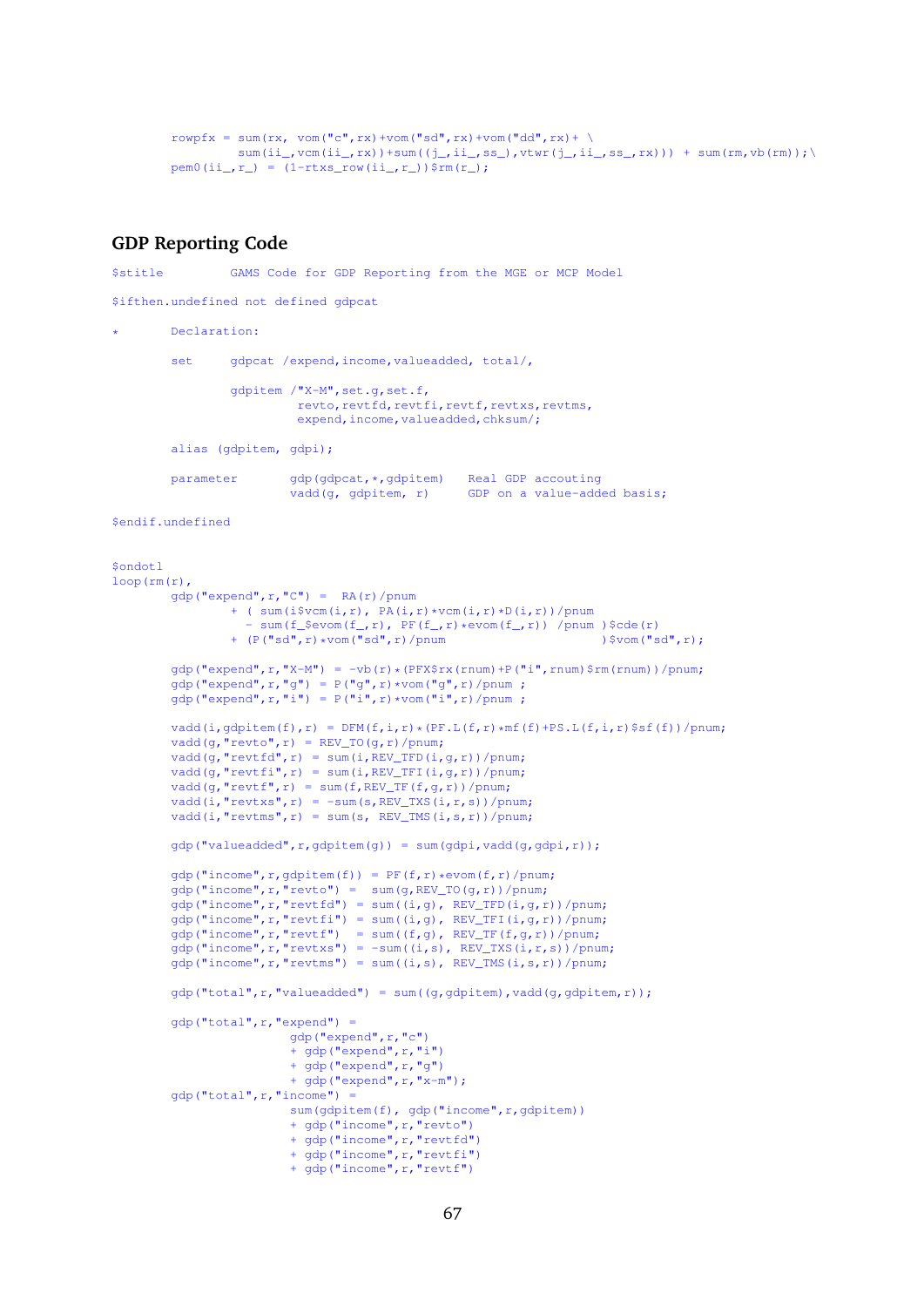```
+ gdp("income", r, "revtxs")
                + gdp("income", r, "revtms");
qdp("total",r,"chksum") =abs(gdp("total",r,"expend") - gdp("total",r,"income")) +
        abs(gdp("total",r,"expend") - gdp("total",r,"valueadded"));
```
);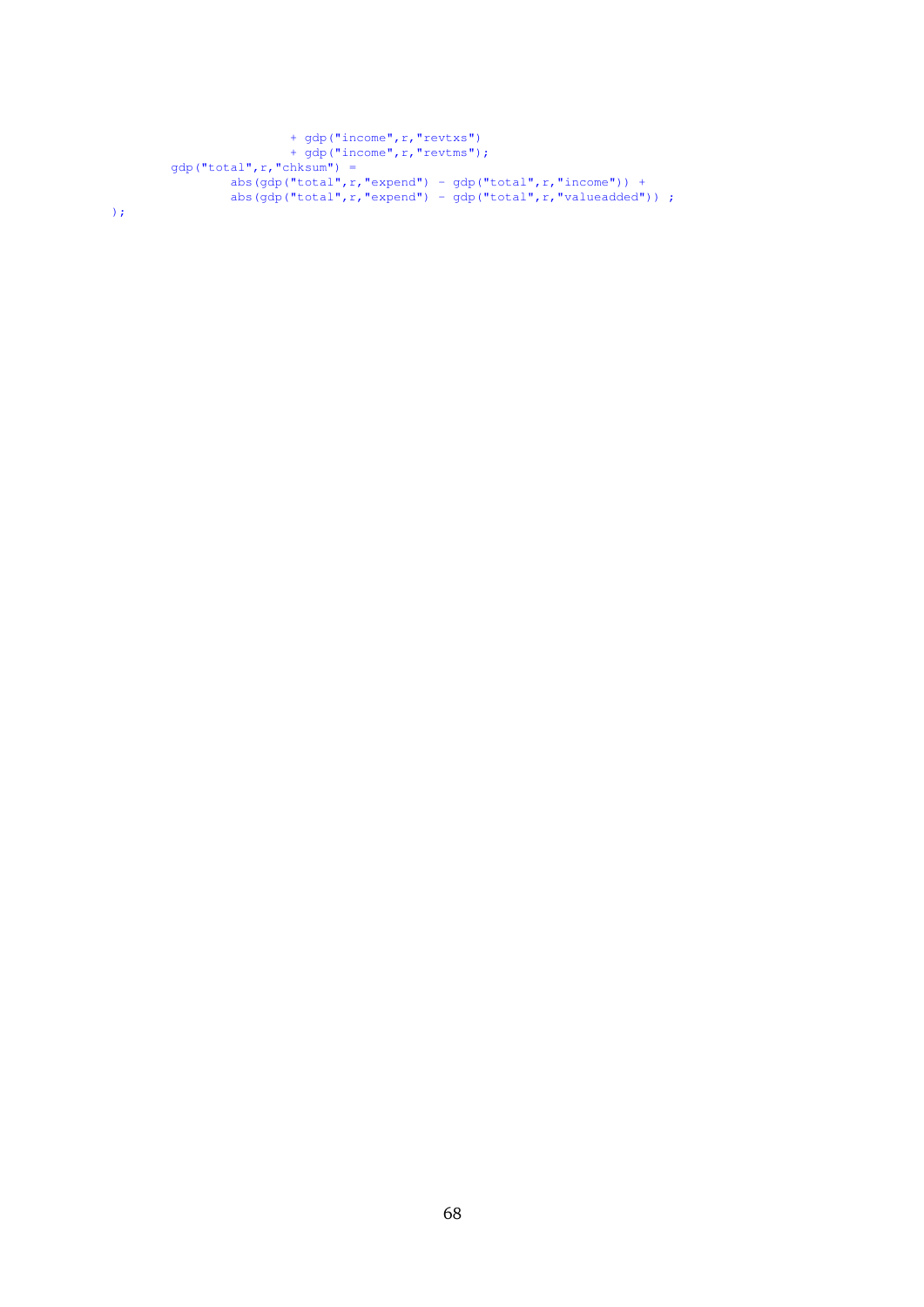## **GAMS/MPSGE Version**

```
$title GTAP9inGAMS -- GAMS/MPSGE Formulation
$if not set yr $set yr 11
$if not set ds $set ds q20
$include "%system.fp%gtap9data"
$ontext
$model:gtap9
$sectors:
         Y(g, r) $(rm(r)*vom(g,r)) <br>
M(i, r) $(rm(r)*vim(i,r)) <br>
! Imports
         M(i, r) $ (rm(r) *vim(i,r))<br>
YT(j) $vtw(j)
                                               ! Transportation services
         FT(f,r)$(rm(r)*sf(f)*evom(f,r)) ! Specific factor transformation
         A(i,r)$(rm(r)*vcm(i,r)) <br>X(i,r)$vem(i,r) <br> Exports to or from rest of world (SOE model)
                                              ! Exports to or from rest of world (SOE model)
$commodities:
         P(q,r)$(rm(r)*(vom(g,r)-vxm(g,r))) <br>PE(q,r)$(rx(r)*vem(q,r)+rm(r)*vxm(g,r)) <br>! Export market
         PE(g,r)$(rx(r)*vem(g,r)+rm(r)*vxm(g,r)) ! Export market
         PM(j,r)$ (rm(r)*vim(j,r))<br>PT(j)$vtw(j)! Transportation services
         PF(f,r)$(rm(r)*evom(f,r)) <br>
PS(f,q,r)$(rm(r)*sf(f)*vfm(f,q,r)) <br>
98(f,q,r)$(rm(r)*sf(f)*vfm(f,q,r)) <br>
98(f,q,r)$(rm(r)*sf(f)*vfm(f,q,r)) <br>
98(f,q,r)$(rm(r)*sf(f)*vfm(f,q,r)) <br>
98(f,q,r)$(rm)*sf(f)*vfm(f,q,r)) <br>
98(f)*sector-
         PS(f,g,r)$(rm(r)*sf(f)*vfm(f,g,r))<br>PEXScard(rx)
                                                                 Peal exchange rate (SOE model)
         PA(i,r)$(rm(r)*vcm(i,r)) ! Armington final demand price
$consumers:
         RA(r)$rm(r) <br>ROW$card(rx) <br> ! Rest of world (SOE m
                                    ! Rest of world (SOE model)
$auxiliary:
         D(i,r)$(rm(r)*vcm(i,r)) ! Demand (index)
         U(r)$(rm(r)*cde(r)) ! Utility (index)
         CC(r)$(rm(r)*cde(r)) ! Consumption cost index
$prod(Y(g,r)\$(rm(r)*vom(g,r))\ s:0 \ t:\text{etadx}(g) \ m:\text{csub}(g,r) \ v:\text{csubva}(g) \ i.t1(m):\text{csubdm}(i) \ o:\text{P}(g,r) \ q:\text{tvom}(g,r)-v \text{cm}(g,r)) \ a:\text{RA}(r) \ t:\text{rto}(g,r) \ v:\text{1-tro}(g,r))o:P(q, r) q:(vom(q,r)-vxm(q,r)) a:RA(r) t:rto(q,r) p:(1-rto(q,r))
         o:PE(g,r) q:vxm(g, r) a:RA(r) t:rto(g, r) p:(1-rto(g, r))
         i:P(i,r) q:vdfm(i,g,r) p:(1+rtfd0(i,g,r)) i.tl: a:RA(r) t:rtfd(i,g,r)
         i:PM(i,r) q:vlfm(i,q,r) p:(1+rtfi0(i,g,r)) i.tl: a:RA(r) t:rtfi(i,g,r)
         i:PS(sf,q,r) q:vfm(sf,q,r) p:(1+rtf0(sf,q,r)) va: a:RA(r) t:rtf(sf,q,r)
         i:PF(mf, r) q:vfm(mf, g, r) p:(1+rtf0(mf, g, r)) va: a:RA(r) t:rtf(mf, g, r)
$prod:YT(j)$vtw(j) s:1
         o:PT(j) q:vtw(j)<br>
i:PE(j,r) $(rm(r)*vxm(j,r)) q:vst(j,r)
         i:PE(j,r) $ (rm(r) *vxm(j,r))
         i:P(j,r)$(rm(r)*(not vxm(j,r))) q:vst(j,r)<br>i:PFX q:(sum(rx,
                                               q: (sum(rx, vst(i, rx)))$prod(ii, r) $(rm(r) * vim(i, r))$ is: esubm(i) s.tl:0<br>o:PM(i, r) q:vim(i, r)q:\text{vim}(i,r)i:PE(i,rm)$vxm(i,rm) q:vxmd(i,rm,r) p:pvxmd(i,rm,r) rm.tl:
+ a:RA(rm) t:(-rtxs(i,rm,r)) a:RA(r) t:(rtms(i,rm,r) *(1-rtxs(i,rm,r)))
         i:P(i,rm)$(not vxm(i,rm)) q:vxmd(i,rm,r) p:pvxmd(i,rm,r) rm.tl:
         \frac{1}{\text{a:RA(rm)}} t:\frac{1}{\text{c:rxs}}(i,rm,r)) a:RA(r) t:\frac{1}{\text{rtms}}(i,rm,r) * (1-\text{rtxs}(i,rm,r))<br>i:PT(i) #(s) \frac{1}{\text{a:RA(r)}} a:NA(r)
                                              q:vtwr(j,i,s,r) p:pvtwr(i,s,r) s.tl: a:RA(r) t:rtms(i,s,r)
         i:PE(i,rx)$vem(i,rx) q:vxmd(i,rx,r) p:pvxmd(i,rx,r) rx.tl:
                  \texttt{a:ROW} t:(-rtxs(i,rx,r)) a:RA(r) t:(rtms(i,rx,r)*(1-rtxs(i,rx,r)))
$prod:FT(sf,r)$(rm(r)*evom(sf,r)) t:etrae(sf)
         o:PS(sf, j, r) q:vfm(sf, j, r)
         i:PF(sf,r) q:evom(sf,r)
$demand:RA(r)$rm(r) s:0
         d:P(cd, r) q: v \circ m(c d, r)e:P("g",r) q:(-vom("g",r))
         e:P(\overline{\mathbf{u}}^{\prime\prime},r)
```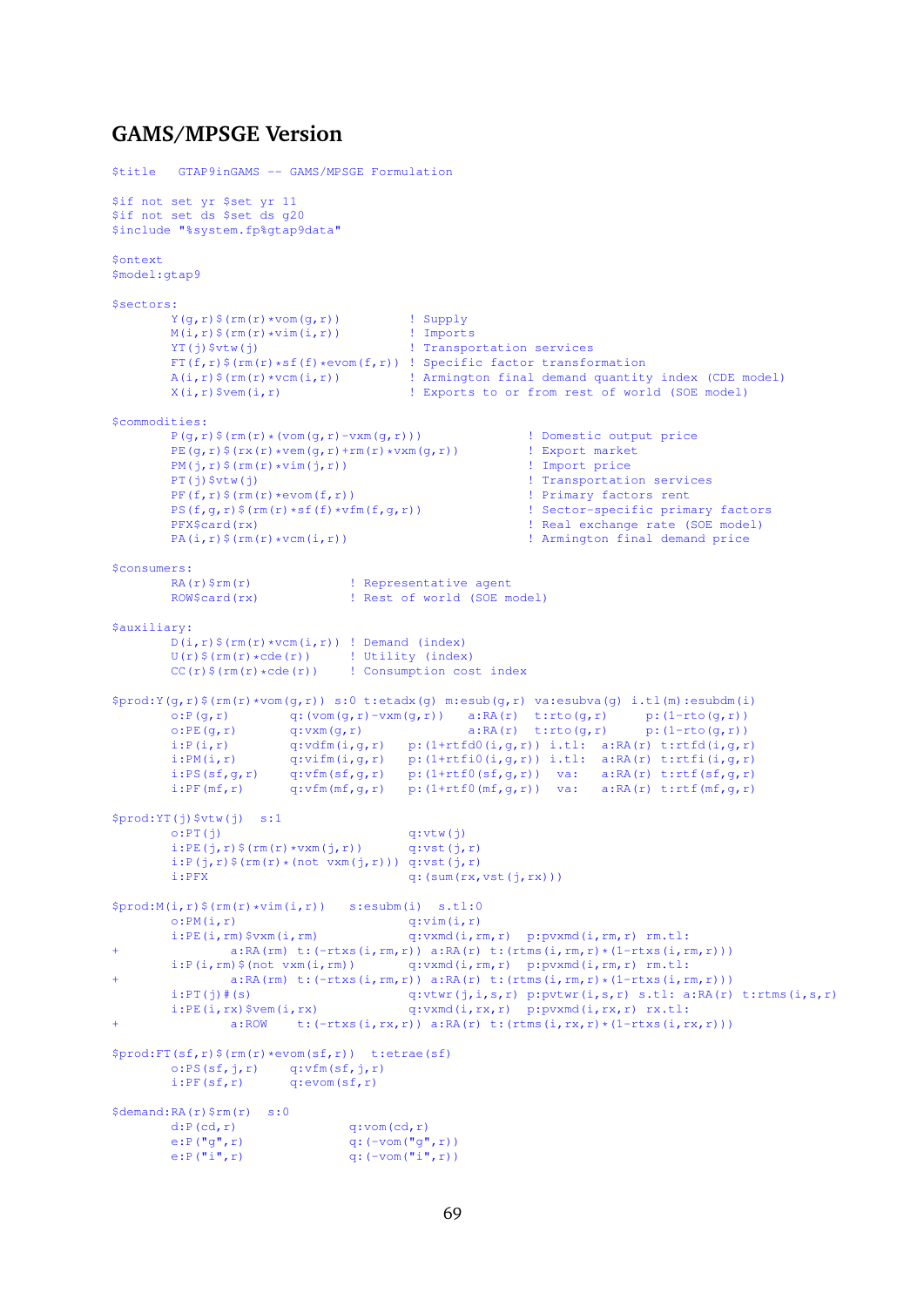```
e: P("i", rnum)$rm(rnum) q:vb(r)
           e:PFX$rx(rnum) q:vb(r)e:PF(f,r) q:evom(f,r)
          Coefficient for the LES demand system:
           e:P("sd",r) q:(-vom("sd",r))
          Coefficient for the CDE demand system:
           d:PF(f,r) Scde(r) q:evom(f,r)e:PF(f,r) \, \xi \, \text{cde}(r) q:evom(f,r)<br>e:PA(i,r) \, \xi \, \text{cde}(r) q:(-v \, \text{cm}(i,r))q:(-vcm(i,r)) R:D(i,r)
* -------------------------------------------------------------------
           Additional code for the SOE closure:
$prod:X(i,r)$ $(rm(r)*vem(i,r))$<br>o:PFX
           o:PFX q: (pem0(i, r) * vem(i, r))<br>i:P(i,r)$(not vxm(i,r)) q: vem(i, r) a:RA(r)
            i:P(i,r)$(not vxm(i,r)) q:vem(i,r) a:RA(r) t:(-rtxs_row(i,r))
            i:PE(i,r)$vxm(i,r) q:vem(i,r) a:RA(r) t:(-rtxs_row(i,r))
$prod:X(i,r)$ $ (rx(r)*vem(i,r))$<br>o:PE(i,r)q: vem(i,r)i:PFX q:vem(i,r)
$demand:ROW$card(rx)
           e:PFX q:rowpfx
           e:P("i",rnum)$rm(rnum) q:(-\text{sum}(r_m,v_b(r_m)))<br>e:PT(i) q:(-\text{sum}((i,s,r_x),v_s)q: (-sum((i,s,rx), vtur(j,i,s,rx)))d:PFX
$prod:A(i,r)$ {rm(r)}*vcm(i,r) s:esubdm(i)
          o:PA(i,r) q:vcm(i,r)<br>i:P(i,r) q:vdfm(i,"o
                                 q:vdfm(i,"c",r) p:(1+rtfd0(i,"c",r)) a:RA(r) t:rtfd(i,"c",r)
           i:PM(i,r) q:vifm(i,"c",r) p:(1+rtfi0(i,"c",r)) a:RA(r) t:rtfi(i,"c",r)
\text{Sconstraint:}D(i,r) \text{S}(rm(r)*vcm(i,r))D(i,r) * sum(j$thetac(j,r), thetac(j,r) *
              U(r)**((1-subpar(j,r))*incpar(j,r)) *
                       (\overrightarrow{PA(j,r)}/CC(r))**(1-subpar(j,r)))= = U(r) * * ((1-subpar(i,r)) * incpar(i,r)) *(PA(i,r)/CC(r))**(-subpar(i,r));% constant:U(r) % ( cde(r) *rm(r))
          sum(f, PF(f,r)*evom(f,r)) = e= RA(r);
\text{Sconstraint:CC}(r) \ (cde(r) \text{rm}(r))
           sum(i, thetac(i,r) * U(r)**((1-subpar(i,r))*incpar(i,r)) *
                      (PA(i, r) / CC(r)) ** (1-subpar(i, r)) = e= 1;
$report:
           v:V_VST(i,r)$(vst(i,r) and rm(r) and (not vxm(i,r))) i:P(i,r) prod:YT(i)<br>v:V_VST(i,r)$(vst(i,r) and rm(r) and vxm(i,r)) i:PE(i,r) prod:YT(i)<br>v:V_VDM(q,r)$(rm(r)*(vom(q,r)-vxm(q,r))) o:P(q,r) prod:Y(q,r)
           v:V_VST(i,r)$(vst(i,r) and rm(r) and vxm(i,r)) i:PE(i,r)
           v:V_VDM(g,r)$(rm(r)*(vom(g,r)-vxm(g,r))) o:P(g,r) prod:Y(g,r)<br>v:V_XMD(i,s,r)$(vxmd(i,s,r)*rm(s)*vxm(i,s)) i:PE(i,s) prod:M(i,r)
           v:V_XMD(i,s,r)$(vxmd(i,s,r)*rm(s)*vxm(i,s)) i:PE(i,s) prod:M(i,r)<br>v:V_XMD(i,s,r)$(vxmd(i,s,r)*rx(s)) i:PE(i,s) prod:M(i,r)
           v:V_XMD(i,s,r)$(vxmd(i,s,r)*rx(s)) i:PE(i,s) prod:M(i,r)<br>v:V_VXM(q,r)$(rm(r)*vom(q,r)*vxm(q,r)) o:PE(q,r) prod:Y(q,r)
           v:V_VVM(q, r)$(rm(r)*vom(g,r)*vxm(g,r)) o:PE(g,r) prod:Y(g,r)<br>v:V_DFM(i,q,r)$(rm(r)*vom(g,r)*vdfm(i,q,r)) i:P(i,r) prod:Y(q,r)
           v:V_DFM(i,g,r)$(rm(r)*vom(g,r)*vdfm(i,g,r)) i:P(i,r) prod:Y(g,r)<br>v:V_IFM(i,g,r)$(rm(r)*vom(g,r)*vifm(i,g,r)) i:PM(i,r) prod:Y(g,r)<br>v:V_FM(f,g,r)$(sf(f)*rm(r)*vom(g,r)*vfm(f,g,r)) i:PS(f,g,r) prod:Y(g,r)
           v:V_IFM(i,q,r)$(rm(r)*vom(g,r)*vifm(i,g,r) i:PM(i,r) prod:Y(g,r)<br>v:V_IFM(f,q,r)$(sf(f)*rm(r)*vom(g,r)*vfm(f,g,r) i:PS(f,g,r) prod:Y(g,r)
           \begin{array}{llll} \texttt{v:V\_FM}(f,g,r) \texttt{S}(sf(f)*rm(r)*vom(g,r)*vfm(f,g,r)) & \texttt{i:PS}(f,g,r) & \texttt{prod}(f,g,r) \\ \texttt{v:V\_FM}(f,g,r) \texttt{S}(mf(f)*rm(r)*vom(g,r)*vfm(f,g,r)) & \texttt{i:PF}(f,r) & \texttt{prod}(f,g,r) \\ \texttt{v:V\_XMD}(i,s,r) \texttt{S}(vxm(i,s,r)*rm(s)*(not vxm(i,s))) & \texttt{i:P}(i,s) & \texttt{prod}(i,r) \\ \texttt{v:V\_VDA}(i,r) \texttt{S}(RM(R)*vcm(i,r)*vdm(i,rv:V_FM(f,g,r)$(mf(f)*rm(r)*vom(g,r)*vfm(f,g,r)) i:PF(f,r) prod:Y(g,r)<br>v:V_XMD(i,s,r)$(vxmd(i,s,r)*rm(s)*(not vxm(i,s))) i:P(i,s) prod:M(i,r)<br>v:V_VDA(i,r)$(RM(R)*vcm(i,r)*vdfm(i,"c",r)) i:P(i,r) PROD:A(i,r)
           v:V_XMD(i,s,r)$(vxmd(i,s,r)*rm(s)*(not vxm(i,s)))
           v:V_VDA(i,r)$(RM(R)*vcm(i,r)*vdfm(i,"c",r)) i:P(i,r) PROD:A(i,r)<br>v:V_VIA(i,r)$(RM(R)*vcm(i,r)*vifm(i,"c",r)) i:PM(i,r) PROD:A(i,r)
           v:V_VIA(i,r)$(RM(R)*vcm(i,r)*vifm(i,"c",r))
```
\$offtext \$sysinclude mpsgeset gtap9

alias  $(i, i_-, j_-)$ ,  $(f, f_-)$ ;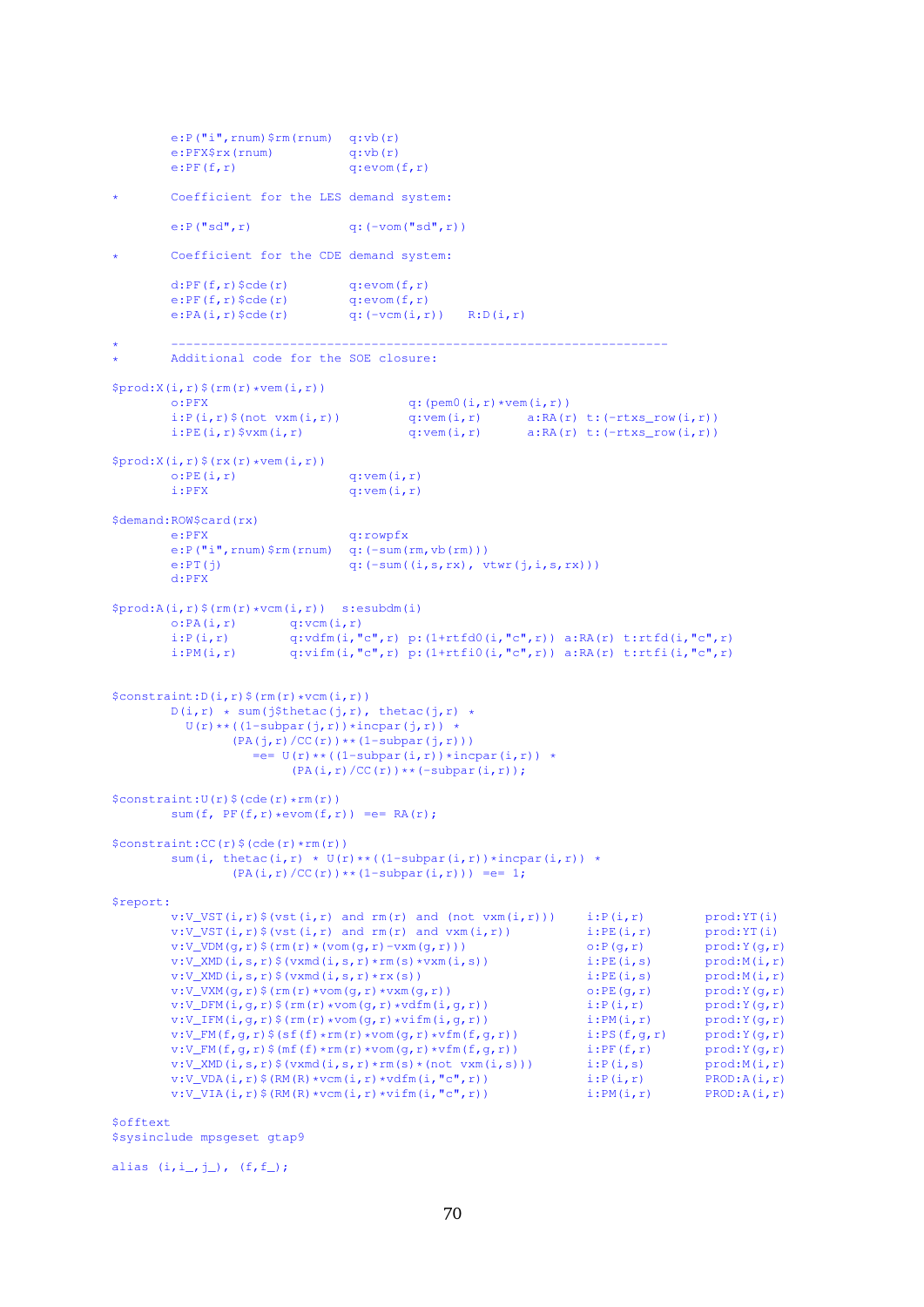|           | $$macro$ pnum $(P("c", run))$                                                                                                                                                                                                                                                                                       |                                                                                                                                                               |
|-----------|---------------------------------------------------------------------------------------------------------------------------------------------------------------------------------------------------------------------------------------------------------------------------------------------------------------------|---------------------------------------------------------------------------------------------------------------------------------------------------------------|
|           |                                                                                                                                                                                                                                                                                                                     | $\text{Smacro DFM}(f, q, r)$ (V_FM, L(f, q, r) $\text{S}(rm(r) * vom(q, r) * vfm(f, q, r)))$                                                                  |
|           |                                                                                                                                                                                                                                                                                                                     | \$macro DDFM(i, g, r) $(V_PFM.L(i,q,r) + V_VDA.L(i,r)$ \$(vcm(i, r) and sameas(g, "c")))                                                                      |
|           | $$macro$ DIFM $(i, q, r)$                                                                                                                                                                                                                                                                                           | $(V_IFM.L(i,q,r) + V_VIA.L(i,r)$ \$ (vcm (i, r) and sameas (q, "c")))                                                                                         |
|           | $$macro REV_TO(q,r)$                                                                                                                                                                                                                                                                                                | $((rto(q, r) * ((P.L(q, r) * V_VW.L(q, r)) \$ (vom $(q, r) - vxm(q, r)) + \$                                                                                  |
|           |                                                                                                                                                                                                                                                                                                                     | $(PE.L(q, r) * v_v xm.L(q, r))$ $\forall xm(q, r))$ $\exists (rm(r) * vom(q, r))$                                                                             |
|           | $$macro REV_TFD(i,q,r)$                                                                                                                                                                                                                                                                                             | $(rtfd(i,q,r) * P.L(i,r) * DDFM(i,q,r))$                                                                                                                      |
|           | $$macro REV_TFI(i,q,r)$                                                                                                                                                                                                                                                                                             | $(rtfi(i,q,r) * PM.L(i,r) * DIFM(i,q,r))$                                                                                                                     |
|           | $$macro REV_TF(f,q,r)$                                                                                                                                                                                                                                                                                              | $((rtf(f,q,r) \times v_fm.L(f,q,r) \times ((PS.L(f,q,r))\$ sf(f)+                                                                                             |
|           |                                                                                                                                                                                                                                                                                                                     | $(PF.L(f,r))$ \$mf $(f))$ )\$(rm(r)*vom(q,r)*vfm(f,q,r)))                                                                                                     |
|           | $\frac{1}{2}$ $\frac{1}{2}$ $\frac{1}{2}$ $\frac{1}{2}$ $\frac{1}{2}$ $\frac{1}{2}$ $\frac{1}{2}$ $\frac{1}{2}$ $\frac{1}{2}$ $\frac{1}{2}$ $\frac{1}{2}$ $\frac{1}{2}$ $\frac{1}{2}$ $\frac{1}{2}$ $\frac{1}{2}$ $\frac{1}{2}$ $\frac{1}{2}$ $\frac{1}{2}$ $\frac{1}{2}$ $\frac{1}{2}$ $\frac{1}{2}$ $\frac{1}{2}$ | $((V_XMD.L(i,s,r)/vxm(d,s,r))\$ $(rm(r)*vim(i,r)*vxm(i,s,r))$                                                                                                 |
|           |                                                                                                                                                                                                                                                                                                                     | $+ X.L(i,s)$ \$ (rm(s) and rx(r) and vxmd(i, s, r)))                                                                                                          |
|           | $$macro$ $PX(i, r)$                                                                                                                                                                                                                                                                                                 | $((P.L(i,r) \S (not xxm(i,r)) + PE.L(i,r) \S xxm(i,r)) \S r xr(r) + PE.L(i,r) \S rx(r))$                                                                      |
|           | \$macro REV_TXS(i,s,r)                                                                                                                                                                                                                                                                                              | $((\text{XMD}(i,s,r)\star \text{rtxs}(i,s,r)\star \text{vxmd}(i,s,r)\star \text{PX}(i,s))\$ $(\text{rm}(s)\star \text{vxmd}(i,s,r)\star \text{rtxs}(i,s,r)))$ |
|           | \$macro REV_TMS(i,s,r)                                                                                                                                                                                                                                                                                              | $((XMD(i,s,r) * r) * rTms(i,s,r) * (PX(i,s) * (1-rtxs(i,s,r)) * vxm(i,s,r)) + \$                                                                              |
|           |                                                                                                                                                                                                                                                                                                                     | $sum(j_i, \text{stv}(\text{j}_i, \text{i}, s, r), PT.L(j_i) * vtwr(j_i, \text{i}, s, r)))$ $(\text{rm}(r) * vxdv(i, s, r) * rts(i, s, r)))$                   |
|           | $qtap9.workspace = 1024;$                                                                                                                                                                                                                                                                                           |                                                                                                                                                               |
|           | $qtap9.iterlim = 0;$                                                                                                                                                                                                                                                                                                |                                                                                                                                                               |
|           | \$include qtap9.qen                                                                                                                                                                                                                                                                                                 |                                                                                                                                                               |
|           | solve qtap9 using mcp;                                                                                                                                                                                                                                                                                              |                                                                                                                                                               |
| parameter | $maxdev / le-3/$ ;                                                                                                                                                                                                                                                                                                  |                                                                                                                                                               |

abort\$(gtap9.objval > maxdev) "GTAP9 replication fails.", gtap9.objval;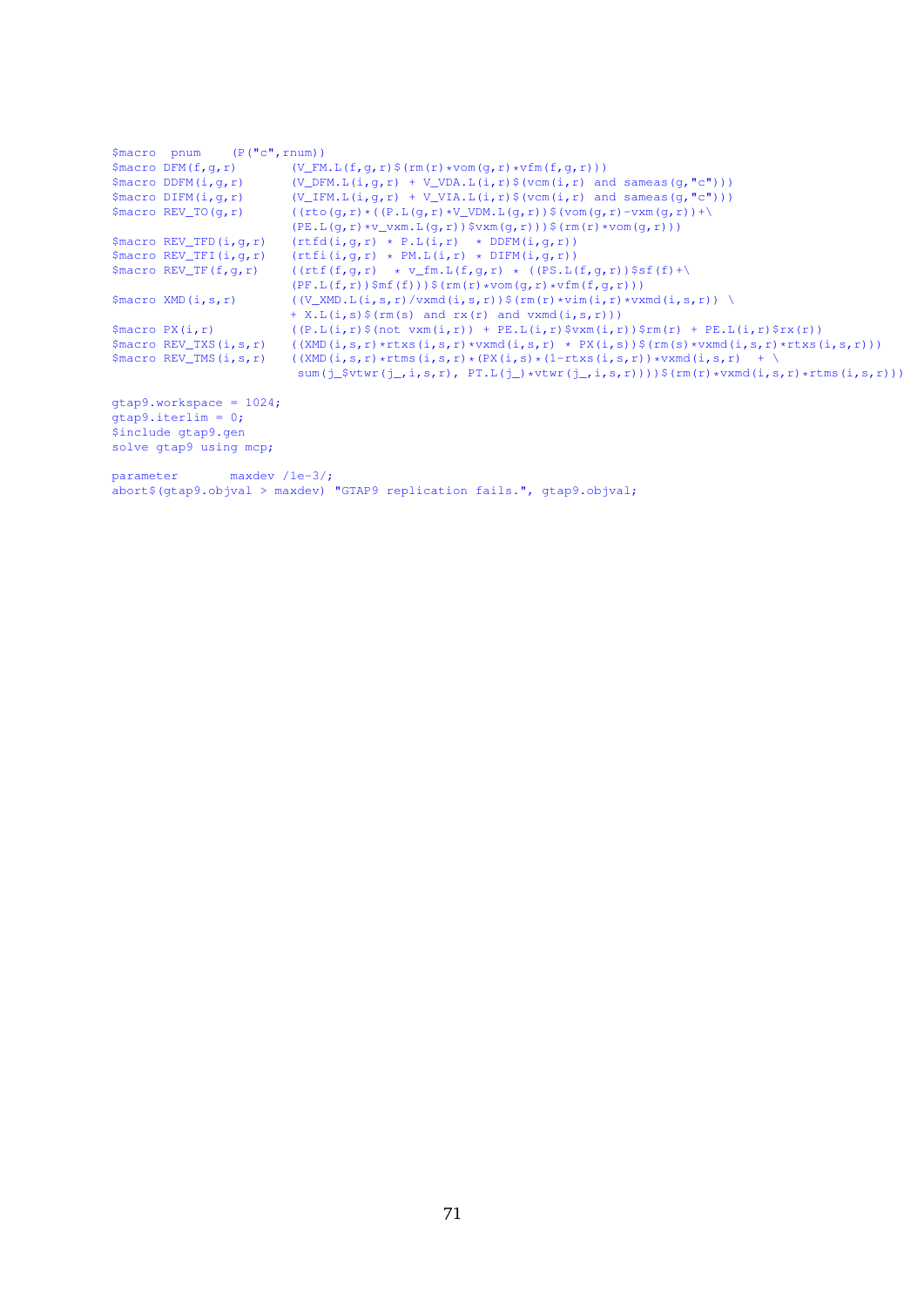## **References**

- Aguiar, A., B. Narayanan, and R. McDougall (2016) "An overview of the GTAP 9 data base," *Journal of Global Economic Analysis*, 1 (1), pp. 181 – 208.
- Böhringer, C., J. Carbone, and T. F. Rutherford (2016) "The strategic value of carbon tariffs," *American Economic Journal: Economic Policy*, 8, 1, pp. 28–51.
- Böhringer, C. and T. F. Rutherford (2002) "Carbon abatement and international spillovers," *Environmental and Resource Economics*, 22(3), pp. 391–417.
- Chen, H. (2015) "Economic projection with non-homothetic preferences: The performance and application of a CDE demand system." GTAP Conference Paper, resource # 4746, Purdue University.
- De Melo, J. and S. Robinson (1989) "Product differentiation and the treatment of foreign trade in computable general equilibrium models of small economies," *Journal of International Economics*, 27, pp. 47–67.
- Devarajan, S., J. Lewis, and S. Robinson (1990) "Policy lessons from trade-focused two-sector models," *Journal of Policy Modeling*, 12, pp. 625–657.
- Hanoch, G. (1975) "Production and demand models with direct or indirect implicit additivity," *Econometrica*, 43, pp. 395 – 419.
- Harrison, W. and K. Pearson (1996) "Computing solutions for large general equilibrium models using GEMPACK," *Computational Economics*, 9, 1, pp. 83–127.

- Hertel, T. ed. (1997) *Global Trade Analysis: Modeling and Applications*: Cambridge University Press, Massachutes, USA.
- Hertel, T., J. Grant, and T. F. Rutherford (2009) "Dairy tariff-quota liberalization," *American Journal of Agricultural Economics*, 91, 3, pp. 673–684.
- Hertel, T. and D. van der Mensbrugghe (2015) "Behavioral parameters. database documentation: Chapter 3,"Technical report, Purdue University.

<sup>(2007) &</sup>quot;GEMPACK user documentation release 8.0." Centre of Policy Studies and Impact Project Monash University, Melbourne, Australia.